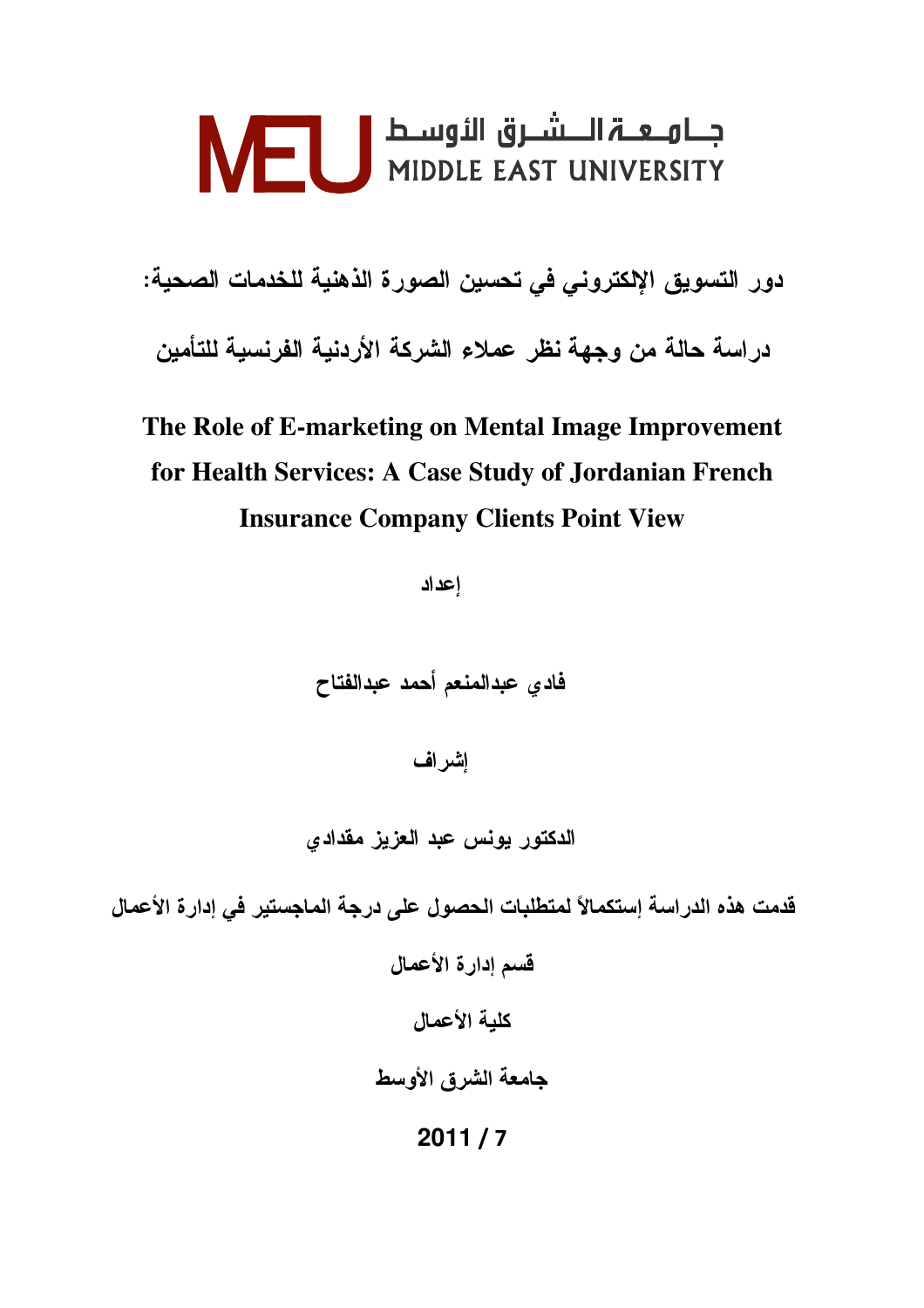## تفويض

أنا **فادي عبدالمنعم أحمد عبدالفتاح** أفوض جامعة الشرق الأوسط بتزويد نسخ من رسالتي ورقيًا وإلكترونيًا للمكتبات، أو المنظمات، أو الهيئات والمؤسسات المعنية بالأبحاث والدراسات العلمية عند طلبها

الاسم : فادي عبدالمنعم أحمد عبدالفتاح.

التاريخ: 20 / 20 /2011



 $\overline{\phantom{0}}$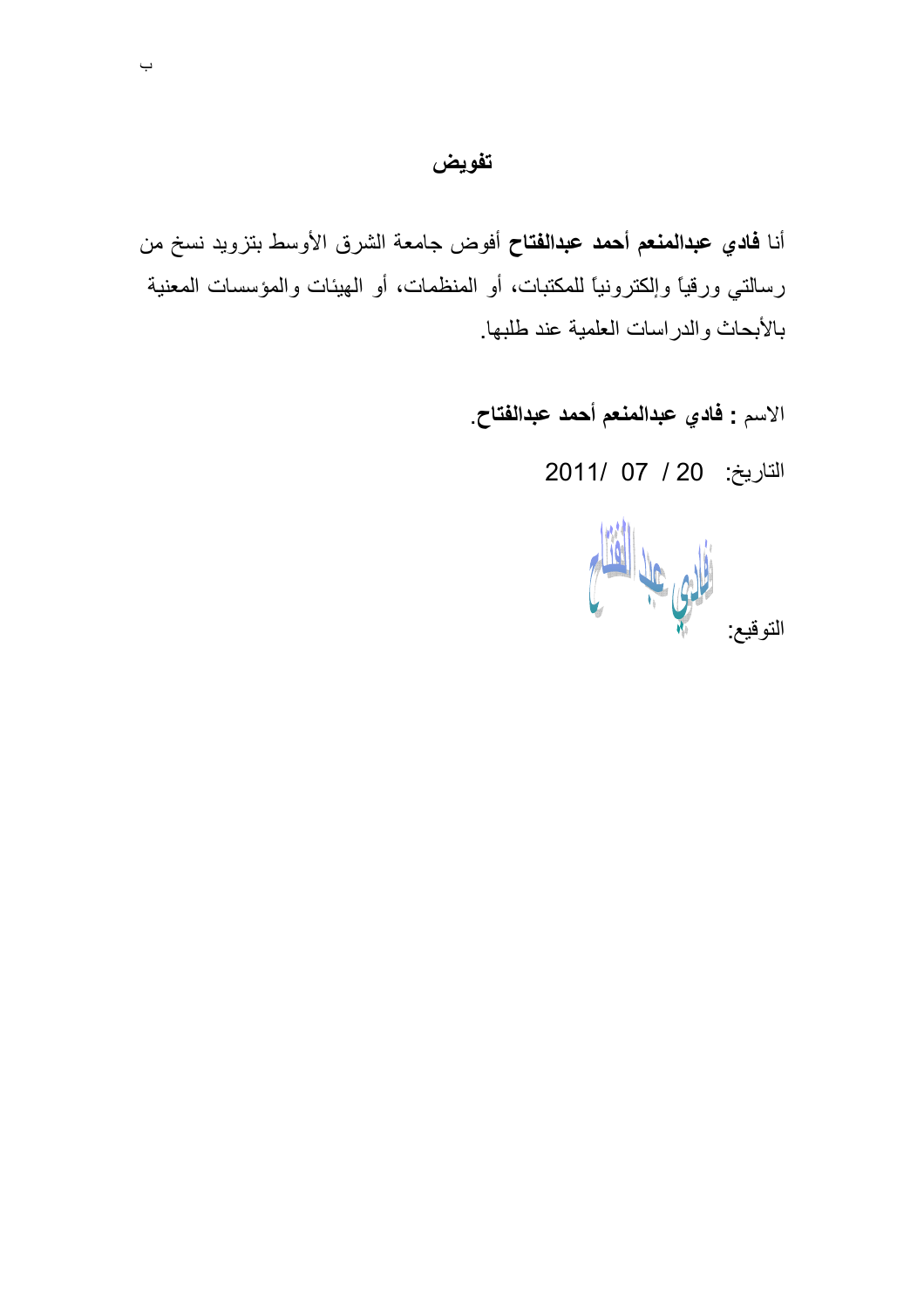# قرار لجنة المناقشة

نوقشت هذه الرسالة وعنوانها " **دور التسويق الإلكتروني في تحسين الصورة الذهنية** للخدمات الصحية: دراسة حالة من وجهة نظر عملاء الشركة الأردنية الفرنسية للتأمين"

 $2011$  /  $07$  /  $20:$  وأُجيزت بتاريخ

أعضاء لجنة المناقشة:

| التوقيع |               | أعضاء لجنة المناقشة              |                |
|---------|---------------|----------------------------------|----------------|
|         | مشرفأ ورئيساً | الدكتور : يونس عبدالعزيز مقدادي. | $\mathbf{1}$   |
|         | عضوأ          | الدكتور : حمزة خريم.             | $\overline{2}$ |
|         | عضواً خارجياً | الدكتور : خالد أبو الغنم.        | 3              |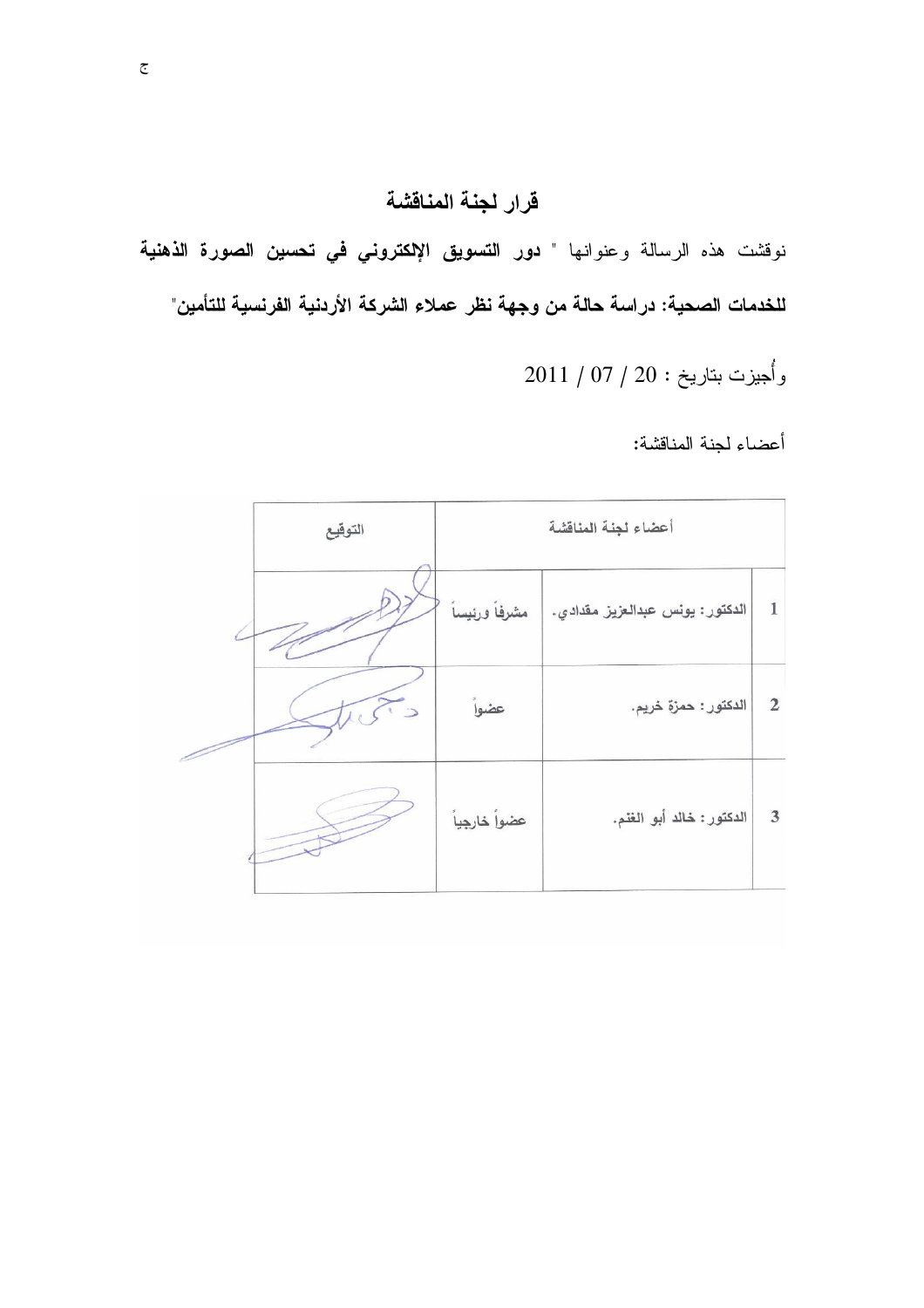## شكروتقدير

 $\Delta$ 

الحمد لله رب العالمين القائل في محكم النتزيل ﴿ ومِن يَشْكَر فَإِنَّمَا يَشْكَر لَنَفْسَهُ ﴾. سورة لقمان أية (12)

بعد نوفيق الله نعالى ونسديده لإعداد هذه الرسالة أنقدم بعظيم شكري وامنتاني ونقديري إلى الذي لم يتوان ولم يبخل على في جهد ومعرفه مشرفي الفاضل ا**لدكتور يونس مقدادي** حيث كانت لنوجيهاته وإرشاداته المستمرة الأثر الجلي واللمسة الكبرى في إعداد هذه الرسالة. وكل الامتنان والعرفان لأعضاء لجنة المناقشة الأفاضل لتكريمهم بقبول مناقشة هذه الرسالة، وقفة شكر وعرفان وامتنان. أمي الحنونة أقبل يديك اعترافاً لما أوليتيه لي من تضحية كي أحيا كريماً. أبـي يا صـاحب الـهامـة الـعزيزة أقبل جبينك احتراماً وتقديراً فكنت المثل الأعلـي لـي دوماً لاستكمال در استى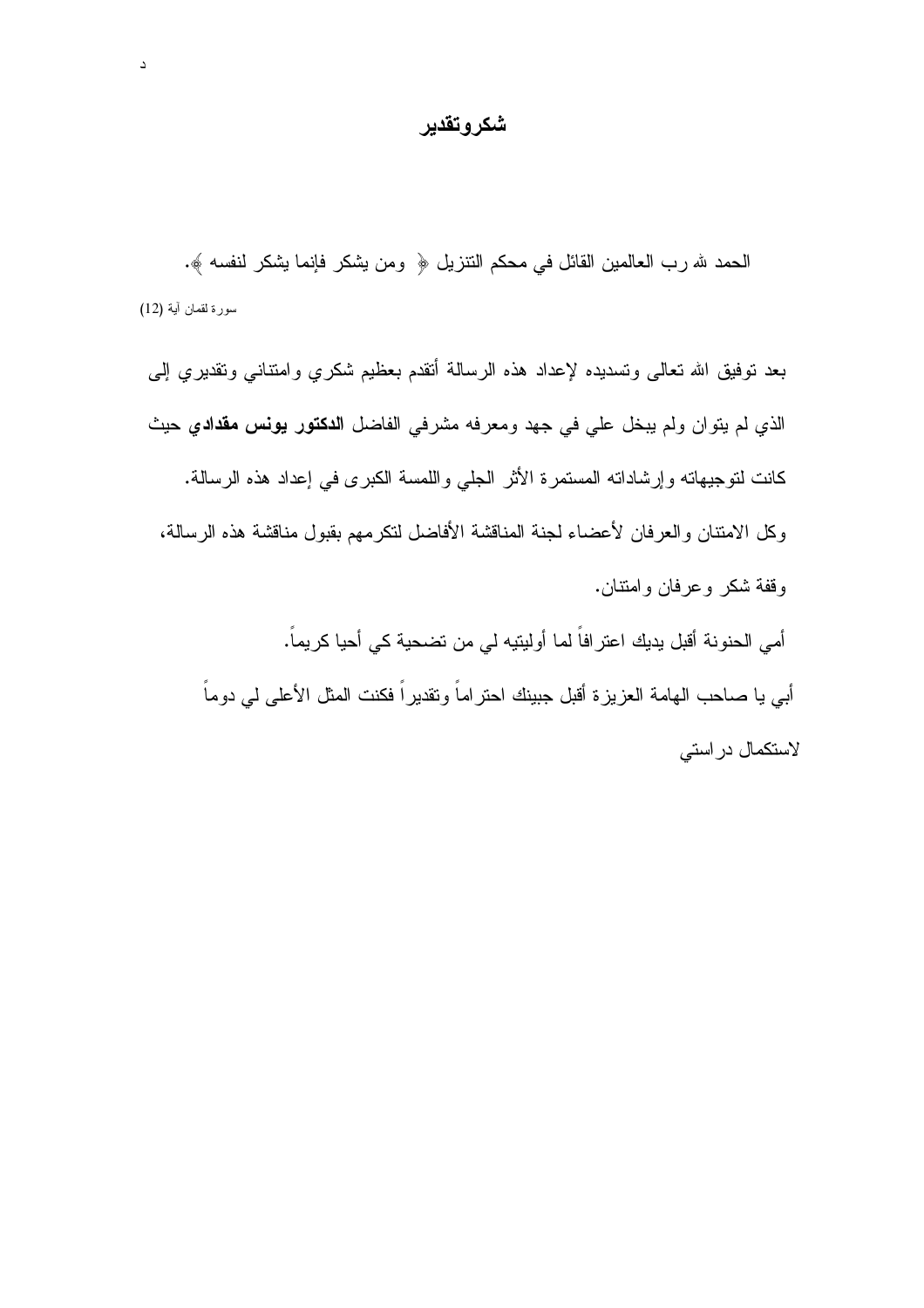#### الإهداء

بسم الله الرحمن الرحيم

وعليه نتوكل ونستعين … وصلى الله على الحبيب المصطفى نبي الرحمة أبي القاسم محمد وعلى آله الطبيين الطاهرين وأصحابه الغر المنتجبين... وبعد أود أن أهدي هذا الجهد والعمل والنجاح المتواضع إلى.... بحار الشوق والصبر والوفاء... يا ينبوع الحنان وشلال المحبة أمي الغالية صاحبة الدعاء المستجاب دمت لنا جميعاً… إلى من أحسن تربيتي وزادني تهذيباً يا من كان له الدور الكبير في مساندتي لتحقيق طموحاتي يا من زرع لكي أحصد اليوم هذا الجهد سندي ومحقق طموحاتي والدي العزيز. إخوتي أحمد ومحمد وعبادة وغيث ... أختى الغالبة براءة ... إلى من أحسن إلى ومنحنى علماً وأفادني خبرة وأعطاني معرفة عمى الدكتور فيصل ... أهدى هذا الجهد...

فادى عبدالمنعم عبدالفتاح.

 $\bullet$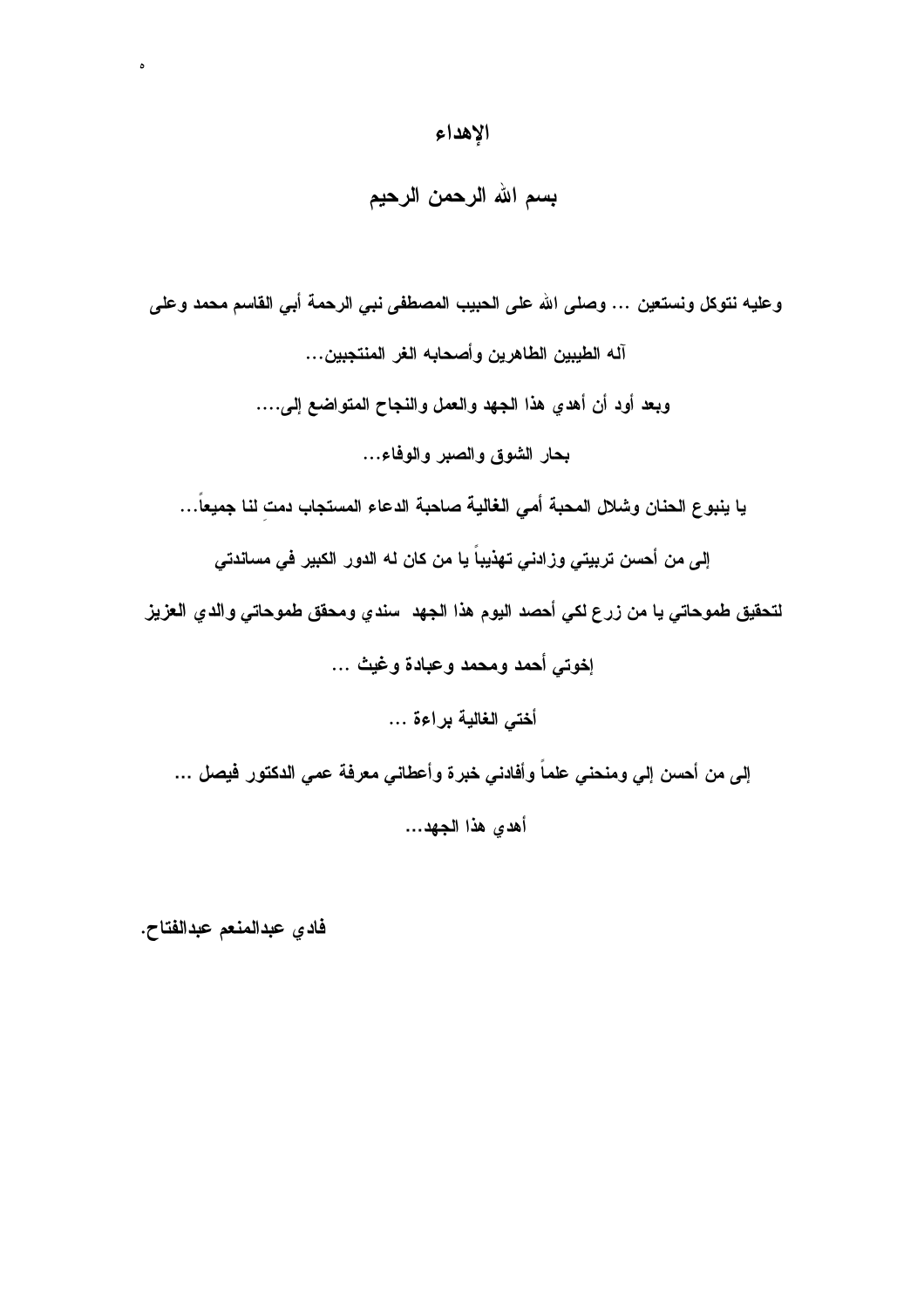## فائمة المحتويات

| الصفحة                  | الموضوع                        |
|-------------------------|--------------------------------|
| ĵ                       | العنوان                        |
| $\ddot{\phantom{0}}$    | تفويض                          |
| $\overline{\mathbb{C}}$ | قرار لجنة المناقشة             |
| د                       | شكر وتقدير                     |
| ٥                       | الإهداء                        |
| و                       | قائمة المحتويات                |
| Ĵ                       | فائمة الجداول                  |
| $\zeta$                 | فائمة الأشكال                  |
| ط                       | قائمة الملحقات                 |
| ي                       | الملخص بالغة العربية           |
| ك                       | الملخص بالغة الإنجليزية        |
| $\mathbf{1}$            | الفصل الأول: مقدمة الدراسة     |
| $2 - 3$                 | أولاً: المقدمة                 |
| $3 - 4$                 | ثانياً: مشكلة الدراسة وأسئلتها |
| $4 - 6$                 | ثالثاً: فرضيات الدراسة         |
| $6 - 7$                 | رابعاً: أهداف الدراسة          |
| $7 - 8$                 | خامساً: أهمية الدراسة          |
| $8 - 9$                 | سادساً: حدود الدراسة           |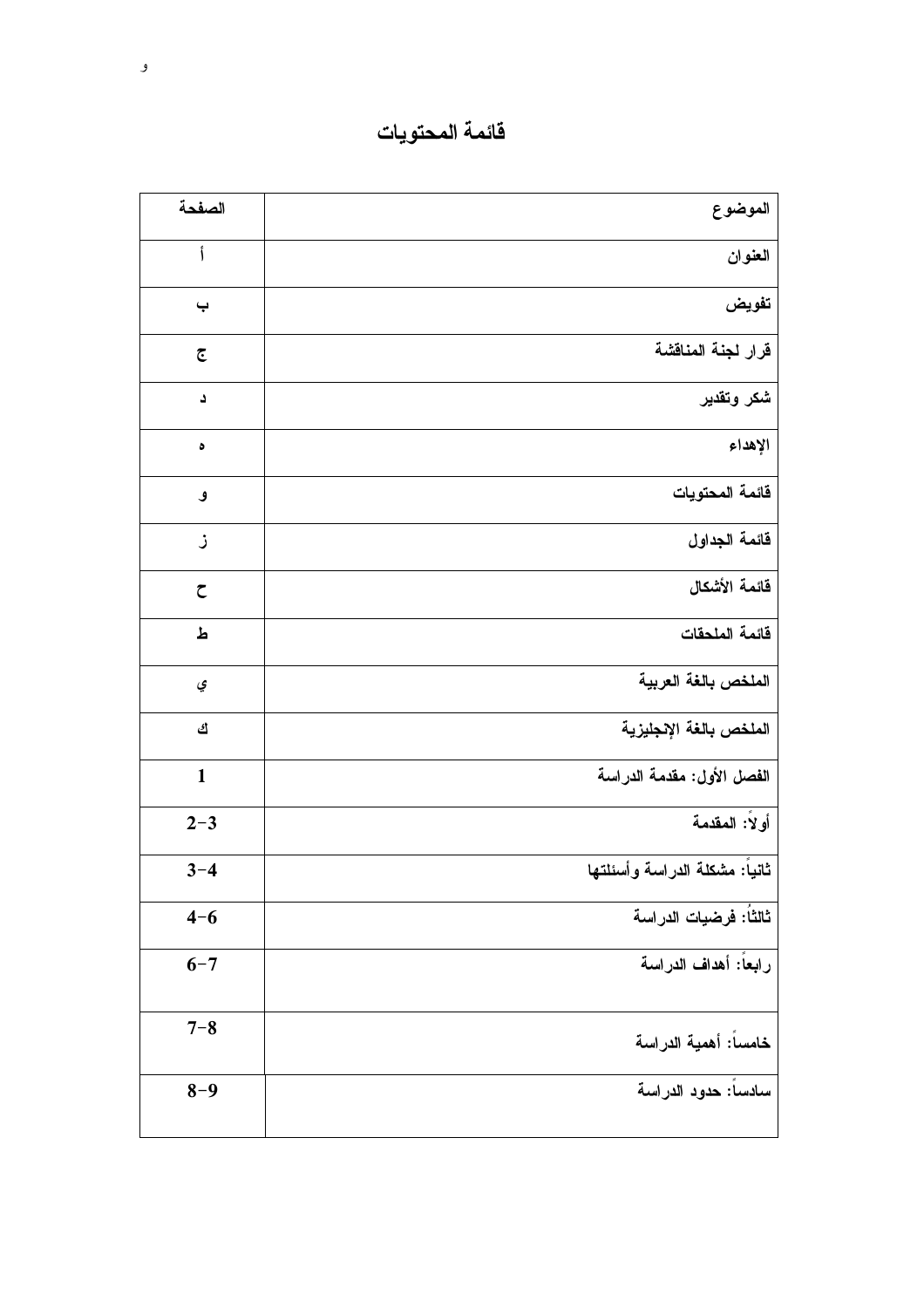| 9         | سادسا: محددات الدراسة                                 |
|-----------|-------------------------------------------------------|
| 10        | سابعا: إنموذج الدراسة                                 |
| $11 - 14$ | ثامناً: التعريفات الإجرائية                           |
| 15        | الفصل الثاني: الإطار النظري والدراسات السابقة         |
| $16 - 18$ | أو لاً: المقدمة                                       |
| $18 - 26$ | ثانيا: التسويق الإلكتروني وعملياته                    |
| $27 - 36$ | ثالثاً: الصورة الذهنية                                |
| 37        | رابعاً: الدراسات السابقة العربية والأجنبية            |
| $37 - 46$ | ثاللوااسواضظلعرمبتيقيرات الدراسة                      |
| $47 - 49$ | الدر اسات الأجنبية                                    |
| $49 - 50$ | سادساً: ما يميز الدراسة الحالية عن الدراسات السابقة   |
| 51        | الفصل الثالث: منهجية الدراسة                          |
| 52        | أولاً: المقدمة                                        |
| 52        | ثانيا: منهج الدراسة                                   |
| $52 - 53$ | ثالثا: مجتمع الدراسة وعينتها                          |
| 54        | رابعا: وصف المتغيرات الديمغرافية لأفراد عينة الدراسة  |
| $55 - 56$ | خامسا: أدوات الدراسة                                  |
| 60        | الفصل الرابع: نتائج التحليل الإحصائي وإختبار الفرضيات |
| 6150      | أولا:المقدمة                                          |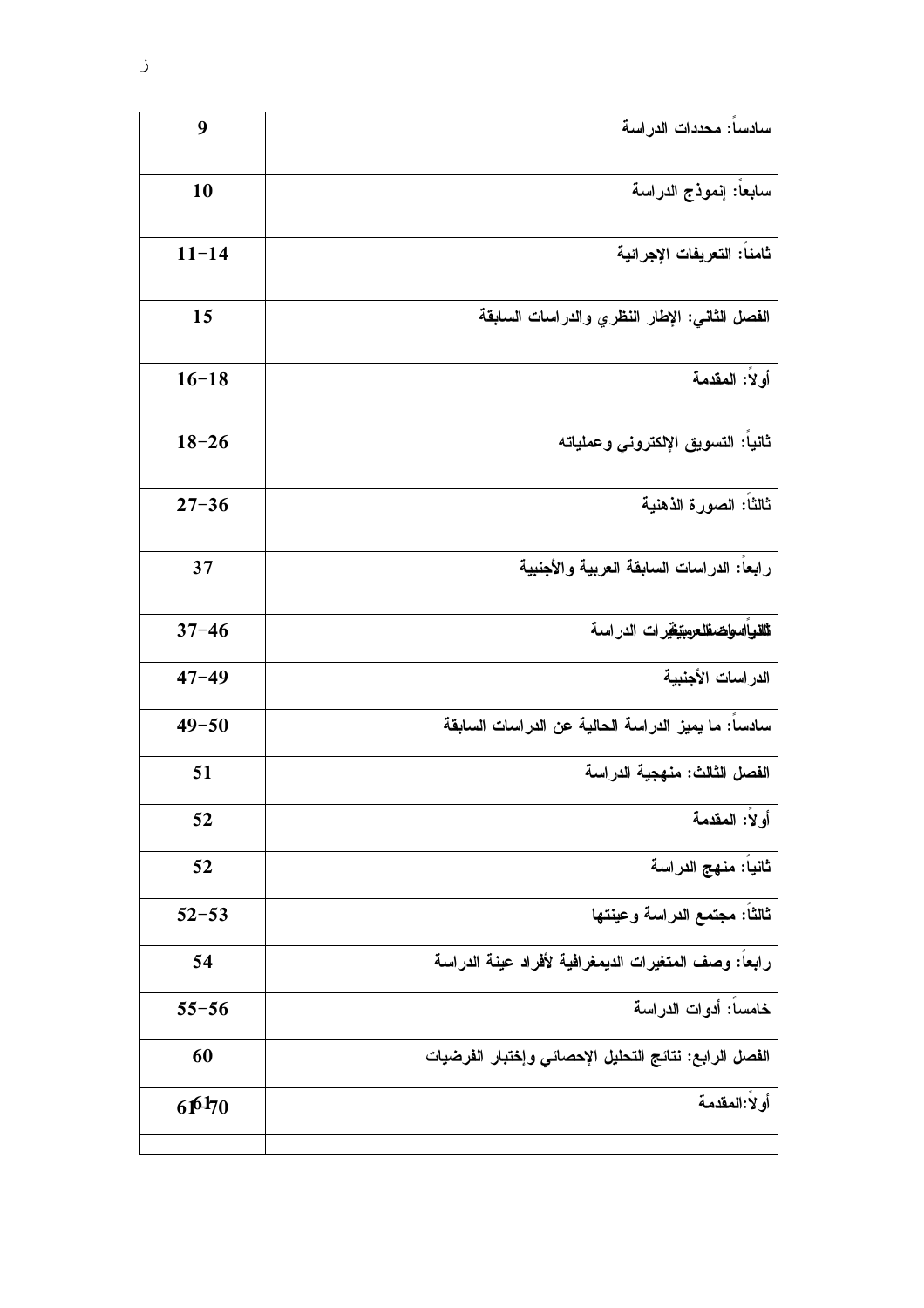| ثالثاً: إختبار فرضيات الدراسة          | $70 - 76$ |
|----------------------------------------|-----------|
| الفصل الخامس: مناقشة النتائج والتوصيات | 77        |
| أولاً: المقدمة                         | 78        |
| ثانياً: الإستنتاجات                    | $78 - 81$ |
| ثالثاً: التوصيات                       | $81 - 83$ |
| فائمة المراجع                          | 84        |
| أولاً: المراجع العربية                 | $85 - 89$ |
| ثانياً: المراجع الإنجليزية             | $89 - 90$ |
| ثالثاً: قائمة المواقع الإلكترونية      | $90 - 91$ |
| فائمة الملاحق                          | 92        |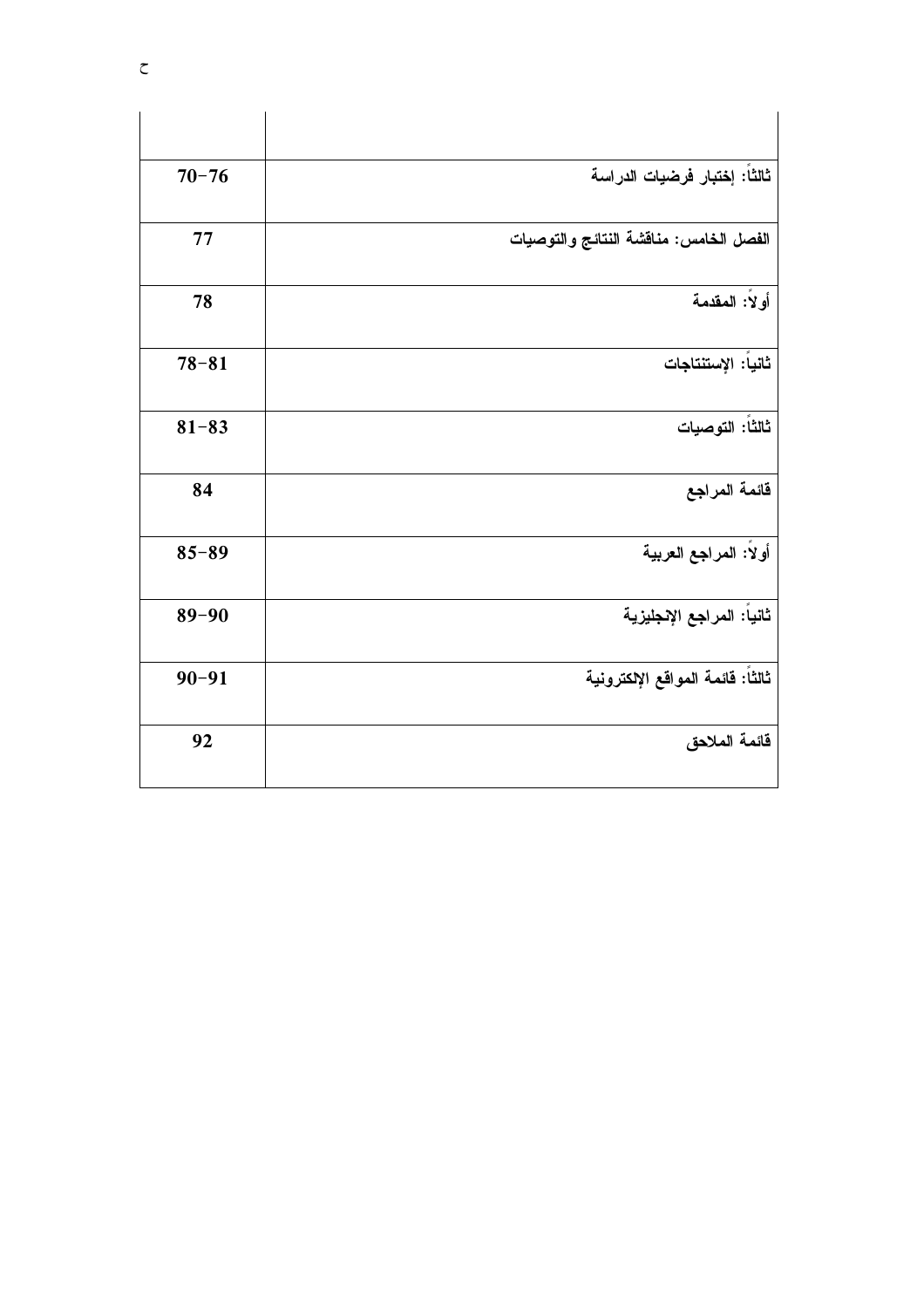| الصفحة | محتوى الجدول                                                         | الرقم   |
|--------|----------------------------------------------------------------------|---------|
| 23     | عناصر المزيج التسويقي في ظل التسويق الإلكتروني                       | $1 - 2$ |
| 54     | المتغيرات الديمغرافية في عينة الدراسة                                | $1 - 3$ |
| 58     | معامل ثبات الاتساق الداخلي لعناصر المزيج التسويقي الإلكتروني والصورة | $2 - 3$ |
|        | الذهنية بواسطة معامل كرونباخ الفا                                    |         |
| 62     | المتوسطات الحسابية والانحرافات المعيارية لعناصر المزيج التسويقي      | $1 - 4$ |
|        | الإلكترونى                                                           |         |
| 64     | الوسط الحسابى والانحراف المعيارى لعنصر الخدمة                        | $2 - 4$ |
| 66     | الوسط الحسابي والانحراف المعياري لعنصر السعر                         | $3 - 4$ |
| 67     | الوسط الحسابي والانحراف المعياري لعنصر الترويج                       | $4 - 4$ |
| 68     | الوسط الحسابي والانحراف المعيارى لعنصر التوزيع                       | $5 - 4$ |
| 70     | الوسط الحسابي والانحراف المعيارى لمتغير الصورة الذهنية               | $6 - 4$ |
| 71     | معامل الارتباط بيرسون بين عناصر المزيج التسويقي الإلكتروني والصورة   | $7 - 4$ |
|        | الذهنية                                                              |         |
| 74     | نموذج الانحدار المتعدد لمتغيرات الدراسة                              | $8 - 4$ |
| 75     | معامل الانحدار لعناصر المزيج التسويقى الإلكترونى والصورة الذهنية     | $9 - 4$ |

قائمة الجداول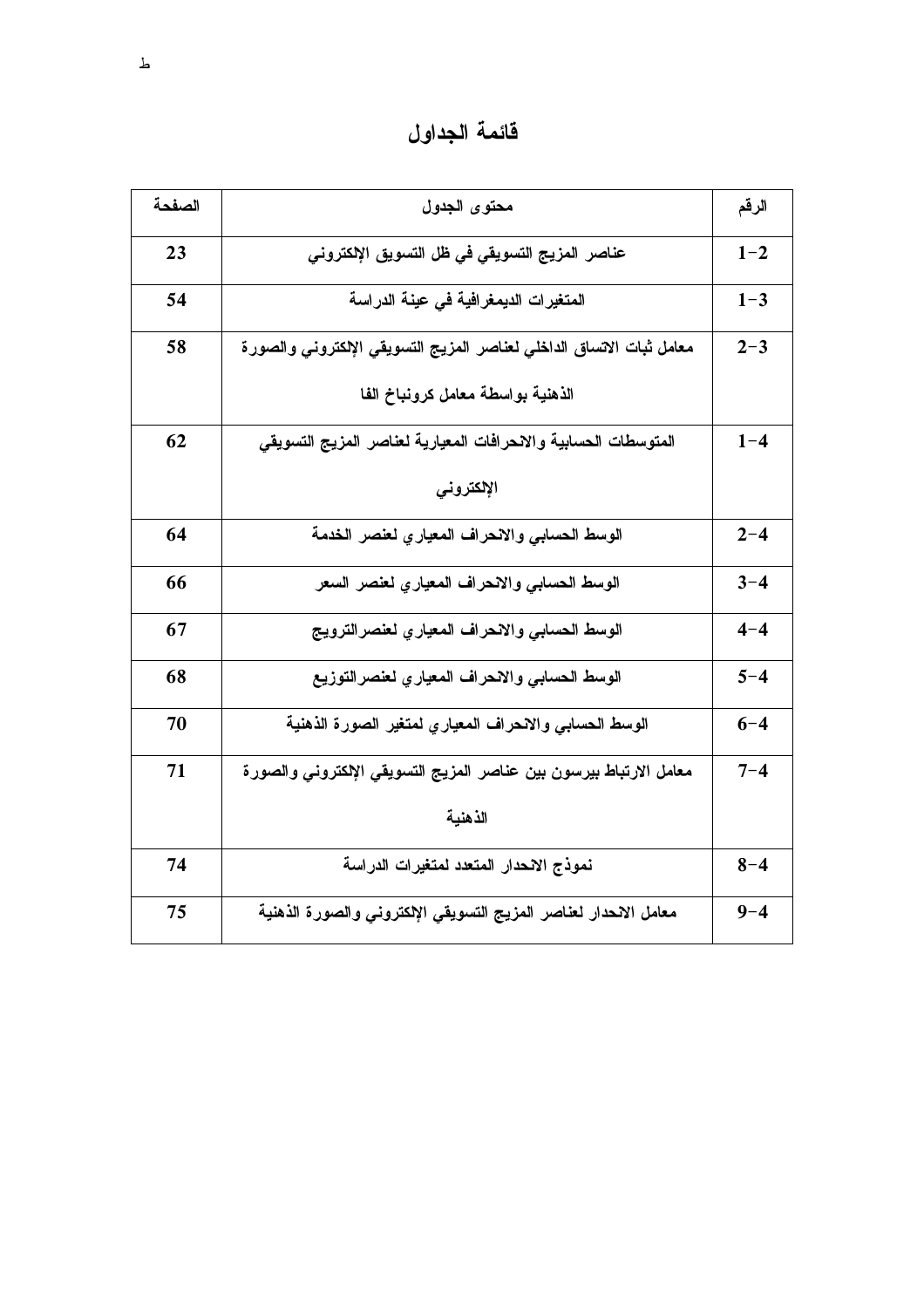فأئمة الأشكال

| الصفحة | المحتوى        | الرقم |
|--------|----------------|-------|
| 10     | إنموذج الدراسة |       |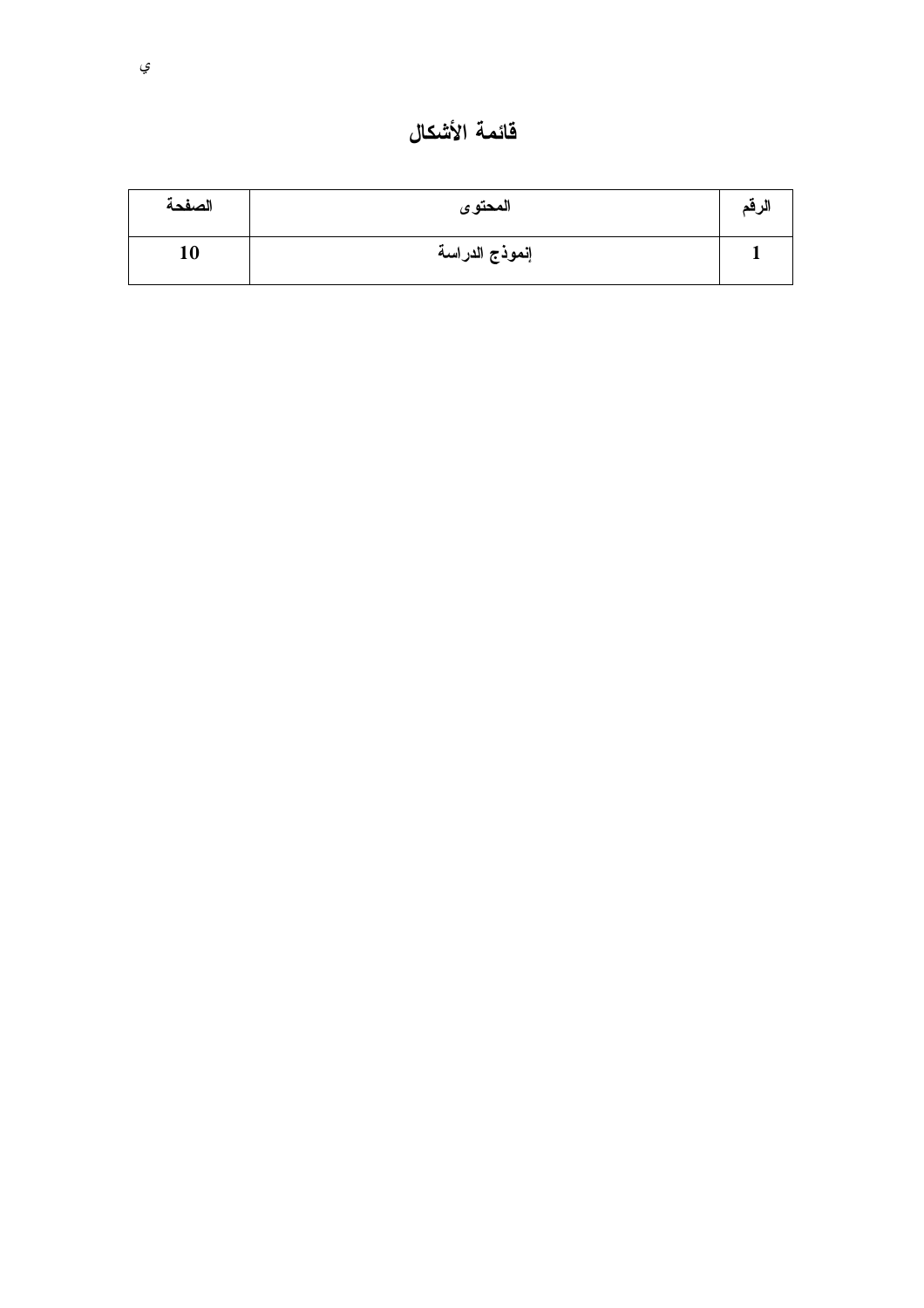| قائمة الملحقات |  |
|----------------|--|
|----------------|--|

| الصفحة    | المحتوى               | الرقم |
|-----------|-----------------------|-------|
| 93        | قائمة بأسماء المحكمين |       |
| $94 - 97$ | أداة الدراسة          |       |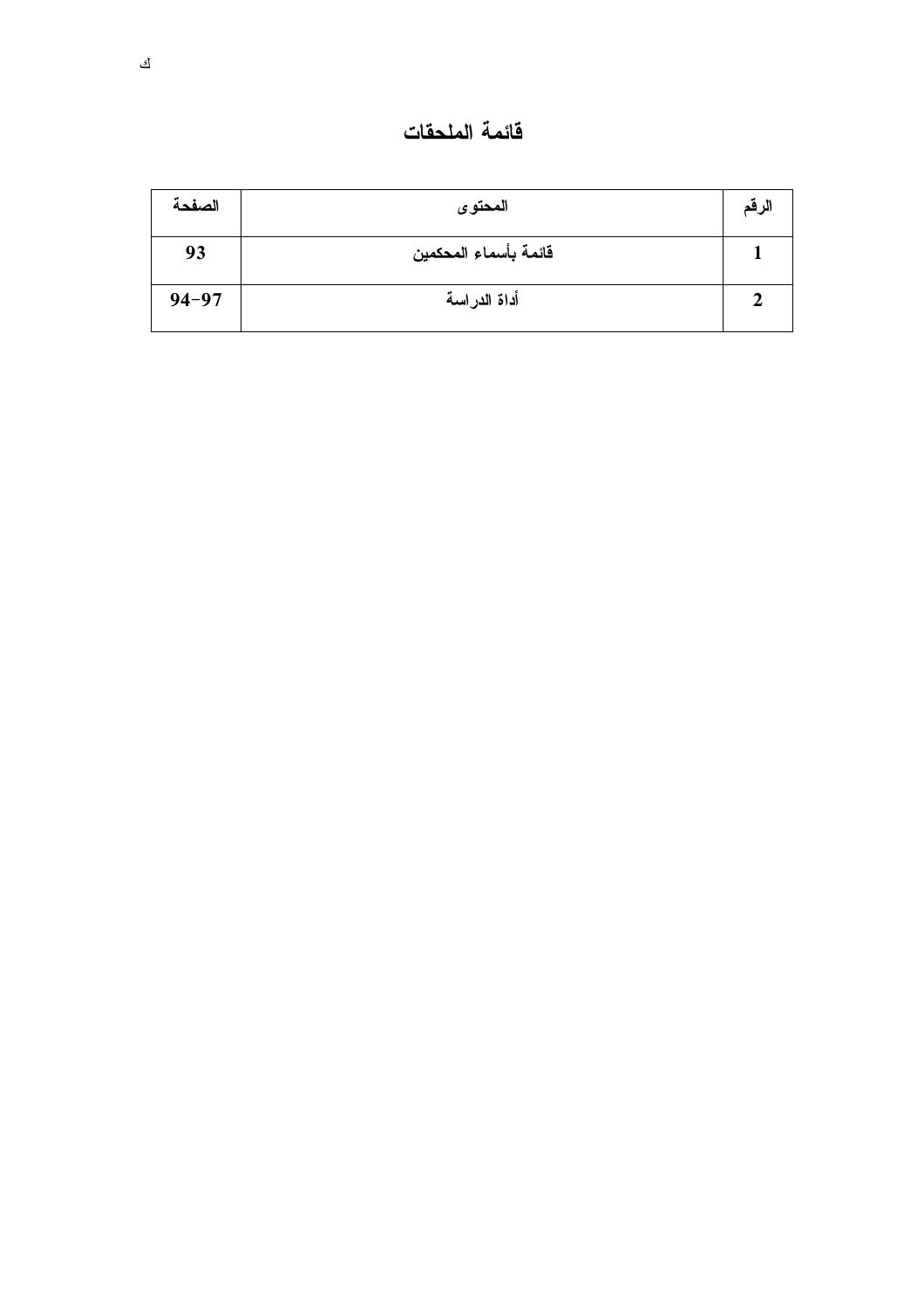إعداد

فادى عبدالمنعم أحمد عبدالفتاح .

إشراف

الدكتور يونس عبدالعزيز مقدا*دي* 

#### الملخص

هدفت الدراسة إلى النعرف على دور النسويق الإلكتروني في تحسين الصورة الذهنية للخدمات الصحية من وجهة نظر عملاء الشركة الأردنية الفرنسية، وقد شملت الدراسة (500) عميل كعينة عشوائية ميسرة من عملاء الشركة الأردنية الفرنسية، ولغايات التحليل الإحصائي تم استخدام البرنامج الإحصائي (SPSS) لتنفيذ عدد من الاختبارات الاحصائية منها حساب ثبات الاتساق الداخلي باستخدام معادلة ألفا كرونباخ وتحليل الانحدار المتعدد، ومعامل ارتباط ببرسون.

وقد أظهرت نتائج التحليل أن عنصر السعر قد احتل المرتبة الأولى من عناصر التسويق الإلكتروني بمتوسط حسابي بلغ (4.141) وانحراف معياري (0.632)، في حين أن عنصر التوزيع ظهر في المرتبة الثانية وبمتوسط حسابي بلغ (3.906) وانحراف معياري (0.859 ) وذلك حسب سلم تقدير الاستجابات الخماسى.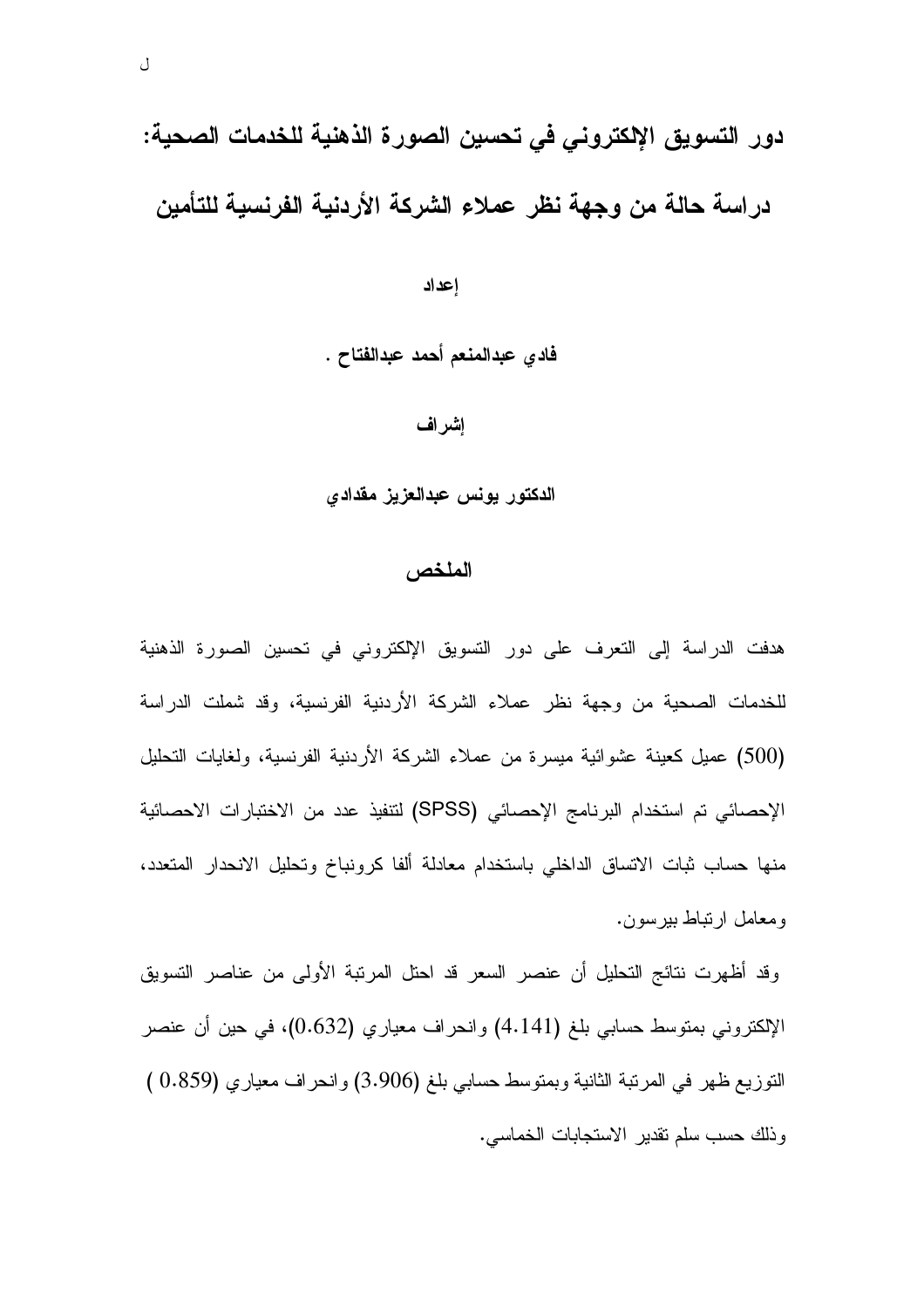وللنعرف على العلاقة بين متغيرات الدراسة فقد أظهرت نتائج التحليل الإحصائي وجود أثر ذي دلالة إحصائية على كل من دور عناصر المزيج النسويقي للنسويق الإلكتروني في تحسين الصورة الذهنية، ۖ وكذلك وجود أثر للمزيج التسويقي الإلكترونـي علـي تحسين الصورة الذهنية  $\cdot$ لدى العملاء عند مستوى الأهمية (0.05 $\alpha \leq 0.0$ 

كما أكدت الدراسة على أهمية التسويق الإلكتروني في تعزيز وتحسين الصورة الذهنية لدى عملاء الشركة، وقد خلصت الدراسة إلى بعض النوصيات ومن أبرزها:

- 1–ضرورة التأكيد على أهمية دور التسويق الإلكتروني ممثلا بعناصر المزيج التسويقي استراتيجيات تسويقية فعالة تعمل على رفع مستوى تقديم الخدمات الصحية لمختلف شر ائح المستفيدين.
- 2- ضرورة إيلاء التسويق الإلكتروني أليات عمل واضحة عند نوفير خدمات الرعاية الصحية وذلك للدور المميز الذي يقوم به في نخفيض الأسعار بالإضافة إلى نوفير الوقت والجهد للحصول على المعلومات التي يحتاجها العملاء نحو الخدمات الصحية المختلفة.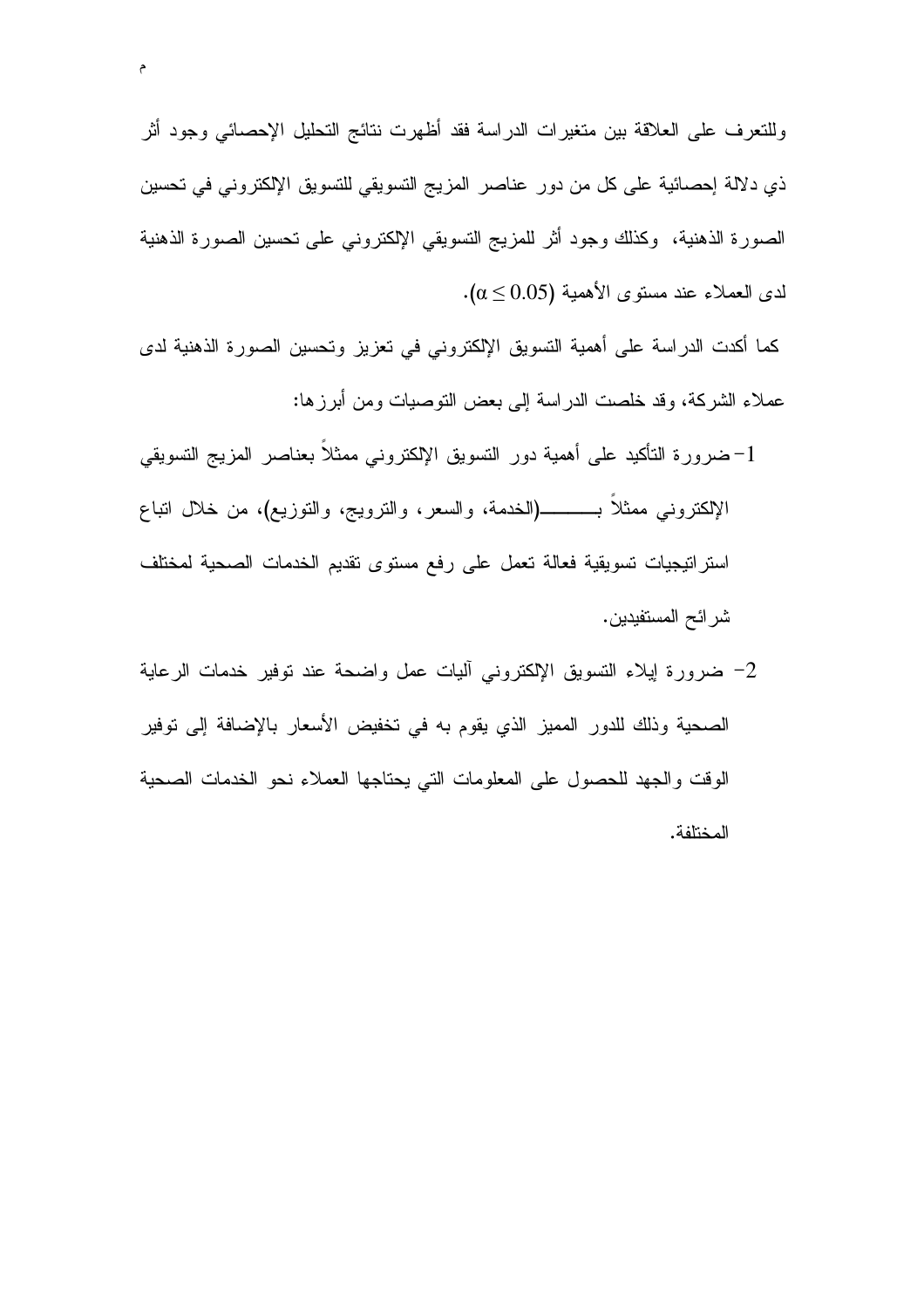#### **ABSTRACT**

# **The Role of E-marketing on Mental Image Improvement for Health Services: A Case study of Jordanian French Insurance Company Clients Point View**

**Prepared by Fadi Abdel Mounem Ahmed Abdel Fattah Supervised by** 

**Dr. Younes Abed AL Aziz Megdadi**

 The study aimed to investigate the role of e-marketing on improving mental Image for health services, point view of Jordanian French Company clients. The study include (500) clients as simplified sample from the clients of Jordanian French insurance company, the data was analyzed using statistical software (SPSS), were descriptive statistics, Pearson correlation coefficient, and multiple regression procedures used to test research hypothesis.

 Findings showed that the price was in the first rank of E-marketing elements, with average (4.141) and standard deviation (0.632), while the distribution element was in the second rank with average (3.906) and standard deviation (0.859) on fivepoint Likert scale.

 The results of correlations between E-marketing elements and mental image were significant. Multiple regression coefficients for price and distribution elements were statistically significant and showed an effect on improving clients' mental image when the regression considers service and promotions elements in the model. Findings from the study emphasized the importance of e-marketing in promoting and improving the mental image of the company's customers.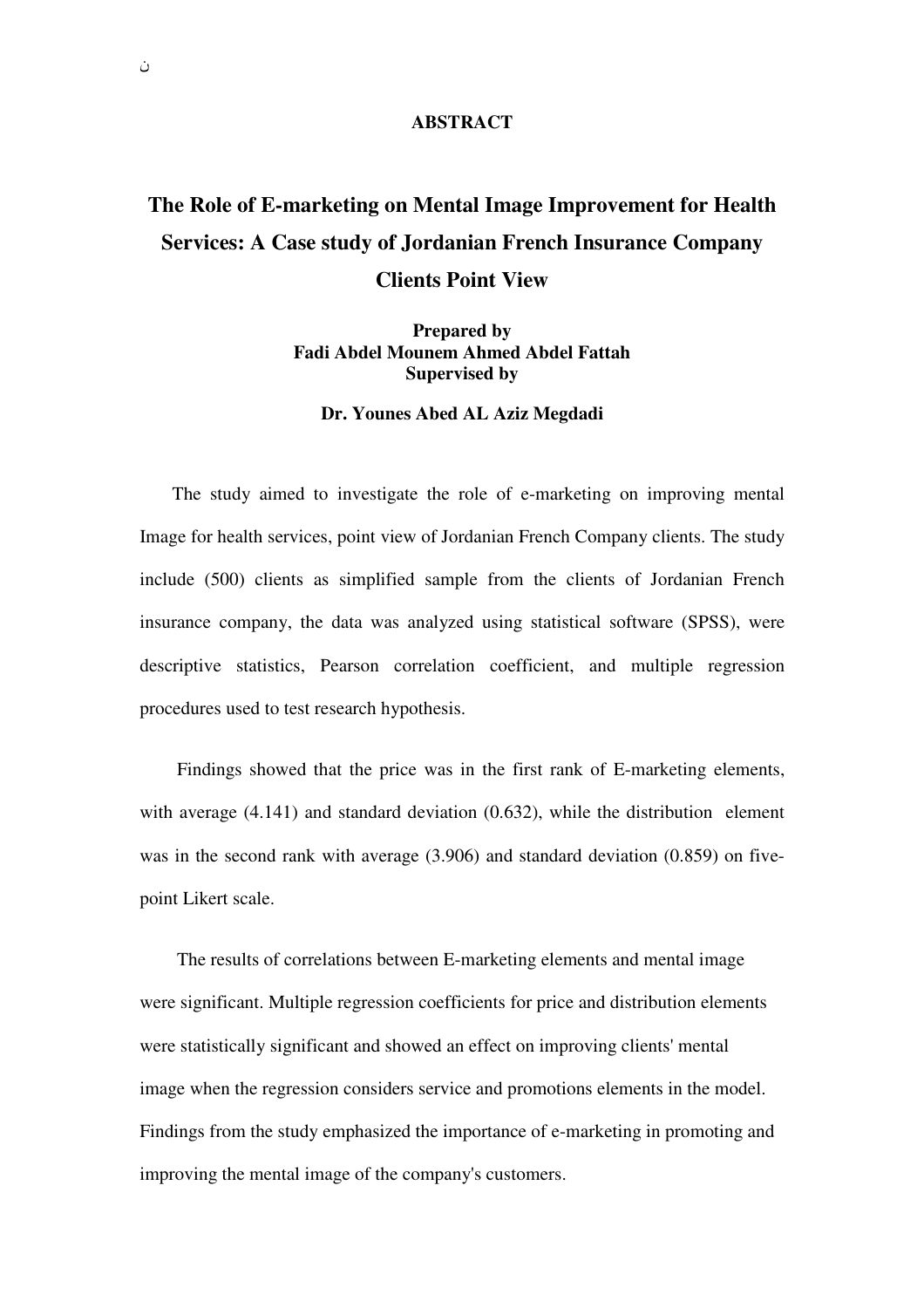The study comes out with number of recommendations to the company and the most important are:

1- T

he need to emphasize the importance of the role of representing E-marketing mix (service, price, promotion, and distribution), through the following marketing strategies to promote a greater level of health services delivery.

 $2$ -

-marketing should be given greater attention in the provision of health care services and for its distinctive role in reducing prices, save time, and clients' effort to get various information they need from the company.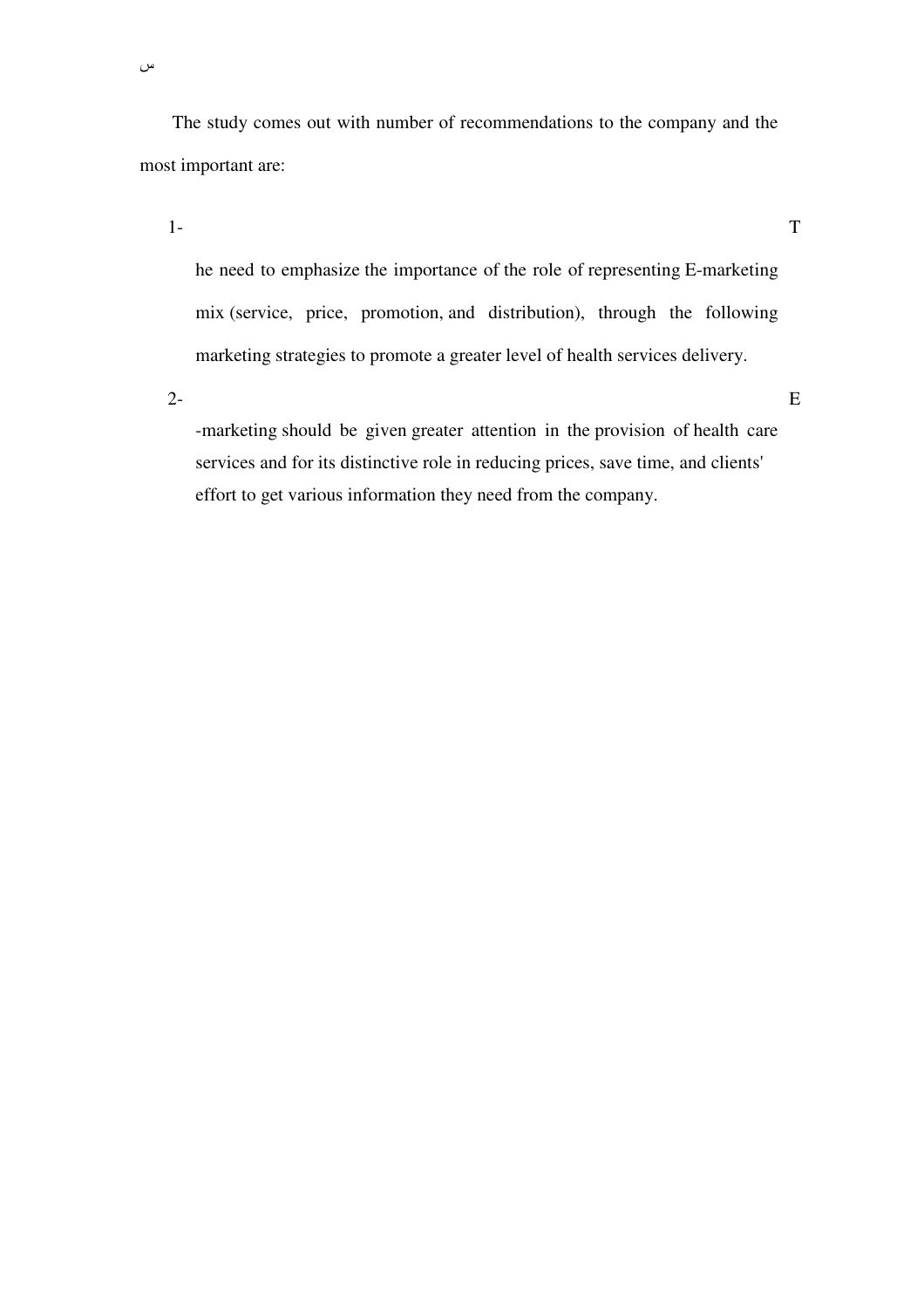## الفصل الأول

# الإطار العام للدراسة

- (1-1) : المقدمة
- (1-2) : مشكلة الدراسة
- (1-3): فرضيات الدراسة وأسئلتها
	- (4-1) : أهداف الدراسة
		- (1-5): أهمية الدراسة
- (1-6): التعريفات الإجرائية لمصطلحات الدراسة
	- (1-7): حدود الدراسة
	- (8-1): محددات الدراسة
	- (1-9): أنموذج الدراسة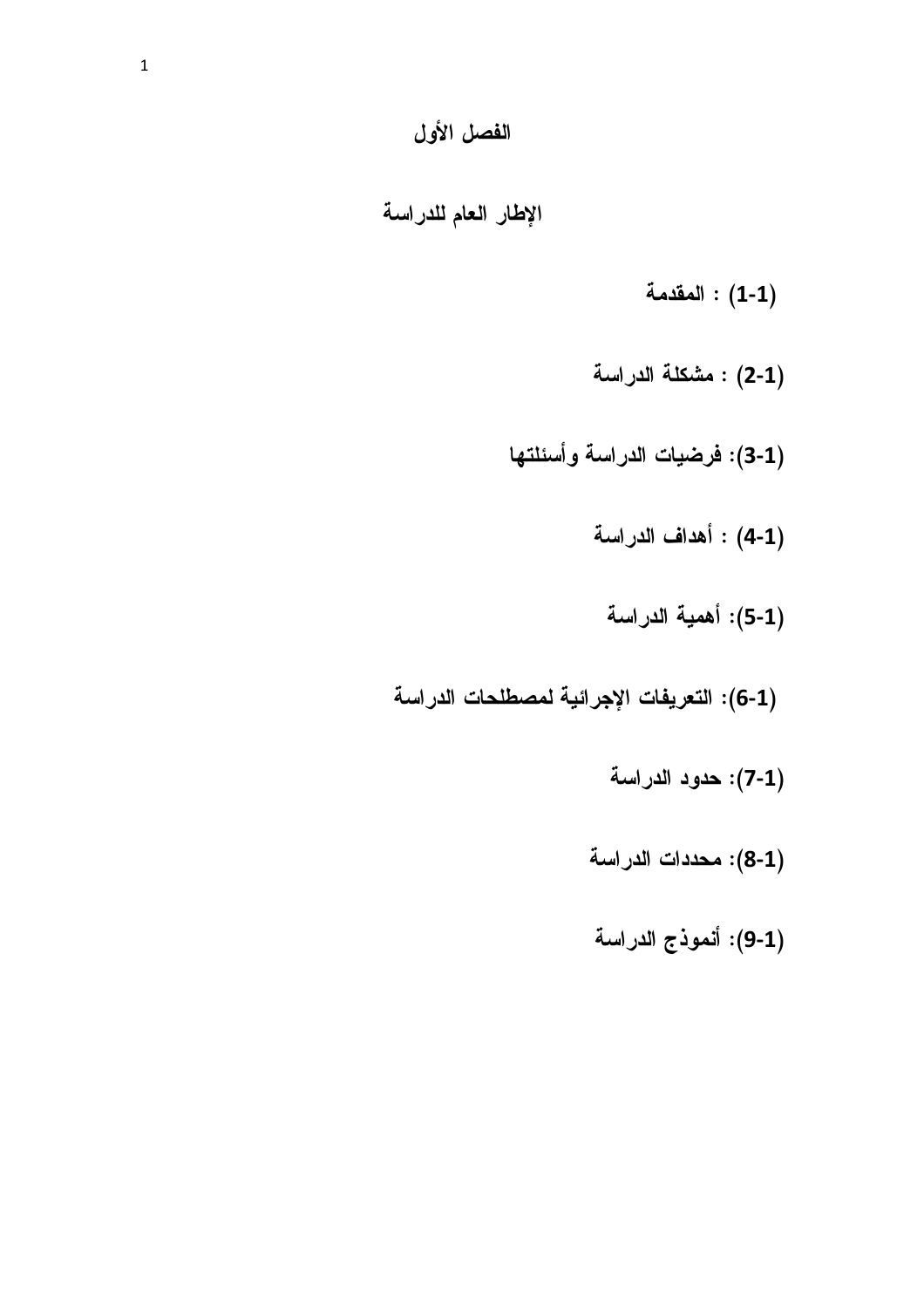الفصل الأول:

#### المقدمة:  $(1-1)$

لقد مر النسويق ومنذ نشأته بعدة مراحل ونغيرات انطلاقـــاً من دوره الفعال فـي حياننـا وأنشطتنا اليومية، لنتنلور بذلك جميع مفاهيمه ومضامينه حول تسهيل عمليات الننبادل غير المقصورة على السلع فقط وإنما ليشمل الخدمات المقدمة للعملاء بنفس الوقت، وساعد على تطور هذا المفهوم عوامل متعددة منها نكنولوجية, واقتصادية، واجتماعية، ليتطور بعد ذلك إلى أن وصل إلى النسويق الإلكتروني باعتباره قفزة نوعية مهمة في جذب الزبائن والعملاء من مختلف مناطق العالم، وإسهامه في زيادة إمكانية اانصال بالزبائن، وقد أشار رواد الفكر النسويقي إلى أن الثور ة الرقمية قد بدلت بطريقة أساسية مفهومنا عن النسويق الحديث في جملة مفاهيم متعددة ومنطورة (Kotler, 2006).

بهدف تحقيق ميزة نتافسية وتحسين الصورة الذهنية التي تسعى من خلالها الشركات الخدمية والصحية لتحقيقها، مما يعطيها قيمة مضافة لتكسب ميزة تنافسية بشكل رئيسي لتحسين نوعية الخدمات الصحية المقدمة (السيدعلي، 2000).

وقد شهد قطاع الخدمات الصحية والرعاية الطبية بـــالمملكة الأردنية الهاشمية تطورات كبيرة خلال العقدين الأخيرين من القرن الماضـي، نزلمن مـع النغيرات والنطورات الاقتصادية، والإجتماعية التي شهدها المجتمــع بشكل عام، مما أدى لزيادة التحدي الذي تواجهه شركات التأمين الصحى الأردنية سعيا لـتأكيد دورها في قدرة عملائها على استخدام التقنيات التكنولوجية الحديثة للتسويق عبر شبكة الإنترنت وذلك من أجل الوصول إلى مفهوم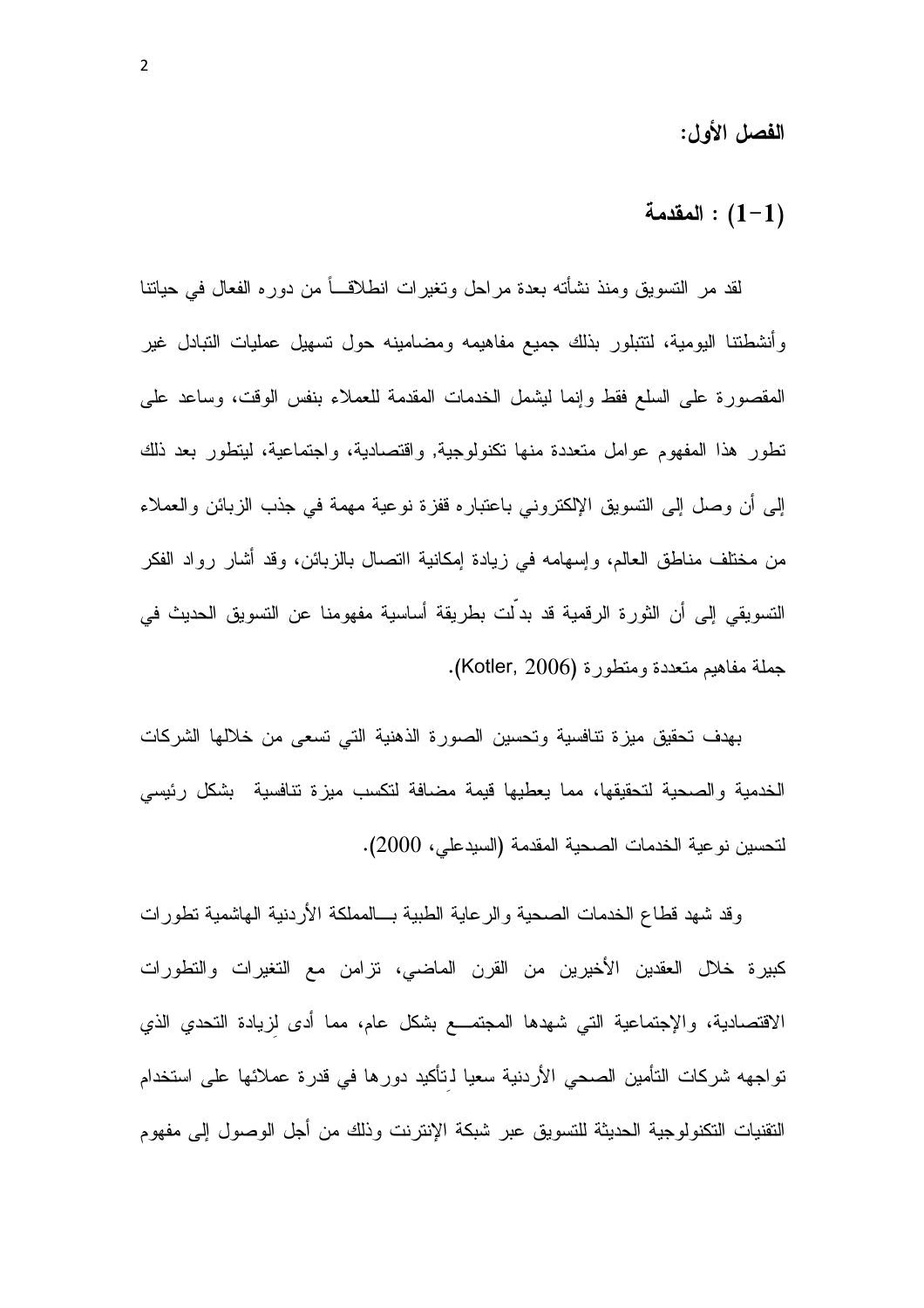للتسويق الإلكتروني وتحسين ما يعرف بالصورة الذهنية لدى عملائها, ليتضمن تخطيط وتتفيذ الفعاليات التسويقية المتعلقة بعناصر المزيج التسويقي والصورة الذهنية لشركات التأمين والمقدمة لعملائها, بجودة وكفاءة عالية للإيفاء بحاجات عملائها ورغباتهم, وتحقيق أهدافها من خلال التقنيات المستخدمة (الحميضي، 2002).

وقد انسع المفهوم النقليدي للتسويق من خلال فعالياته وأدواته النقليدية إلى الفعاليات الجديدة ذات الخصائص المميزة التي تعكس كل فعاليات المزيج التسويقي والصورة الذهنية عن طريق مزودي الخدمة وغيرها من الأمور الأخرى التي أفرزها التسويق الإلكتروني لشركات التأمين الصحي الأردنية (أبو فار ء، 2004).

وبناء على مـــا سبق وفي إطار الواقع المشار إليه فقد تم توجيه الأنظار نحو شركات التأمين الصحى الأردنية والقائمـــة على نقديم الخدمات الصحية والطبية لإيجاد وسائل وسبل لــــلإيفاء بهذه المنطلبات والاستجابة لمها، الشيء الذي أدى لــــتبني ونطبيق مفـــاهيم إدارية وتسويقية حديثة في هذه المنظمات، خصوصاً في ظل ظهور شركات رائدة في هذا المجال. فقد أصبح التأمين الصحى في الوقت الحالي من التأمينات المنافسة من حيث انتشاره، ومن حيث عدد المشتركين فيه وبات ينظر إليه كنوع من فروع التأمين إذا تمت إدارته بطريقة صحيحة ومبنية على حسن النية والتعامل السليم مع المشتركين بطريقة تعكس التطور والحضارة الذي يعيشه المجتمع بأكمله (باكير ، 2009).

## (1–2): مشكلة الدراسة وأسئلتها

بنظر إلى النسويق الإلكتروني ومفاهيمه وأساليبه الحديثة التي تعد أحد أهم المداخل الإدارية الفعالة التي يمكن لمها أن نقوي الدور القيادي والتسوجيهي للمنظمات الصحية من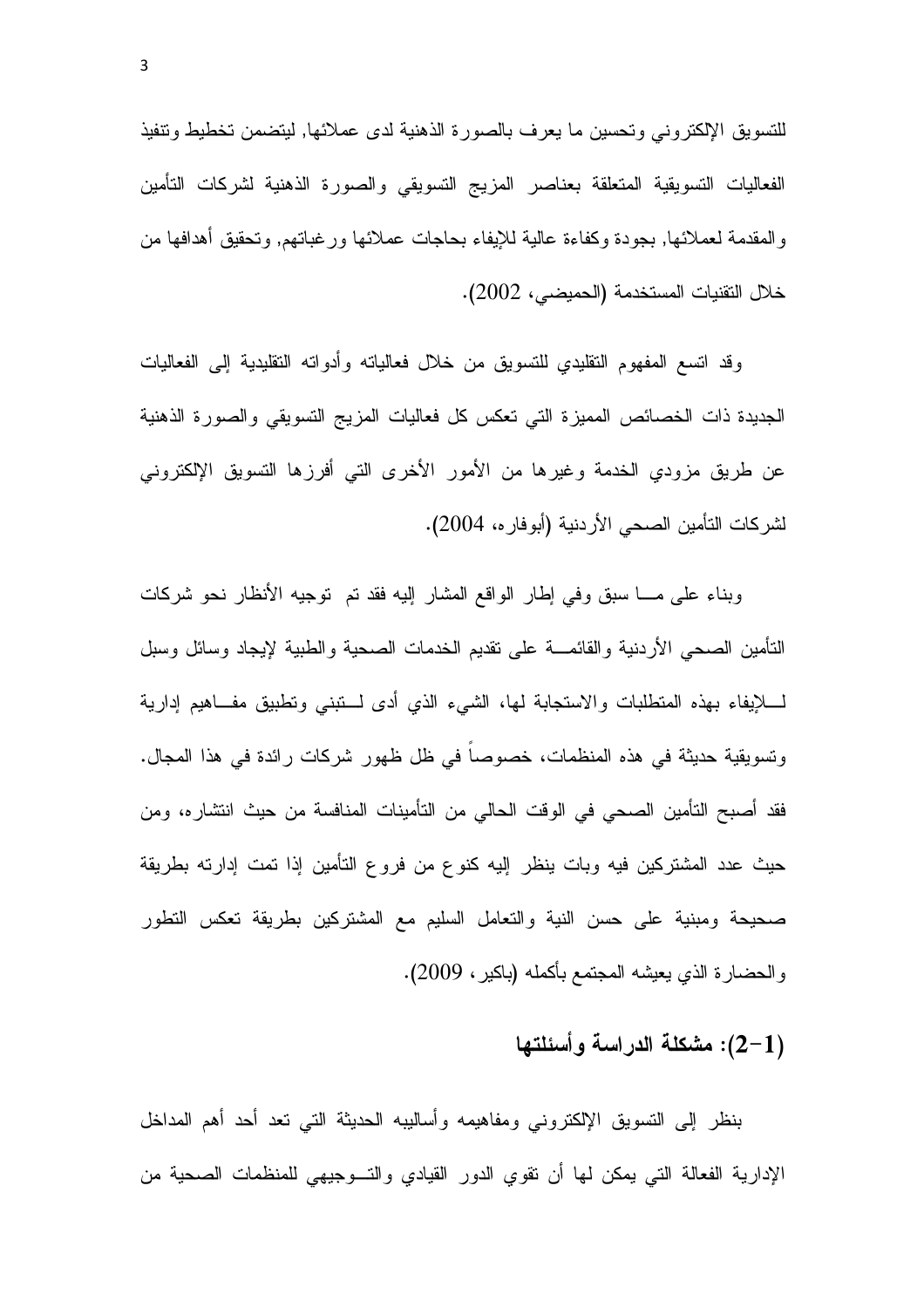خلال الانطلاق إلى حاجيات العميل، والعمل على نقديم الخدمات الصحية والطبية من خلال الاستغلال الأكفء والأمثل للموارد المتاحة لــدى المنظمات الصحية، حيث تتمحور مشكلة الدراسة حول الغموض الذي يشعره الباحث حول ملامح نطبيق التسويق الإلكتروني ودوره المتوقع في تحسين الصورة الذهنية للخدمات الصحية في الشركة الأردنية الفرنسية لذا يمكن تلخيص مشكلة الدر اسة في الأسئلة التالية:

أولًا : ما أثَّر النَّسويقِ الإلكترونـي بعناصره (الخدمة، والسعر، والتــــرويج، والنَّوزيــــع) فــــي تحسين الصور ة الذهنية لدى عملاء الشركة الأر دنية الفر نسية للتأمين الصحى؟.

أ– ما تصور ات المبحوثين عن التسويق الإلكتروني في الشركة الأردنية الفرنسية؟. ب– ما تصور ات المبحوثين للصورة الذهنية للشركة الأردنية الفرنسية للتأمين الصحي؟. ج– ما العلاقة الإرتباطية بين التسويق الالكتروني والصورة الذهنية؟.

ثانياً: ما علاقة التسويق الإلكتروني لدى الشركة الأردنية الفرنسية للتأمين الصحي في تحسين الصورة الذهنية لدى عملائها؟.

## (1–3) : فرضيات الدراسة

حتى يتم تفسير إشكالية الدراسة ومحاولة الإجابة عن الأسئلة المطروحة فقد قام الباحث بصباغة مجموعة من الفرضيات بهدف اختبار علاقة متغيرات التسويق الإلكتروني والمتمثله بعناصر المزيج التسويقي الإلكتروني كمتغير مستقل بـــ(الخدمة، والسعر، والترويج، والتوزيع) والصورة الذهنية لدى عملاء الشركة الأردنية الفرنسية للتأمين الصحى كمتغير نابع وهي على النحو التالي :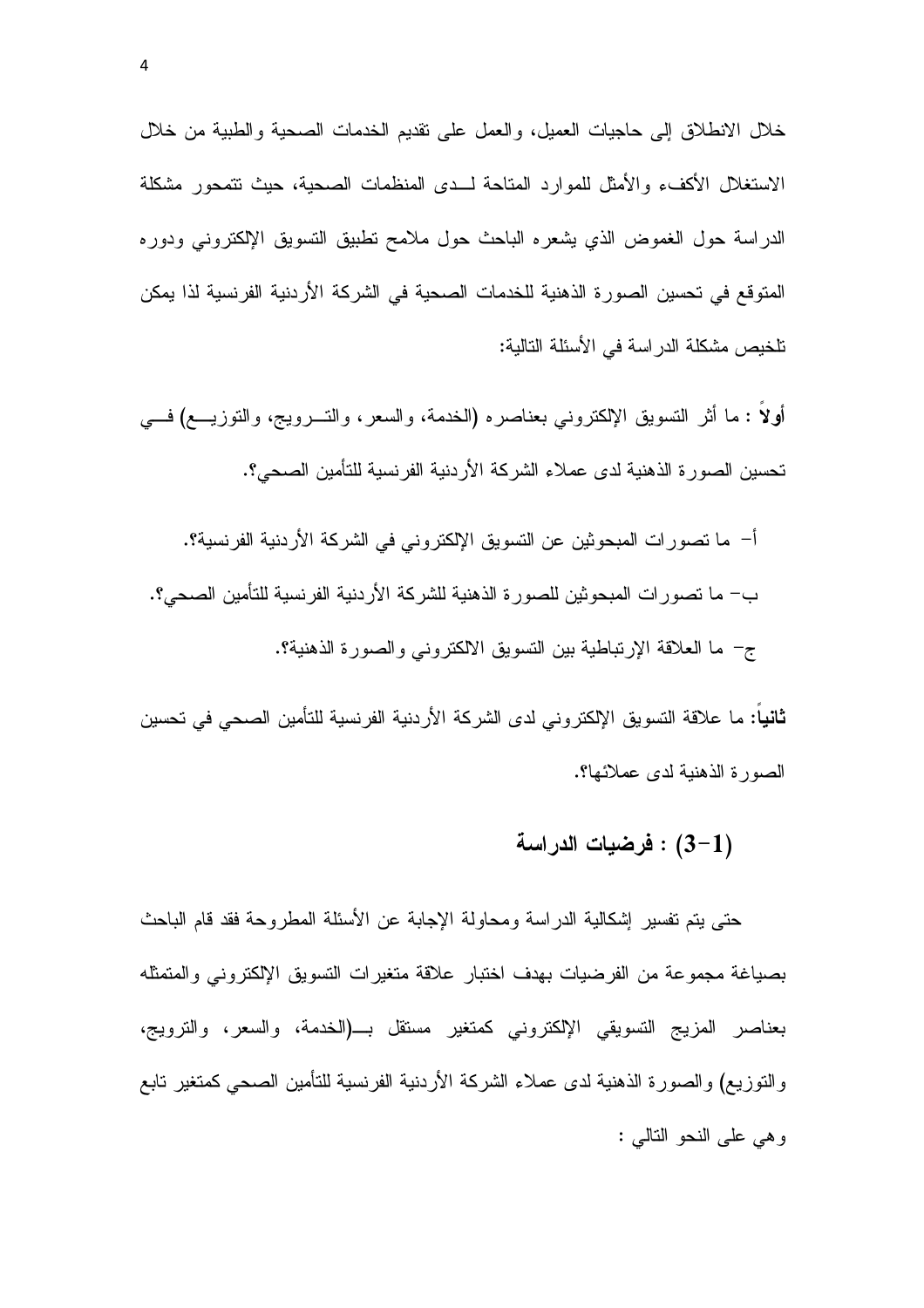## الفرضية الرئيسة الأولى :

HO1 : لا توجد علاقة ذات دلالة إحصائية بين عناصر المزيج التسويقي الإلكتروني عملاء الشركة الإردنية الفرنسية للتأمين الصحى عند مستوى (0.05≥0).

وقد اشتق الباحث مجموعة من الفر ضيات الفر عية التالية:

HO1-1: لا توجد علاقة ذات دلالة إحصائية بين الخدمة المقدمة وتحسين الصورة الذهنية لدى عملاء الشركة الأردنية الفرنسية للتأمين الصحي عند مستوى (0.05≥ 0). لا توجد علاقة ذات دلالة إحصائية بين السعر وتحسين الصورة الذهنية لدى : 10 نوجد علاقة ذات عملاء الشركة الأردنية الفرنسية للتأمين الصحي عند مستوى (0.05 $\alpha \leq 0.05$ ).

HO<sub>1-3</sub>: لا توجد علاقة ذات دلاله إحصائية بين الترويج وتحسين الصورة الذهنية لدى عملاء الشركة الأردنية الفرنسية للتأمين الصحى عند مستوى (0.05≥ 0.).

HO1-4: لا توجد علاقة ذات دلالة إحصائية بين توزيع الخدمات الصحية وتحسين  $\alpha \leq 0$  الصور ة الذهنية لدى عملاء الشركة الأردنية الفرنسية للتأمين الصحى عند مستوى  $(0.05)$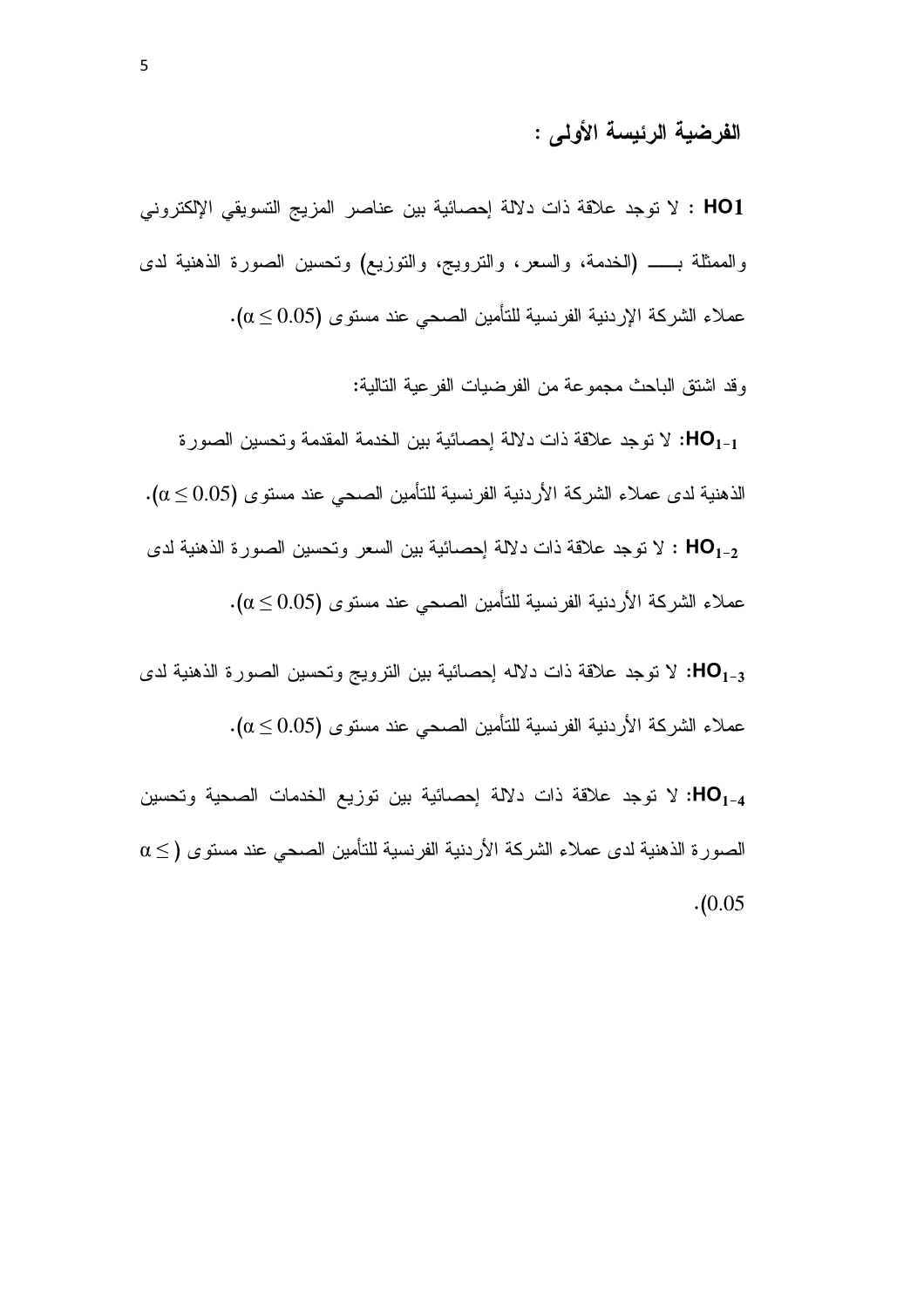الفرضية الرئيسة الثانية :–

HO2: لا يوجد هناك أثر ذو دلالة إحصائية بين عناصر المزيج التسويقي الإلكتروني ممثلاً بــــ (الخدمة، والسعر، والترويج، والتوزيع) لدى عملاء الشركة الأردنية الفرنسية  $\cdot (\alpha \leq 0.05)$  للتأمين الصدرة الذهنية عند مستوى (0.05 $\alpha \leq$ 

: أهداف الدراسة

إن غرض هذه الدراسة يكمن في تحليل أثر التسويق الإلكتروني في تحسين الصورة الذهنية، وينشق عن هذا الهدف الأهداف الفر عية التالية:

- 1– النعرف على نصورات المبحوثين للتسويق الإلكتروني في الشركة الأردنية للتأمين الصحى.
- 2– التعرف على انطباعات المبحوثين عن الصورة الذهنية للشركة الأردنية الفرنسية للتأمين الصحي لديهم.
	- 3– النعرف على العلاقة الارتباطية بين النسويق الإلكترون والصورة الذهنية.
- 4–بيان دور التسويق الإلكتروني ممثلاً بـــ(الخدمة، والسعر، والترويج، والتوزيع) في تحسين الصورة الذهنية لدى عملاء الشركة الأردنية الفرنسية للتأمين الصحى.
- والنرويج، والنوزيع) في نقديم الخدمات الصحية المنشودة وبتكاليف أقل وصولاً إلى العملاء المستهدفين والعملاء الحالبين وقنوات توزيع الخدمات الصحية الإلكترونية،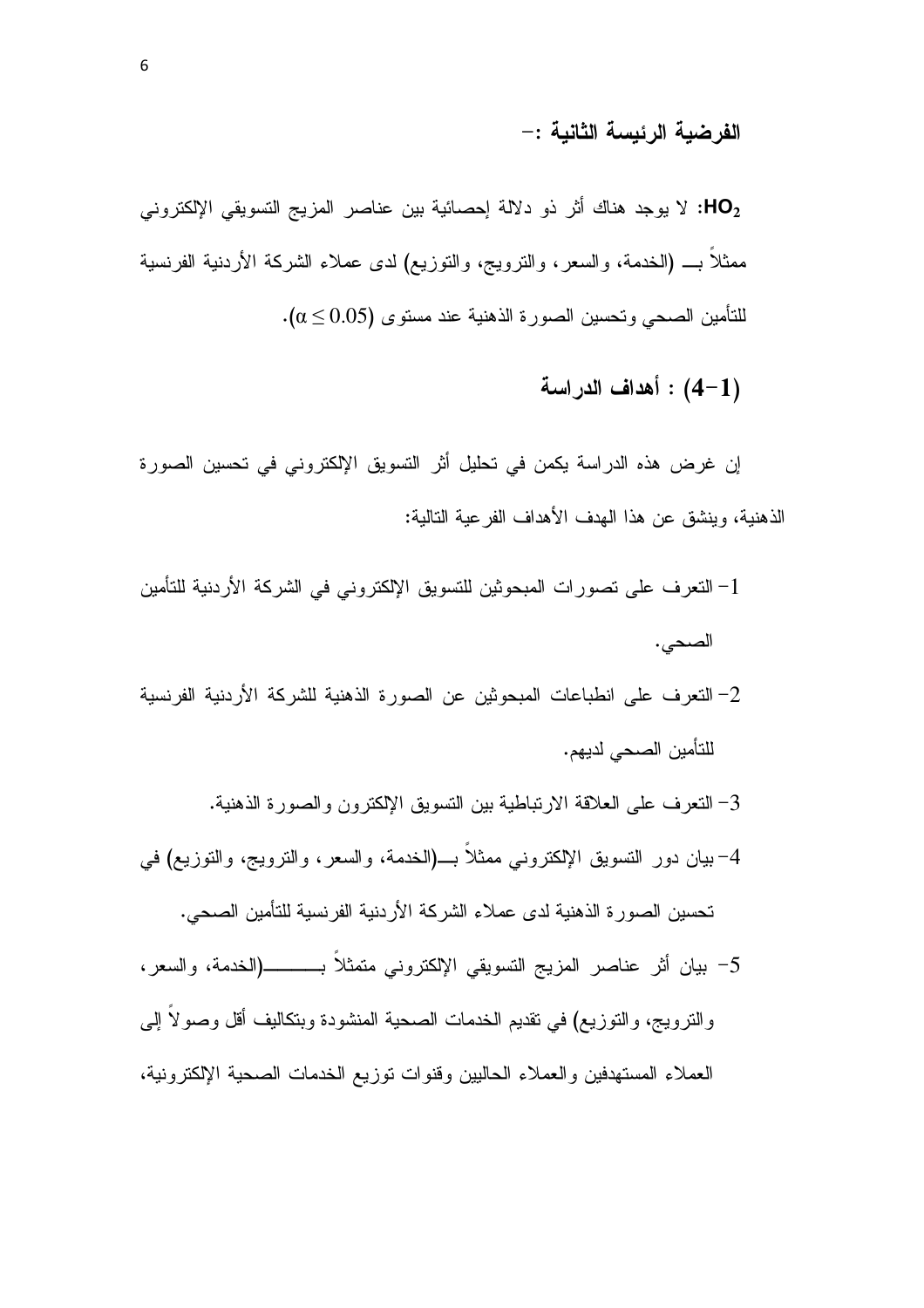من خلال النزويج للخدمات الصحية، وتأثيرة على مقدمي الخدمة (مزودو الخدمات الصحية) وعمليات ليصالها إلى العملاء والمستفيدين.

## (1-5) : أهمية الدراسة ومبرراتها

تكمن أهمية الدراسة في المجالات التالية:

**الأهمية العلمية :** تتبثق أهمية هذه الدر اسة من كونها تتتاول موضوعـــاً حيويـــاً في قطــــاع شركات التأمين الصحى الأردنية، حيث أن دراسة موضوع التسويق بشكله العام والتــسويق الإلكتروني بشكله الخاص والذي يركز على دراسة تحسين الصورة الذهنية لدى عملاء هــذه الشركات أصبح محور اهتمام الباحثين، وبنظر إلى عناصر النسويق الإلكترونـــي ومفاهيمـــه و أساليبه الحديثة و التــــي تعـــد أحد أهم المداخل الإدارية الفعالة التي يمكن لمها أن نقوى الدور القيادي والتسوجيهي للمنظمات الصحية.

كما ونبرز أهمية هــذه الدراســـة كونها تغطي جزءاً من النساؤلات المطروحة في شركات النأمين الصحى الأردنية حول أهمية التسويق الإلكتروني ووضوح دوره نظراً لنقص مثل هذه الدراسات في مجال تسويق الخدمات الصحية وذلك حسب علم الباحث وبالرغم مـــن النزايـــد المطرد في الاعتماد عليه في السنوات الأخيرة .

الأهمية العملية : تكمن أهمية الدراسة العملية في أهمية مجتمع الدراسة وعلاقة مستوى الرعاية الصحية في المنظمات المبحوثة ثم من محاولة التوصل إلى استتتاجات وتوصيات قد تفيد الإدارات المبحوثة في مجال عملهم بالتسويق الإلكتروني. كما وأن دراسة التــسويق الإلكتروني بأبعاده المرتبطة بالكفاءة والنقنيات والعلاقات الاجتماعية مع الأفراد ممثلة فسي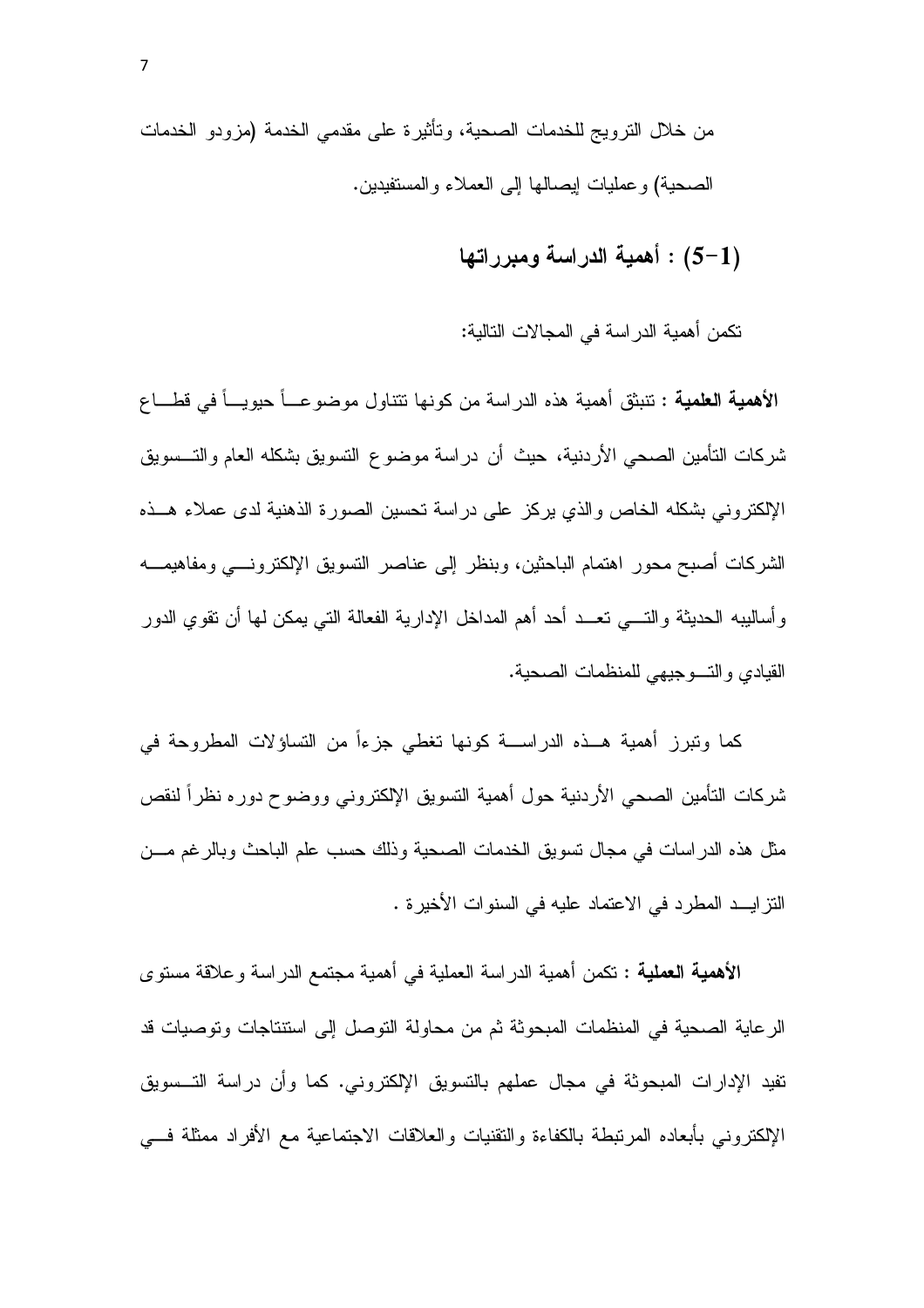التـــسويق الإلكتروني ستنعكس بأثر إيجابي على تحسين جودة الخدمــــة الـــصـحية المقدمة من خلال المؤسسات المعتمده من قبل شركات التأمين الصحى كالمستشفيات وعيادات الأطباء والصبدليات والمختبرات الطبية المختلفة وبالتالي تحقيق الرضا للعميل الذي بدوره يعزز من تحسين الصورة الذهنية لديه.

وكذلك الدور الذي يؤديه التسويق في العمل الصحي، وتحديداً لتحقيق أهداف الخـــدمات الصحية التسويقية، عن طريق استخدام الإنترنت والتعامل مـــع كـــل الأطـــراف التـــسويقية، بالإضافة إلى الأساليب المختلفة التي تستخدمها شركات التأمين الصحى الأردنيــــة، بغــــرض زيادة مستويات الرضا لطالبي الخدمات الصحية من المؤسسات المعتمدة لدى شركات التأمين الصحى الأردنية كالمستشفيات وعيادات الأطباء والصيدليات والمختبرات الطبيسة المختلفة وبمستوى أعلى من الجوده والكفاءه وبأقل النكاليف المادية والبشرية.

#### حدود الدراسة : (6–1)

- أ– الحدود العلمية: اقتصرت هذه الدراسة في معرفة دور عناصــــر المــــزيج التــــسويقي الإلكتروني في تحسين الصورة الذهنية لدى عملاء الشركة الأردنية الفرنسية للتـــأمين الصحي فقط, وذلك من خلال تحديد أهمية توظيف هذه العناصــــر وتحديـــد درجــــة الممارسة لعمليات النسويق الإلكتروني في تحسين الصورة الذهنية لدى عملاء الشركة الأر دنية الفر نسية للتأمين الصحي.
- ب— الحدود البشرية: اقتصرت عينة الدراسة على عملاء الشركة الأردنية الفرنسية للتأمين الصحَّى والبالغ عدد عملائها (24672) عميلاً (هيئة التأمين، 2010)، حيث أجريت الدراسة على عينة مكونة من (500) عميل كعينة عشوائية ميسرة لمجتمع الدراسة.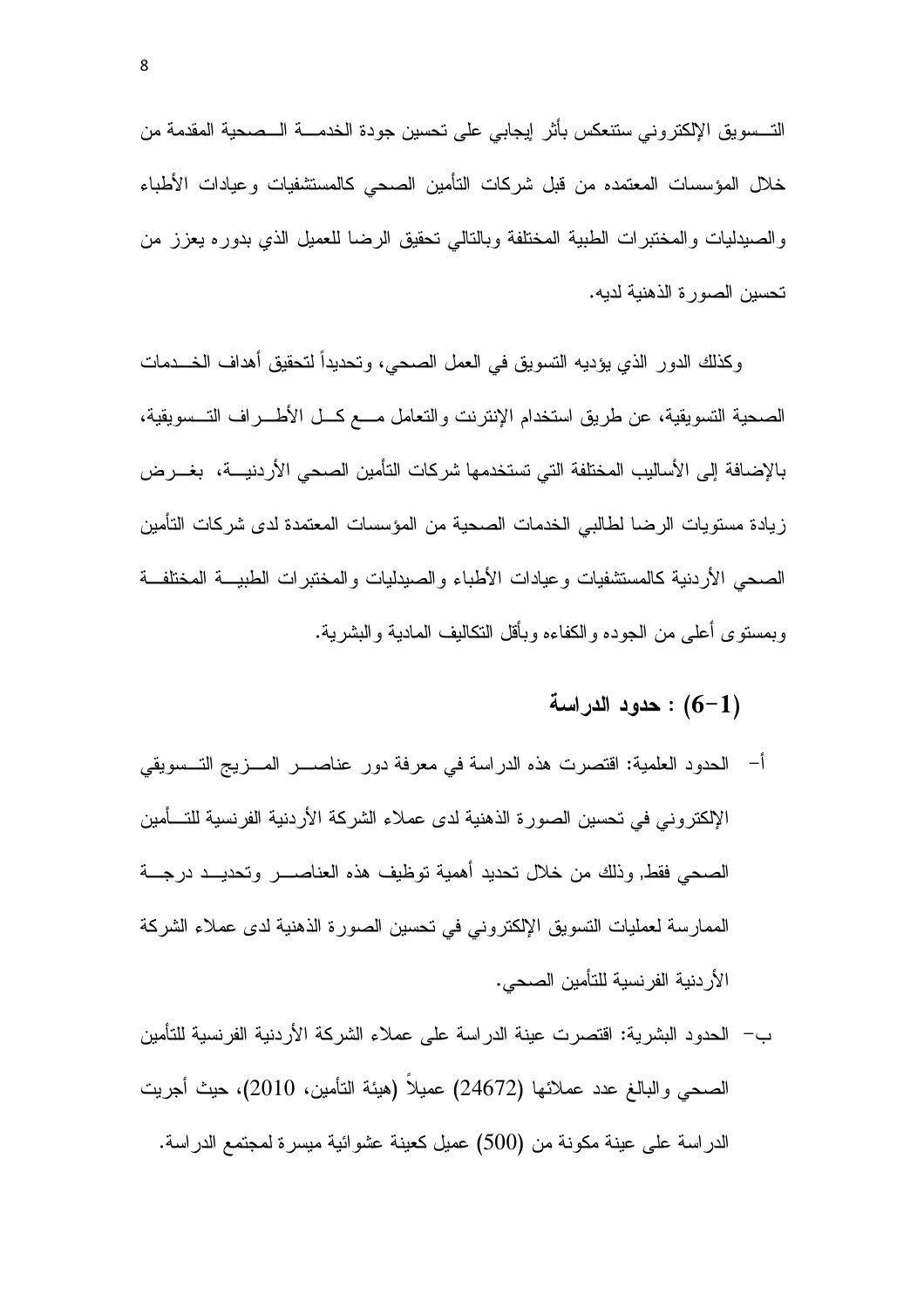- تم تحديد محددات ومعوقات الدراسة بناء على الدراسات السابقة وعلى المعوقات والمحددات النبي واجهت الباحث عند قيامه بهذه الدراسة وهي على النحو النالبي.
- أ– صعوبة الحصول على البيانات الأساسية لنشاط الشركة الأردنية الفرنسية لاعتبارها وثائق سرية لا يجوز الاطلاع عليها.
- ب– صعوبة جمع البيانات من قبل بعض أفراد عينة الدراسة في الإجابة عن أسئلة الاستبانة.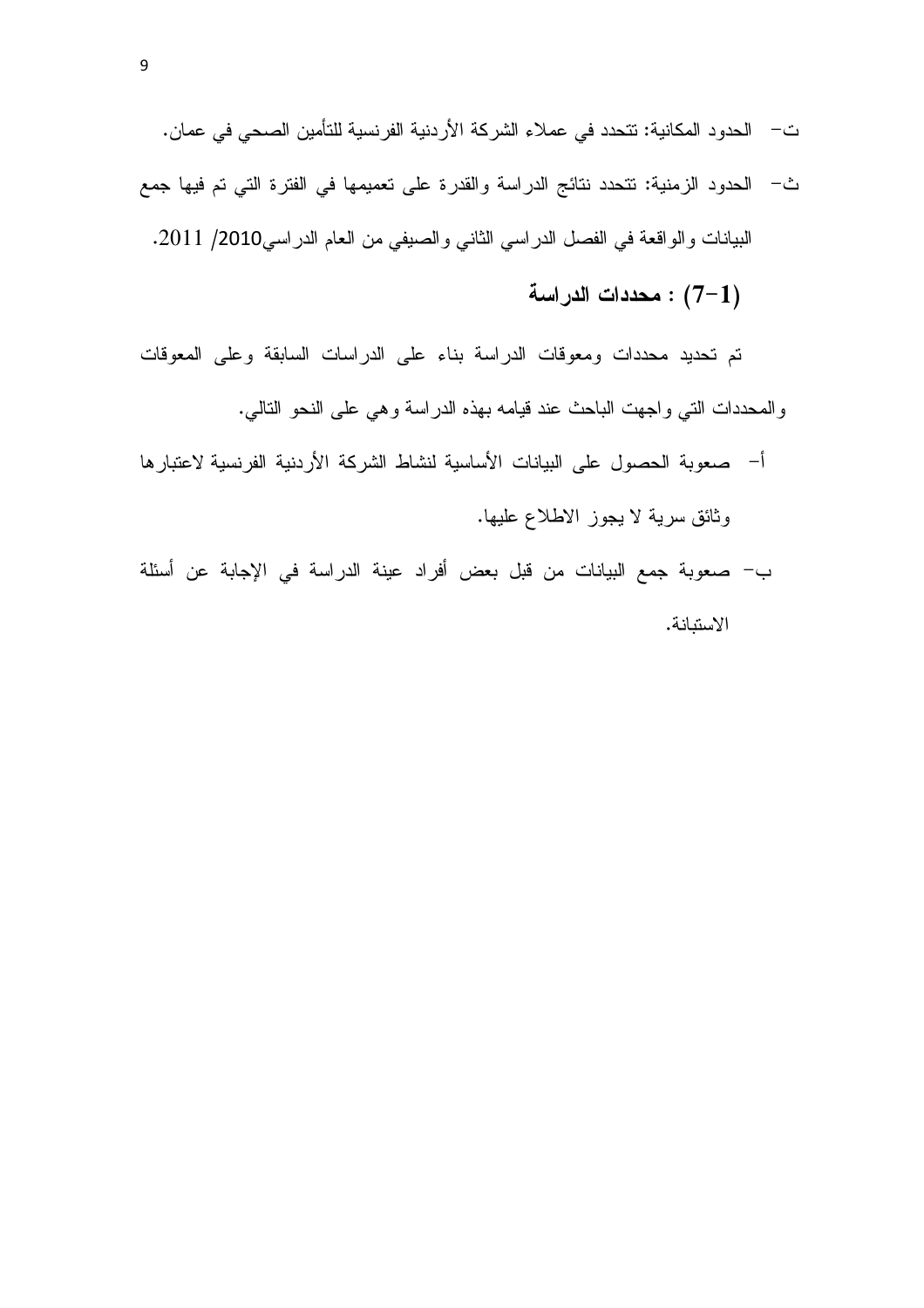

هذا النموذج من قبل الباحث بالاعتماد على الدراسات السابقة.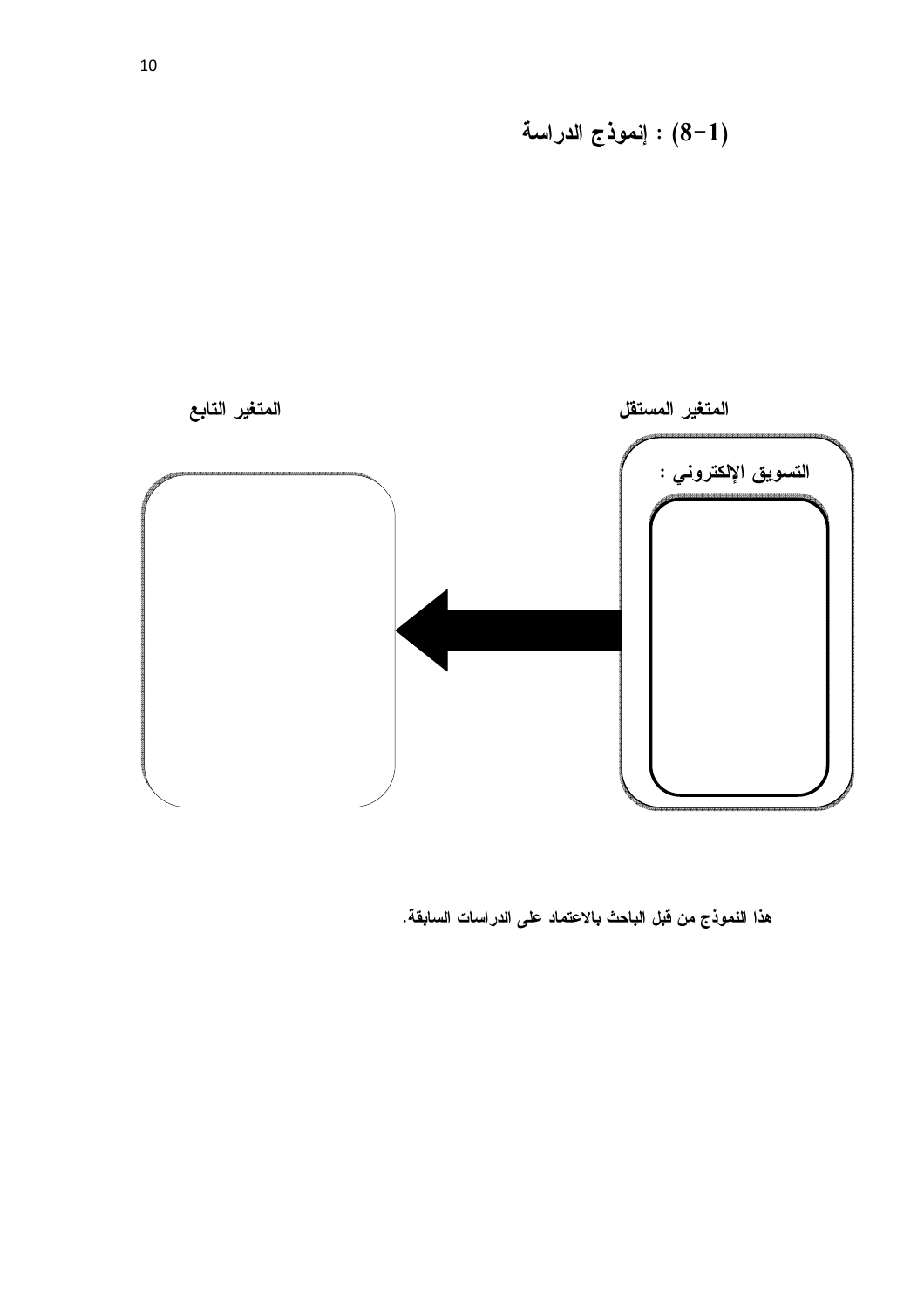(1–9) : التعريفات الإجرائية لمصطلحات الدراسة

وفيما يلِّي استعرَّاض الكلَّمات الدُّليليَّة في الدرَّاسة الحالية والتَّعريف بها علميا وإجرائيا :

ا**لتسويق الإلكتروني :** عرفه (الطائي، 2006:341) بأنه الاستخدام الأمثل للتقنيات الرفمية، بما في ذلك تقنيات المعلومات والاتصالات لتفعيل إنتاجية التسويق, وعملياته المتمثلة في الوظائف التنظيمية والعمليات والنشاطات الموجهة, لتحديد حاجات الأسواق المستهدفة ونقديم السلع والخدمات إلى العملاء وأصحاب المصلحة في المنظمة .

كما وعرفه (نجم، 2004 :127) بأنه عملية الاستخدام والتطوير الفعال وفق رؤية رقمية واضحة ومقدرة جوهرية للموارد التسويقية الرقمية والأدوات المتاحة على الإنترنت من أجل تحقيق ميزة تنافسية في سوق الأعمال الإلكترونية.

**تعريف التسويق الإلكتروني إجرائيا:** هو التسويق لسلعة أو خدمة معينة على شبكة الإنترنت، وعرض منتجات وخدمات الشركات عبر موقعها الإلكتروني ونتم عمليات البيع والشراء وطلب نزويد العملاء بالخدمات وحصولهم على المعلومات عن طريق الإنترنت، وابتكار مساحة جديدة يمكن استثمار ها في التسويق لبعض السلع أو الخدمات والداعمة لعملية التسويق.

**الصورة الذهنية**:عرفها(عبدالرحيم، 7:2006) بأنها "تعبير مجازي يشير إلى إجمالي المعلومات التي يستوعبها الفرد وينظمها ويخزنها، ويمكن النظر إليها كنوع من أنواع القواعد والمستويات التي يرتكز عليها الفرد عند مقارنة المعلومات الجديدة ببعضها من أجل إعطائها معنى ذا دلاله، وتتضمن هذه القاعدة الإطار الدلالي للفرد واحتياجاته وقيمه ومعتقداته، والنوفعات النبي نؤثر على ما بِأخذه المنلقي من الظرف الانصالي.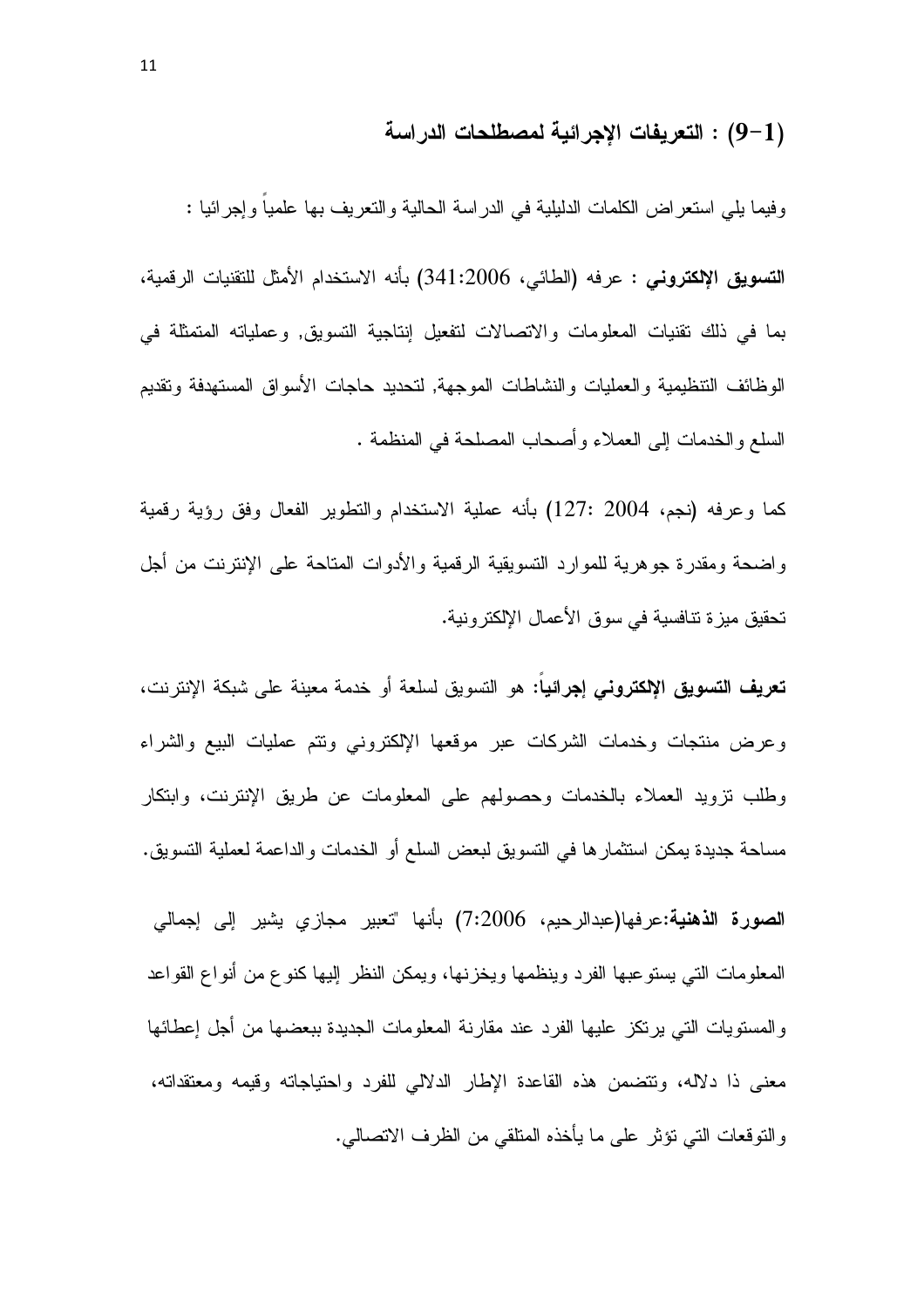– **تعريف الصورة الذهنية إجرائياً:** هو التصور الفعلي الذي يتكون في أذهان الناس عن الشركات والمؤسسات المختلفة، والنابعة إما من النجربة المباشرة أو غير المباشــــرة وقد نكون عقلانية أو غير رشيدة وقد نعتمد علـــي الأدلــــة والوثـــائق أو الإشــــاعات والأقوال غير الموثقة، لكنها في النهاية تمثل واقعاً بالنسبة لمن يحملونها في أذهـــانهم عن الخدمات أو المنتجات المقدمة إليهم .

ا**لمزيج التسويقي**: عرفه (الصحن، 1999:1999) بأنه مفهوم متعارف عليه بين رجال التسويق حيث عرفه على أنه" الخليط من الأنشطة التسويقية التي يمكن التحكم فيها بواسطة المنظمة والموجهة إلى قطاع سوقى معين من المستهلكين، لتشمل كلاً من (المنتج، والمكان والسعر، والنزويج)، وأطلق عليها بما يعرف بـــ(4P's)، وعرفه أيضاً بأنه" مجموعة الخطط والسياسات والعمليات التبي تمارسها الإدارة التسويقية بهدف إشباع حاجات ورغبات المستهلكين، وإن كل عنصر من عناصر المزيج التسويقي يؤثر ويتأثر الآخر . بالعنصر

وكما بمكن نعريف كل عنصر من هذه العناصر كما يلي:

1– المفتج : عرفه (الصحن، 1999:20) بأنه أي شيء مادي ملموس أو غير ملموس، يتلقاه الفرد من خلال عمليات النبادل بمعنى أن المنتج عبارة عن حزمة من خصائص ملموسة أو غير ملموسة نتطوي على فوائد أو منافع وظيفية واجتماعية ونفسية، وفي هذا الإطار فإن المنتج قد يكون في صورة سلعة أو خدمة أو أي تركيبة تجمع بينهم.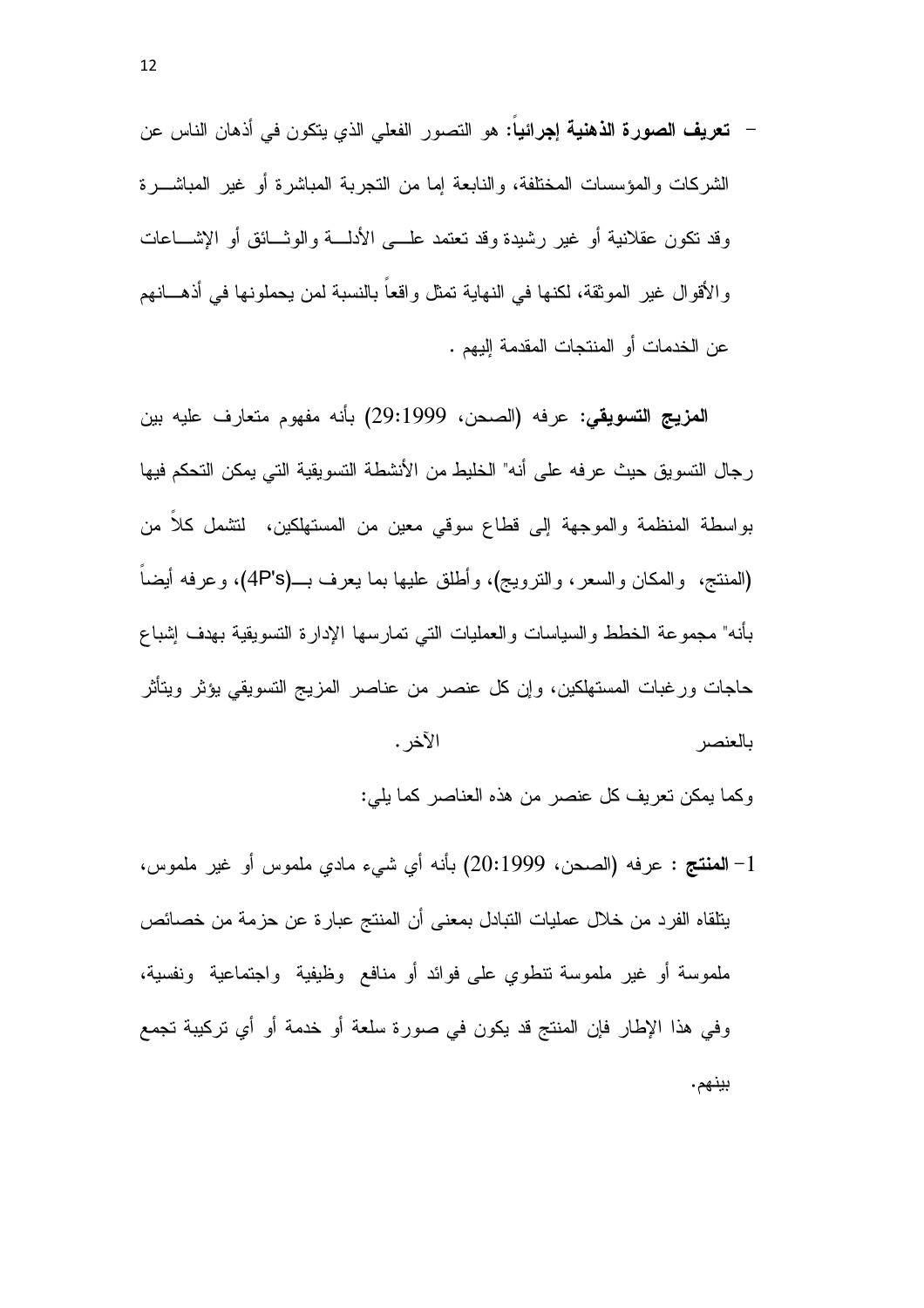- 2– السعر : يعرفه (الصحن، 22:1999) بأنه القيمة التي يدفعها المستهلك لبائع السلعة أو الخدمة لقاء الحصول عليها، وفي هذا المعنى بقصد بالسعر الوحدات النقدية التي يحددها البائع ويرتضيي قبولها لقاء السلعة أو الخدمة، أو هو نلك القيمة التي تم تحديدها من قبل البائع ثمناً لسلعته أو خدمته، ويعرف أيضاً على أنه فن ترجمة قيمة السلعة أو الخدمة في وقت ما إلى قيمة نقدية.
- 3– الترويج: عرفه (الصحن، 1999:24) بأنه تعريف المستهلك بتقديم المعلومات عن السلعة أو الخدمة، العلامة التجارية، الأسعار، استخدامات السلعة أو الخدمة كما يتغلب النشاط النرويجي على نردد المستهلك بالعمل على إقناعه وخلق الجو النفسى الملائم والذي من خلاله ينقبل المستهلك ما يقدم إليه من سلع وخدمات.
- 4– العكان(التوزيع): عرفه (الصحن،26:1999) بأنه منفذ التوزيع أو قناة التوزيع أو مسلك النوزيع، حيث يعتبر التوزيع من العناصر الرئيسية للتسويق، والذي يهدف إلى إيصـال السلـع أو نقديم الـخدمات من منتجيها إلـى طـالبيها.
- المزيج التسويقي عرفه (Lovelock & Writs,2004) بأنه مجموعة متغير ات القرار المرتبطة والمتداخلة التي تواجه المديرين في المنظمات الخدمات ويتألف المزيج التسويقي من
- 1– الخدمة عرفها ( 2006, Kotler & Armstrong) بأنها فعل أو أداء يستطيع أحد الأطراف نقديمة للطرف الأخر وبشكل اساسى غير ملموس ولا يؤدي إلى نملك أي شىء.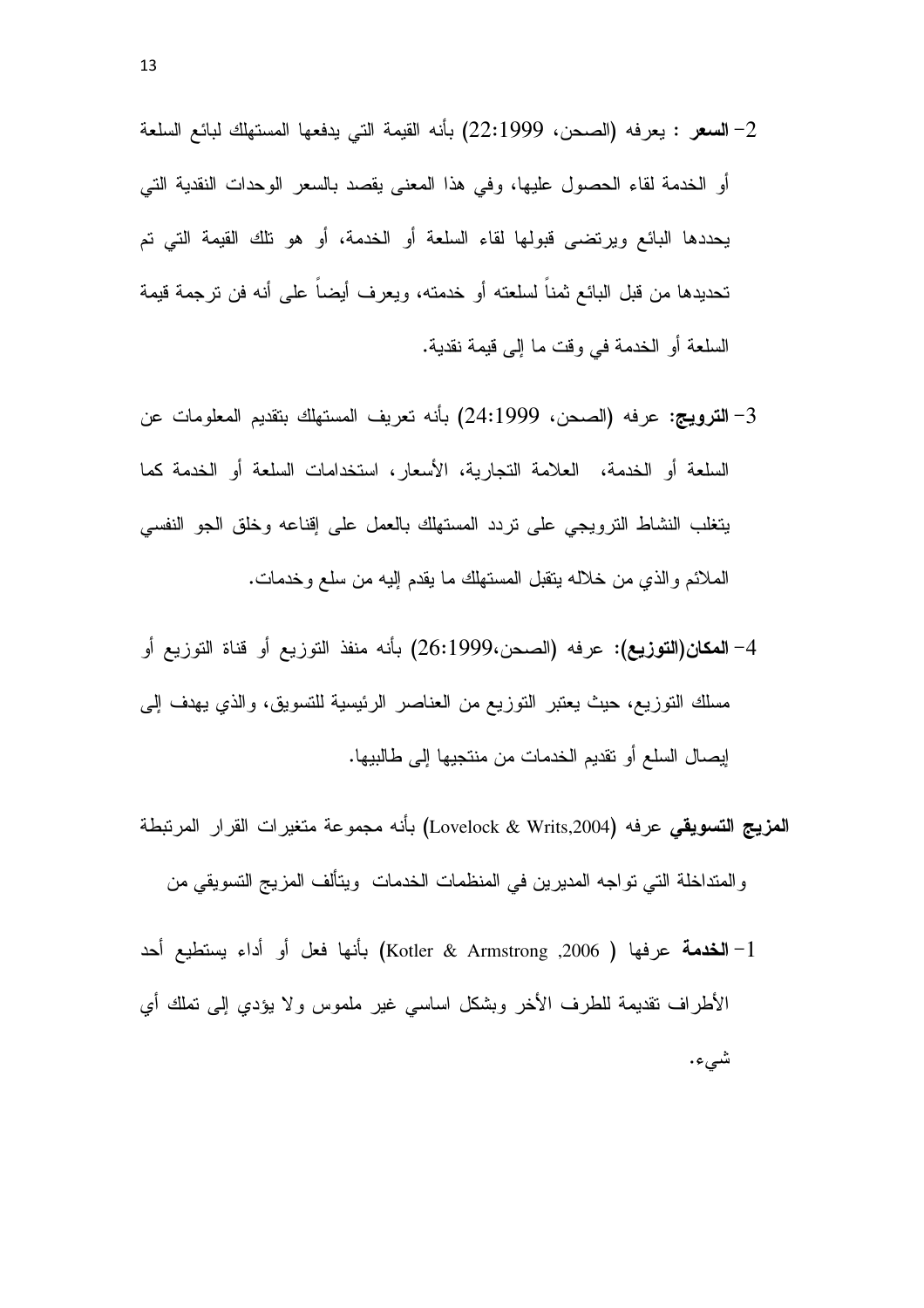- 2– القيمة/ السعر عرفه (Pride & Farrell, 2003) بالنقدية أو غير النقدية التي يتم تبادلها بين المنظمة والعميل من خلال عملية نبادلية لقاء حصوله على خدمة معينة يشبع من خلالها حاجانه ور غبانه.
- 3– **الترويج** عرفه (معلا ، 2007) بأنه نشاط نسويقى ينطوي على عملية الاتصال الإقناعي من خلال التعريف بسلعة أو خدمة أو فكرة أو مكان أو شخص أو نمط سلوكي معين بهدف التأثير على أذهان أفراد أو جمهور معين لاستمالة استجاباتهم السلوكية إزاء ما يتم الترويج له.
- 4– العكان/ التوزيع عرفه (Kotler & Armstrong, 2006) و(الضمور، 2003) بأنه مجموعة من الأفراد أو المنظمات أو كلاهما ذوات الاعتماد المتبادل لتوفير الخدمة للزبائن في المكان والزمان المناسبين.

**تعريف المزيج التسويقي الإلكتروني إجر**ائ**يا:** بأنه مجموعة من الأنشطة التسويقية المتكاملة والمنز ابطة، والتبي نعتمد على بعضها بعضا حيث يتم من خلالها نعريف العملاء بالخدمات أو المنتجات التي تقدمها الشركة بغرض إبداع الوظيفة التسويقية على النحو المخطط لها، وتشمل (الخدمة المقدمة، والسعر، والترويج، والتوزيع) حيث أن أي نشاط نسويقي يجب أن يشتمل على قدر من هذه العناصر باعتبار أنها تشكل إطار الخطة التسويقية المتكاملة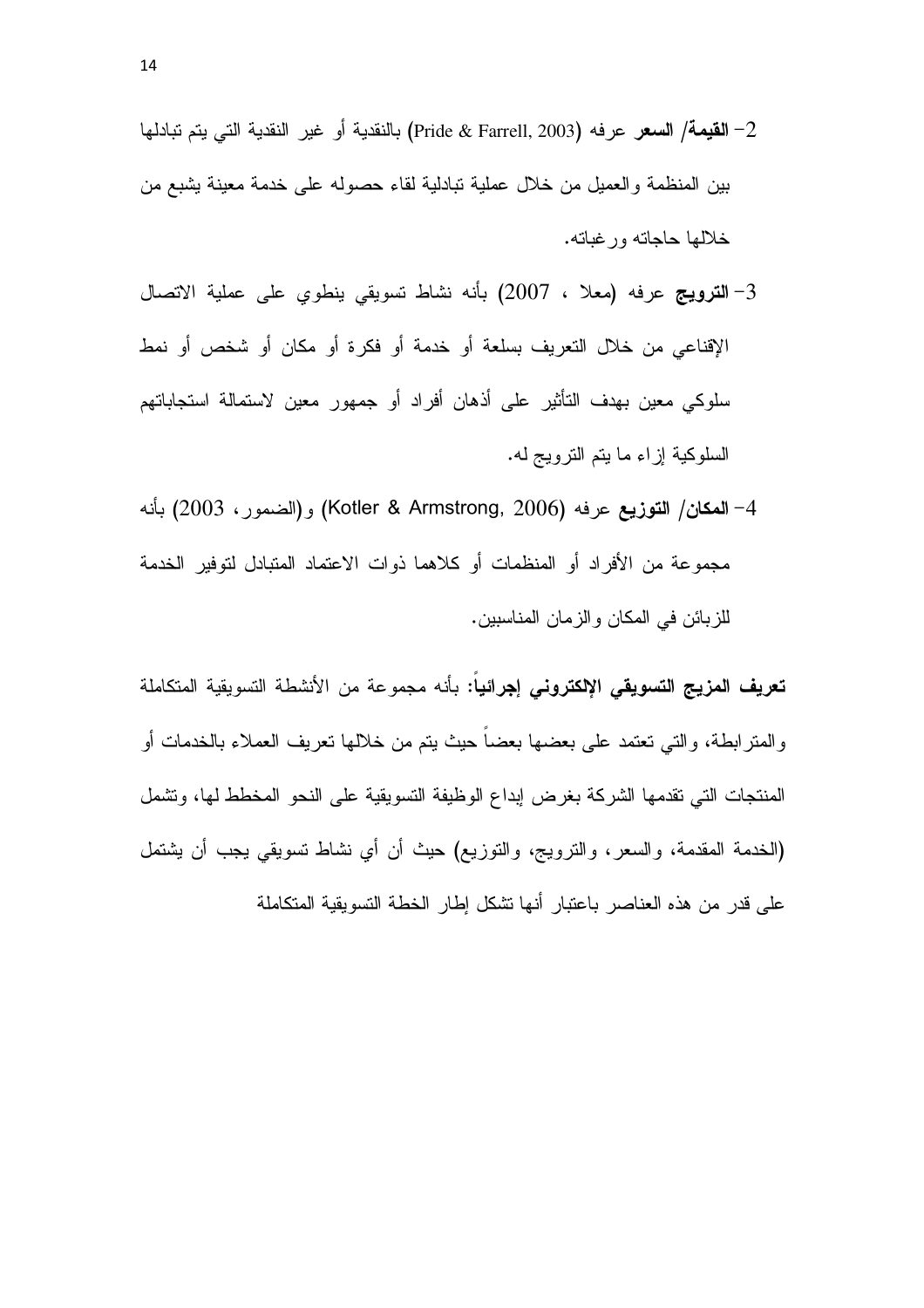## الفصل الثاني

الإطار النظري والدراسات السابقة

- المقدمة  $(1\hbox{--}2)$
- لإطار النظري :  $(2-2)$
- التسويق الإلكترون*ي* (3-2)
- (2–4) : عمليات التسويق الإلكتروني
	- الصورة الذهنية : (5–2)
	- التسويق الصح*ي* : (6–2)
	- الدر اسات السابقة : (7 $\left( 7\textrm{--}2\right)$
- (2–8) : ما يميز الدراسة الحالية عن الدراسات السابقة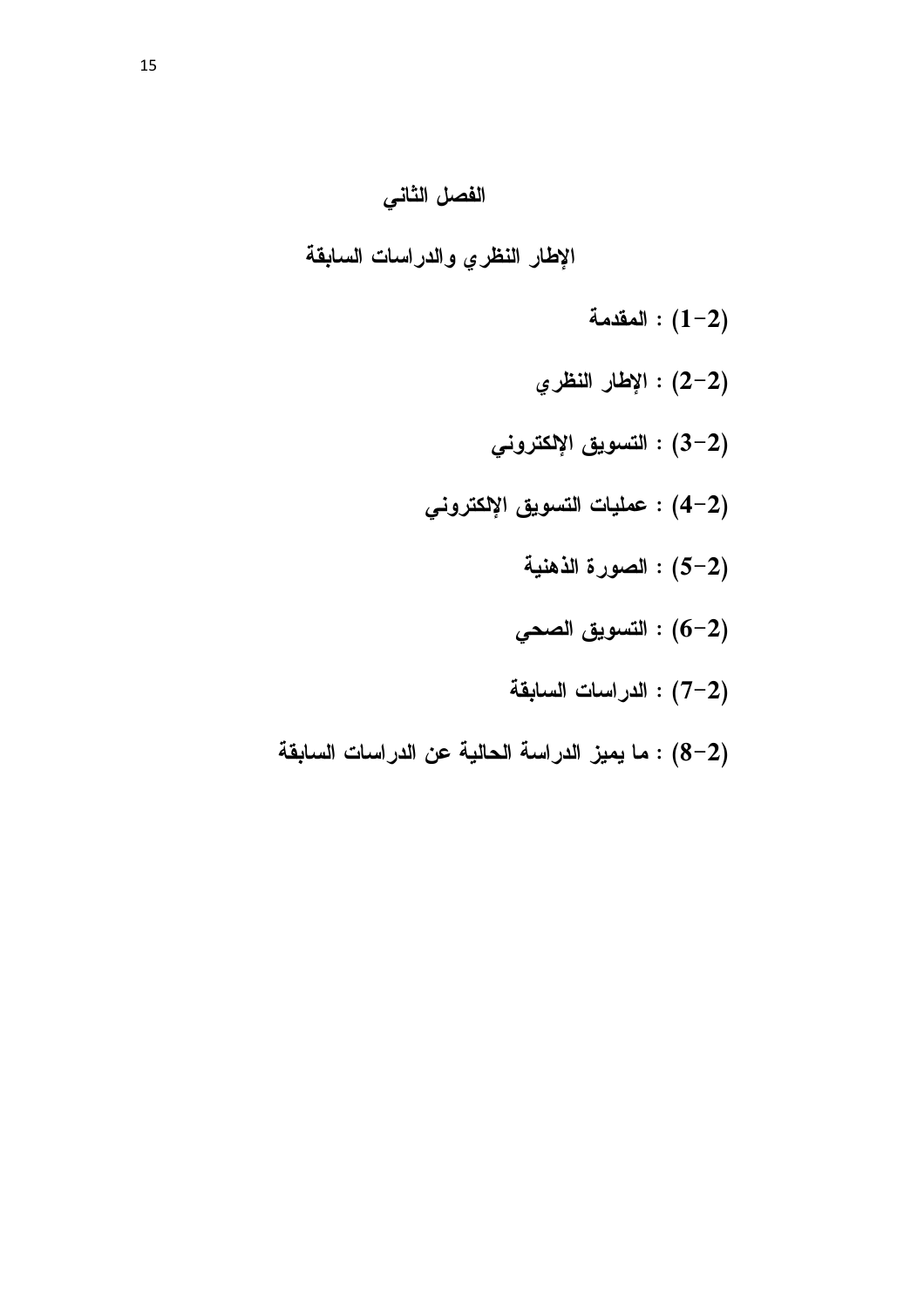الفصل الثاني

#### المقدمة:  $(1-2)$

تظهر أهمية الدراسات السابقة في كونها تحدد الإطار النظري لموضوع الدراسة، كما ونحدد الجوانب الني نحنوي على العوامل والمتغيرات التي نتعلق بموضوعات هذه الدراسة وهي: عناصر المزيج التسويقي الإلكتروني والمنمثله بــــــ(الخدمة، والسعر، والترويج، والتوزيع)، وتحسين الصورة الذهنية لدى عملاء الشركة الأردنية الفرنسية للتأمين الصحى، بـهدف نكوين خلفية مناسبة عن هذه الموضوعات، وتضمنت عرضاً للدر اسات السابقة التي أجريت عن هذا الموضوع بغية التعرف على الأهداف, وأهم النتائج التي خرجت بها، وذلك بهدف الاستفادة منها في توجيه مسار الدراسة.

وبهذا فإن الباحث، قسمها إلى قسمين كما يلي:

أولا : الإطار النظرى :

لقد أصبح التسويق الإلكتروني عبر شبكة الإنترنت من ضروريات نجاح الشركات وعملياتها فقد أصبح للشركات فرص لاستهداف المشترين والمسوقين بصورة فردية، إذ كلما تمكنت الإدارات من مخاطبة المشترين بصور فردية وشخصية أكثر، كانت قادرة على استقطابه وجذبه إلى الشركة بصورة أفضل (أبوفارة، 2004).

ويعد مفهوم التسويق الإلكتروني من أحدث الوسائل لترويج السلع والخدمات، وقد استطاعت العديد من الشركات الكبر ي أن نتجه للتسويق عبر الإنترنت وذلك توفيرا للوقت والجهد والمال, وبالرغم من ذلك إذ لا نزال بعض الشركات بعيدة عن تفعيل هذه الوسيلة، اذ أن المؤشرات نوضح أن النسويق الإلكتروني ربما يكون واحداً من أهم إنجاهات المشترين في المستقبل القريب.(العتوم، 2004)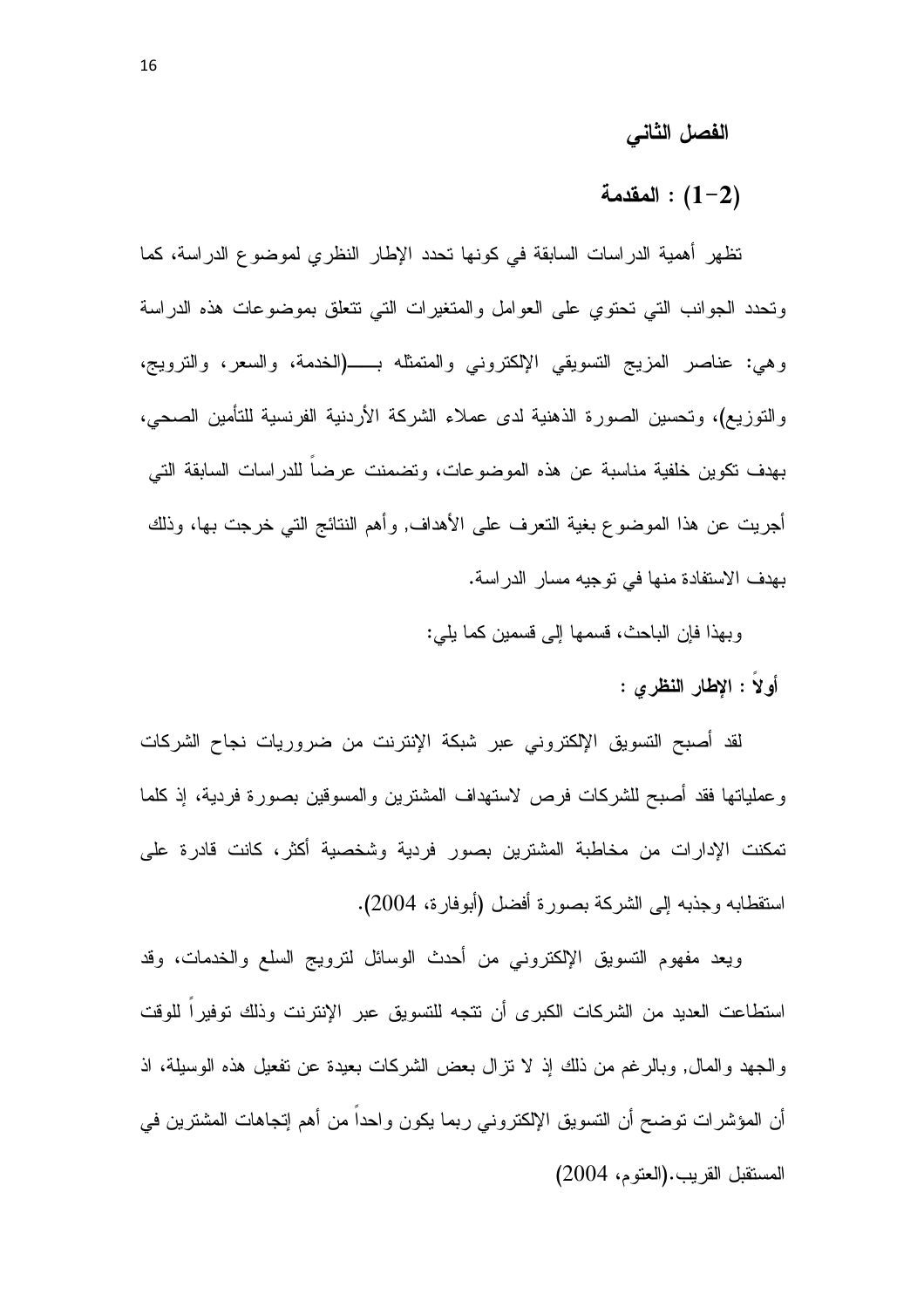كما ويعد التسويق المفتاح لتحقيق أهداف المؤسسات الأردنية والعربية والعالمية، ويشمل تحديد الاحتياجات والرغبات للأسواق المستهدفة، والحصول على الرضا المرغوب بفاعلية وكفاءة أكثر من المنافسين، إذا أضيفت صفة الإلكتروني للتسويق فنحن نتحدث عن بيئة وأدوات يجمع بينها فضاء الإنترنت بكل ما أتاحته التكنولوجيا للتواصل بين الأفراد، سواء أكان بريدا اِلكترونيا أم غير ِه من الأدوات الإلكترونية.(Kottler, 2006)

ويعتبر التسويق الإلكتروني بأنه عملية الاستخدام والتطوير الفعال وفق رؤية رقمية واضحة ومقدرة جوهرية للموارد النسويقية الرقمية والأدوات المناحة على الإنترنت من أجل تحقيق ميزة تنافسية في سوق الأعمال الإلكترونية (نجم، 2004).

كما يعتبر تطبيقاً للإنترنت والتقنيات الرقمية ذات الصلة لتحقيق الأهداف التسويقية وبأنه الاستخدام الأمثل للتقنيات الرقمية، بما في ذلك تقنيات المعلومات والاتصالات لتفعيل إنتاجية التسويق وعملياته المتمثلة في الوظائف التنظيمية والعمليات والنشاطات الموجهة لتحديد حاجات الأسواق المستهدفة ونقديم السلع والخدمات إلى العملاء وأصحاب المصلحة في المنظمة (الطائي، 2006).

لذا يمكن أن نعتبر التسويق الإلكتروني بأنه تكنولوجيا التغيير، وذلك لما حدث من تحولات جوهرية في مسار وفلسفة ونطبيقات النسويق التي يمكن تحديدها فيما يلي:

1. اِن عملية النبادل النقليدية نبدأ بالمسوقين ونتنهى بهم حيث يسيطرون على زمام الأمور، أما في عصر الإنترنت فقد أصبح العملاء بحددون المعلومات التي يحتاجونها والعروض التبي تستجيب لحاجاتهم ورغباتهم والأسعار التبي تلائمهم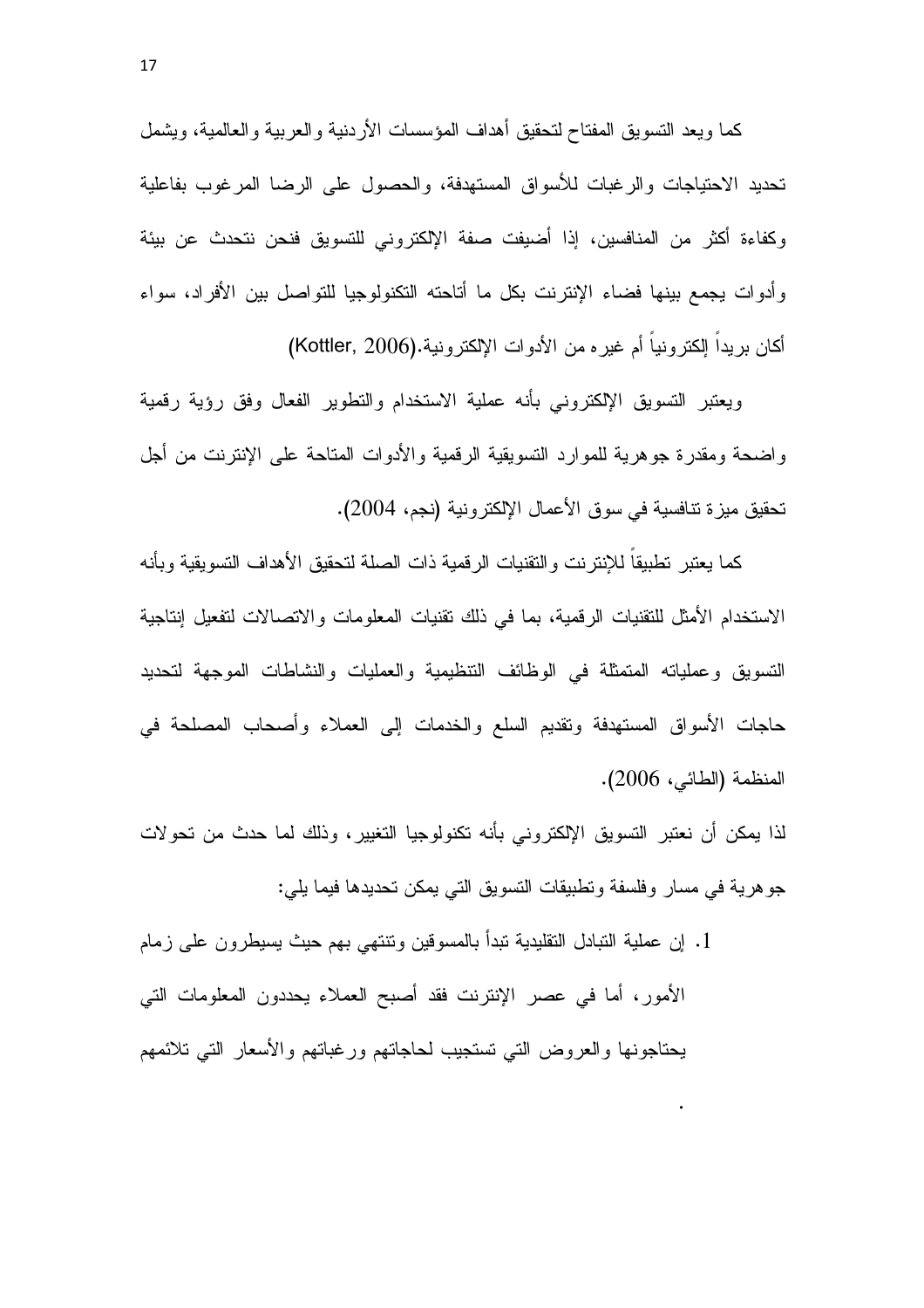2. إن المعايير المستخدمة لتقييم أداء الأنشطة التسويقية أصبحت تحتل مكانة أعلى في عصر الإنترنت حيث أن العملاء من خلال المواقع الإلكترونية يبحثون عن منتجات أو خدمات ذات جو دة عالية و بأسعار مناسبة و خدمات أسر ع و أفضل، حيث لم تعد التبادلات التسويقية تدور حول عملية تبادل منفردة، بل أصبح المسوقون في عصر الإنترنت يعملون باتجاه إشباع الحاجات والرغبات من خلال نقديم حز م سلعية و خدمية منتو عة ذات قيمة مضافة يدر كها ويقدر ها العملاء.

وأن مفهوم التسويق الإلكتروني لا يختلف عن المفاهيم الأخرى للتسويق إلا فيما يتعلق بوسيلة الإتصال بالعملاء، حيث يعتمد التسويق الالكتروني على شبكة الإنترنت كوسيلة اتصال سربعة وسهلة وأقل نكلفة (طايل، 2006).

ووُجِدَ بِأَنِ أَغلبِ النِّعارِيفِ للنِّسويقِ الإلكتروني نتصب على استخدام شبكات الاتصالات بأنواعها لتحقيق الرضا ونلبية احتياجات الجمهور وبالنالى نحسين الصورة ذهنية للخدمة المقدمة، كما أن هذا الاستخدام ينصب على عناصر المزيج التسويقي الإلكتروني وعلى الوظائف التسويقية الأخرى، كالإنتاجية، وإعادة هندسة التسويق، والفاعلية التسويقية وغيرها إضافة إلى أجراء عملية التبادل سواء في عمليات البيع أوالشراء (Betreuer, 2006).

#### (2–4) : التسويق الالكتروني

إن أول خطة تسويقية كانت عام 1820، وقد بدأت الشركات التفكير بالتسويق بـــشكل ملحوظ حيث أنه أصبح يحقق متطلبات الشركات من سرعة في إيصال فكرة المنتج، وطريقة خدمة أفضل ووجود المنافسين، وإنساع نطاق السوق، وفي هذه المرحلة بدأ التـــسويق يأخـــذ أبعاداً أكاديمية، إذ إن التسويق هو علم مبنى بشكل رئيسي على التجارب وليس قائمـــاً علــــى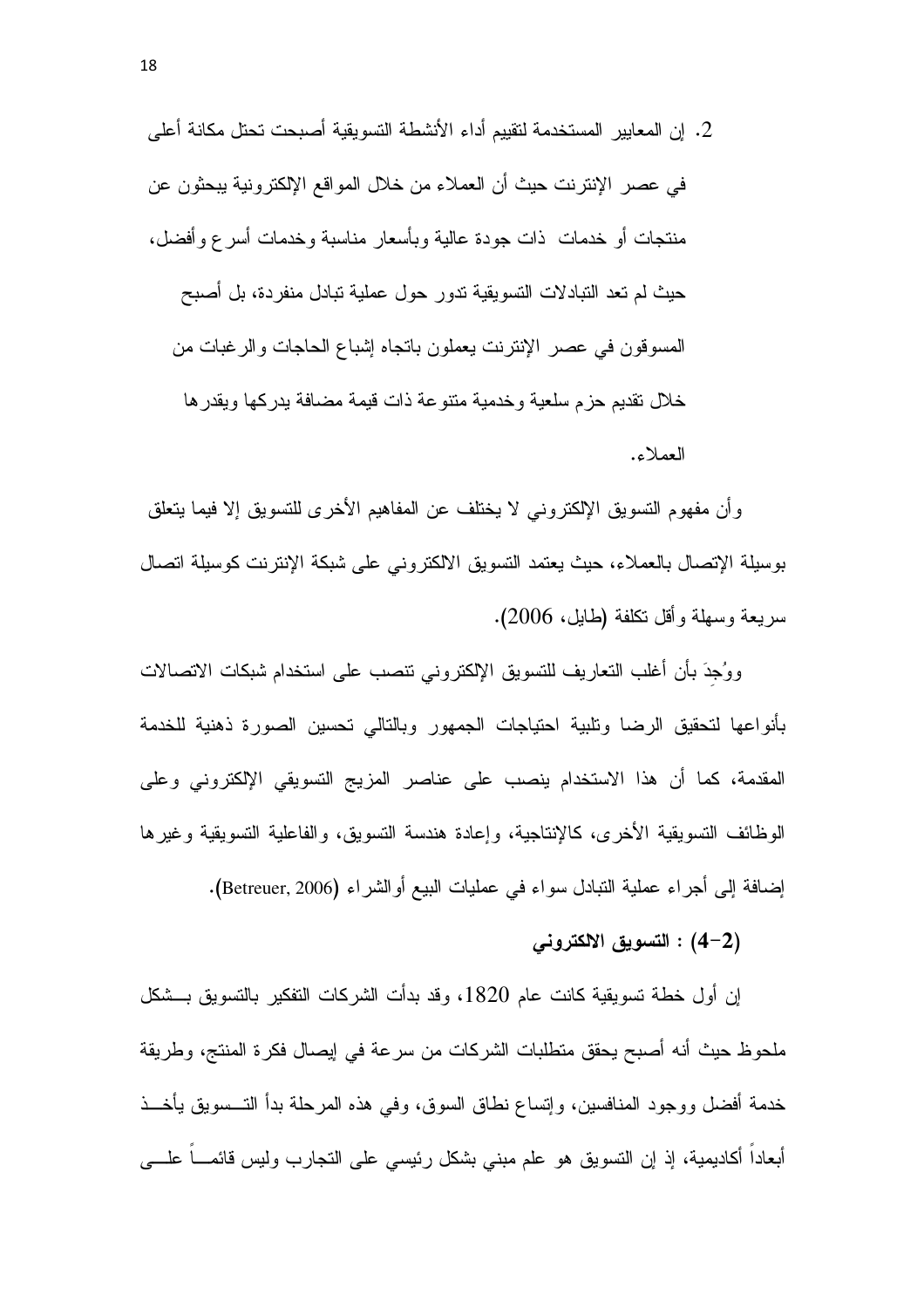المنطق العلمي المحض أي أن التسويق مبنى على النفس الإنسانية والإبداع الإنسساني وفقـــاً لقواعد يجب دراستها من أجل وضع خطة تسويقية أو فكر تسويقي، ذلك لأن الكل بحاجة إلى تسوبق المنتجات المادية و غير المادية، فالحكومة بأمس الحاجة إلى تسويق أســـاليب عملهـــا وخططها وخدماتها للناس وهو مهم للمؤسسات الإدارية والخدمية والإنتاجية، حيث لا بـــد، أن يمثلك المدير مهارات النسويق ، وفهما لعناصر المزيج النسويقي الإلكترونسي(عبــد الغنـــي،  $. (2005$ 

كما ونتأثَّر البيئة النسويقية بمجموعة من العوامل، الداخلية، والخارجية منها حيث أنها القوى الرئيسة المؤثرة على نظام التسويق الإلكتروني وجمهور الشركات والقوة المتعلقــة بالبيئـــة الخار جبة للشر كات ومنها.

أ– القوى الرئيسة المنافسة والمؤثرة على نظام النسويق الإلكترونسي والتسي نتسأثر بعناصر البيئة المحيطة بالشركات والمتغيرات التبي نطرأ على نلك العناصر بشكل عام، وأوجه النظام النسويقي بشكل خاص، ويعرف النظام النسويقي بأنه مجموعـــة من الشركات والأطراف والعوامل والمتغيرات التي تـــربط الـــشركة بأســـواقها : وينكون هذا النظام من طرفين أساسيين هما الشركة والسوق والعلاقة ببنهما نأخــذ المراحل ضمن بيئة الشركة التي تربط مع خدمات التسويق الرقمي.

ب—تقوم الشركة بتسويق منتجاتها وخدماتها إلى السوق، وتحصل على مقابل لمبيعاتها وتقديمها للخدمة في صورة أموال، كما وأتاحت شبكة الإنترنت سوقاً جديداً أخــذت الشركة تسعى للدخول فبه ومعرفة ببئة العمل فبه.

ت–تحصل الشركة من السوق على مدى الرضا عن منتجاتهـــا وخـــدماتها المقدمـــة، والاحتياجات والأذواق، وغيرها وذلك من خلال بحوث التسويق، وأســـاليب جمــــع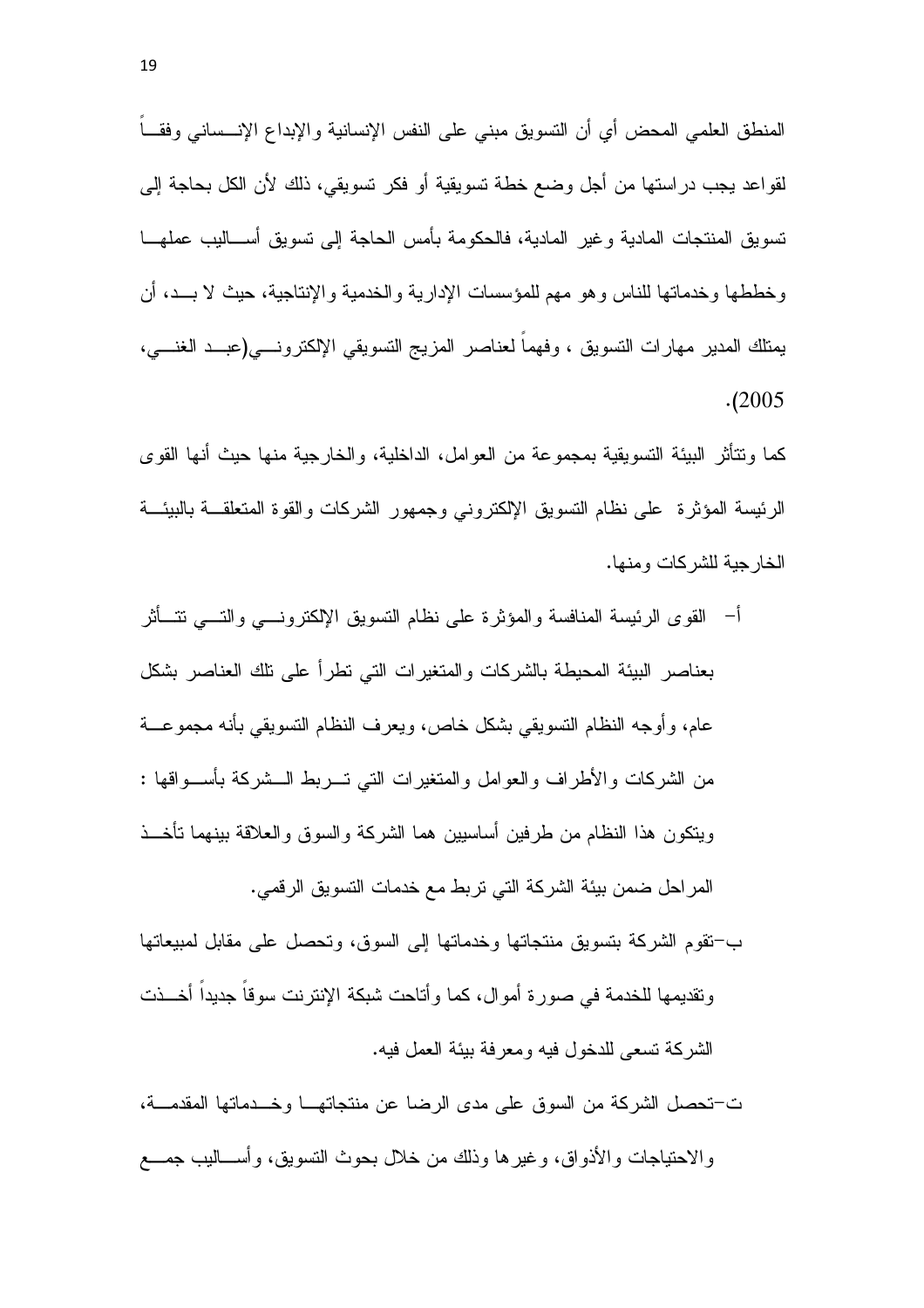- ث–توفر الشركة لمفردات وقوى السوق معلومات عن سياسياتها ومنتجاتها وخـــدماتها، وذلك باستخدام وسائل النزويج المتعددة خاصة الإعلان والبيع الشخــصـي وهــذه المعلومات أصبحت موثقة وسهلة النعرف مع ارتبساط السشركات مسع شسبكات الإنتر نت.
- ج– جمهور الشركات ويقصد به المجموعات التبي لمها اهتمام بالشركات، ونؤثر عليهـــا وعلى سياساتها وإستراتيجياتها، وأوجه نشاطها مثل البنوك والمساهمين، ووســـائل الإعلام، وشركات الاستثمار، والمنظمات الحكومية.

كما ويمكن نصنيف هذا الجمهور إلى ثلاث فئات أساسية وهي:

- أ– مجموعات نهتم بالشركة وتهتم الشركة بها، وذلك لوجود مصالح مشتركة بينهما. ب-مجموعات نهتم بها الشركة، ولكنها قد لا تهتم بالشركة، ومنها الــصحف، ووســائل الإعلام، ومجموعات الأخبار عبر الإنترنت.
- ت–مجموعات تهتم بالشركة، ولكن تتجاهلها الشركة كالمشترين الذين بقاطعون منتجاتها وخدماتها، والمنظمات الحكومية النشريعية النبي نؤثر على بعض عناصـــر المـــزيج التسويقي.
	- ج– القوى المتعلقة بالبيئة الخارجية التي تؤثر على النشاط التسويقي.
		- وهذه القوى تضم العناصر الأتية:

1– القوى الاجتماعية والثقافيةهذه القوى نتمثل في العادات والقيم السائدة في المجتمــع، وكذلك المعاني الأخلاقية.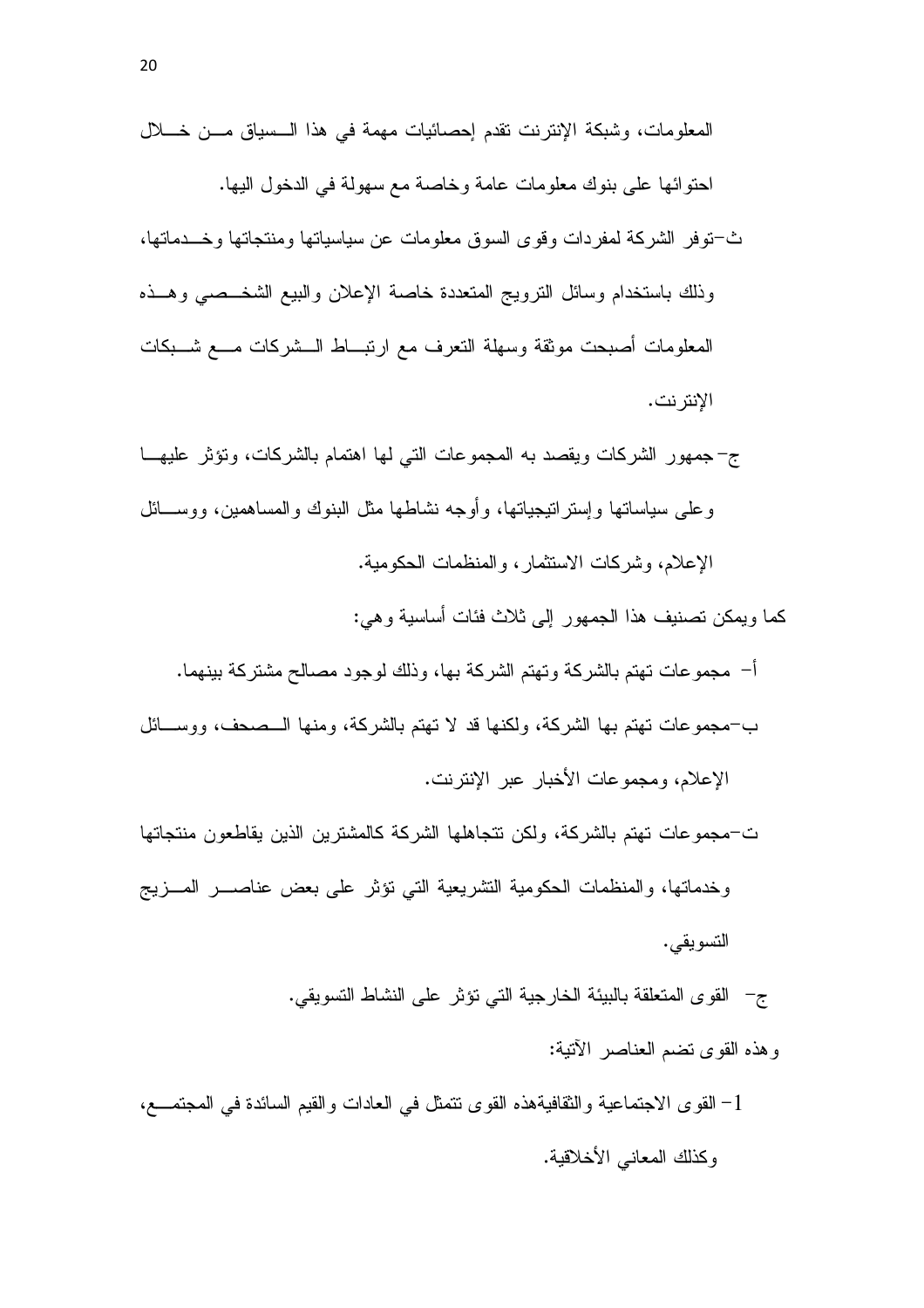- 2– القوى الاقتصادية إن القوى الشرائية للأفراد تعد توضيحاً لمفاهيم كثيرة، مثل: الدخل والأدخار والأسعار والقدرة على منح الإئتمان.
- 3– القوى القانونية والسياسية حيث أن القرارات التسويقية تتأثر بالتغير الذي يحدث في البيئة القانونية والسياسية في البلاد، ومما لا شك فيه أن القوانين السائدة في المجتمع و الجماعات السياسية الموجودة فيه تهدف إلى: حماية المجتمع والمشتر ي على حـــدا سواء، وتمثَّل في نفس الوقت قيدا على الإدار ة، و عنصر ا يجب أخذه بعين الاعتبار عند التخطيط لأى نشاط تسويقي.
- 4– القوى الديمغر افية حيث أن العلاقة بين القوى الديمغر افية وشبكة الإنترنست قويسة، حبث

يمكن نقسيم سوق الإنترنت طبقاً للسن إلى: فئة الأطفــال والمــــراهقين والـــشباب والراشدين، وتعد القوى الديمغرافية مهمهة لدراسة الخصائص الإحصائية للعناصر البشرية في منطقة معينة، وهي أهم المتغيرات التي تهتم بها الشركات، لأن الأفراد هم الذين يصنعون الأسواق(Kotler.2006).

ونَمثل هذه القوى العوامل المرتبطة بالسكان من حيث عـــدد الـــسكان، ومعـــدلات المواليـــد والوفيات، والـهجرة الداخلية، والديانة والنوزيع السكانـي حسب المرحلة السنية، ونكمن أهميـــة شبكة الإنترنت في تقديمها لإحصائيات دورية عن أهم المعلومات الديمغر افيسة فسي العسالم ومتغبر اتها الحاصلة.

5– القوى التكنولوجية حيث أن التسويق عبر الإنترنت كان يشكل حلماً قبـــل ســـنوات قليلة، ولكنه أصبح الآن واقعا ملموسا، حيث يتسم العصر الحالي بالنطوير الكبير في المجالات النقنية، والنقدم النكنولوجي، مما يجعل عدداً كبيراً من الـــشركات نقـــوم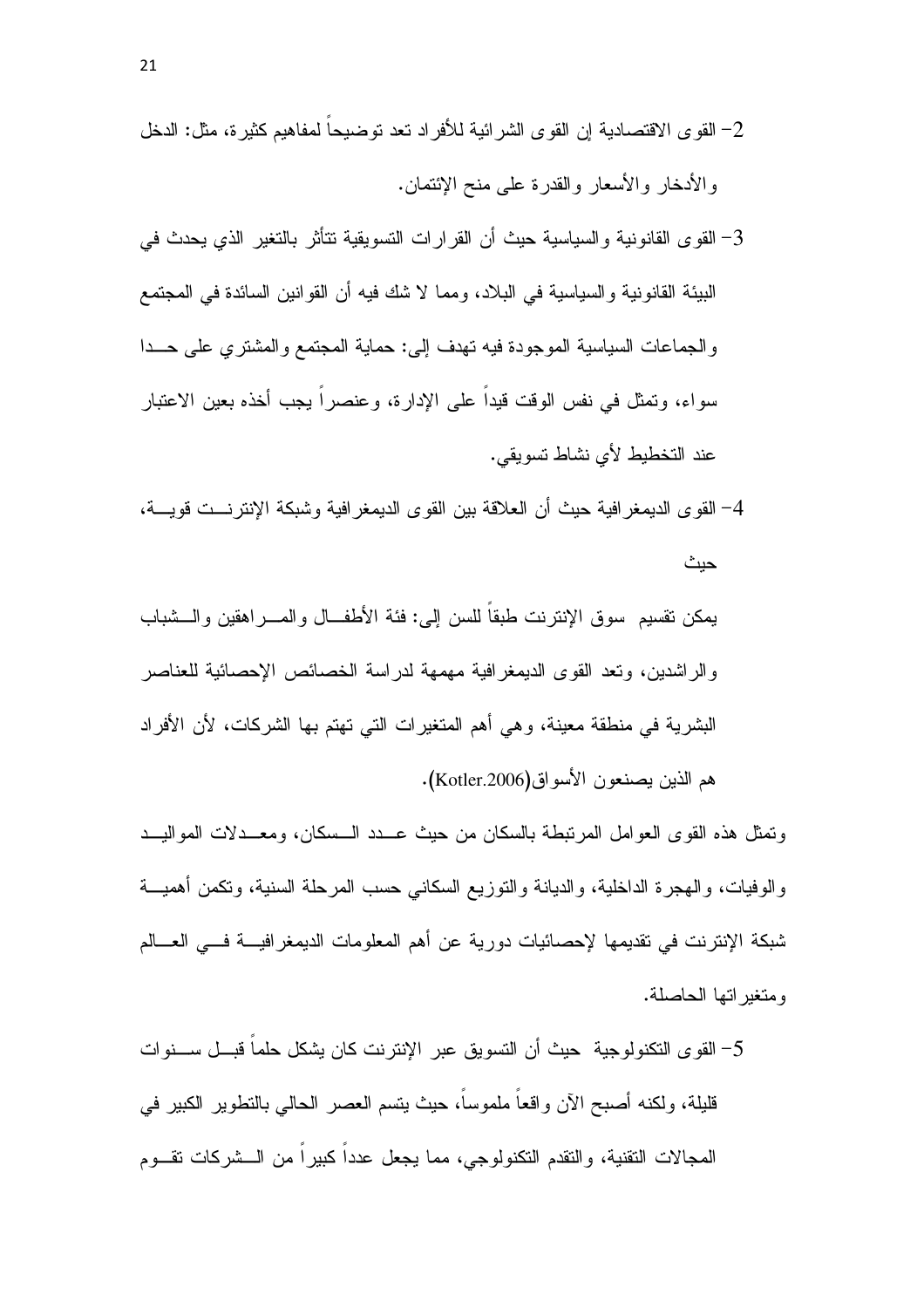بتقديم منتجات وخدمات جديدة إلى السوق، حيث يدخل المسشتري علسى السسوق الإلكتروني ويختار عن طريق الشبكة السلع والخدمات التي يرغب بالحصول عليها، ومعرفة مواصفاتها، والجديد فيها، ونمكن المشترى/ العميل عبر بنوك المعلومـــات على الشبكة من الحصول على معلومات إضافية عبر مواقع إذا رغب في معرفة المزيد من السلع والخدمات التبي يهتم في شرائها والحصول عليها، ويحدد المشتري مواصفات السلع والمنتجات والخدمات التي يحتاجها، ثم يضع طلب الـــشراء علــــي الإنترنت للسلعة أو الخدمة المطلوبة عبر بريد الشركة المختارة، ويتم الدفع إما عبر شبكة الإنترنت، أو ترتيبات بنكية أخرى يتم الإتفاق مع الشركة المختارة عن آليـــة الدفع.

كما تمثِّل عناصر المزيج التسويقي في ظل التسويق الإلكترونسي مجموعـــة مـــن الأنـــشطة التسويقية المتكاملة والمنز ابطة، والتي تعتمد على بعضها بعــضا بغـــرض إبـــداع الوظيفــة النسويقية على النحو المخطط لها ونتنتمل على(المنتج/الخدمة المقدمة، والسسعر، والتسرويج، والتوزيع ) وعلى ذلك فإن أي نشاط نسويقي حقيقي يجب أن يشتمل على قدر مناسب من هذه العناصر باعتبار أن هذه الأساسيات تشكل إطار الخطة النسويقية المتكاملة والجسدول التسالبي يستعرض هذه العناصر والمقارنة فيما ببنها(العلاق،2002).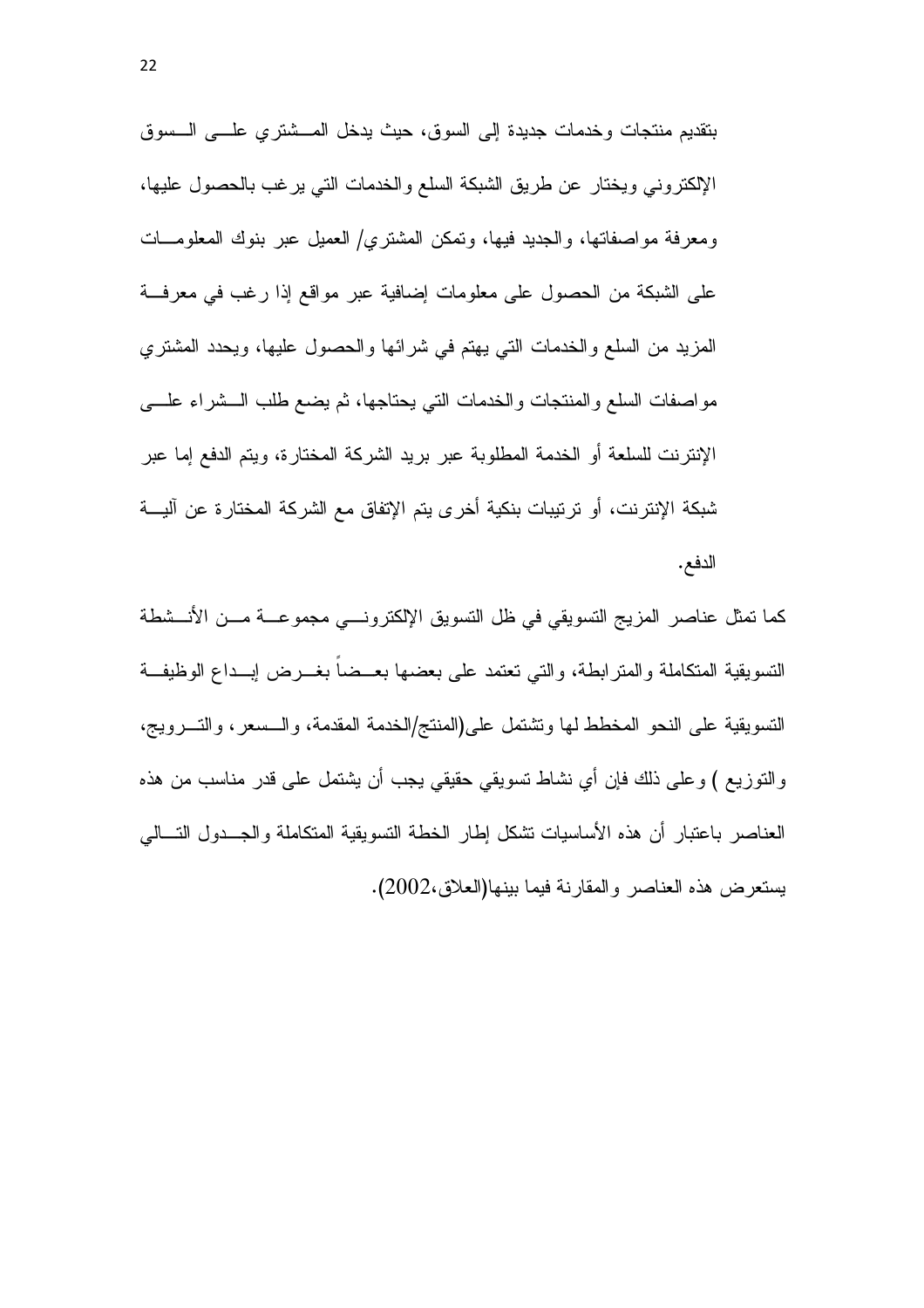|                              |                                            |                                        | المنتج/ الخدمة                     |  |
|------------------------------|--------------------------------------------|----------------------------------------|------------------------------------|--|
| التوزيع                      | الترويج                                    | السعر                                  | المقدمة                            |  |
|                              | الإتصالات<br>$\overline{\phantom{a}}$      | الخصومات<br>$\sim$                     | الجودة<br>$\overline{\phantom{0}}$ |  |
|                              | التسويقية                                  | الحسومات                               | الصورة                             |  |
|                              | تنشيط المبيعات<br>$\overline{\phantom{a}}$ | القيمة المدركة                         | الذهنية                            |  |
| القنوات                      | العلاقات العامة                            | شروط الدفع<br>$\overline{\phantom{a}}$ | – اسم العلامة                      |  |
| التجارية                     | اسم العلامة<br>$\overline{a}$              | الإتمان<br>$\sim$                      | التجارية                           |  |
| إسناد<br>$\sim$              | التجارية<br>$\overline{\phantom{0}}$       | طرق الدفع<br>$\overline{\phantom{a}}$  | – الخاصيات                         |  |
| المبيعات                     | التسويق                                    | عناصر القيمة                           | التنوع                             |  |
| تجزئة                        | المباشر                                    | المضافة                                | المزيج                             |  |
| القنوات                      |                                            | الجودة/ السعر<br>$\sim$                | الإسناد                            |  |
| التوزيع<br>$\qquad \qquad -$ |                                            | تتمييز الأسعار<br>$\overline{a}$       | خدمة العملاء                       |  |
| الموقع                       |                                            | مكانــة السعر فـي                      | الاستخدام                          |  |
|                              |                                            | السوق                                  | الضمانات                           |  |
|                              |                                            |                                        |                                    |  |
|                              |                                            | مستويات                                | – توفير المنتج/                    |  |
|                              |                                            | الأسعار                                | أو الخدمة                          |  |
|                              |                                            |                                        |                                    |  |

مكونات عناصر المزيج التسويقي في ظل التسويق الإلكتروني

لمصدر: (العلاق، 2002: 26)

 $\overline{1}$ 

ويساعد التسويق عبر الإنترنت المستهلكين الذين لا يتوافر لديهم الوقت الكافي للتسويق مثل المرأة العاملة أو رجال الأعمال في الوصول إلى ما يرغبونه من منتجات بأسر ع وأسهل وسيلة، والنغلب على الحواجز الجغرافية حيث تمكن المستهلكين معرفة المتاح في الأسواق من منتجات وخدمات حتى خارج حدود المدينة السكنية التي يعيشون بها، مما يمكنهم معرفة مسا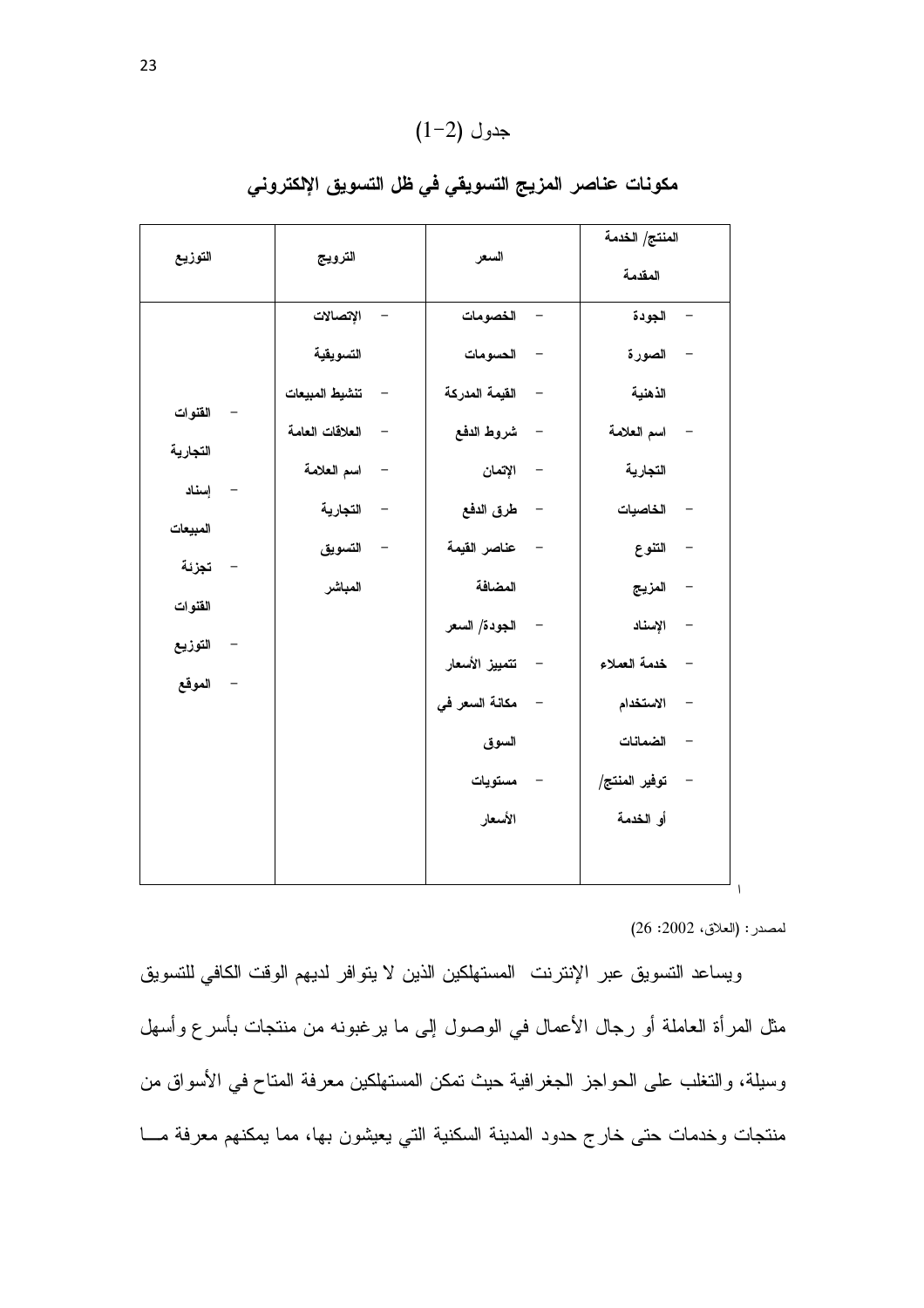أي إمكانية نوسيع الأسواق التبي يتعاملون فيها من ۖ وجهة نظر الشركات التبي نتعامل بالتسويق الإلكتروني لتحصل على مجموعة من المزايا نتمثل في :

- أ النكامل و هو صور ة جيدة للتسويق حيث انه يمد المسوقين بإجابات المتعلقة بالمسئولية ومدى ملاءمة الرسالة مع حاجات العملاء، فهو يسمح للمسوفين بالقيام بالاختبارات والبحوث المسحية لتحسين جودة الخدمة والمعلومات التي يحتاجها العملاء، ويساعد على تكامل الأنشطة التسويقية في الشركات.
	- ب. بناء حق ملكية للعلامة النجارية و هذه الميز ة نتاسب بشكل أكبر ٍ مع الشركات الصغيرة التي يمكنها أن تتتافس الشركات الكبيرة على الإنترنت وذلك لأن العملاء بعر فو نها فقط من خلال جو دة الخدمات التي بقدمو نها على الإنتر نت.
		- ت. علاقة فرد لفرد حيث يمكن من خلال النسويق الإلكتروني النفاعل مع العملاء بصورة فردية وكأنها حوار بين فرد وفرد ، مما يساعد على بناء العلاقات مع العملاء بطر بقة شخصبة لفتر ات طوبلة.
- ث. الفعالية بِتميز النسويق الإلكتروني بالفعالية العالية وذلك بأنه يجعل العملاء في حالة انتباه وتركيز نام طوال الوقت حيث أن أعينهم على الشاشة وأيديهم على لوحة

المفاتيح، فهو موقف بيع متميز جداً ونادر حدوثه في الواقع.

وبالتالي فإن الحصول على رضا العميل يؤدي إلى النجاح التسويقي ويعزز من تحسين الصورة الذهنية لديه، كما ونساعد بحوث النسويق وبحوث المستهلك في النعرف على الفرص التسويقية الجديدة والتي تحافظ وندعم تطلعات وحاجات هذا العميل (العلاق،2002) .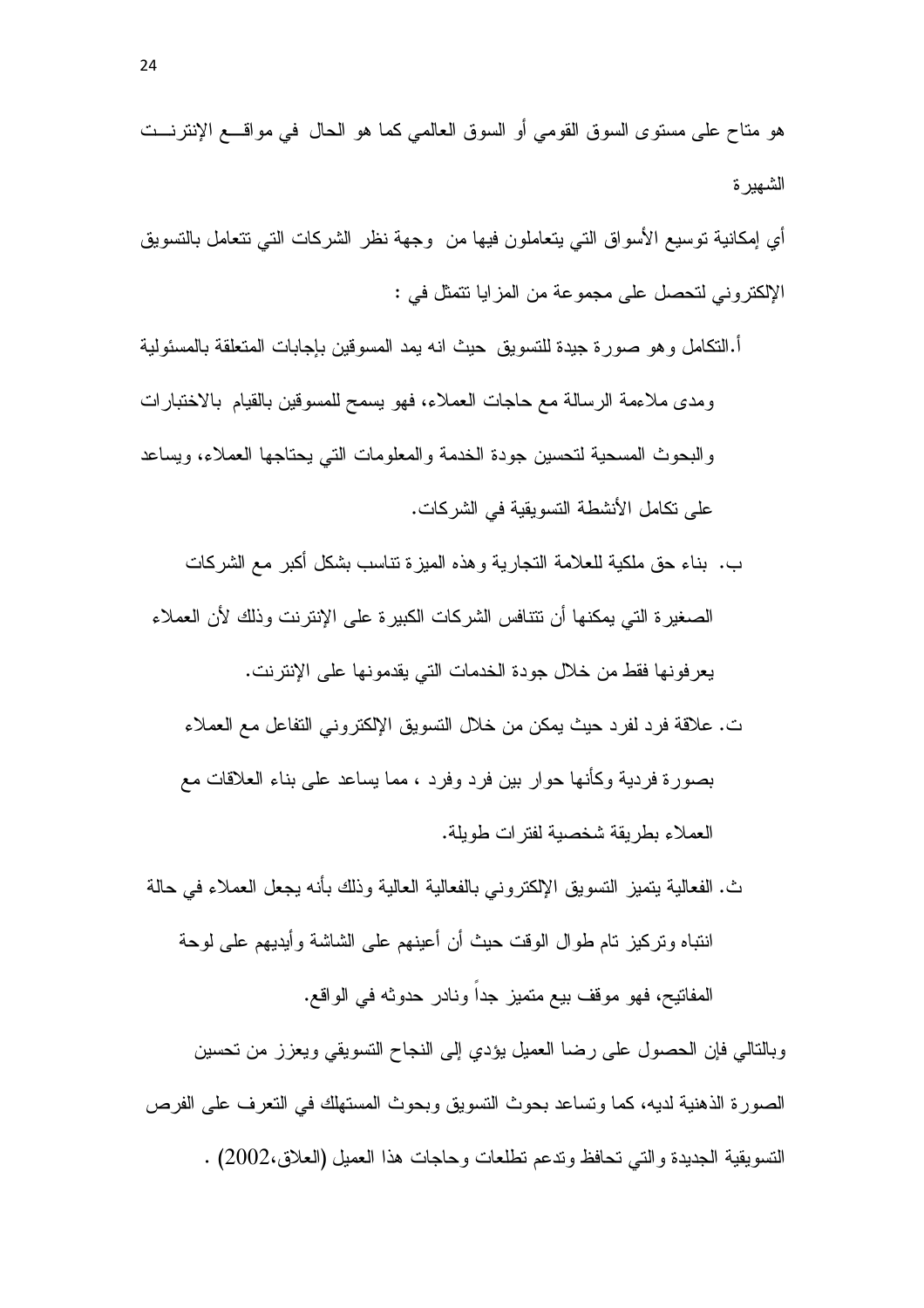ويعرف هذا المزيج النسويقي بصيغ (Ap's) Product, Price, Promotion, & Place وفيما يأتي توضيح لعناصر المزيج التسويقي في شركات التأمين 1– المنتَج: ويمثل نلك السلع والخدمات التي نقدمها شركات التأمين الصحى لسوقها مثل: الخدمات الطبية، والخدمات الجر احية، وخدمات النوليد، وخدمات الأسنان، والفحو صبات المخبر بة.

- 2– السعر: هو مقدار ما يدفعه العميل أو الشركة التبي يعمل بها من نقد و يمثل مدى تقويمه (مقياس للقيمة) للمنافع التي يحصل عليها من نلك الخدمة. وينظر إليه من قبل المنظمات الصحية وفقاً لصيغ الكلفة وأسعار الخدمات المنافسة والأهداف التي تسعى شركات التأمين الصحى إلى تحقيقها، فضلاً عن أساليب دفع الأجور والأمانات وتكييف هذه الأساليب وجعلها ملائمة لخدمات معينة مثل الطوارئ, والفرق في التسعير بين الشركات هو لتعظيم الأرباح بمستوى معين معتمدة حاجيات العملاء وقابليتهم للدفع.
- 3– الترويج: وهو عنصر الاتصال بالجمهور، وبالنسبة إلى شركات التأمين الصحي بنَمثل في العلاقات العامة والعلاقات مع المجتمع والإعلان ونثقيف العملاء ونزويج الخدمة الصحية والبيع الشخصبي، وتقديم عروض للشركات الراغبة بالانظمام البي التأمين الصحى لعامليها.
- 4– المكان(النوزيع): ويصف الموقع الجغرافي والموقع الإلكتروني على شبكة الإنترنت .<br>للشركة والطربقة التي تقدم فيها خدماتها (Roberts, 1999)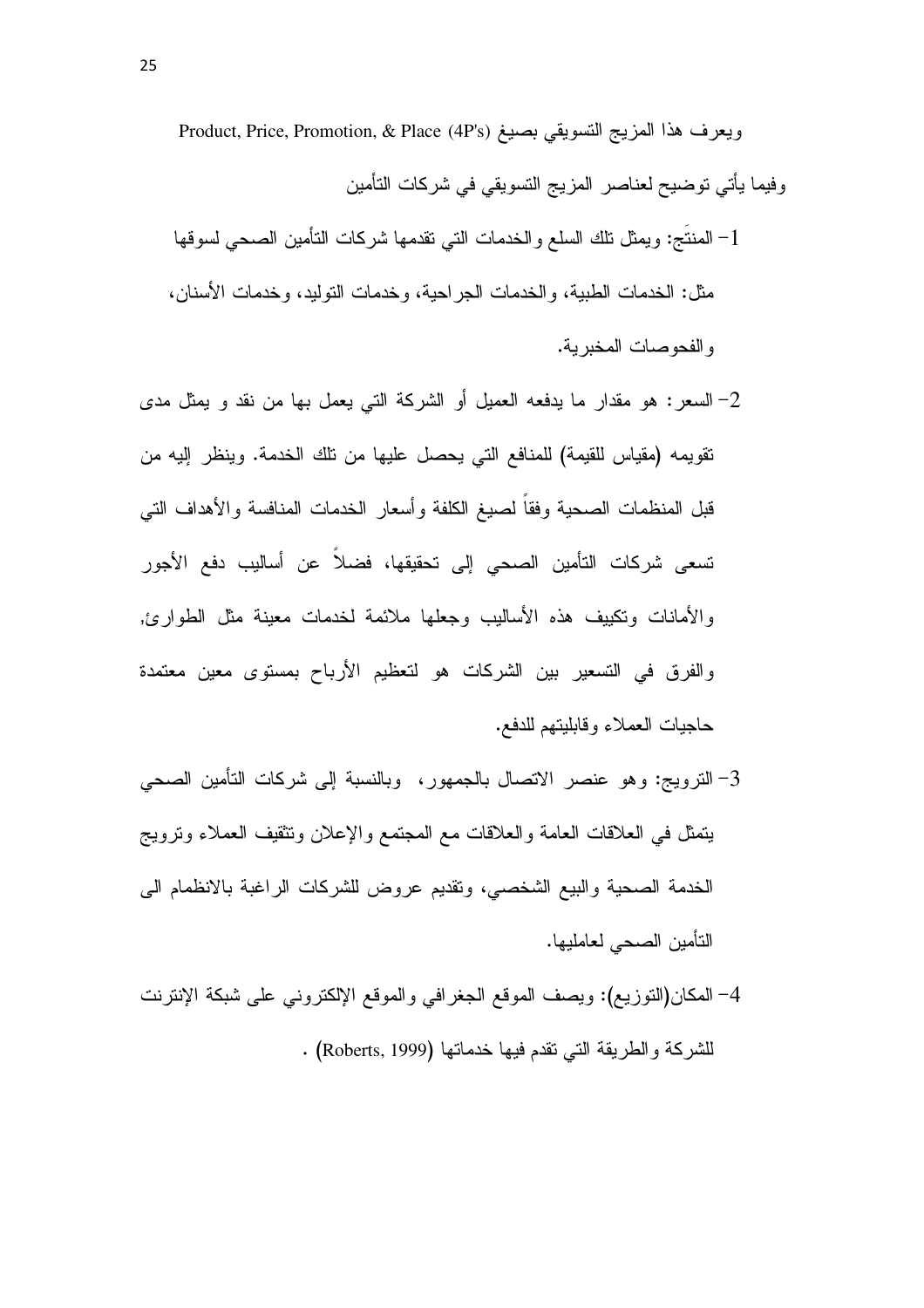- إلا أن بعضهم يؤكد على أن المزيج النسويقي في شركات التأمين الصحي وعلى اعتبار أن المنتَج المقدم هو خدمة، فإنه يتضمن سبعة عناصر من ضمنها الأربعة المتقدم ذكرها، والعناصر الثلاثة المضافة هي:
- العمليات: ويقصد بها كل الأنشطة والأفعال التي نؤدي في أثناء نقديم الخدمة  $-1$ وإدارة النفاعل بين مقدم الخدمة ومستقبلها.
- والأفراد (مقدمي الخدمة): وهم مجموع الأفراد المشاركين في نقديم الخدمة  $-2$ للمستفيدين، والمؤثرين على مدى نقبل المستفيد للخدمة الصحية( كالأطباء، الإدارة، العاملين) والتي نقع عليهم مسؤولية خلق الرضا عن الخدمة وخلق النقة فيها، ومن ثم السعى لخلق الولاء للشركة والذي يعود بدوره في تعزيز الصورة الذهنية.
- الإظهار المادي أو الأوجه المادية للخدمة: وهي كل الرموز المادية  $-3$ المستخدمة في عملية الاتصال والإنتاج لخدمات التأمين الصحى إذٌ إن السمة الأساسية للخدمة أنها غير ملموسة، لذلك يحصل تردد في قبول الخدمة عادةً، ولذلك فإن التسويق يعمل قدر المستطاع لكى يجعل الخدمة قريبة لأن تكون مُظهَرة مادياً، ويتم ذلك من خلال النعريف بالأدوات والمعدات والأنظمة المستخدمة في تقديم خدمات التأمين الصحي (Kotler, 2001).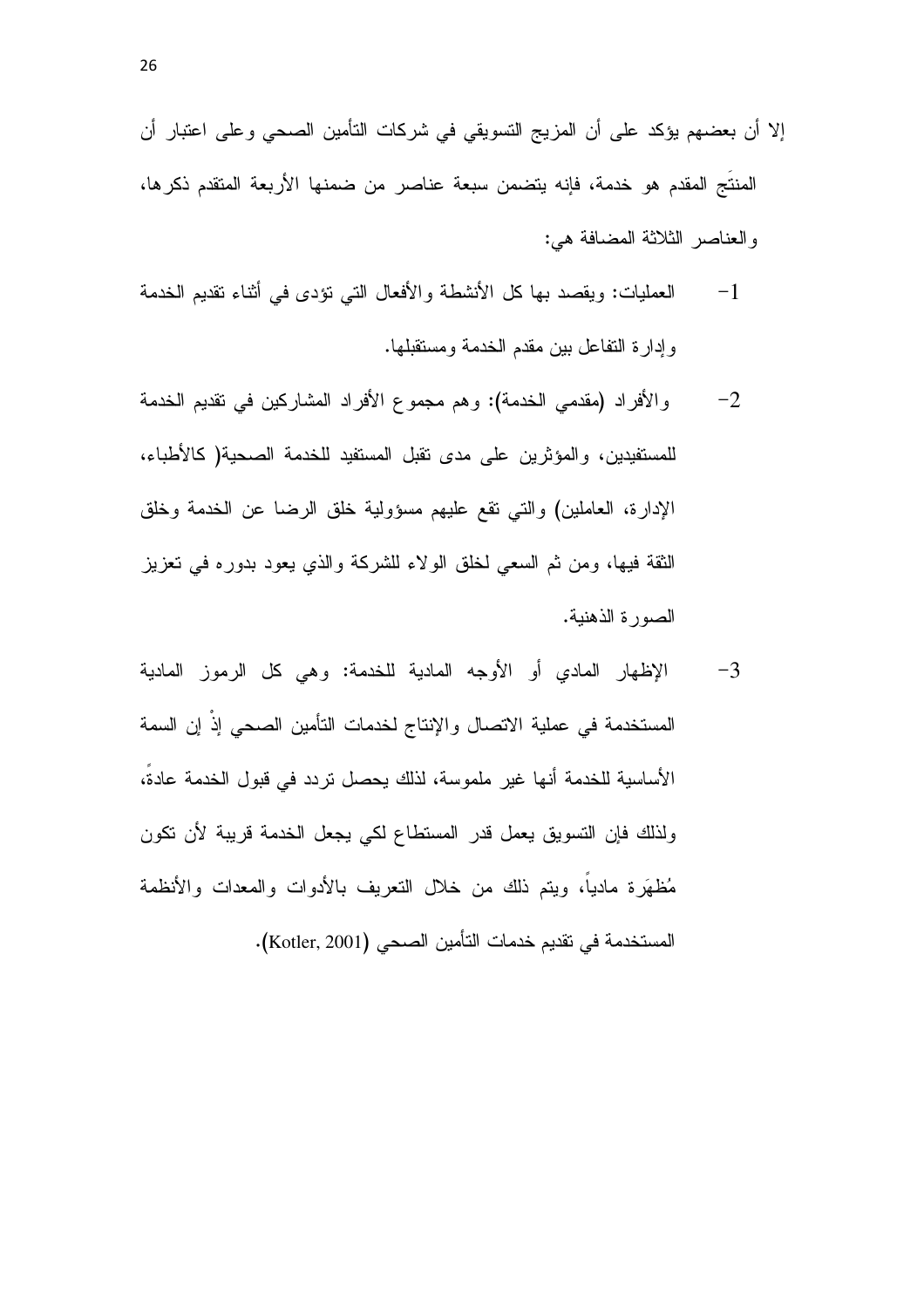#### الصورة الذهنية: (2-6)

إن العمل في بيئه هادئة وأمنة يساعد الشركات في تحقيق نتاغم بين أهدافها من جهه، ورغبات عملائها من جهه اخرى معتمدين في ذلك على هذه القوه الخفية التي تساعدها على إيصـال أهدافها ورسائلها إلىي عملائها والمحافظة علىي مدى قدرتها علىي البقاء والنمو في مجتمع يشهد فيه نتافس الشركات في نقديم ذاتها ومنتجاتها وثقافتها للأخرين، وسعيها الدائم لكسب وتأييد العملاء وتشكيل الصورة الجيدة التي تضمن لمها الدعم المعنوى وبالتالي الإستمر ارية(عجوة،2000).

ومن هنا فإنه من المفيد جداً أن تعمل الشركة بكل قوتها ونشاطها على تحسين الصورة ونعزيزها عند العملاء"، وليس عبثاً أن نقوم إحدى أهم قواعد الدعاية على مبدأ الآتي " قبل أن تبدأ بالعمل الدعائبي، أعر صورتك الذهنية اهتماماً خاصاً "(ناجي، 2010).

حيث تعني الصورة الذهنية "بانطباع صورة الشيء في الذهن" أو بتعبير أدق: "حضور صورة الشيء في الذهن" ويعود مصطلح الصورة الذهنية في أصله اللاتيني إلى كلمة "يحاكي" أو "يمثل"، وعلى الرغم من أن المعنى اللغوي للصورة الذهنية يدل على المحاكاة والنمثيل إلا أن معناها الفيزيائي "الانعكاس" وهو المعنى الذي أشار إليه معجم (ويبستر) بأنه "تصور عقلي شائع بين أفراد جماعة معينة نحو شخص أو شيء معين"، وصرح به معجم (المورد) حين ترجِم تلك الكلمة بـــ"الانطباع الذهني"، لكن هذا الانطباع أو الانعكاس الفيزيائي ليس انعكاساً ناماً وكاملاً وإنما هو انعكاس جزئي، بشبه إلى حد كبير نلك الصورة المنعكسة في المرأة فهي ليست إلا الجزء المقابل للمرآة فقط أما الأجزاء الأخرى فلا تعكسها المرآة، وبالتالي فهو تصور محدود يحتفظ به الإنسان في ذهنه عن أمر أو حدث ما، وهذا التصور يختزل تفاصيل كثيرة في مشهد واحد.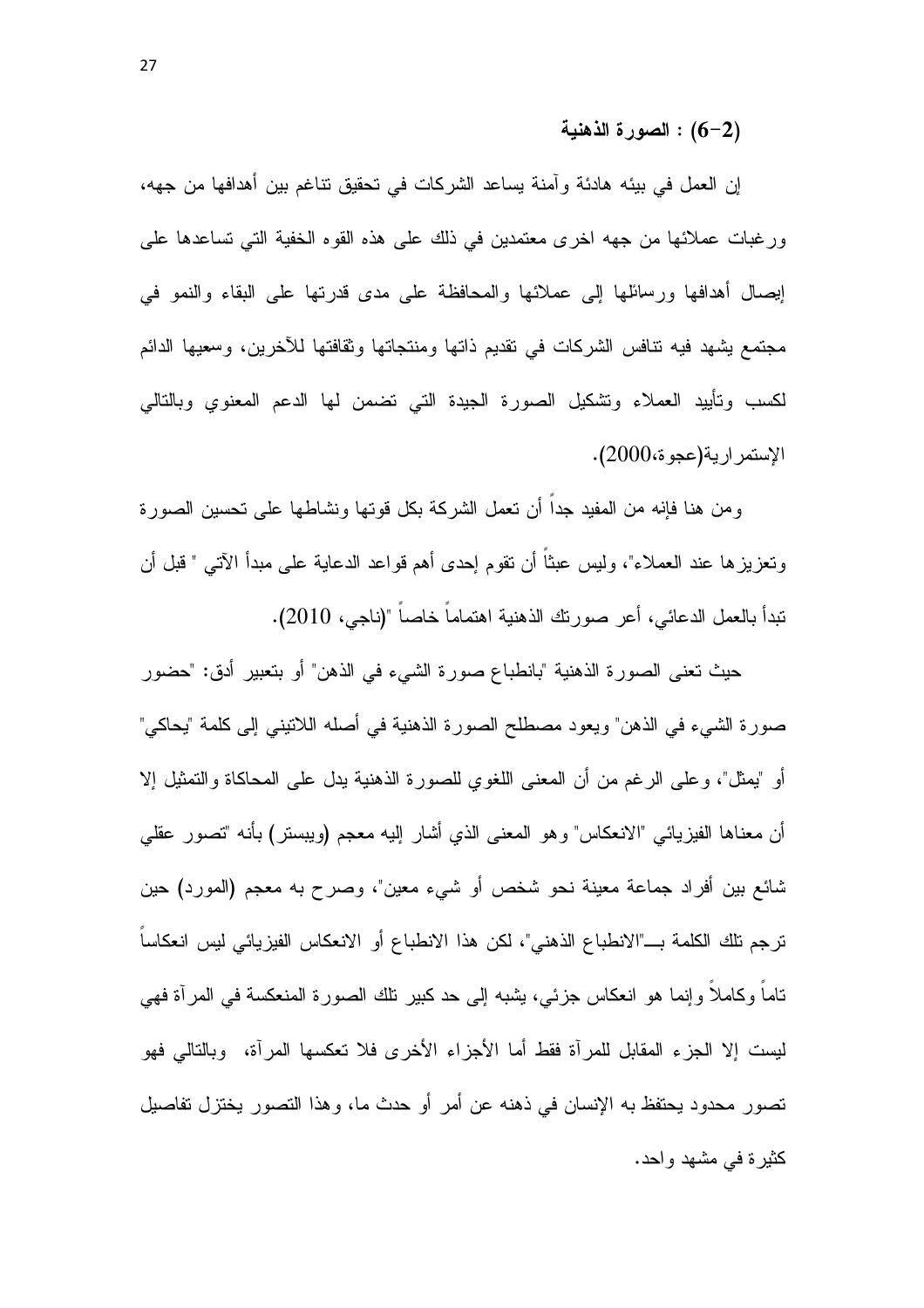إن مفهوم الصورة الذهنية ظهر كمصطلح متعارف عليه في أوائل القرن العشرين وأطلقه (والنزليبمان) ويصلح أساساً لنفسير الكثير من عمليات التأثير التبي تعمل بها وسائل الإعلام وتستهدف بشكل رئيسي ذهن الإنسان.

قاموس ويبستر في طبعته الثانية قد عرض تعريفا لكلمة (Image) بأنها تشير إلى التقديم الْعَقْلَى لأي شَيْءٍ لا يَمِكْنِ نَقْدِيمَهُ لْلْحُواسِ بِشْكَلِ مُبَاشِرٍ أَو هَي إِحْيَاءِ أَو محاكاة لتجربة حسية ارتبطت بعواطف معينة وهي أيضا استرجاع لما اختزنته الذاكرة أو تخيل لما أدركته حواس الرؤية أو السمع أو الشم أو النذوق. و يعبر مفهوم الصورة الذهنية عن النصورات النبي يحملها أفراد المجتمع عن العالم من حولهم بمكوناته المختلفة، وتعد الصورة نتاجاً طبيعياً لجماع خبرات الأفراد المباشرة وغير المباشرة التى يتلقونها عبر تفاعلاتهم الإتصالية المختلفة.

ولا شك أن سهولة النغير أو صعوبته يعتمد على رسوخ الصورة الذهنية لدى الجمهور أو عدم رسوخها (عجوة، 2006).

ونكمن أهمية الصورة الذهنية للشركات النأمين الصحى أهمية خاصة من خلال نأثيرها في الرأى العام السائد نحو مختلف الجوانب ذات العلاقة بالشركة، حيث تقوم الصورة من خلال نأديتها لوظائفها الأساسية والإجتماعية فى نكوين الرأي العام ونوجيهه باعتبارها مصدر أراء الناس وانجاهاتهم وسلوكهم (عليوه، 2002).

و انطلاقا من العلاقة بين الصور ة الذهنية وتكون الر أي العام للمجتمع فإنه يتحـــتم على الشركات أن تهتم بدر اسة الصورة السائدة عنها في مختلف طبقات المجتمع، مـــن أجـــل التمهيد لوضع الإستراتيجيات الكفيلة بإيجاد صور ذهنية إيجابية عن هذه الجهات بحيث تكفل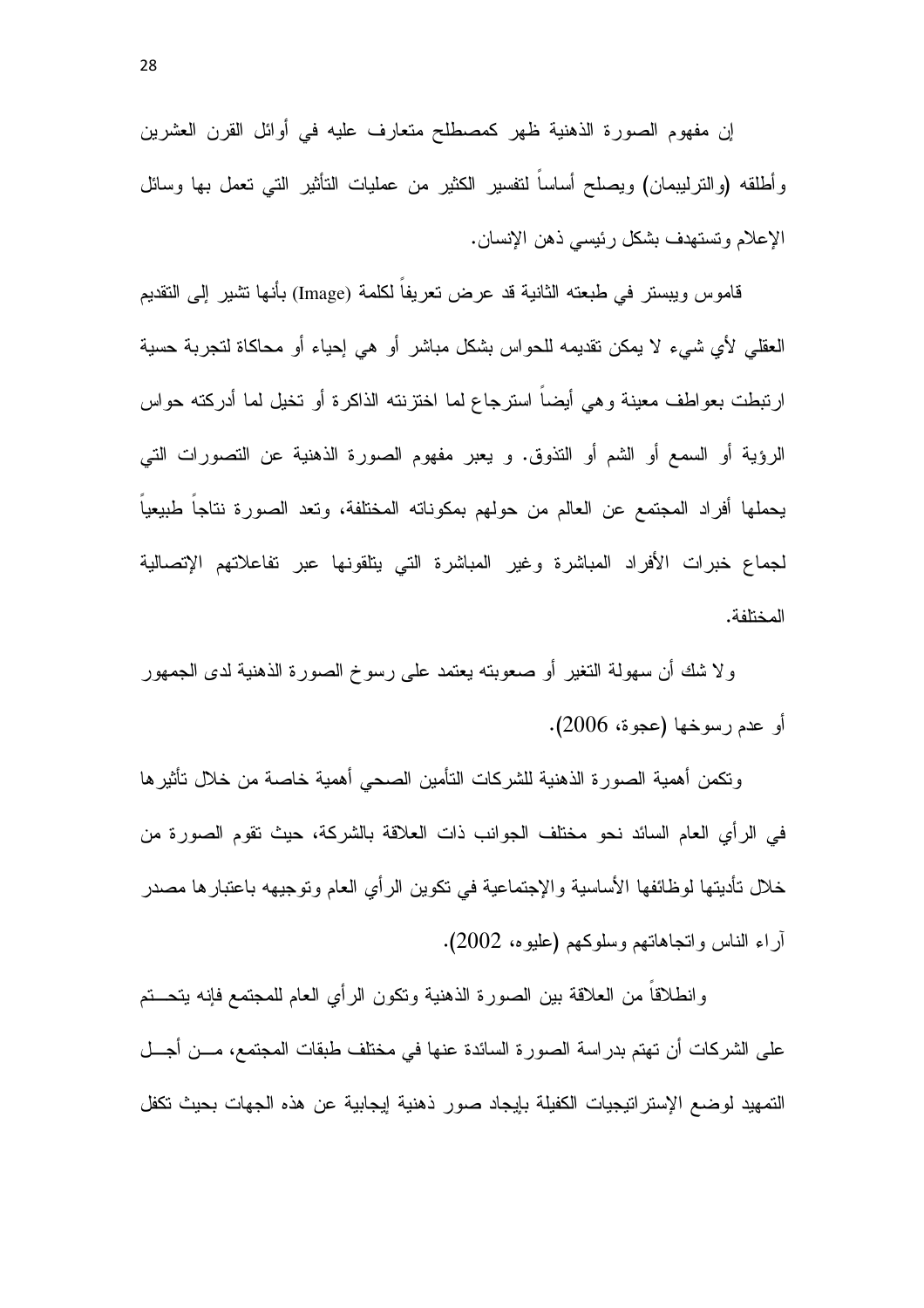ولقد ضاعفت التغيرات الأخيرة المتسارعة من أهمية دراسة الصورة الذهنية لشركات التأمين الصحي بين مختلف شرائح المجتمع داخل وخارج المملكة، والعوامل المتعلقة بتكوينها والبرامج اللأزمة لتحسينها، وبخاصة في ظل نتامي الحملات الإعلامية التي باتت نوجهها المنظمات من الداخل والخارج (عليوه، 2002).

نتمثل أنواع الصورة الذهنية في خمسة أنواع هي:

- 1-صورة المرآة: التي نرى المنشأة نفسها من خلالها.
- 2– الصورة الحالية: التي يرى بها الآخرون المؤسسة.
- 3– الصورة المرغوبة : التي تود المنشأة أ ن تكونها لنفسها في أذهان الجماهير .
- 4– الصور ة المثلي: و هي أمثل صور ة بمكن أن نتحقق إذا أخذنا في الاعتبار منافسية المنشآت الأخر ي.
- لصور ة المتعددة :وتحدث عندما بتعرض الأفر اد لممثلين مختلفين للمنشأة بعطي كل  $\!5$ منهم انطباعاً مختلفاً عنها ومن الطبيعي أن لا يستمر التعدد طويلاً فاما أن يتحول إلى صورة إيجابية أو إلى صورة سلبية أو أن يجمع بين الجانبين بصورة موحدة نبعاً لشدة نأثير كل منها على هؤ لاء الأفر اد.

و هنالك ثلاثة أنواع لصورة الذهبنة: 1. الصورة الذاتية و هي نتكون من المعتقدات والأخلاقياتٌ والمعايير والقيم والأعراف 2. الصورة المستقبلية للمنظمة ونقوم على الأهداف التي نسعى المنظمة لتحقيقها وخططها وبر امجها وأجندتها (العبد، 2000).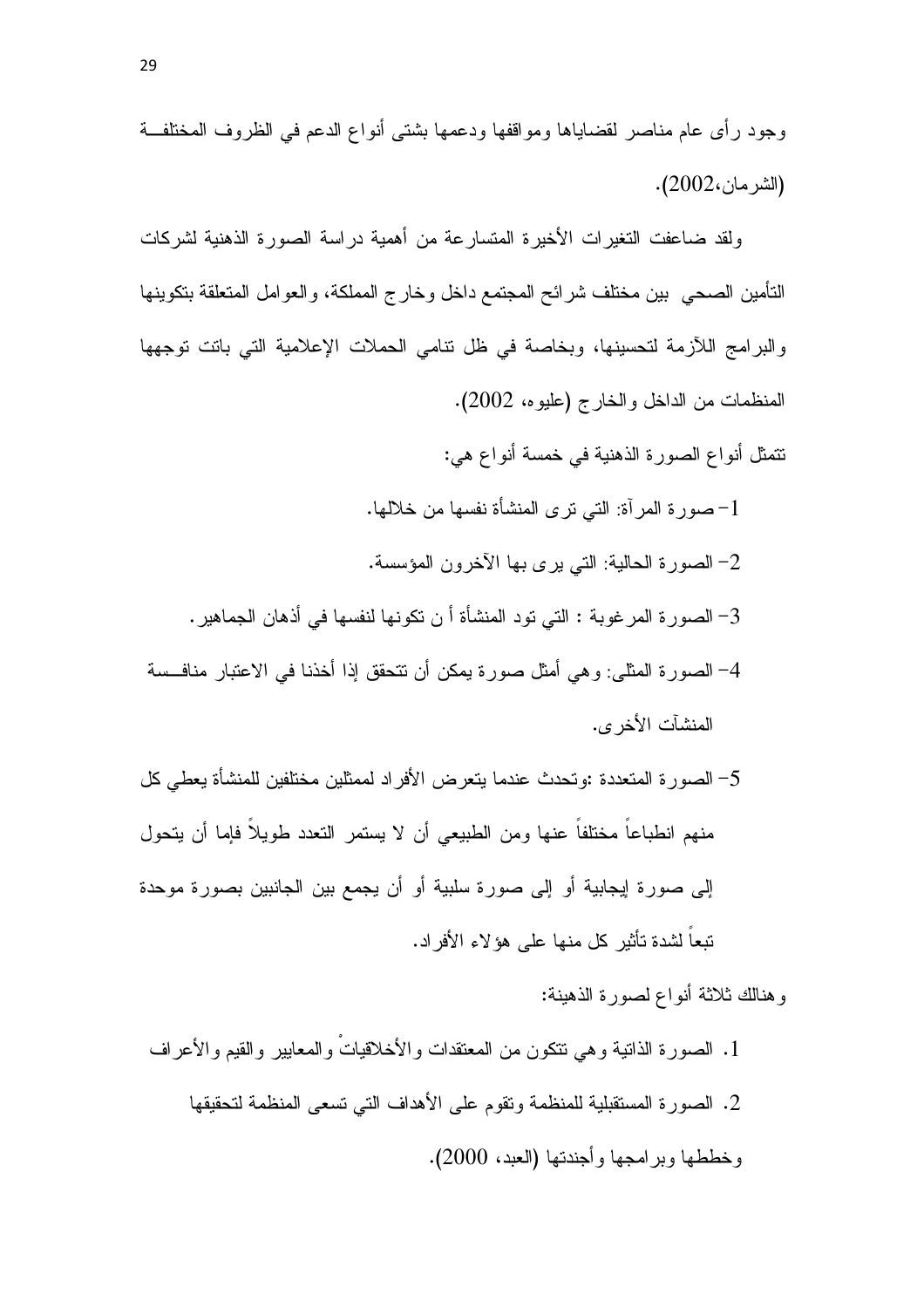وهناك تصنيفات جديدة للصورة الذهنية منها:

أ– الصورة الواقعية : وهي الصورة التي تشكلها بالفعل للمنظمة أو المؤسسة أو الدول وهذه الصورة تم تشكيلها عن طريق الخبرة الشخصية والاتصال المباشر . ب–الصورة الإنصالية : وهي الصورة التي نقوم المنظمة أو الدولة أو المؤسسة بالعمل على تشكيلها من خلال الرسائل الاتصالية التي توجهها للجمهور .

ت–الصورة المرغوبة : وهي نلك الصورة التي تسعى المنظمة أو المؤسسة أو الدولة لتشكيلها لنفسها وهي تحتاج لاستر اتيجيات اتصالية طويلة المدى (صالح، 2005).

تتكون الصورة الذهنية لدى الإنسان تجاه شخص معين من ثلاثة عناصر متميزة هي:

1– مجموعة الصفات المعرفية التي يستطيع أن يدرك بها ذلك الشيء بطريقة عقلية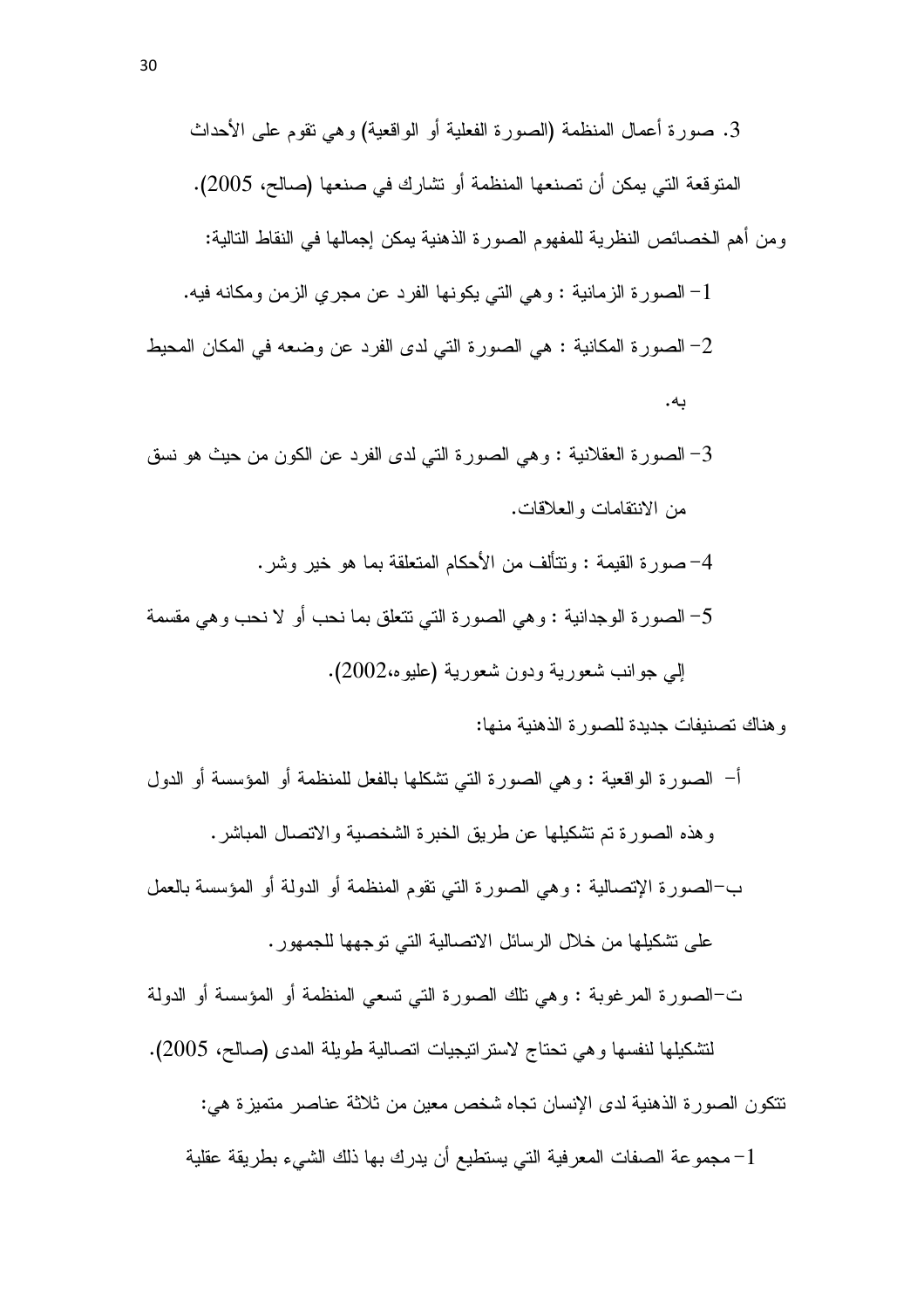2– العنصر العاطفي المنطلق بالميل لذلك الشيء أو النفور منه.

3– العنصر السلوكي المنمثل في مجموعة الاستجابة العلمية تجاه ذلك الشيء التي يرى الفر د ملاءمتها له وفقا للصفات التي أدركها في ذهنه.

وهذه الصورة متصلة اتصالا وثيقاً بالاتجاهات والمواقف والاستجابات العملية التبي يتعامـــل الإنسان بها مع الأشياء والأشخاص من حوله في واقع الحياة، فهي نؤثر في حكمـــه علــــي الأشياء والأشخاص باعتبارها تشكل جزءا من إطاره الدلالي وفي نفس الوقت فهي عبارة عن قوالب جامدة جاهزة تحدد الاتجاه الفكري لإدراك الإنسان للأشياء والأشخاص (عجوة، 2006). كل تجربة جديدة تجد مكانها في التصور الذي نكونه عن العالم وكل رسالة جديدة أيضا تحتل مكانها المخصص لها بحيث ندعم النجربة، ونؤيد النصور الأساسي الذي كوناه ويتبع ذلك أن أي نجربة جديدة بتم استقبالها وتفسير ها من أربع طرق: (عليوه،2002).

- 1. تضيف قيمة إلى التصور الحالي.
	- 2. تدعم التصور الحالي.
- 3. تحدث مر اجعات طفيفة على هذا التصور .
	- 4. إعادة بناء كامل لهذا التصور.

نتميز الصورة الذهنية بثلاث خصائص أساسية هي:

1– ا**لجزئية** تعني أن أية ر سالة تتضمن معلومات معبنة عن مؤسسة ما أو شخص ما أو جماعة ما منقولة عن طريق الاتصال الإنساني فإن ها لا تمثِّل إلا جزءا من المعلومات الشاملة والكاملة عن هذه المؤسسة أو هذا الشخص أو هذه الجماعة والسبب في وجود صفة الجزئية في الصورة الذهنية هو أن المعلومات التي تصل إلى الجماهير عن طريق وسائل الاتصال المتعددة وفي أوقات مختلفة كما أن ظروف استقبال الرسالة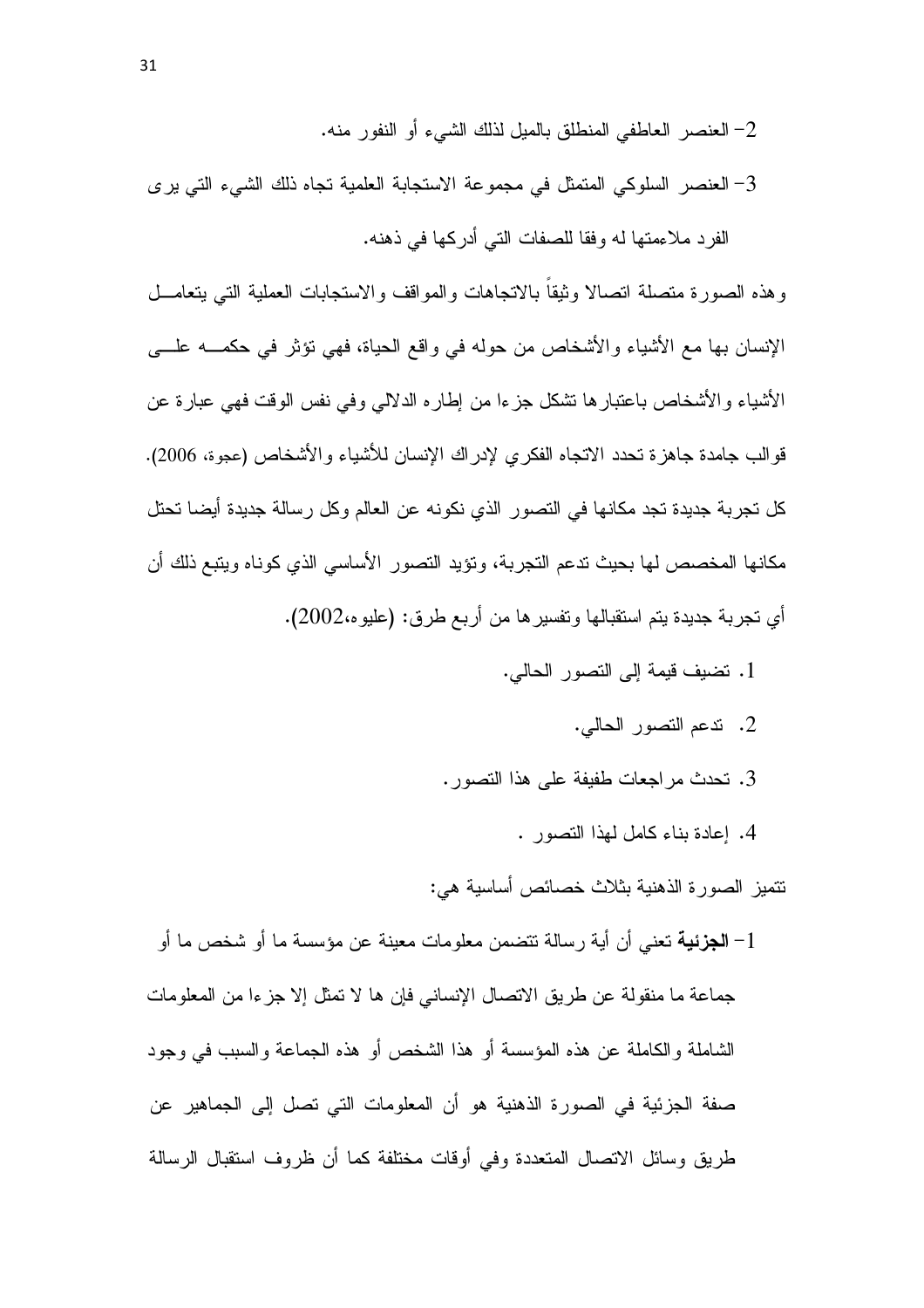- 2– للتلون هو أية رسالة إعلامية نرسل عن طريق وسائل الانصال الجماهيري نتعرض إلى منافسة من وسائل إعلامية أخرى عديدة نرسل على نفس هذه الوسائل مما يؤدي إلى أن نتأثر المعاني التي نتضمنها هذه الرسالة بالمعاني التـــي تحملهـــا الرســــائل الأخرى، وبالتالي نتغير أو نتلون إلى حد ما معالم الصورة الذهنية المنقولة من خلال الرسالة الإعلامية فتضاف إليها بعض المعانبي التبي لم نكن تحملها وتفقد بذلك بعض المعاني التي كانت تحملها (عليوه،2002).
- 3- عدم الدقة المراد بها في الصورة الذهنية أن الانطباع المتكون لدى الأشخاص عــن المؤسسات أو الأفراد أو الجماعات والمنقول بواسطة الرســـائل الإعلاميــــة لـهـــؤلاء الأشخاص لا يكون في الغالب الأعم صحيحا ودقيقا تماما، وذلك بسبب بعض المشاكل والمعوقات التي يتعرض لها مضمون الرسالة الإعلامية المنقولة من خلال وســائل الاتصال الجماهيري بمعنى آخر إذا كانت قابلة للتشويش فإن الصورة الذهنية الناتجة عن العملية الاتصالية ستكون عدم النيقن هي الأخرى عرضة لعدم التسيقن أو عسدم الدقة. وأهم عوامل عدم ا لدقة في الرسالة الإعلامية اللغة المستخدمة في هذه الرسالة لنقل الصورة الذهنية أو ما يسمى باختلاف الإطار الدلالي بين المرسل والمــستقبل. عدم تو افر الخبر ة المشتر كة بينهما مما يجعل الصور ة الذهنية المنقولة عـــن طر يـــق الكلمات غير الدقيقة في التعبير عن الواقع(عجو ة،2006).

وينتج من هذه التعاريف على أن الصورة الذهنية هي خلاصة الانطباعات الذاتية المكونة لدى الفرد والجماعات إزاء شخص أو شعب أو مؤسسة أو جنس ، وتتكــون هــذه الانطباعــات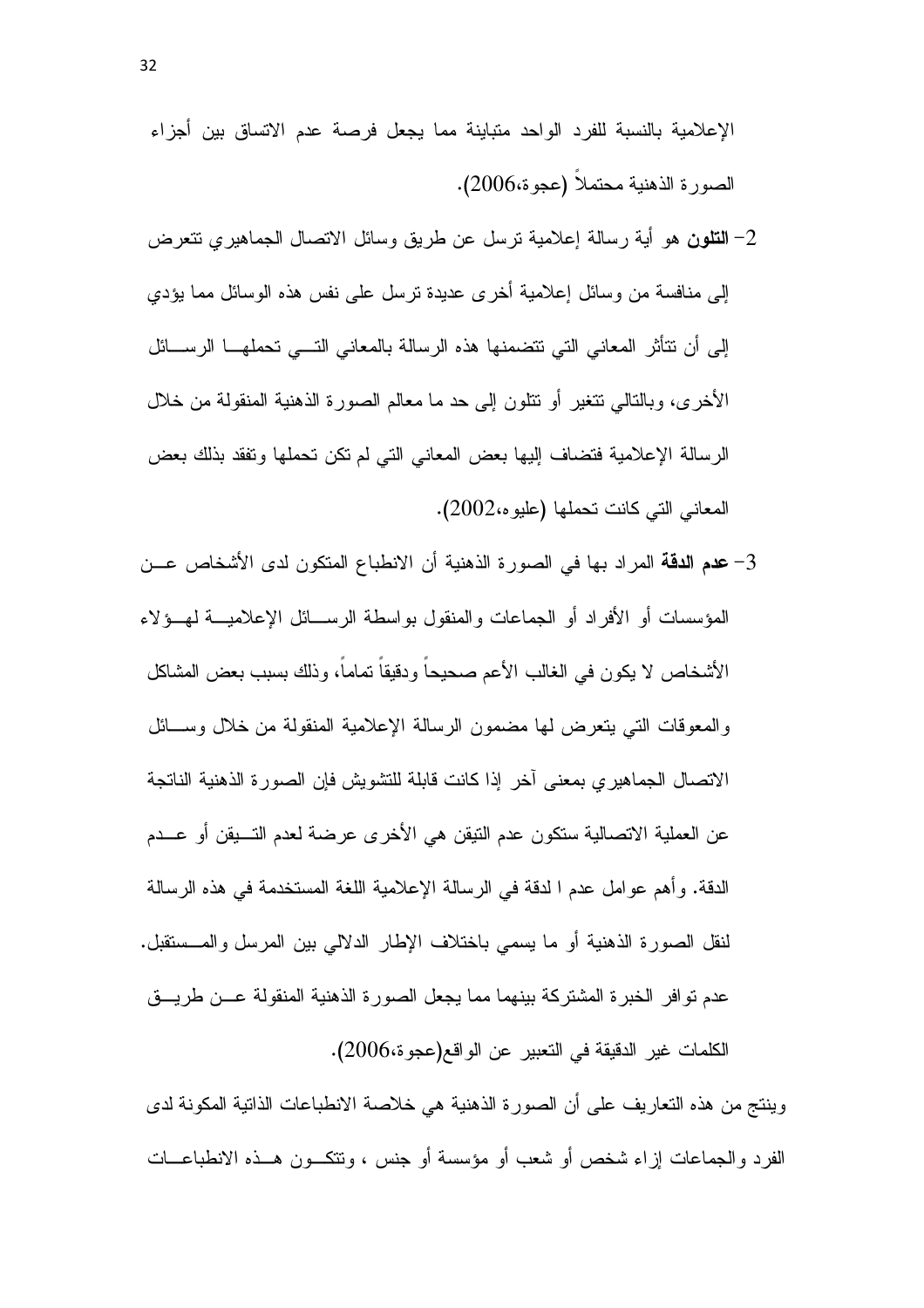المكونة للصورة الذهنية من خلال التجارب المباشرة وغير المباشرة مرتبطة بسالعواطف والانجاهات والعقائد لدى الأفراد أنفسهم وبغض النظر عن هذه النجارب أو عدم صحتها فهي تمثَّل واقعاً يسند عليه الأفراد في تكوين أرائهم واتجاهاتهم اتجاه الموضوع المطروح موضوع التجربة.

سععة العنظمة كمنظمة وهي الصورة الذهنية أو الانطباع الذهني لدى المتعاملين معها عن طر بق خدماتها وسياساتها وأنظمتها سواء كانوا من الداعمين، أوالمقتر ضين، أوالعاملين، أوالعملاء، أو الموردين، أو الحكومة، أو المنافسين أو غير ذلك من المنظمات و الأشخاص الذين تتضمنهم الببيئة الداخلية والخارجية التي نتعامل فيها الشركة، وكلما كان رأى هؤلاء الأطراف إيجابيًا في نعاملها معهم حرص أطراف النعامل على استمرار العلاقة وندعيمها والقضاء على السلبيات التي تعوق استمرارها ونموها، أما إذا حدث العكس فإن هذه الأطــــراف تحـــــاول أن تحقق أكبر ٳستفادة في علاقتها مع المنظمة باعتبار أن كل معاملة معها قد تكــون المعاملـــة الأخيرة ويمثل الوضع الأخير نقطة ضعف خطيرة بالنسبة للشركة، وقد يؤثِّر ذلك سلباً علــــى الشركة من حيث انعدام الثقة المتبادلة بينها وبين المجتمع فلا تستطيع الحصول على تمويــل لاحتياجاتها، ولا تستطيع ضمان الاستقرار والاستمرار في أوقات الأزمات ويصبح من السهل تحول الداعمين والمستفيدين إلى جهات أخرى إذا كانت الفرصة متاحة.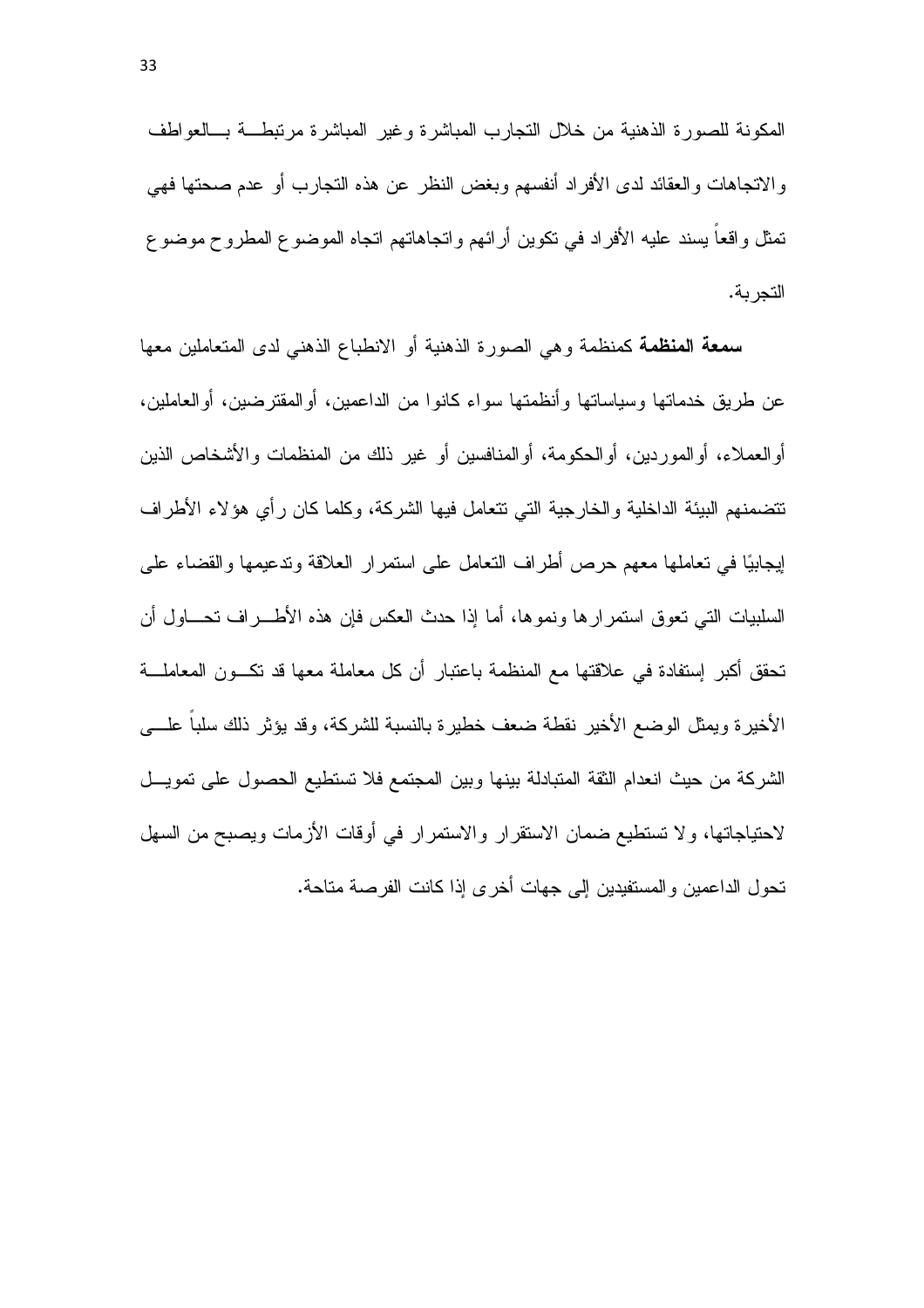ونعد مصادر نكوين الصورة الذهنية والتبي نتمثل بـــ:

- الخبرة المباشرة وهو الاحتكاك اليومى للفرد بغيره من الأفراد والأنظمة  $(1)$ والقوانين مما يكون الانطباعات الذاتية عن المنظمة. وتعد هذه الخبرة المباشرة أقوى في تأثيرها على عقلية الفرد وعواطفه إذا أحسن توظيفها.
- الخبر ة غير المباشر ة :عن طريق الرسائل الشخصية التي يسمعها الفرد من  $(2)$ أصدقاء ووسائل الإعلام عن المنظمة أو الأحداث أو الأفر اد من غير أن ير ي أو يسمع بنفسه يساعد في تكوين الانطباعات التي نشكل الصورة الذهنية النهائية.

ونتكون الصورة الذهنية للشركة من بعض أو كل العناصر التالية:

اسم المنظمة، ورمزها الرسمي أو شعارها، وموظفيها وقادتها، وخدماتها التي تقدمها، وفلسفتها، وسياستها، وقراراتها، وتاريخها، وإنجازاتها، ولباس موظفيها ومواقعها وسياراتها، ودورها في خدمة المجتمع، ومساهماتها في الحياة العامة السياسية والاجتماعية والاقتصادية، ونشمل أيضا إخفاقاتها ومشكلاتها ونزاعاتها وأثارها السلبية على البيئة والإنسان و في هذا الإطار بؤكد على الانطباعات الأولى، ويرى أنها مهمة للغاية؛ لأن الجمهور يكون صورة فورية عن المنظمة من خلال أول اتصال له بها، وقد يكون الاتصال عبر الموقع الإلكتروني أو الهاتف، أو الزيارة الشخصية، أو شراء المنتج، أو الاستفادة من الخدمة (كيلاني،2009). وتستخدم الصور ة الذهنية لتحقيق فوائد عديدة منها:

1– تستخدم في حل المشكلات و الإجابة عن الأسئلة المعقدة التي تطرح علينا. تستخدم في النغلب على مشكلات غير معرفية مثل ضبط الألم والنغلب على بعض  $-2$ المشكلات النفسبة.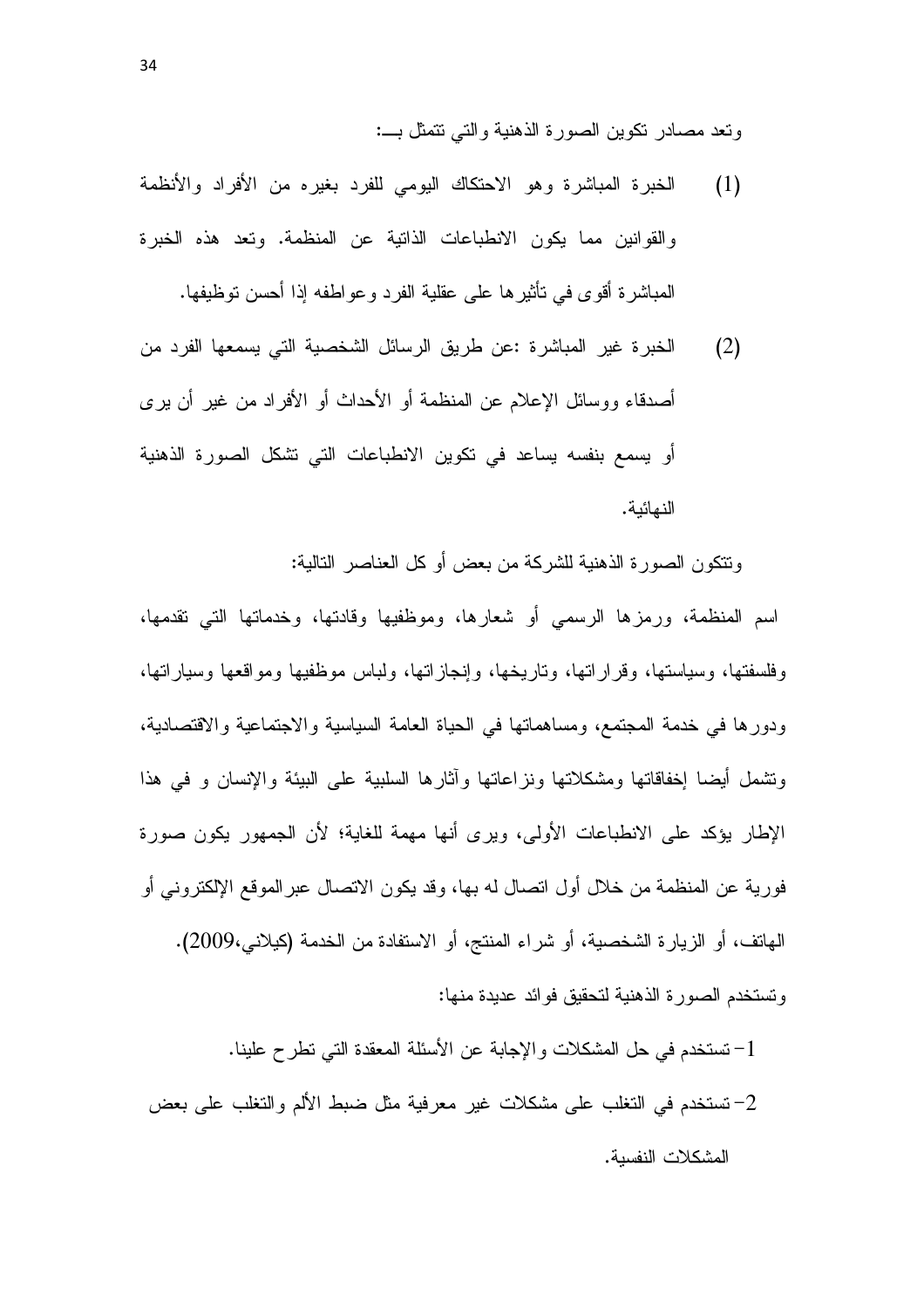تستخدم من قبل علماء الهندسة والطب والعلوم لتصوير التراكيب العلمية الممكنة.  $-3$ 

: (7–2) التسويق الصحى

لقد تعرض معنى التسويق الصحى لسوء فهم كبير من قبل مديري المنظمات الصحية وكان بنظر إليه كصورة موسعة أو معظمة للعلاقات العامة، ولهذا السبب فإن العلاقات العامة في بعض المنظمات الصحية في أمريكا قبل منتصف الثمانينات قد حملت وبصورة غير صحيحة مسؤولية التسويق، وهذا ما كان معمولاً به عندما كان بعرَّف التسويق الصحى على أنه البيع والإعلان والنزويج للخدمات الصحية (Gilligan, 1999 ).

وبعضهم الآخر كان ينظر إلى النسويق الصحي على أنه (التخطيط)، بالرغم من أن الأنشطة التخطيطية نتضمن جمع البيانات عن مجتمع المستشفيات وتحليلها، وبصورة مشابهة إلى حد ما لأحد الأنشطة الضرورية للتسويق الصحي الجيد، إلا أن التخطيط هنا مقتصر على البيئة الداخلية للشركات فقط و لايمكن أن يطابق النركيب الحقيقي للنسويق الصحى لأنه يشمل التخطيط خارج وداخل المنظمة معاً هذه النظرة للتسويق غير مثيرة للدهشة إلى حد ما، لأن أكثر جزء مرئي من التسويق ظاهر هو الترويج، ففي أمريكا فوجئ كثير من مديري منظمات الخدمات الصحية لما كانوا يعتقدونه في السابق عندما أخبروا بأن التسويق الصحى لا يعني البيع، وما البيع سوى قمة صغيرة لـجبل النسويق الكبير، وإن النسويق يعتمد أساسا على نقديم القيم و نبادلها مع الأطر اف المختلفة لتسهيل عملية النعاون فيما بينهم، أي بمعنى الاعتماد على الآلية التبادلية لتحقيق أهداف طر في التبادل.

وبوصي التسويق الصحي بإنشاء البرامج المعدة بدقة لتحقيق الاستجابات المرغوبة للأسواق دون الاقتصار على تلك الأنشطة التلقائية أو الآنية فحسب. فالتسويق ومن خلال برامج وخطط مصاغة بموضوعية ودقة يساعد المنظمات الصحية بصورة كبيرة في مجال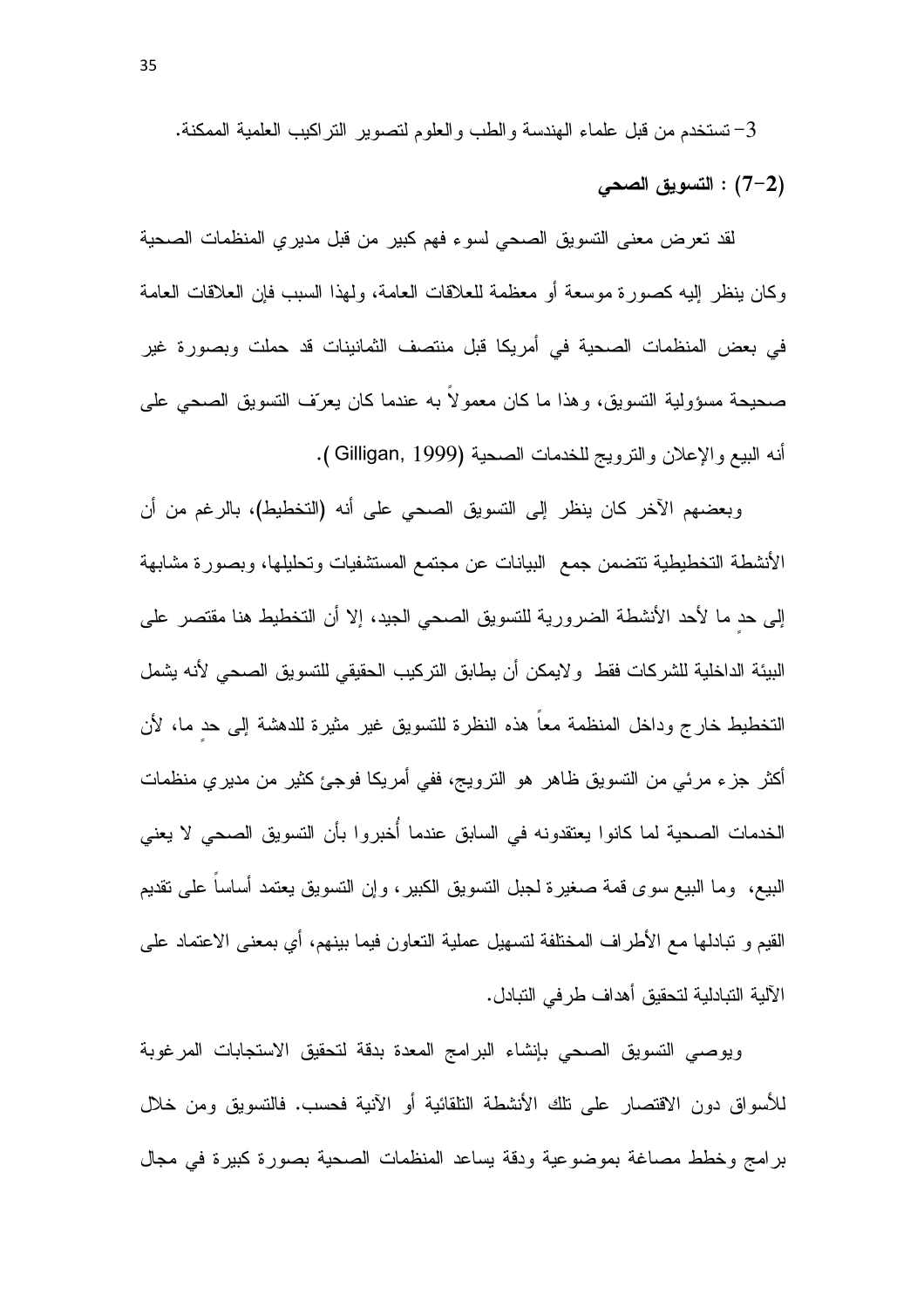- 1– فلسفة الزبون: النسويق يُعّرف الإدارة بأولويات السوق وحاجات الزبون ورغبانه وانعكاسات ذلك كله على نشذيب خطط المنظمة وعملياتها.
- 2- ا**لتكامل التسويقي للمنظمة:** التسويق يجعل المنظمة تجاهد في تحليل السوق والتخطيط والنتفيذ والرقابة بصورة متكاملة.
- 3-معلومات تسويقية دقيقة: يوفر النسويق المعلومات اللازمة وبالنوعية والكمية المناسبة لتتفيذ تسويق فاعل.
- 4– **توجه استراتيجي**: مساهمة التسويق في توليد استراتيجيات وخطط مبتكرة لتتفيذ أهداف المنظمات الصحية طويلة الأمد.
- 5– ا**لكفاءة التشغيلية:** اختيار الأنشطة التسويقية والتعامل معها على وفق منظور (الكلفة-الفاعلية).

ويكمن الغرض من التسويق في مساعدة المنظمات الصحية في نحقيق أهدافها من أجل البقاء والاستمرار، ونزويدها بالمرونة اللازمة للعمل في بيئة متغيرة من خلال خدمة أسواقها بصورة أكثر فاعلية.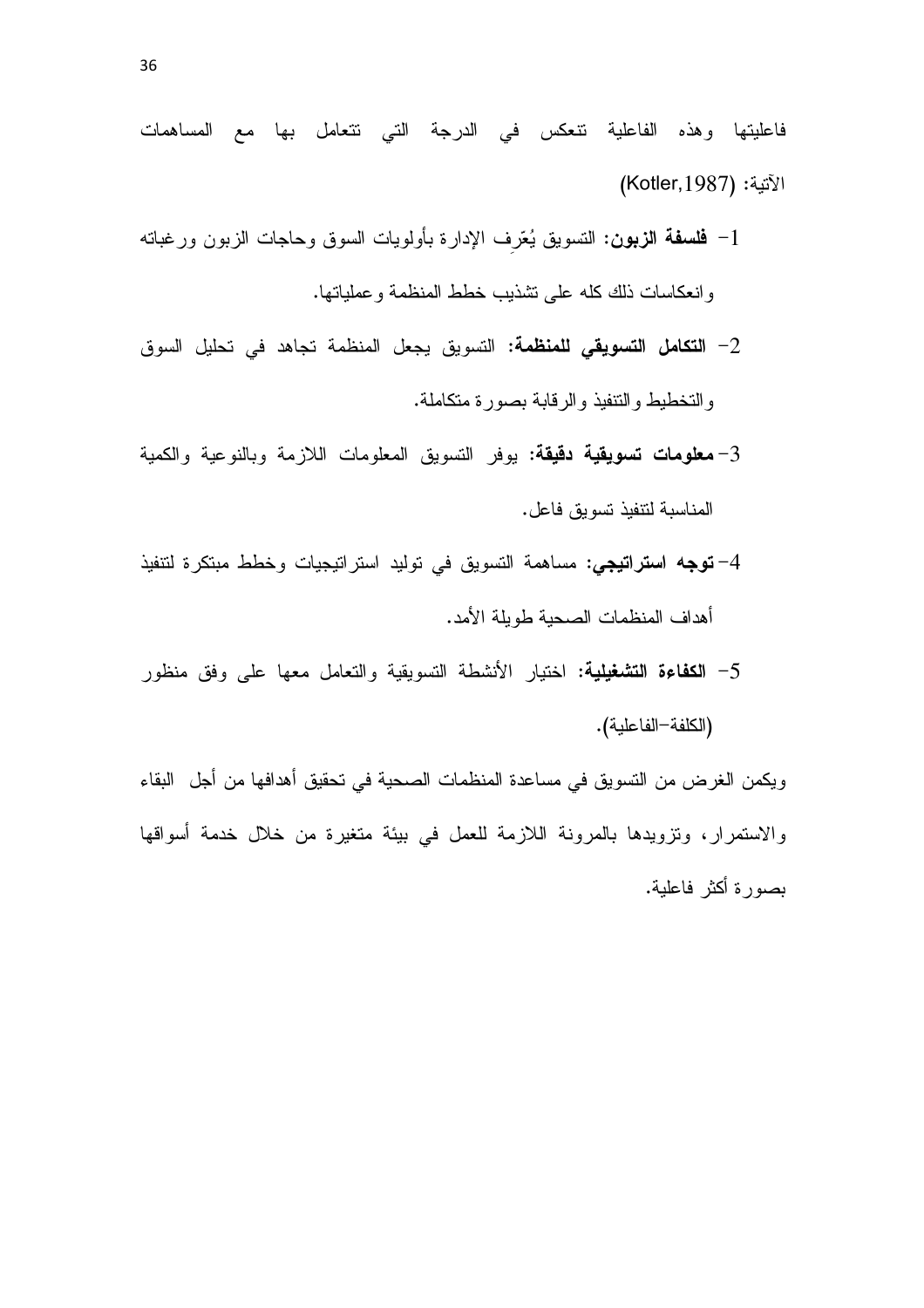(2–8) : الدراسات السابقة

والتي نتضمن كلا من الدراسات العربية والأجنبية السابقة والمتعلقه بموضوع الدراسة. أو لا: الدر اسات العربية:

إن نطوير الأداء في خدمات النأمين الصحي مع النطور العلمي والنكنولـــوجي الـــذي بِشهده العالم من حولنا وفي جميع مجالات الحياة وفي مجال النأمين الـــصحى بـــشكل رِ ئيسى كان لا بد من تطوير ِ الخدمات التي تقدمها شركات التأمين الصحي، من تجار ة الالكتر ونبة وصناعة التأمين.

در اسة(غنام، 1995) بعنوان " واقع السياسات التسويقية لشركات التأمين العاملة في **الأردن**" والتي هدفت إلى معرفة واقع سياسات تسويق خدمات التأمين لدى شركات التأمين العاملة في الأردن.

## ومن أهم النتائج:

1- أن شركات النأمين الأردنية نطبق السياسات النسويقية في مجال نطوير البيع ودراسة منافذ النوزيع ونأهيل وندريس قوى البيع.

أما دراسة (عبد الرحمن،1999)، بعنوان "دور الإعلان في تكوين الصورة الذهنية للسلع **والخدمات المعلن عنها دراسة ميداينة – تحليلية**". والتي هدفت إلى معرفة دور الإعلان في نكوين الصورة الذهنية للسلع والخدمات المعلن عنها.

ومن أهم النتائج.

1. الوسيلة الأكثر تعرضاً والأكثر تفضيلاً وتأثيراً في صنع صورة السلعة أو الخدمة هي وسائل الإعلام المرئية مقارنة بالوسائل الأخرى بليها إعلانات الجرائد والمجلات ثم إعلانات الراديو والفيديو والسبنما.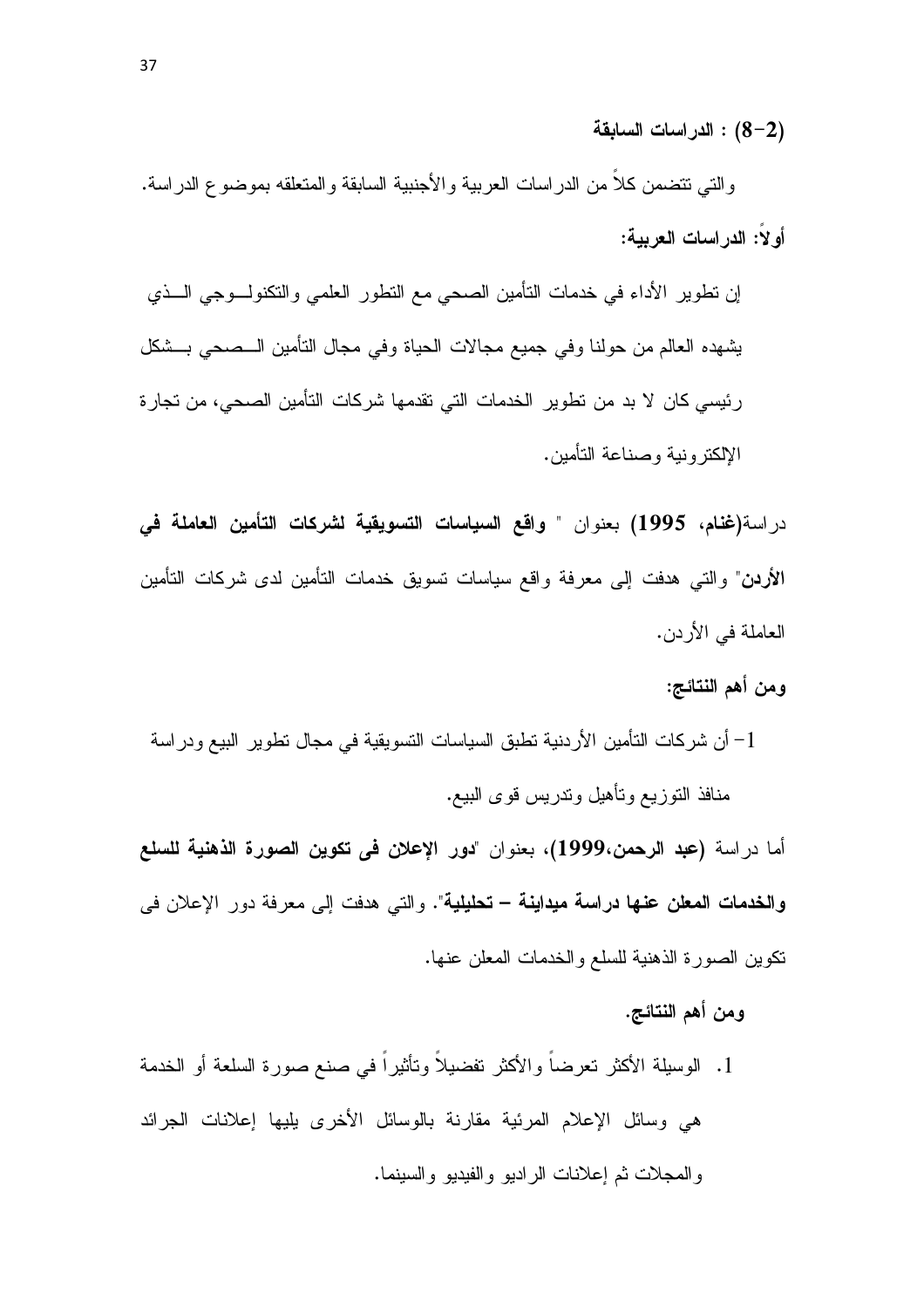- 2. الاعتماد على الإعلان كأحد المصادر التي يعتمد عليها الفرد في الحصول على المعلومات الخاصة بالسلعة والخدمة وهي أحد أهم المكونات لصورة السلعة او الخدمة.
- 3. نختلف مصادر وقوة الحصول على المعلومات الخاصة بالسلعة والخدمة باختلاف المستوى الاجتماعي والاقتصادي.
- 4. نربنط مكانة السلعة أو الخدمة لدى المستهلك إلى حد كبير بمكانة ونفضيل الإعلان الخاص بها.
	- وقد أجريت الدراسة على عينة من الأفراد في مختلف الأعمار بمحافظتي القاهرة

والجيزة، حيث تم اختيار أحياء في كل من المحافظتين بشكل عمدي قوامها 400 مبحوث. در اسة (الخضر ،2000) بعنوان " المزيج التسويقي للخدمات الصحية في المؤسسات الطبية **الخاصة**" والتي هدفت إلى در اسة المزيج التسويقي للخدمات الطبية لإنجاح النشاط التسويقي وكذلك أسباب قصور عناصر المزيج التسويقي في الخدمات الطبية بمنطقة القصيم بالمملكة العر ببة السعو دبة.

### ومن أهم النتائج:

1–الضرورة الملحة لتواجد وتكامل عناصر المزيج التسويقي الإلكتروني في المنظمات الصحبة والطببة الخاصة.

دراسة (السقا،2000)، بعنوان التسويق عبر شبكة الانترنت في سوريا (الواقع والأفاق) والتي هدفت إلى واقع البني التحتية التسويقية والمعلوماتية بما يتعلق في التسويق عبر الإنترنت، ومدى السيطرة على نكاليف هذه الخدمة في سوريا ومقارنتها بالبلدان العربية والدولية منها.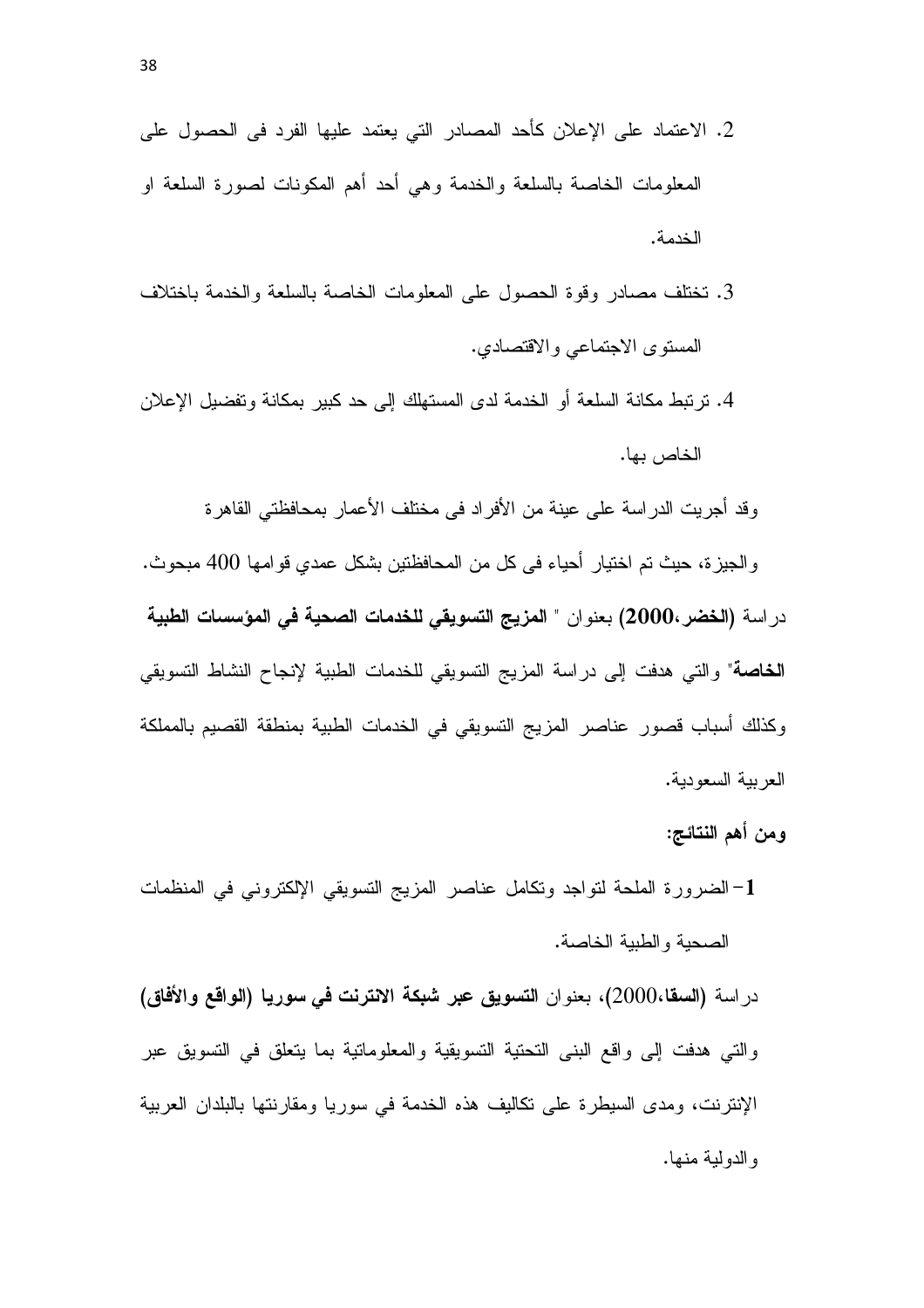ومن أهم النتائج :

أ- تَشكل الأنظمة المالية والمصرفية المحلية عائقاً رئيسياً للبدء للتسويق عبر الإنترنت. ب- اعتبر الكوادر التي تستخدم شبكة الإنترنت مؤهلة لاستخدامها بشكل جيد.

دراسة ( الأمم المتحدة للتجارة والتنمية،2002) بعنوان " التجارة الإلكترونية ودورها فسى **صناعة التـــأمين فــــــي أفــــريقي**ا" والتي هدفت إلى أن الآثار المنزنبة علـــي بعـــد جـــودة الخدمات وبالاعتماد على التفاعلات التكنولوجيسة المسستخدمة مسع (الجوانسب الشخسصيه، والسسباسة، والجوانسـب الماديــــة والإعتماديــــة وحــــل المــــشكلات) وبـــــين البعــــد والمنمثل بجودة المنتج بما في ذلــك ميـــزات،(علـــم الجمـــال، والعمــــلاء) ومـــدى نقـــديم الخدمات على ولاء العملاء ورضاهم، كما ويركز النقريـــر علــــي مـــستوى العلاقـــات، ولا سيما على قطاع التأمين الصحى كونه أحد القطاعات الخدمية، حيث تم جمع البيانـــات مـــن خلال مسح للعملاء الحاليين بإستخدام الحزم الإحصائية للعلوم الاجتماعية.

### ومن أهم النتائج:

- 1– ار نباط جودة الخدمات الصحية إيجابيـــا بثلاثـــة أبعـــاد هـــى (الجو انـــب البدنيـــة، والاعتمادية وحل المشكلات) إلى ولاء العملاء ، وبُعداً واحداً وهـــو بعـــد النفاعـــل الشخصبي من جودة الخدمات المقدمة.
- 2– ارتباط جودة الخدمات الصحية إيجابياً مع ولاء العمـــلاء للمـــوظفين، عـــن طريـــق المساهمة في هذا المجال.

در اسة (محمود والشيخ، 2003) بعنوان" دور شبكة الإنترنت في تفعيل التسويق الجامعي" حيث هدفت إلى أن التسويق هو أحد الوظائف الرئيسية في المنظمات، لذلك تسعى المنظمات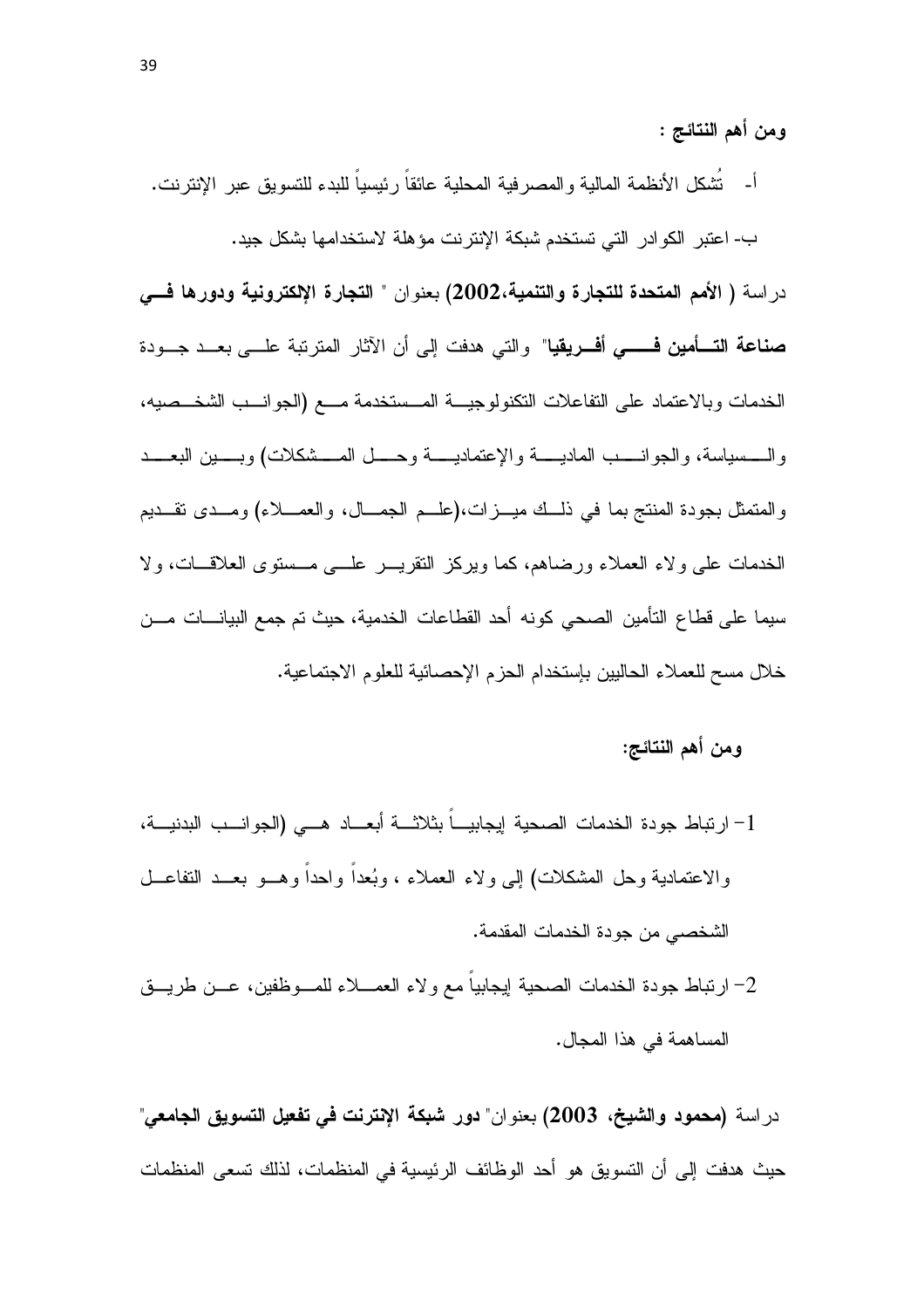ومن أهم النتائج:

1. أن كلفة النسويق عبر الإنترنت أقل بكثير من الطرق النسويقية النقليدية. 2. إن استخدام الإنترنت يعمل على زيادة أعداد الطلبة.

وقد تبين أن نسبة كبيرة من الجامعات تستخدم الإنترنت كقناة تسويقية رئيسية بالإضافة إلى وسائل النسويق الأخرى ، وقد استخدم الباحث أسلوب النوزيع النكراري والنسب المئوية لتحليل البيانات وذلك لقياس الإتجاهات المختلفة والواقع التسويقي عبر الإنترنت في عينة الجامعات.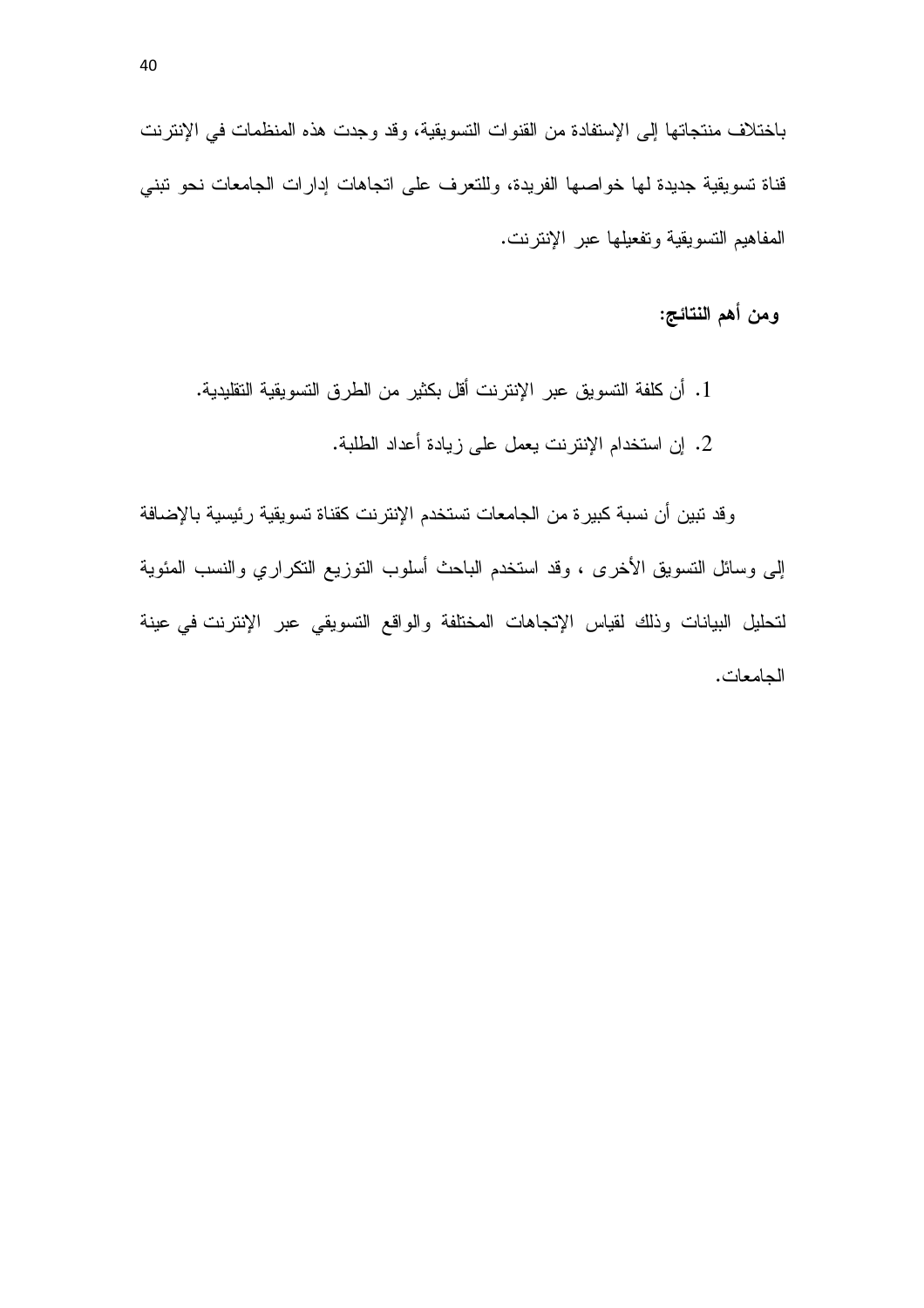# ومن أهم نتائج:

- ازدياد وضوح مفهوم العلاقات العامة لدى الممارسين في القطاع الحكومي  $\ddots$ ويِتبعهم في ذلك المبحوثين في قطاع الأعمال العام وأخيراً في القطاع الخاص.
- أهم السمات الضروربة للعاملين بمهنة العلاقات العامة المظهر الجبد وإنقان  $\cdot$ .2 اللغات والعلاقات الشخصبة المتعددة.
- 3. إزدياد اهتمام ممارسي العلاقات العامة بالقطاع الخاص بأجراء البحوث في مجال المهنة ويليهم في ذلك القطاع الحكومي ومن ثم الممارسون في قطاع الأعمال العام.

دراسة (الزبيبي, 2005) بعنوان "نظام المعلومات الصحى الإلكتروني ودوره في **التنظيم وخفض النفقات الصحية**"، والتي هدفت إلى أن التأمين الصحى من أحد أهم فروع التأمين سواء من حيث ما يقدمه لشركات التأمين من مجال عمل يحتوى وإمكانات واسعة ومهمة للانتشار والنتوع, أو ما يقدمه للأفراد والمجتمع والذي بدوره بزيد من نتظيم وخفض النفقات الصحبة.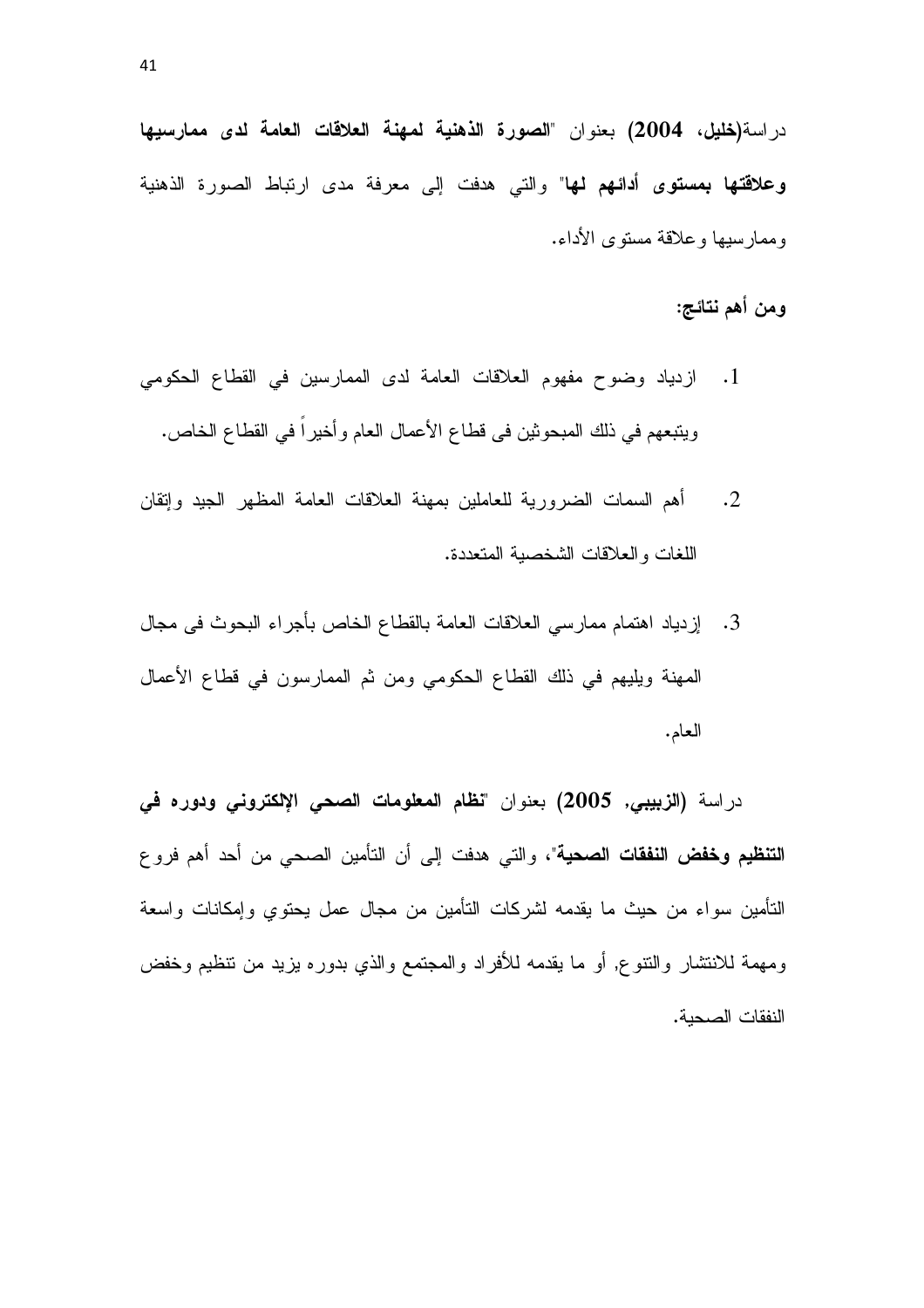ومن أهم النتائج:

1– تحقيق وتحسين الوضع الصحى في توفير الخدمات طبية المناسبة.

- ترشيد النفقات الصحية عن طريق شركات التأمين الصحى  $-2$ 

3– تخفيف الأعباء المالية التي تتحملها خزينة الدولة والناتج عن تعدد الجهات والإدارات الرسمية التي تؤمن كلياً أو جزئياً أنواعاً مختلفة من التغطية الصحية.

وقد استخدم في جمعه للبيانات أُسلوب الاستبانة لجمع أراء العينة المختارة والتي تكونت من شر كات التأمين و المستشفيات المتعاملة مع هذه الشر كات.

در اسة (عطية، 2005). بعنو ان"إدارة تسويق الخدمات الطبّية بالتطبيق على مستشفى الأسد الجامعي باللاذقية ومشفى الباسل بطرطوس"، والتي هدفت الي ضرورة استخدام أنظمة الصحة الإلكترونية لتحسين نظام العناية الصحية وجعلها أكثر قدرة على تلبية احتياجات المو اطنين و المرضى ومؤسسات التأمين الصحى وضبط النفقات.

## ومن أهم النتائج:

- 1. الوصول لنتائج الفحوصات الطبية السابقة من خلال السجل الصحى الإلكتروني للمريض مما يمكن الطبيب بمقارنتها مع النتائج والفحوصات الحالية
- 2. نجنب نكرار الفحوصات والنحاليل والصور وغيرها والذي يؤدي إلى نوفير الوقت والتكاليف.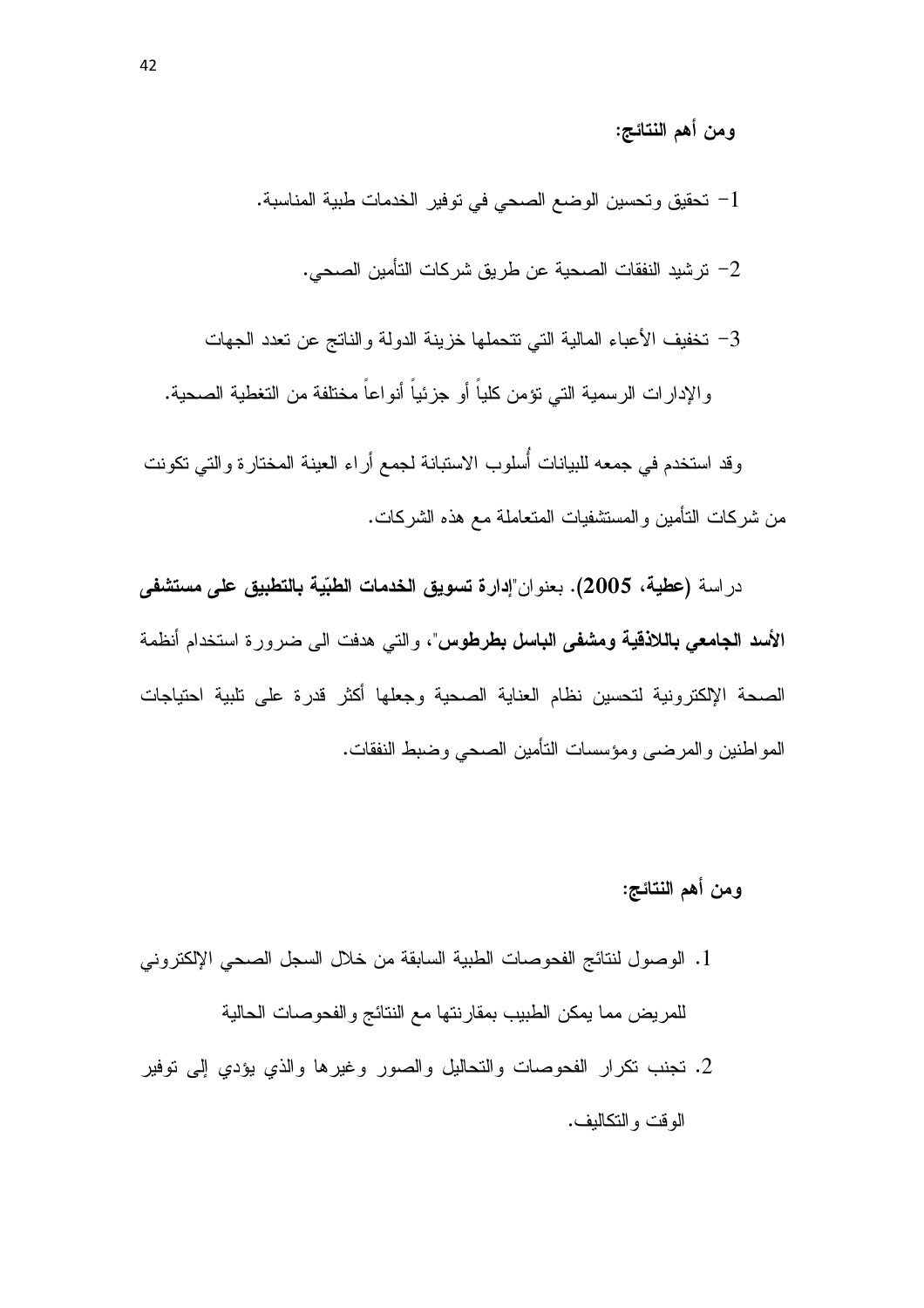دراسة (مسعود، 2005) بعنوان "تطبيق مفهوم التسويق بالعلاقات على قطاع التأمين في الأردن وفلسطين"، وقد هدفت إلى معرفة إمكانيات تطبيق مفهوم التسويق بالعلاقات على قطاع التأمين في الأردن وفي فلسطين، حيث تختبر هذه الدراسة إمكانية بناء العلاقات التسويقية بالاستناد إلى مفهومي القيمة والرضا في هذه الشركات في البلدين

- ومن أهم النتائج :
- 1. إن منغير ات السعر ، و الخدمات المصاحبة لخدمة النَّامين، على التر تبب تؤثِّر على توجه العميل في فلسطين لبناء علاقة مع شركة التامين التي يتعامل معها، أما في الأر دن فقد كانت عو امل الخدمة المصاحبة، و الخدمة الأساسية، و السعر ، و النّز و يج على التوالي هي التي تؤثِّر على توجه العميل لبناء علاقة مع شركة التأمين التي بتعامل معها.
- 2. أن هناك العديد من أوجه القصور في العمليات داخل الشركة التي تقف حائلا دون بناء علاقات قوية وبعيدة المدى مع العملاء، ولقد أعدت غالبية المنظمات المسوقة للخدمات برامج لنطوير الولاء كجزء من أنشطتها لبناء العلاقات مع الزبائن و تطوير ها.
- 3. اعتبر شبكة الإنترنت وسيلة تسويقية ذات اتجاهين بحيث يكون سلبيا على المنظمة بنفس فرص كونه إيجابياً ومميزاً، مما يوجب نوخي الحذر من المنظمة عند استخدام خدمات شبكة الإنترنت في التسويق وذلك من خلال الدخول الصحيح لهذه القناة التسويقية الجديدة.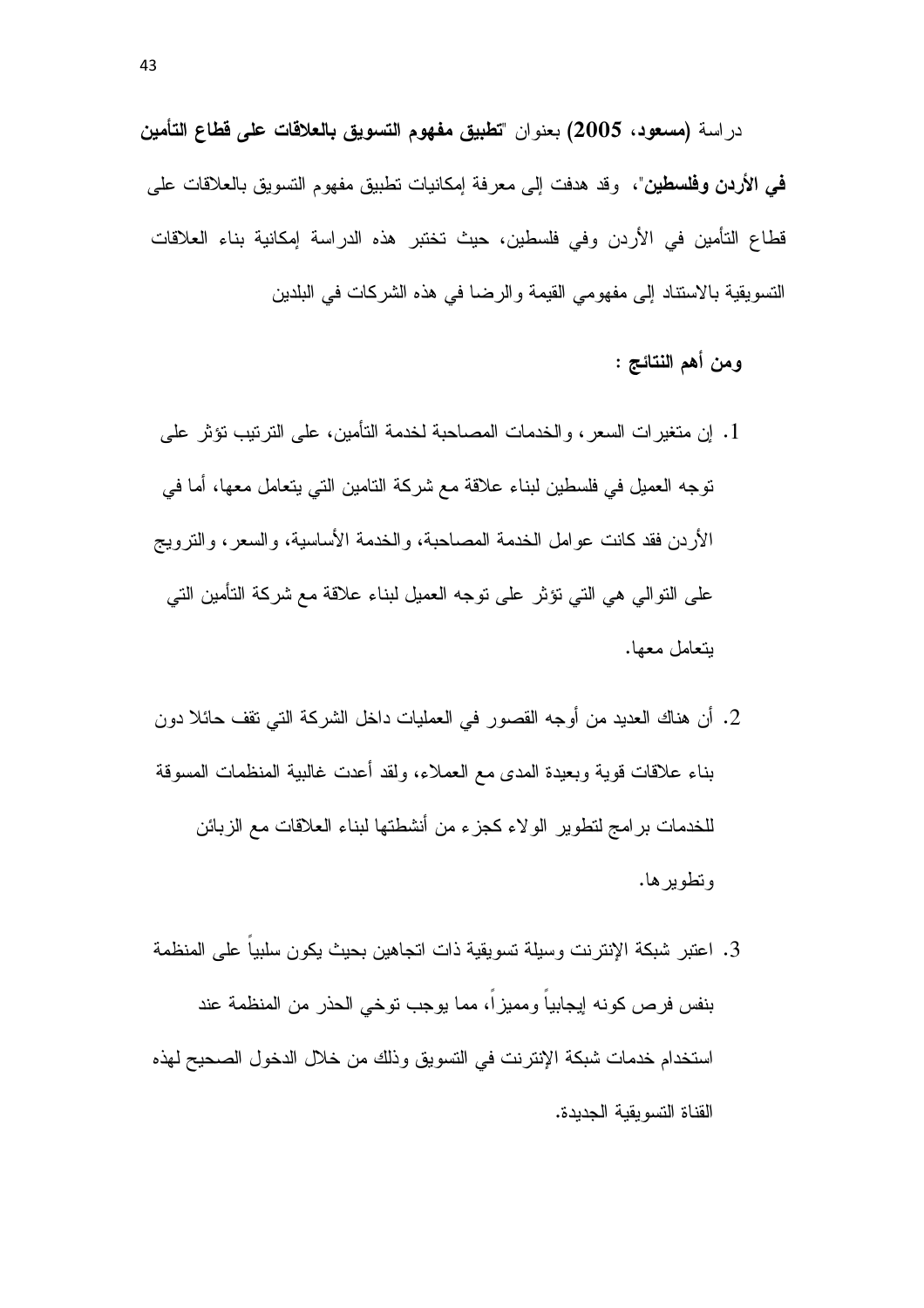وقد استعان الباحث في جمع معلوماته المطلوبة بوسبلتين أساسيتين وهما الاستبانة والمقابلة على عينة تم اختيارها بشكل عشوائي من مجتمع الدراسة، والذي تمثل بجميع الشركات العاملة في قطاع التأمين في الأردن وفلسطين والبالغ عددها 34 شركة.

دراسة (عكروش، 2005) بعنوان "أثر عناصر المزيج التسويقي الخدمي على رضا العملاء **لخدمات التأمين الشامل للسيارات**" التي هدفت إلى معرفة أثر عناصر المزيج التسويقي الخدمي على رضا العملاء.

ومن أهم النتائج :

- 1-وجود علاقة إيجابية بين عناصر المزيج التسويقي الخدمى مجتمعة ورضا العملاء عن خدمات التأمين للسبار ات.
	- 2–نتأثر عناصر المزيج التسويقي الخدمي الجديدة (الأداء، والعمليات، والدليل المادي) أعلى نأنثيراً من نأنثير العناصر النقليدية على رضا العملاء.

در اسة (عبد الله، 2007)، بعنوان " فاعلية العلاقات العامة في تكوين الصورة الذهنية: دراسة حالة على الشركة السودانىة للمناطق والأسواق الحرة ".والتي هدفت إلى مدى فهم المسئولين لطبيعة العلاقات العامة والإدارة المنوطة بها في المؤسسات، وتأثير أجهزة العلاقات العامة فيها وانجاهات الجماهير وأدائهم على الصعيدين الجمهور الداخلي والجمهور الخارجي ومساعدتهم في تحسين الصورة الذهنية المتكونة لديهم.

ومن أهم النتائج:

1. أن العلاقات العامة تستخدم أسلوب اللقاءات الجماهيرية في حل مشاكل الجمهور . 2. أن 88% من أفر اد العينة المبحوثة تلقوا دورت تدريبية غير متخصصة.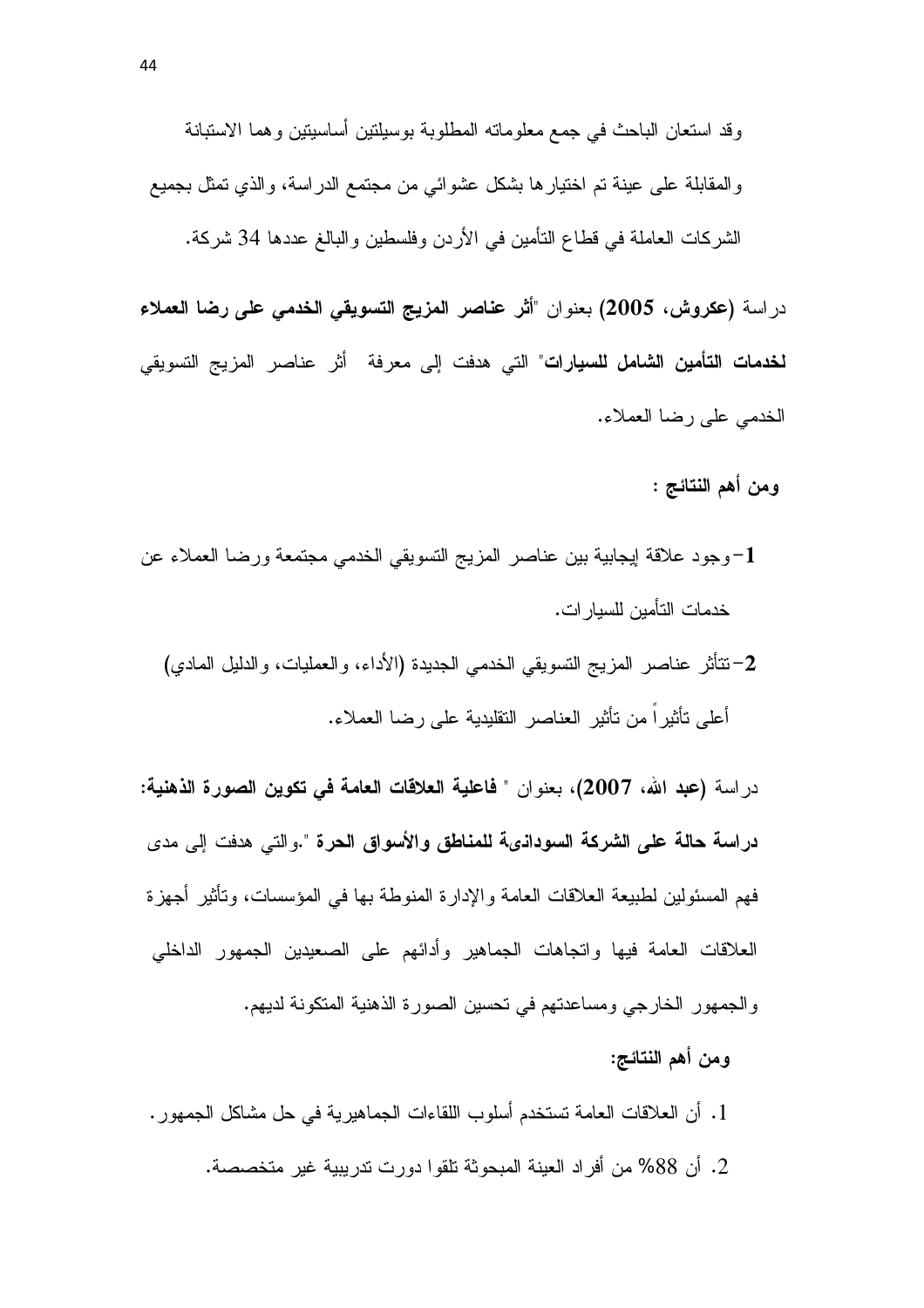دراسة (عبد الحليم ومرعى، 2007)، بعنوان" مستوى الخدمة الصحية المقدمة في **المستشفيات الحكومية الأردنية**، والتي هدفت إلى استطلاع آراء الأطباء العاملين في المستشفيات الحكومية الأردنية في مراكز المحافظات المنتشرة في أرجاء المملكة وذلك في سبيل الوقوف على الاتجاهات التقييمية المرتبطة بمستوى تقديم الخدمات الصحية في القطاع الحكومي الصحى في الأردن سواء كانت متعلقة بالمباني ذاتها، والكوادر البشرية، والتجهيزات الطبية وغير الطبية، والعلاجات والأدوية، والإجراءات الإدارية.

- ومن أهم النتائج :
- 1- وجود نباين في أراء أفراد العينة نعزى إلى العوامل الديمغرافية لمهم . وجود نباين هام في المستويات المبحوثة نعزى إلى موقع المستشفى وحجمه من  $-2$ جهة، وإلى كونه تعليميًا أم غير تعليمي، وتخصصيًا أم غير تخصصي من جهة أخر ي.

دراسة (حداد، شفيق وحمد راشد، 2008) بعنوان "مدى رضا منظمات الأعمال عن خدمات **شركات التأمين في منطقة عمان الكبر ي**" والتي هدفت إلى النعرف على أسباب اختيار وتغيير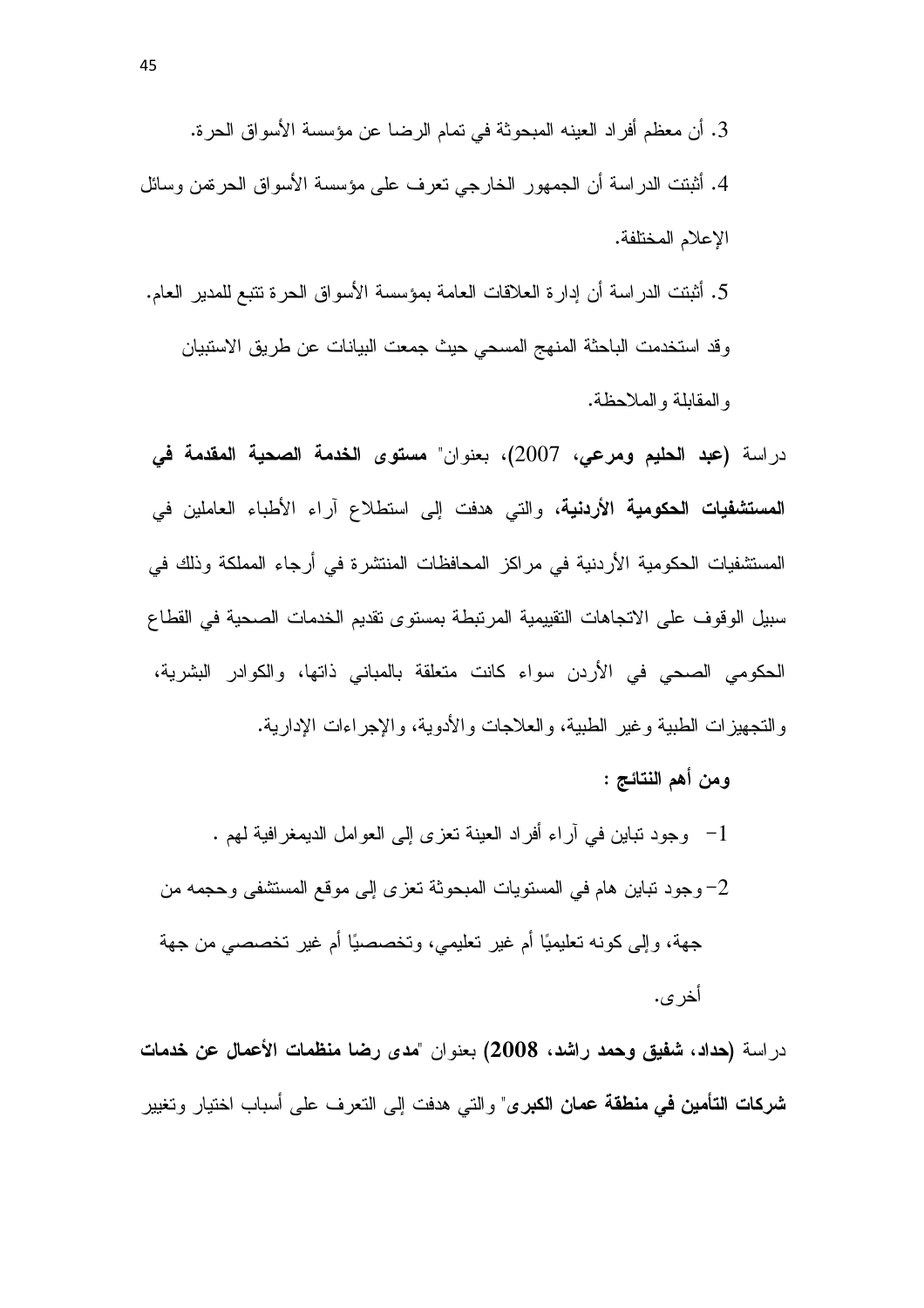- ومن أهم النتائج:
- 1– أن الجودة والسعر من أهم اسباب اختيار شركة النأمين وارتفاع معدل نغيير النعامل معها.
- 2– وجود علاقة (إيجابية أو سلبية) بين معظم عناصر المزيج التسويقي الخدمي من جهة وبين مستوى رضا منظمات الأعمال من جهة أخرى.

دراسة (محمد، 2010) بعنوان" دور العلاقات العامة في بناء الصورة الذهنية للشركات: دراسة لإثنتان من الشركات اليمنية" والتي هدفت إلى تحديد الوسائل الأساسية للعلاقات العامة التي تستخدمها الشركتان في بناء الصورة الذهنية لكليهما في أوساط جمهورها الداخلي والخارجي، وتوثيق وتحليل الانطباع السائد عن صورة كلتا الشركتين في مخيلة الموظفين والمستهلكين وأفراد المجتمع المحيط بالشركات ورجال الإعلام والصحافة لنتمكن من قياس فاعلية كل وسيلة من وسائل العلاقات العامة في بناء الصورة الذهنية لكلنا الشركتين، واقتراح المقاييس المناسبة لتحسين الصورة الذهنية لكلتا الشركتين.

### ومن أهم النتائج:

- غياب الرؤية الإستراتيجية والتسهيلات الضرورية والوسائل الحديثة في كلتا  $-1$ الشر كتبن ناهبك عن افتقار كلتبهما للمتخصصين في هدا المجال.
- الإعلانات, والر عابات, والإحتفالات الخاصة بالشركات والأنشطة الدعائبة  $-2$ كانت من أفضل الوسائل الفعالة التي تستخدمها العلاقات العامة في بناء صورة جيدة للشركات.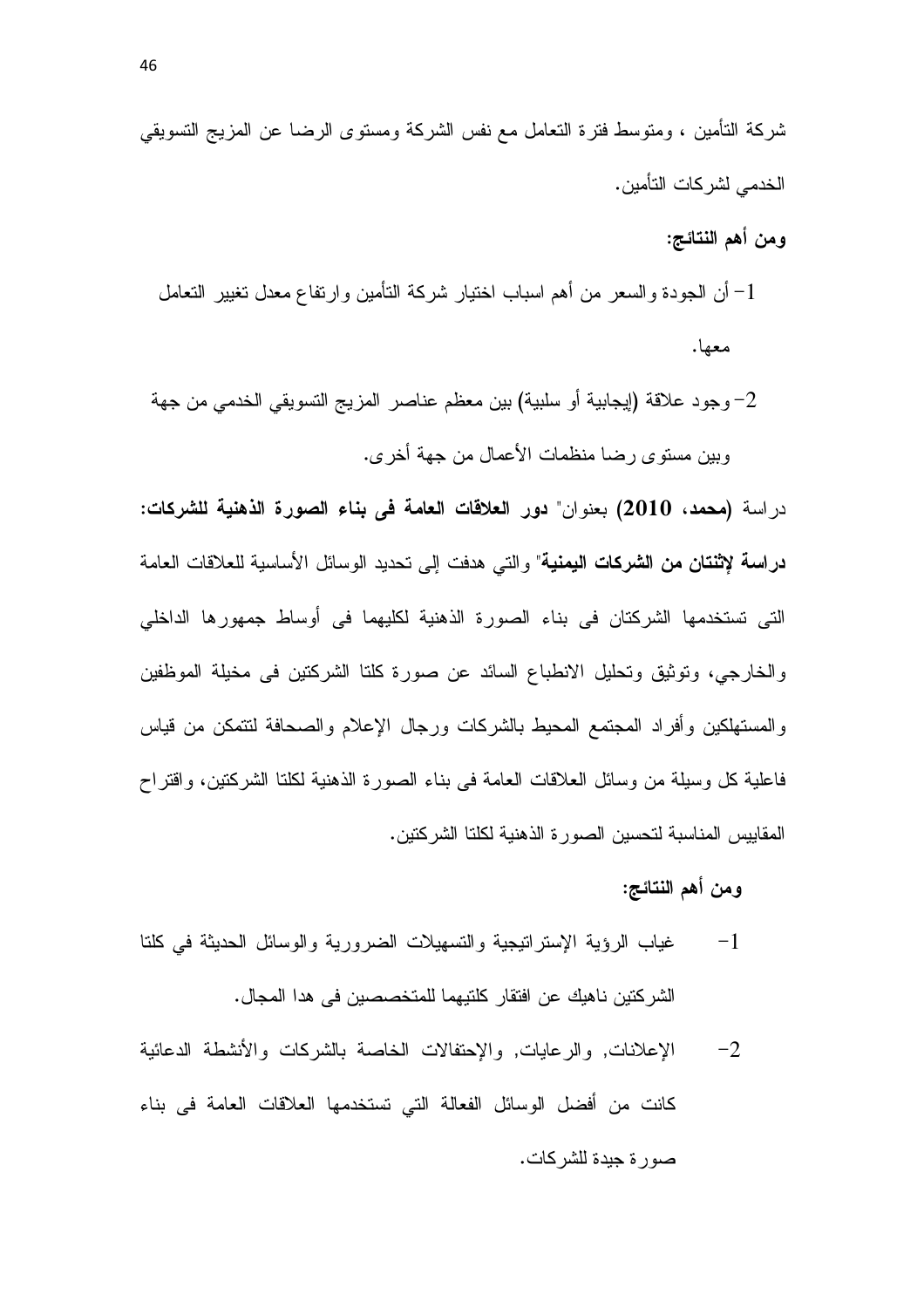ثانياً: الدر اسات الأحنيية.

Life Insurance in Contingent Claim " بعنوان " Life Insurance in Contingent Claim Framework: Pricing and Regulatory Implication" والتي هدفت إلى دراسة التأمين على الحياة في إطار مطالبة ظرفية، واقترحت نموذجاً للمطالبة الظرفية عن طريق تقديم الحقوق والالتزامات لشركة التأمين على الحياة، حيث تم التركيز على نوع واحد من أنواع التأمين على الحياة وهي بوليصة المشاركة بالأرباح كذلك ناقشت بعض التشيعات المتعلقة بأعمال التأمين على الحباة.

ومن أهم النتائج:

1- أن الإطار الذي افترضته هو إطار عام نسبياً ويمكن استخدامه كمنطلق لبحوث لاحقة أكثر تخصصاً.

در اسة سوفت (Soft, 2004) بعنو ان" CRM For The Rest Of Us, Insurance Relationship Management" والتي أجريت على قطاع التأمين في الولايات المتحدة الأمريكية حيث هدفت إلى دور إدارة العلاقات مع الزبائن في بناء العلاقات مع وسطاء النأمين في الولايات المتحدة الأمر بكنة.

ومن أهم النتائج :

أ– نوصلت إلى ضرورة بناء علاقات قوية مع وسطاء التأمين المتميزين وليس مع جميع الوسطاء بشكل عام.

در اسة فاهابي ( Vahabi, 2007 )، بعنوان "The Impact of Health **Communication on Decision Making: A Review of Evidence Health-Related "**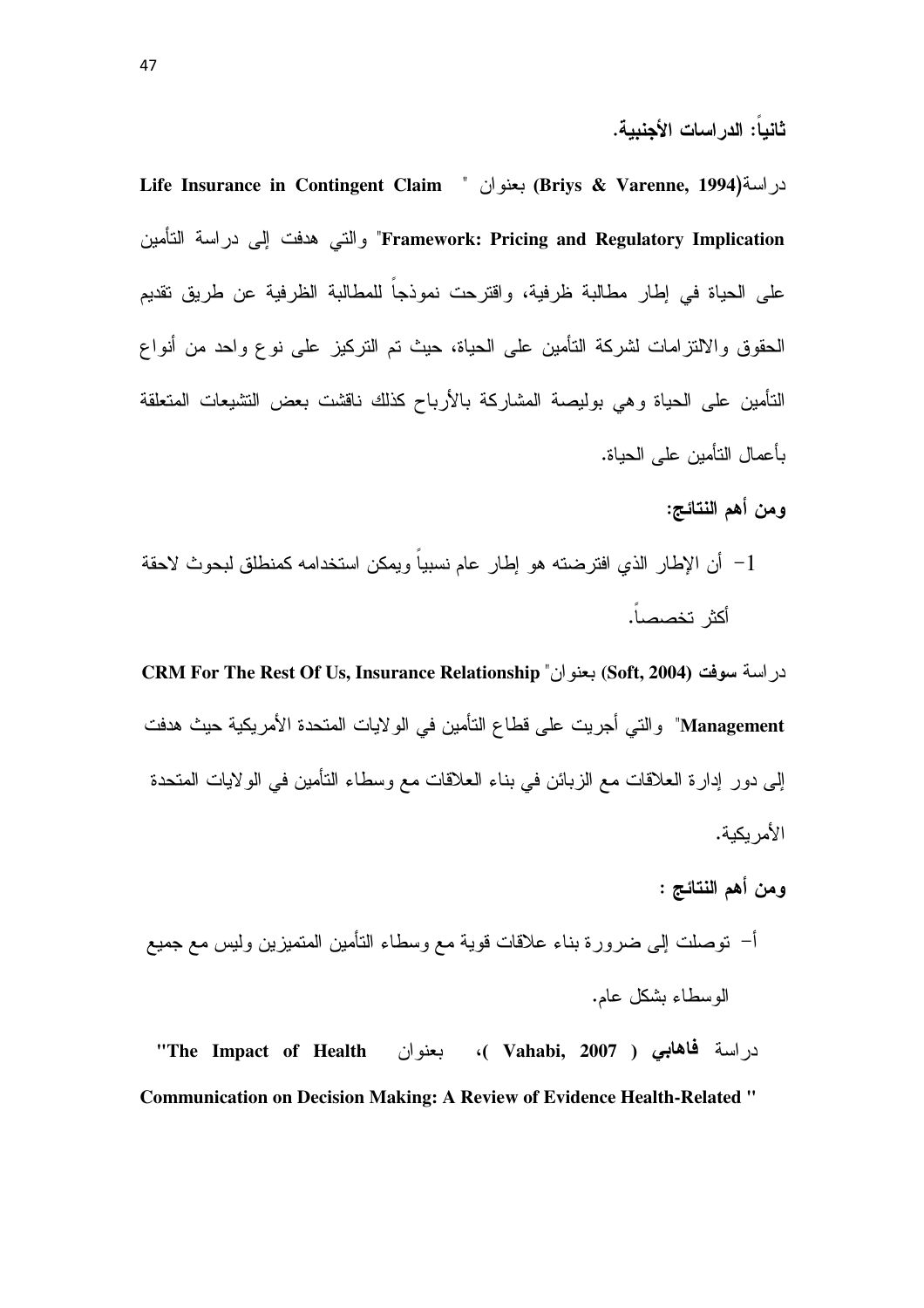ومن أهم النتائج:

1– أخذ عنصر الاتصالات الصحية بعين الاعتبار لأنها تؤثر إيجابيًا على حالة المريض الصحية بشكل عام.

دراسة فودار (Fowdar, 2008) ، بعنوان The Relative Importance of Service'' ''Dimensions والتي هدفت إلى قياس نوقعات ونصورات المرضى نحو مسنوى الخدمات المقدمة لهم .

ومن أهم النتائج:

1- هناك آلية جديدة لجودة الخدمة تسمىPRIVHEALTHQUAL أن جودة الخدمة والثقة والعدالة والمعاملة الحسنة هي العوامل الأكثر أهمية  $-2$ لحودة الخدمة المقدمة.

دراسة جون (John , 2008) بعنوان " Increasing Frequency on The Internet by Health Care Communities for The Exercise of Health Communication by " Opening The Way for The Use of Interactive Health Communication Tools والتي هدفت إلى أنه قد تقدم المعلومات الصحية بين المستخدمين، ويعتبر ظهور توفير الخدمة الصحية الإلكترونية في كونها حقلاً من تقاطع المعلومات الطبية والصحة العامة، مشير ءً الے أن الخدمات الصحبة المقدمة و تعزيز ها من خلال شبكة الانتر نت و التكنولوجيات ذات الصلة.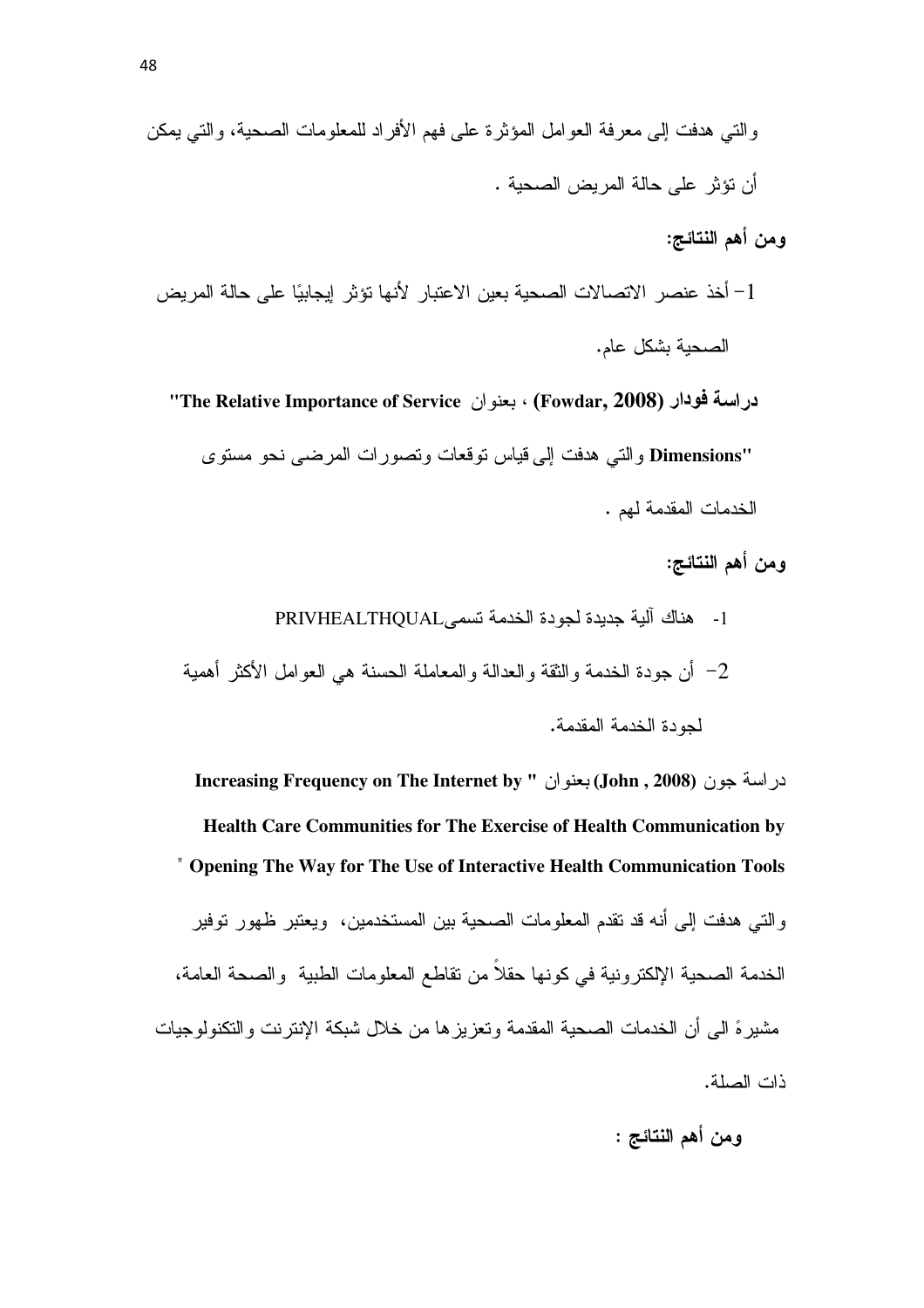3– نقديم التصورات المتنوعـــة للمنظمـــات الـــصـحية والتـــدخلات المـــستندة إلــــي الإنترنت التي يجب أن تعتمد على التواصل الصحى الإستراتيجي وتكوين جـــز ء من النهج المتكامل ومجالات الاتصالات والأنشطة الأخر ي.

ما يميز. الدراسة الحالية عن الدراسات السابقة:

ما يميز هذه الدر اسة عن الدر اسات السابقة يمكن إيجاز ه بما يلي:

**من حيث بيئة الدراسة:** أجريت الدراسات السابقة على المنظمات الأمريكية والأوروبية بالإضافة إلى بعض المنظمات العربية، في حين تم تطبيق الدراسة الحالية في بيئة الشركة الأردنية الفرنسية للتأمين في المملكة الأردنية الهاشمية.

**من حيث هدف الدراسة:** تعددت الاتجاهات البحثية في الدراسات السابقة، التي ركزت في معظمها على قياس نأثير جودة الخدمة الصحية على رضا المرضىي والعوامل المؤثرة فيه، ودور العلاقات العامة في بناء وتحسين الصورة الذهنية، في حين هدفت الدراسة الحالية إلى التعرف على دور التسويق الإلكتروني في تحسين الصورة الذهنية لدى عملاء الشركة الأر دنية الفرنسية للتأمين الصحي.

**من حيث منهجية الدراسة:** تعتبر الدراسة الحالية دراسة وصفية تحليلية لكونها تأخذ وجهة نظر عملاء الشركة الأردنية الفرنسية للتأمين الصحى وذلك باستخدام أداة قياس أعدت لمهذا الغرض.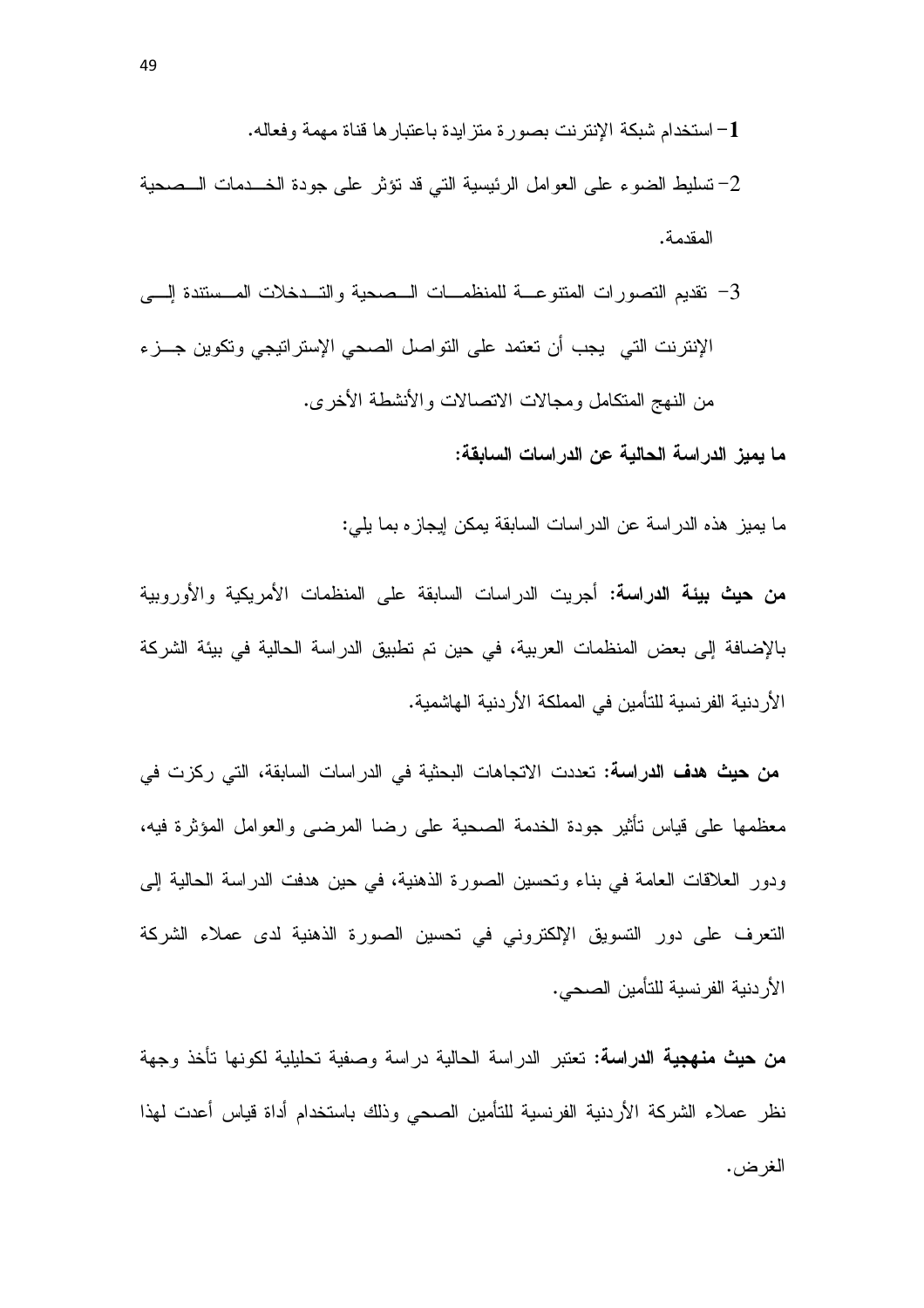#### الفصل الثالث

# الطريقة والإجراءات

- المقدمة:  $(1-3)$
- $(2-3)$  : منهج الدراسة
- (3-3) : مجتمع الدراسة وعينتها
- (3-4) : وصف المتغيرات الديمغرافية لأفراد عينة الدراسة
- (3–5) : أدوات الدراسة ومصادر الحصول على المعلومات
	- (3–6) : المعالجة الإحصائية المستخدمة
		- (3–7) : صدق أداة الدراسة وثباتها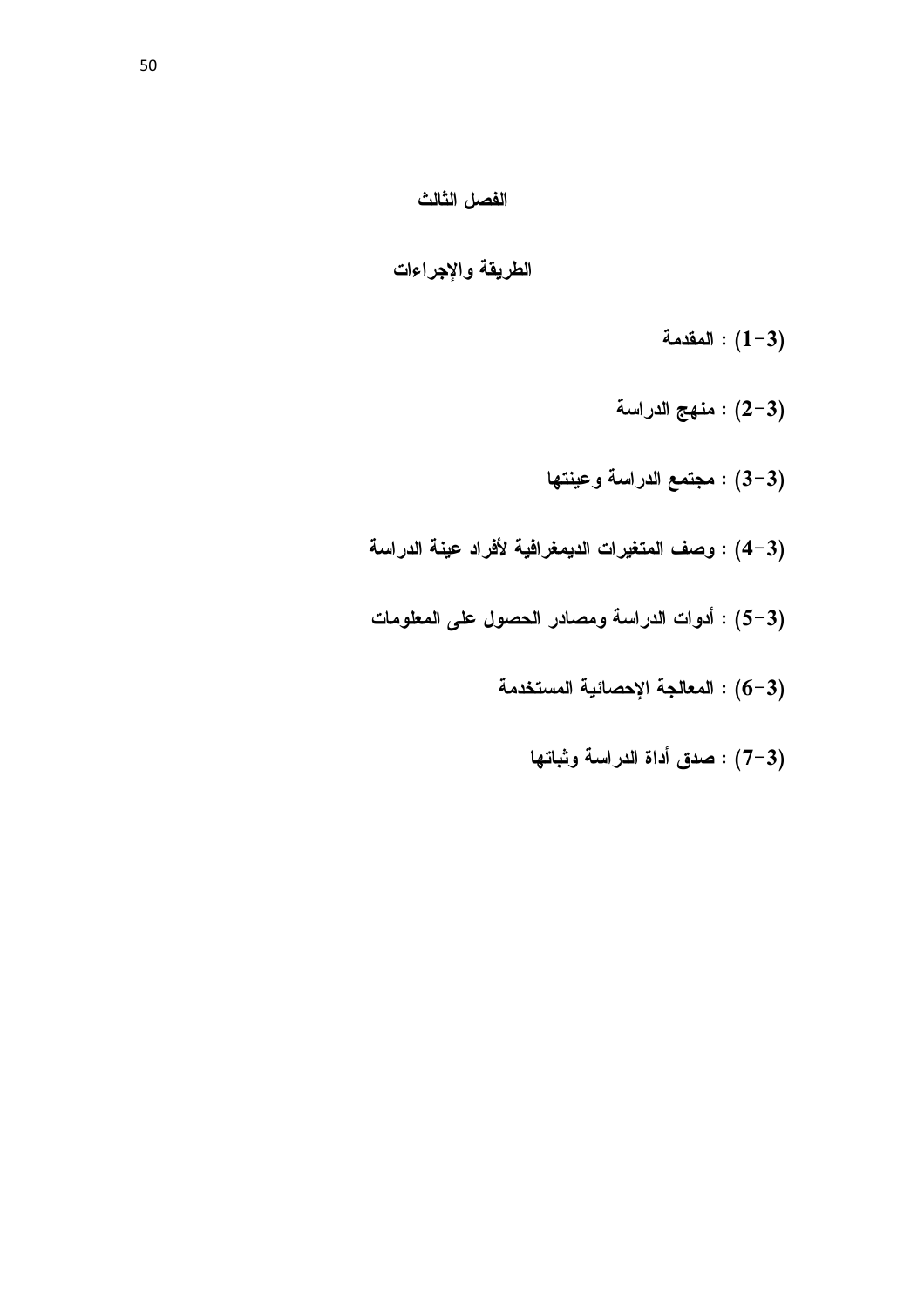المقدمة:  $(1-3)$ 

هدفت الدراسة الحالية بشكل أساسي إلى النعرف على دور النسويق الإلكتروني في نحسين الصور ة الذهنية لدى عملاء الشركة الأردنية الفرنسية.

ولتحقيق أهداف الدراسة إستخدم الباحث المنهج الوصفى والتحليلي، وذلك من خلال استخدام الأساليب الإحصائية ذات العلاقة ومن خلال الاعتماد على تصميم استبانة مستندة للخطوات العلمية المعتمدة بهذا الشأن ونوزيعها لعينة مجتمع الدراسة، ومن ثم معالجة البيانات المستحصلة وتحليلها إحصائياً لغرض اختبار فرضيات البحث والإجابة عن تساؤلاته وبناء نموذج الدراسة. وقد اشتمل هذا الفصل على منهج الدراسة، ومجتمع الدراسة وعينتها، ووصف المتغيرات الديمغرافية لأفراد عينة الدراسة، وأدوات الدراسة ومصادر الحصول على المعلومات، والمعالجات الإحصائية المستخدمة، وأخيرًا صدقٍ أداة الدراسة وثباتها.

### $(2-3)$  : منهج الدراسة

استخدم الباحث المنهج الوصفى التحليلي في تحليل البيانات واختبار الفرضيات، ووصف ونقييم أراء عملاء المتعاملين مع الشركة الأردنية الفرنسية، حيث تم استخدام استبانة في جمع البيانات من العملاء من أجل نفسيرها والوصول إلى استنتاجات نسهم في نحسين الواقع وتطوير ه.

حيث أن المنهج الوصفي التحليلي يقارن ويفسر ويقيم النتائج وذلك بهدف النوصل إلى تعميمات ذات معنى.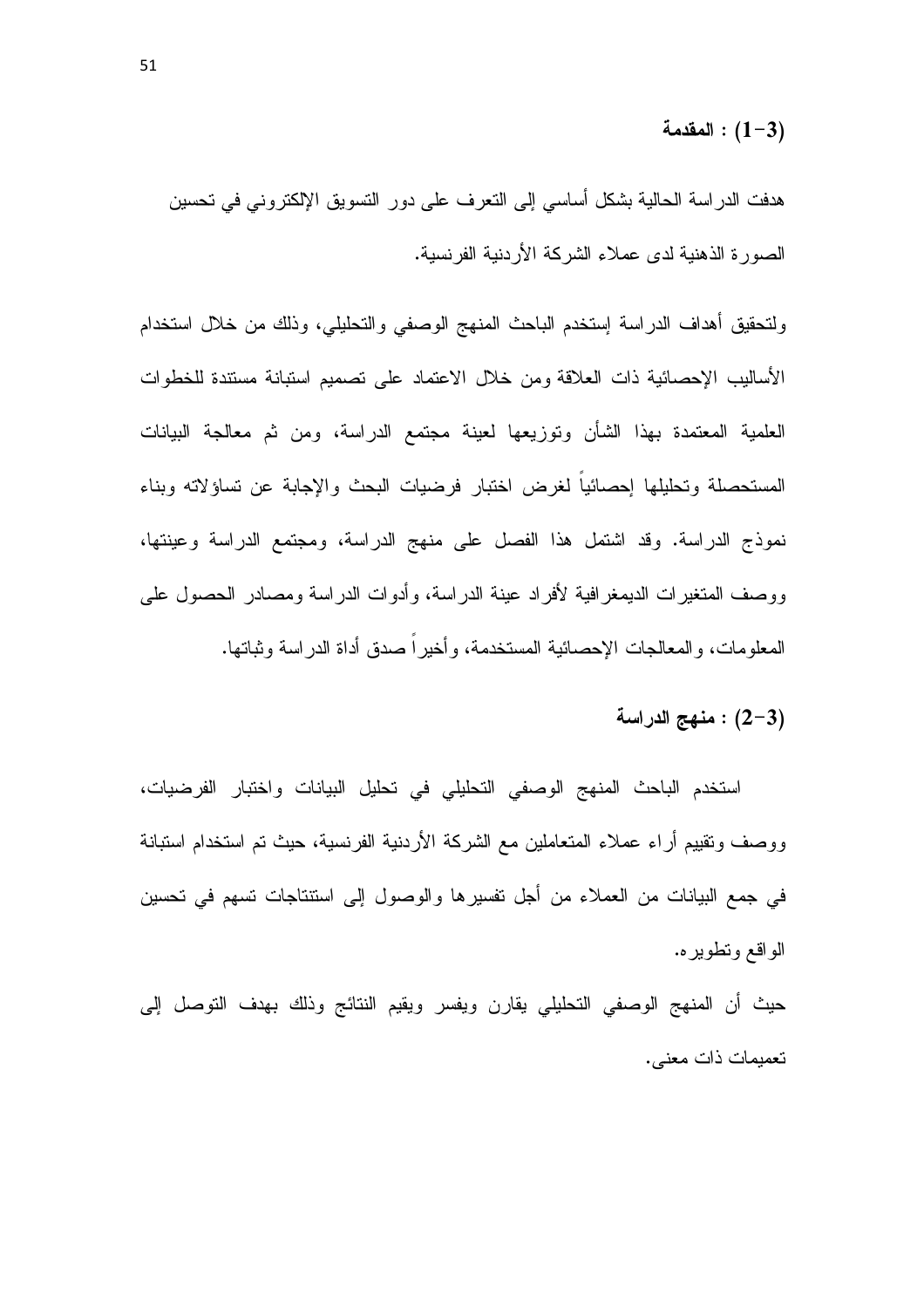ولتحقيق أهداف الدر اسة واختبار فرضياتها فقد اعتمدت الدراسة على المصادر الأساسية والثانوية لإجراء مسح للدراسات النظرية السابقة ذات الصلة بموضوع الدراسة, واستخدام الشبكة العالمية للمعلومات (الإنترنت) للحصول على المعلومات الضرورية لإجراء الدراسة.

(3-3) : مجتمع الدراسة وعينتها

يتمثِّل مجتمع الدر اسة من عملاء الشركة الأردنية الفرنسية للتأمين الصحي، والتي يبلغ عدد مشتر كيها (24672) عميلا وذلك حسب إحصائيات هيئة التأمين (2010)، وتم أخذ عينة مكونة من (500) عميل كعينة عشوائية ميسرة، حصل الباحث على (484) استبانة صالحة للتحليل الاحصائي بعد أن استبعد منها ( 16) استبانه لعدم إكتمالها لمتطلبات التحليل الإحصائي.

(3–4) : وصف المتغيرات الديمغرافية لأفراد عينة الدراسة

تضمنت المتغيرات الديمغرافية للدراسة كلاً من : الجنس، العمر ، المستوى التعليمي ، عدد سنوات الإشتراك في التأمين الصحى لدى الشركة الأردنية الفرنسية. والجدول (3–1) يبين وصف المتغير ات الديمغر افية لأفر اد عينة الدر اسة.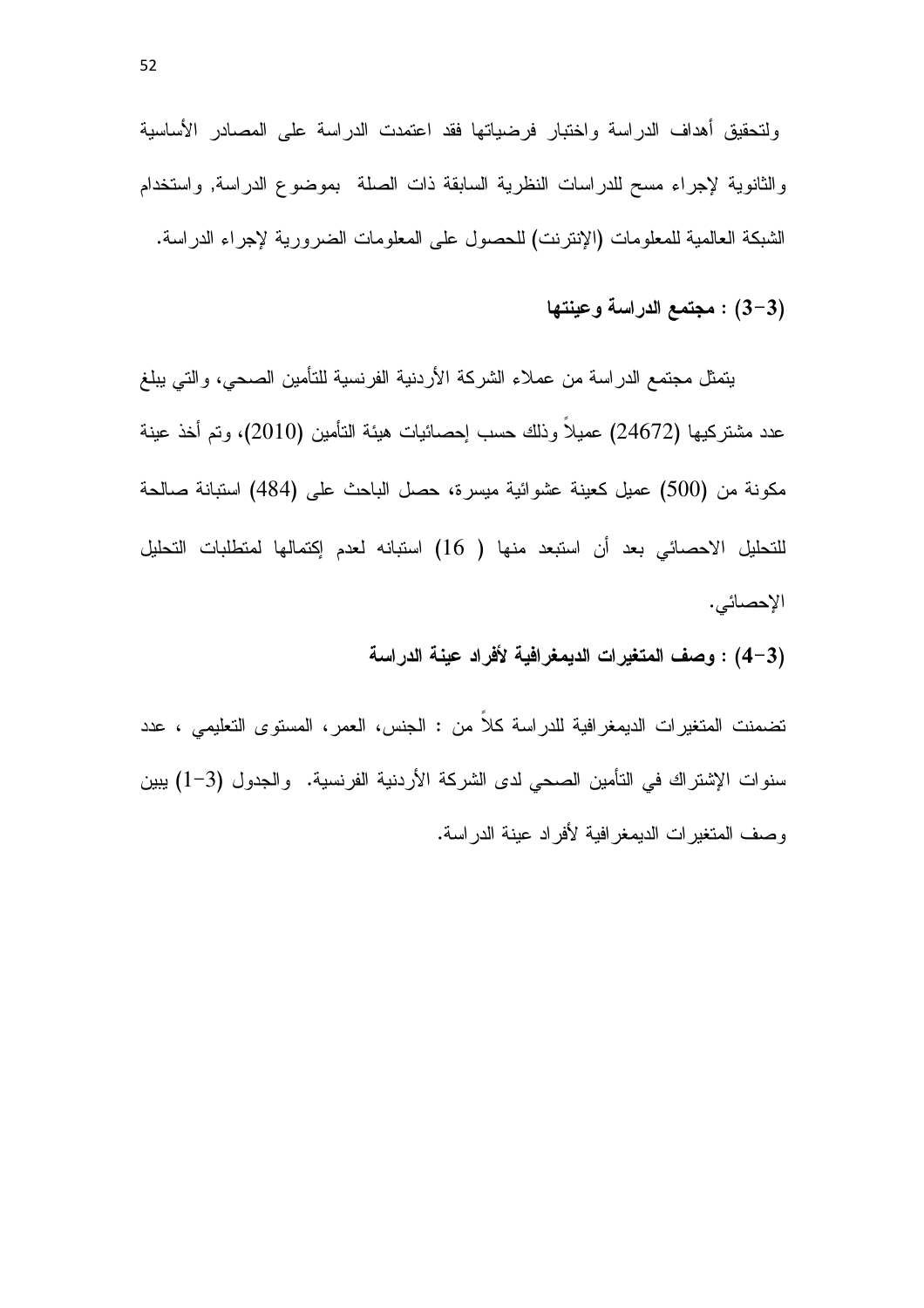| النسبة الئوية | التكرار      | الفئة             | المتغير            | الرقم                   |
|---------------|--------------|-------------------|--------------------|-------------------------|
| 58.0          | 277          | ذكر               | الجنس              | $\mathbf 1$             |
| 42.0          | 204          | أنشى              |                    |                         |
| 100           | 484          | المجموع           |                    |                         |
| النسبة الئوية | التكرار      | الفئة             | المتغير            | الرقم                   |
| 18.9          | 100          | $24 - 18$         |                    |                         |
| 39.0          | 186          | $29 - 25$         | العمر              |                         |
| 30.6          | 146          | $39 - 30$         |                    |                         |
| 8.9           | 41           | $60 - 40$         |                    |                         |
| 2.6           | 11           | أكبر من 60        |                    |                         |
| 100           | 484          | المجموع           |                    |                         |
| 14.8          | 75           | ثانوية عامة فأقل  |                    |                         |
| 36.6          | 176          | دبلوم(كلية مجتمع) | المستوى التعليمي   | $\mathbf{3}$            |
| 42.3          | 203          | بكالوريس          |                    |                         |
| 6.3           | 30           | ماجستير           |                    |                         |
| 0.2           | $\mathbf{1}$ | دكتوراه           |                    |                         |
| 100.0         | 484          | المجموع           |                    |                         |
| 27.0          | 129          | اقل من سنة        |                    |                         |
| 54.0          | 263          | من 1 – 5 سنوات    |                    |                         |
|               |              |                   | عدد سنوات الإشتراك | $\overline{\mathbf{4}}$ |
| 15.4          | 75           | من 6– 10 سنوات    |                    |                         |
| 3.6           | 17           | أكثر من 10 سنوات  |                    |                         |
|               |              |                   |                    |                         |
| 100           | 484          |                   | المجموع            |                         |

الجدول رقم (3–1) يوضح توزيع أفراد عينة الدراسة حسب المتغيرات الديمغرافية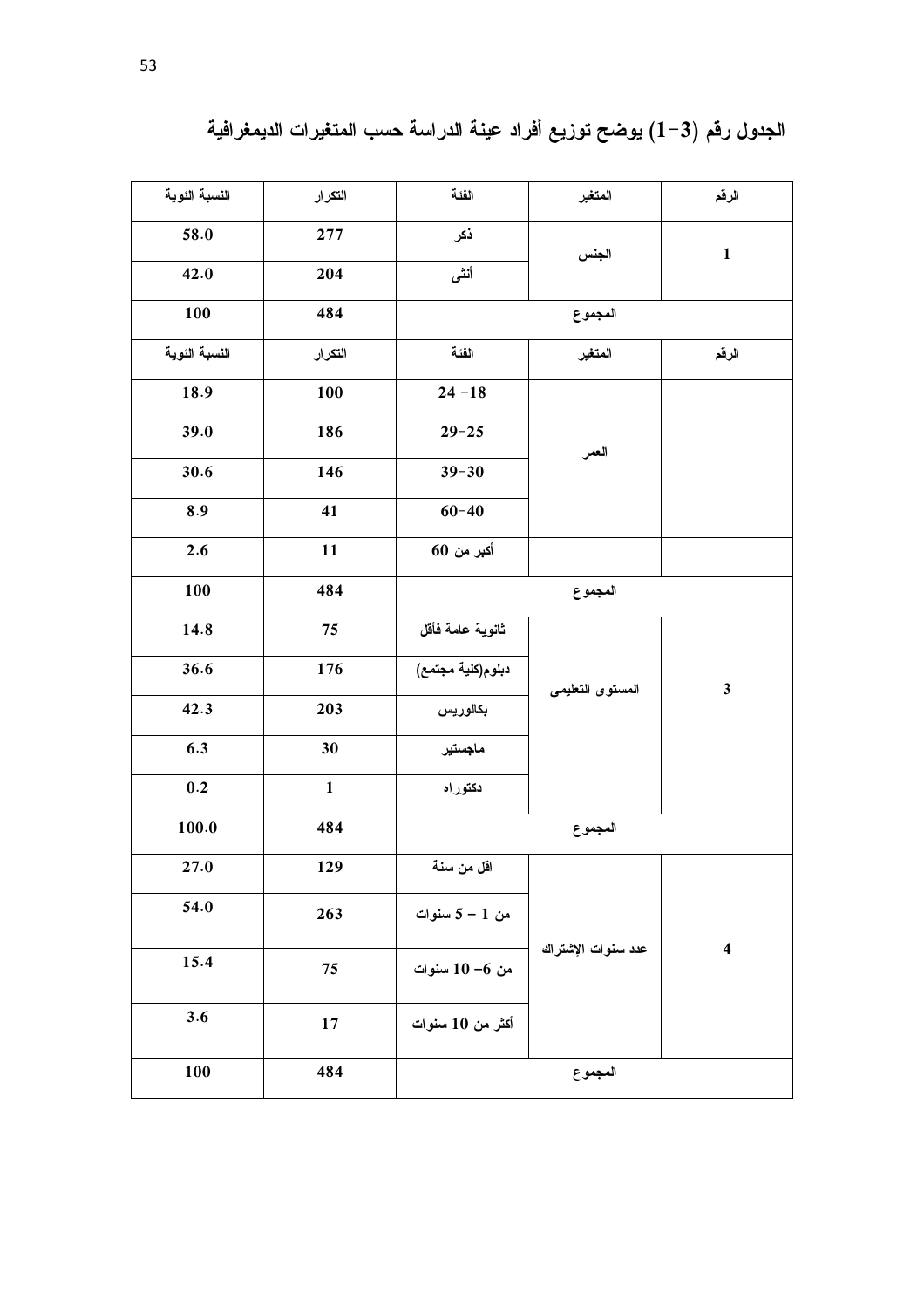ومن حيث المستوى التعليمي فقد كانت نسبة الحاصلين على شهادة البكالوريس (42.3%) وهي النسبة الأعلى، أما نسبة الحاصلين على شهادة الدكتوراه فكانت شخصاً واحداً بنسبه تقارب (0.2%).

ومن حيث عدد سنوات الاشتراك فإن فئة (1–5 سنوات) كانت الأعلى حيث بلغت (54%) من مجموع العينة، في حين شكلت فئة (أكثر من 10سنوات) من الاشتراك ما نسبته  $. (%3.6)$ 

(3–5) : أدوات الدراسة

اعتمدت الدراسة على مصدرين أساسبين لجمع البيانات وهما مصادر ثانوية ومصادر أولية.

1– ا**لمصادر الثانوية** : وهي المعلومات المتعلقة بالجانب النظري من الدراسات والأبحـــاث، و المقالات ، و الر سائل الجامعية ، و الكتب العلمية الأجنبية و العربية المتخصصة بمو ضو ع الدر اسة.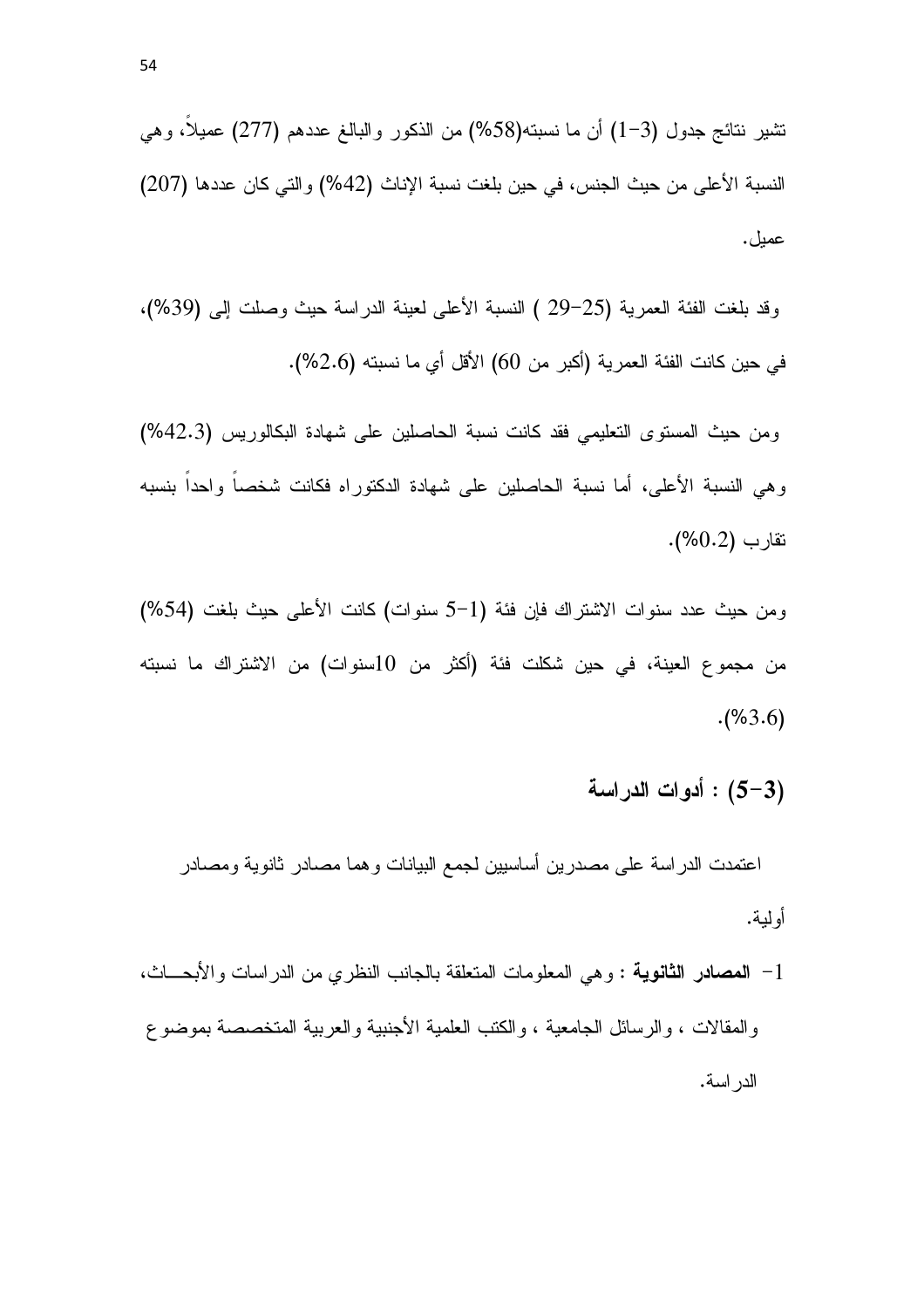- 2– المصادر الأولية وهي الاستبانة لغرض توفير البيانات المتعلقة بالدراســـة فقـــد صــــممت الاستبانة بعد الأخذ بأراء مجموعة من الباحثين والكتاب في مجال موضـــو ع الدراســـة، والتي استهدفت الحصول على البيانات الأولية لاستكمال الجانب التطبيقي للدراســــة مـــن حيث معالجتها لأسئلة الدراسة وإختبار فرضياتها، وتضمنت الاستبانة قسمين رئيسيين هما  $\ddot{\cdot}$
- القسم الأول : وهو الجزء الخاص بالمتغيرات الديمغرافية لعينة الدراسة مـــن خــــلال أربعة متغيرات وهي (الجنس، والعمر، والمستوى التعليمي، وعدد سنوات الاشــــتراك في التأمين الصحي لدى الشركة الأردنية الفرنسية).
- ا**لقسم الثاني :** تضمنت متغيرات الدراسة من حيث التسويق الإلكتروني، والصورة الذهنية. من خلال (43) فقرة تم توزيعها بعدد من الأبعاد على النحو الأتبي :
- أولا: منغيرات نتعلَّق بعناصر المزيج التسويقي الإلكتروني متمثلة بـــــــــــــــــــــــــــــــــــ (الخدمة، والسعر ، والنزويج، والنوزيع) عبر (32) بعداً لقياسها.

**ثانيا:** متغير ات نتعلق بالصور ة الذهنية عبر (11) بعدا لقياسها.

وبناءً على ما نقدم نم اعتماد المقياس بعد أن نم نعديل فقرات الاستبانة، وإعادة صياغتها.

وبالرغم من نتوع أساليب القياس، فإن الدراسة الحالية انبعت أسلوب القياس المسنند على المقياس الخماسي (ليكرت) من خمس درجات لتقيم آراء العملاء ولإظهار نتائج أكثر دقة ووضوح.

لذا ولفقرات عناصر المزيج التسويقي الإلكتروني والمتمثلة بــــــ(الخدمة، والسعر، والترويج، والنَّوزيع) نراوح مدى الاستجابة عليها من (1–5) وذلك حسب التالي: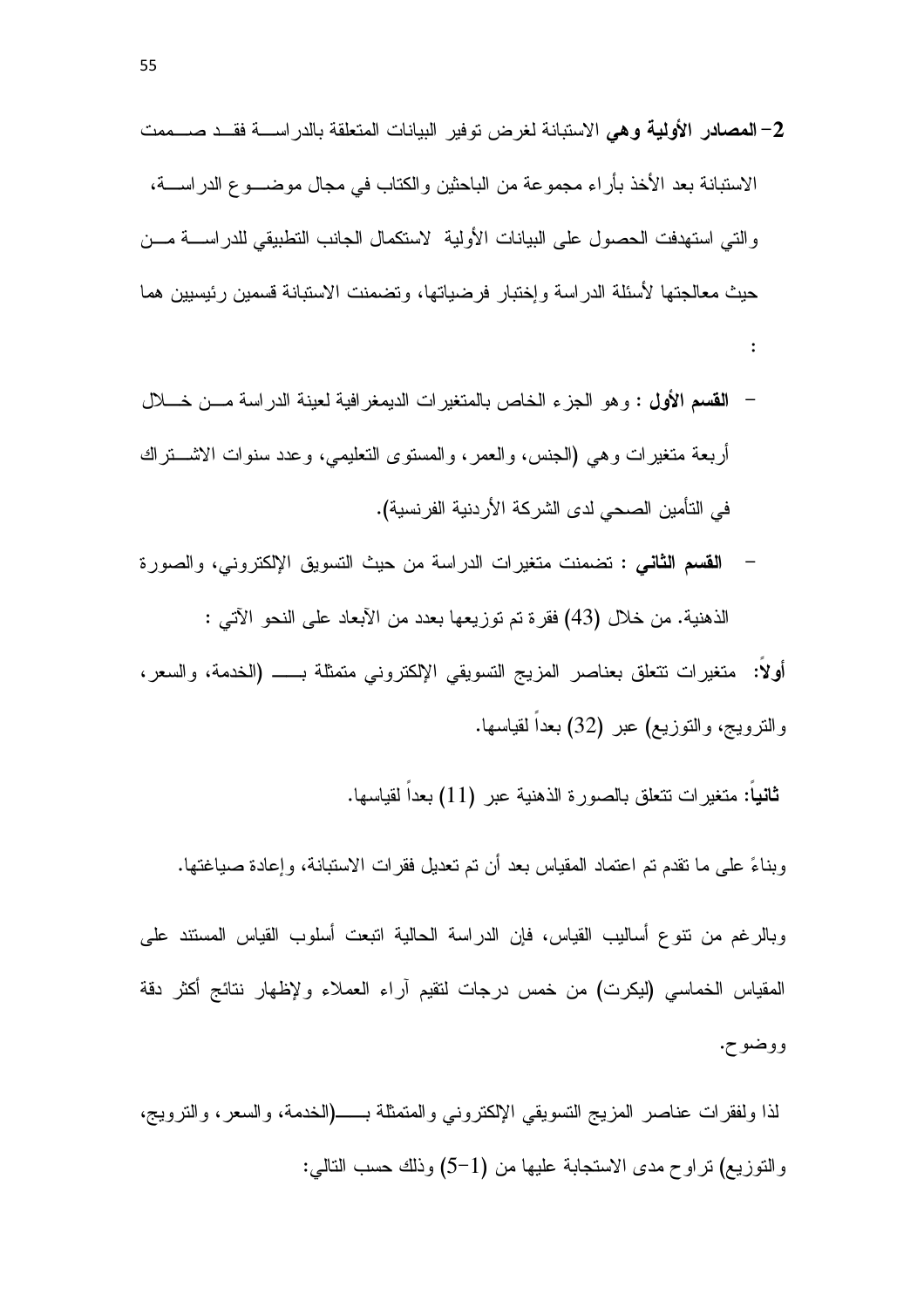| لا أوافق بشدة | لا أوافق | محايد          | موافق | موافق بشدة |
|---------------|----------|----------------|-------|------------|
|               |          | $\overline{ }$ |       |            |

أما لفقرات الصورة الذهنية فقد نراوح مداها من (1–5) وذلك حسب النالبي:

| لا أوافق بشدة | لا أوافق | محايد | موافق | موافق بشدة |
|---------------|----------|-------|-------|------------|
|               |          | a)    |       |            |

(3–6) : صدق أداة الدراسة وثباتها

أ) الصدق الظاهر ي

عرض الباحث الاستبانة على مجموعة من الأساتذه المحكمين تألفت من سبعة أعضاء من أعضاء الهيئة التدريسية في كلية إدارة الأعمال بجامعة الشرق الأوسط وجامعة العلوم التطبيقية متخصصين في مجال الإدارة والتسويق، للإفادة من مخزونهم المعرفي وخبرتهم المنزاكمة في مجال اختصاصاتهم، والأخذ بملاحظاتهم بغية جعل المقياس أكثر دقة وموضوعية، وقد استجاب الباحث لأراء السادة المحكمين وقام بإجراء ما بلزم من حذف ونعديل في ضوء مقترحاتهم بعد تسجيله والمدرجة أسماؤهم بملحق الدراسة.

ب) ثبات أداة الدراسة

للتحقق من ثبات أداة الدراسة استخدم مؤشر الاتساق الداخلي بدلالة الفقرة، والتعرف على قوة الارنباط والنماسك بين فقرات المقياس، وبما أنه لا يوجد تحديد لمحك يدل على القيمة الواجب الحصول عليها من معامل الثبات، إلا أن الحصول على قيمة (60 ≤ Alpha) يعد في الناحية النطبيقية للعلوم الإدارية والإنسانية بشكل عام أمراً مقبولاً (Sekaran, 2003).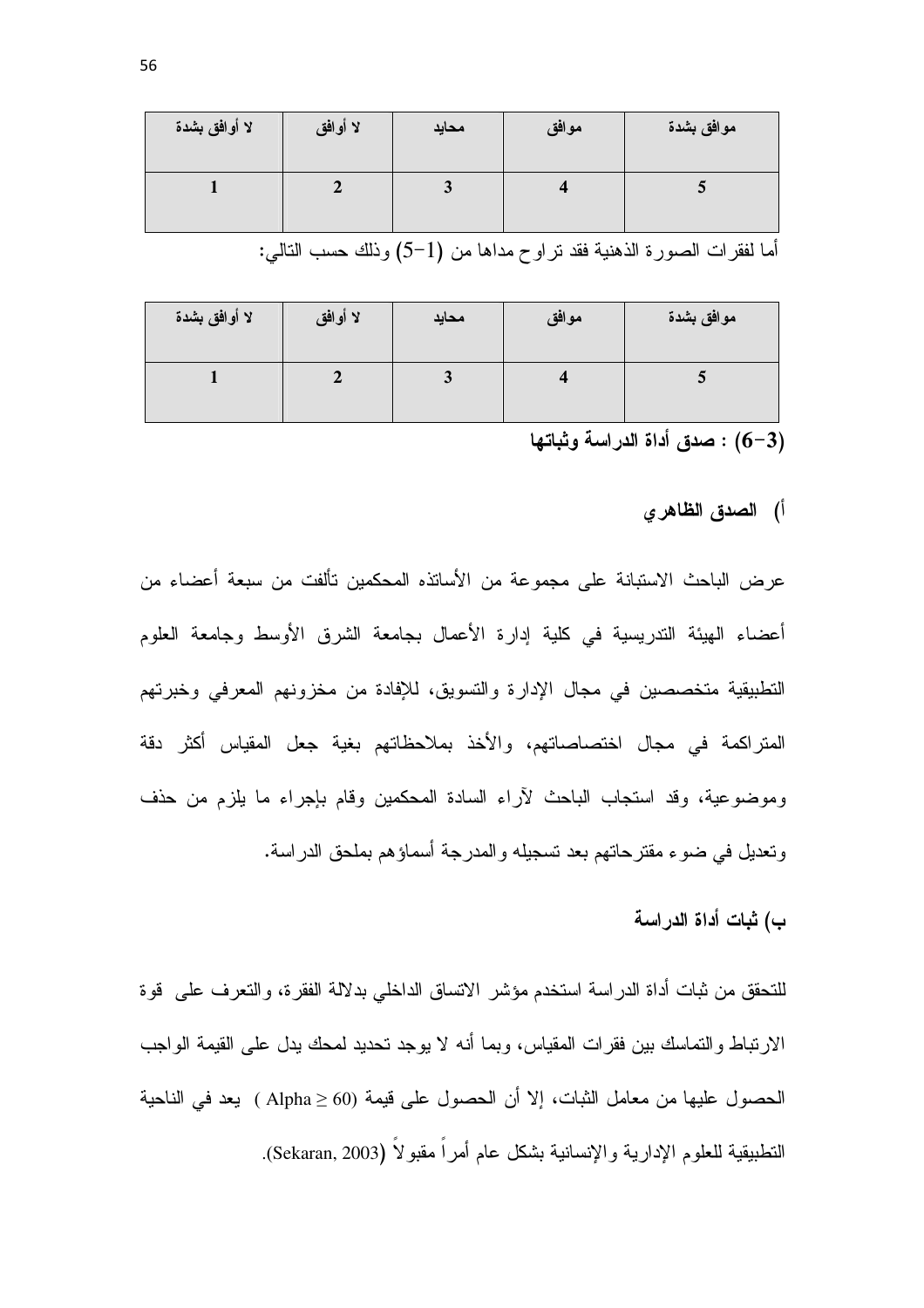والجدول (3–2) يبين نتائج الثبات لأداة الدراسة.

## $(2-3)$ جدول

| $(\alpha)$ قيمة ألفا | عدد الفقرات | البعد                |                         |   |
|----------------------|-------------|----------------------|-------------------------|---|
|                      |             |                      |                         |   |
| 0.842                | 11          | الخدمة               | 1                       |   |
| 0.803                | 6           | السعر                | $\mathbf{2}$            |   |
| 0.816                | 9           | الترويج              | 3                       |   |
| 0.907                | 6           | التوزيع              | $\overline{\mathbf{4}}$ |   |
| 0.907                | 11          | تحسين الصورة الذهنية |                         | 2 |

معامل ثبات الاتساق الداخلي لأبعاد الاستبانة (مقياس كرونباخ ألفا )

ندل مؤشرات كرونباخ ألفا أعلاه علىى تمتع إداة الدراسة بصورة عامة بمعامل ثبات عال وبقدرتها على تحقيق أغراض الدراسة، وفقاً ل (Sekaran, 2003) ويتضح من الجدول (3-2) أن معامل ثبات أبعاد عناصر المزيج التسويقي الإلكتروني تراوحت (0.907 – 0.803) وهي نعبر عن نسبة عالية من الانساق الداخلي للفقرات مع الدرجة الكلية للعنصر النسويقي المعنى، أما من حيث كل بُعد من أبعاد الدراسة؛ فيتبين أن بُعد عنصر النوزيع بفقراته الست كان الأعلى، حيث بلغ معامل ألفا كرونباخ له (0.907)، يليه حسب التسلسل بُعد عنصر الخدمة (0.842) بفقراته (11) ، ثم بُعد عنصر النرويج (0.816) بفقراته التسعة، وأن أدنـي معامل ثبات كان لبُعد السعر بقيمة بلغت (0.803) بفقراته الست.

وندل معاملات الثبات هذه علىي تمتع الأداة بصورة عامة بمعامل ثبات عال على قدرة الأداة على تحقيق أغر اض الدر اسة.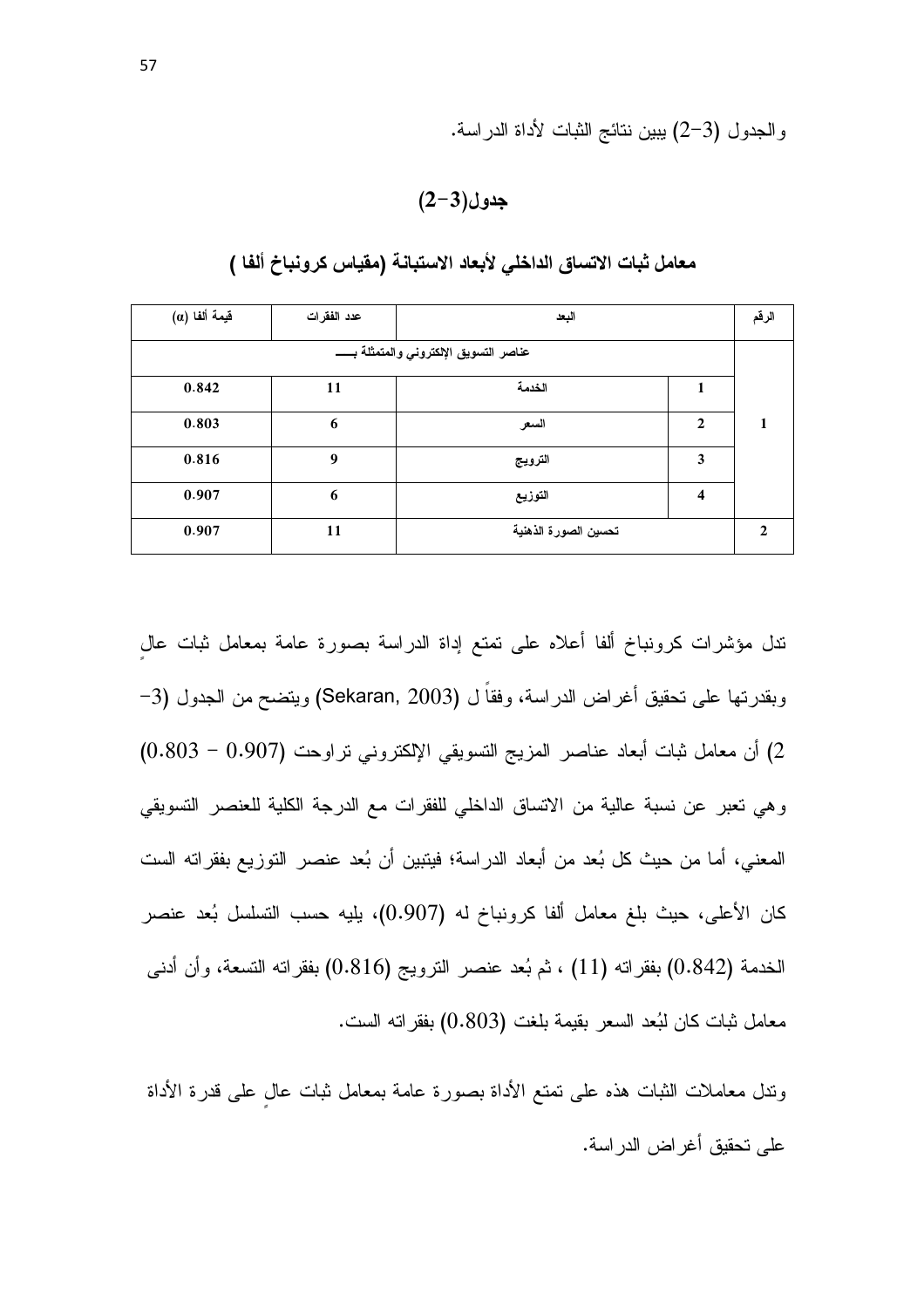وفيما يتعلَّق بمتغير تحسين الصورة الذهنية فقد بلغ معامل ثباته (0.907) بفقراته (11)، وهذا يعطى مؤشراً لاتساق الفقرات فى قياس عناصر المزيج التسويقي والصورة الذهنية للعملاء.

#### (3–7) : المعالجة الإحصائية المستخدمة

اختبار فرضيات الدراسة وبناء النموذج الخاص بها، لمن الوسائل التي استند إليها الباحث للوصول إلى المؤشرات التي ندعم أهداف الدراسة، ومن خلال استخدام العديد من المعالجات الإحصائية الموضحة أدناه، وبتنفيذها حاسوبياً من خلال استخدام برنامج الحزمة الإحصائية للعلوم الاجتماعية (Statistical Package for Social Sciences SPSS) للتحليل الإحصائي، فقد تم الاعتماد على مستوى الدلالة ( 0.05 ) لتفسير نتائج الاختبارات وذلك من خلال الاعتماد على الأساليب الإحصائية التالية:

- 1– معامل كرونباخ ألفا (Cronbach Alpha) للتأكد من درجة ثبات المقياس المستخدم بواسطة الاتساق الداخلي باستخدام معادلة ألفا كرونباخ.
- 2– النَّوزيعات النَّكرارية والنسب المئوية، والمتوسطات الحسابية والانحرافات المعيار ية.
- 3- معامل الإرتباط بيرسون لإيجاد العلاقة بين متغيرات الدراسة في الفرضية الرئيسة الأولى والفر ضبات المشتقة منها.
- 4– تم استخدام أسلوب تحليل الانحدار المتعدد لدراسة أثر مجموعة متغيرات مستقلة على متغير تابع و احد (Multiple Regression) و ذلك لفحص الفر ضبة الرئيسة الثانبة.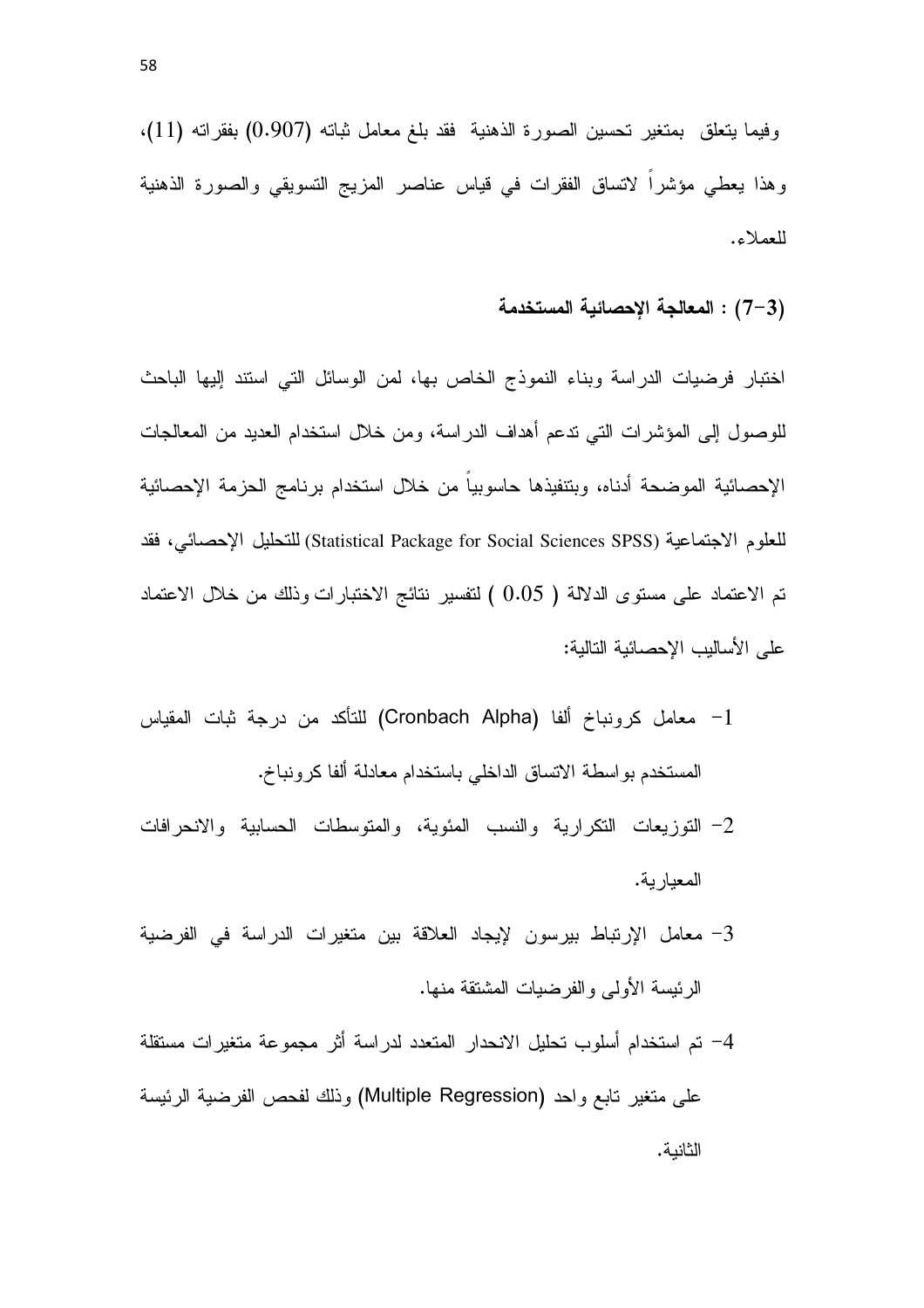# الفصل الرابع

# نتائج التحليل واختبار الفرضيات

- المقدمة:  $(1-4)$
- (4–2) : المؤشرات الإحصائية الوصفة الأولية لإجابات عينة الدراسة
	- (4–3) : اختبار فرضيات الدراسة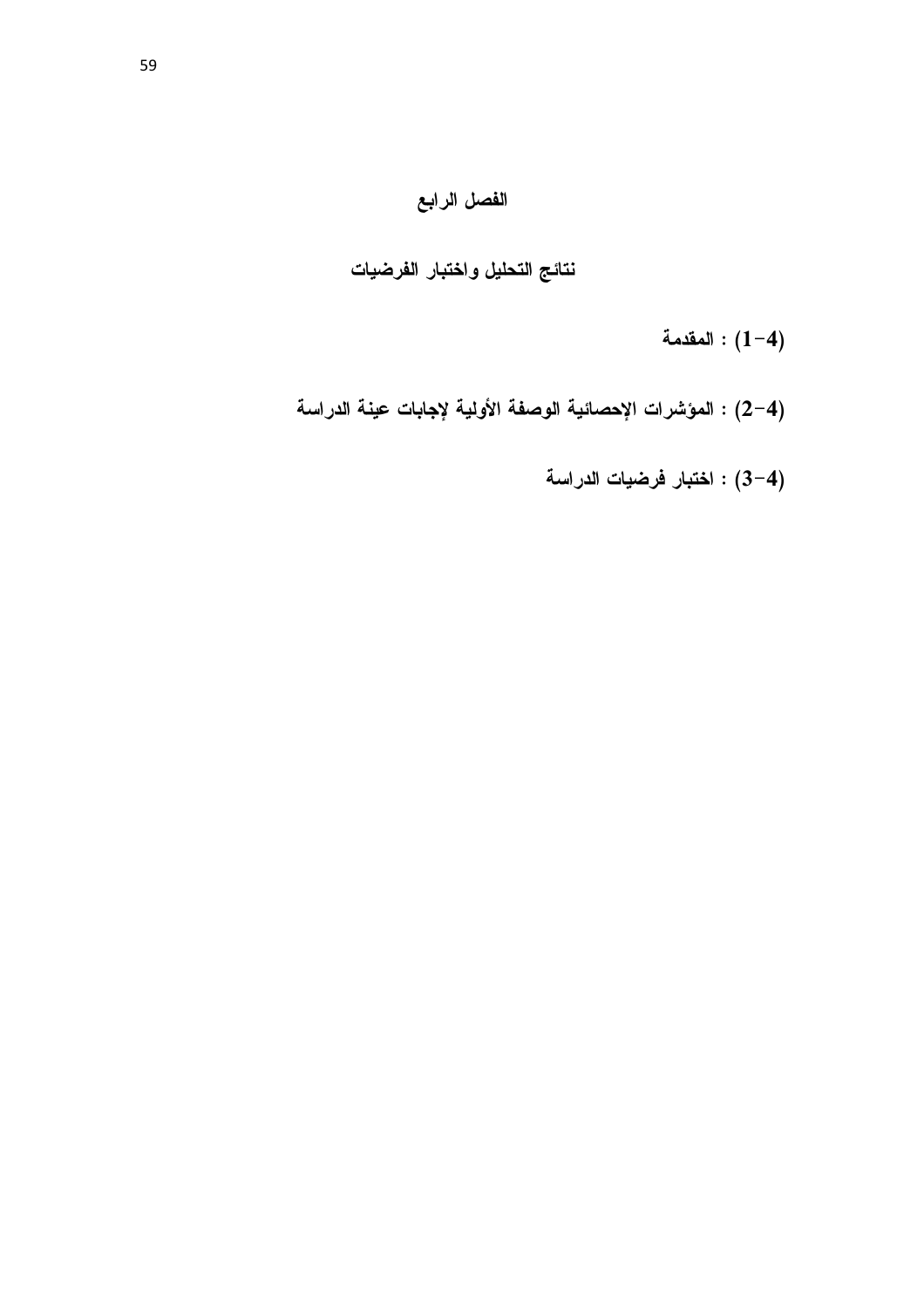المقدمة:  $(1-4)$ 

يشمل هذا الفصل نتائج التحليل الإحصائي للمقاييس الإحصائية الوصفية كالوسط الحسابي والانحراف المعياري لمتغيرات الدراسة ضمن البعد الواحد لأبعاد المقابيس التي تم تصميمها وصياغتها في أسئلة الاستبانة، واستخدام معامل الارتباط بيرسون لإيجاد العلاقة بين متغيرات الدراسة، إضافة إلى نتائج اختبار فرضيات الدراسة والاستدلالات الإحصائية الخاصة بكل منها باستخدام تحليل الانحدار المتعدد لحساب التأتير المباشر للمتغيرات المستقلة في الأنموذج المقترح على المتغيرات التابعة له حسب الفرضيات، ولغرض التسلسل في عرض النتائج التي توصل اليها الباحث، قُسّم الفصل إلى محورين رئيسين هما:

أولًا: المؤشرات الإحصائية الوصفة الأولية لإجابات عينة الدراسة والغرض من عرض المؤشرات الإحصائية الأولية، يتضمن توضيح المتغيرات التي اعتمدت في بناء نموذج لقياس دور التسويق الإلكتروني ممثلا بــعناصر المزيج التسويق الألكتروني (الخدمة، والسعر، والنوزيع، والنرويج) على نحسين الصورة الذهنية لدى عملاء الشركة الأردنية الفرنسية للتأمين الصحي.

**ثانياً:** استخدام الأساليب الإحصائية التي تلائم اختبار كل فرضية منها.

كما ونم حساب الأوساط الحسابية والانحرافات المعيارية لكل بعد على حدة بحيث شمل كل بعد جميع المتغيرات فيه وكما يلي :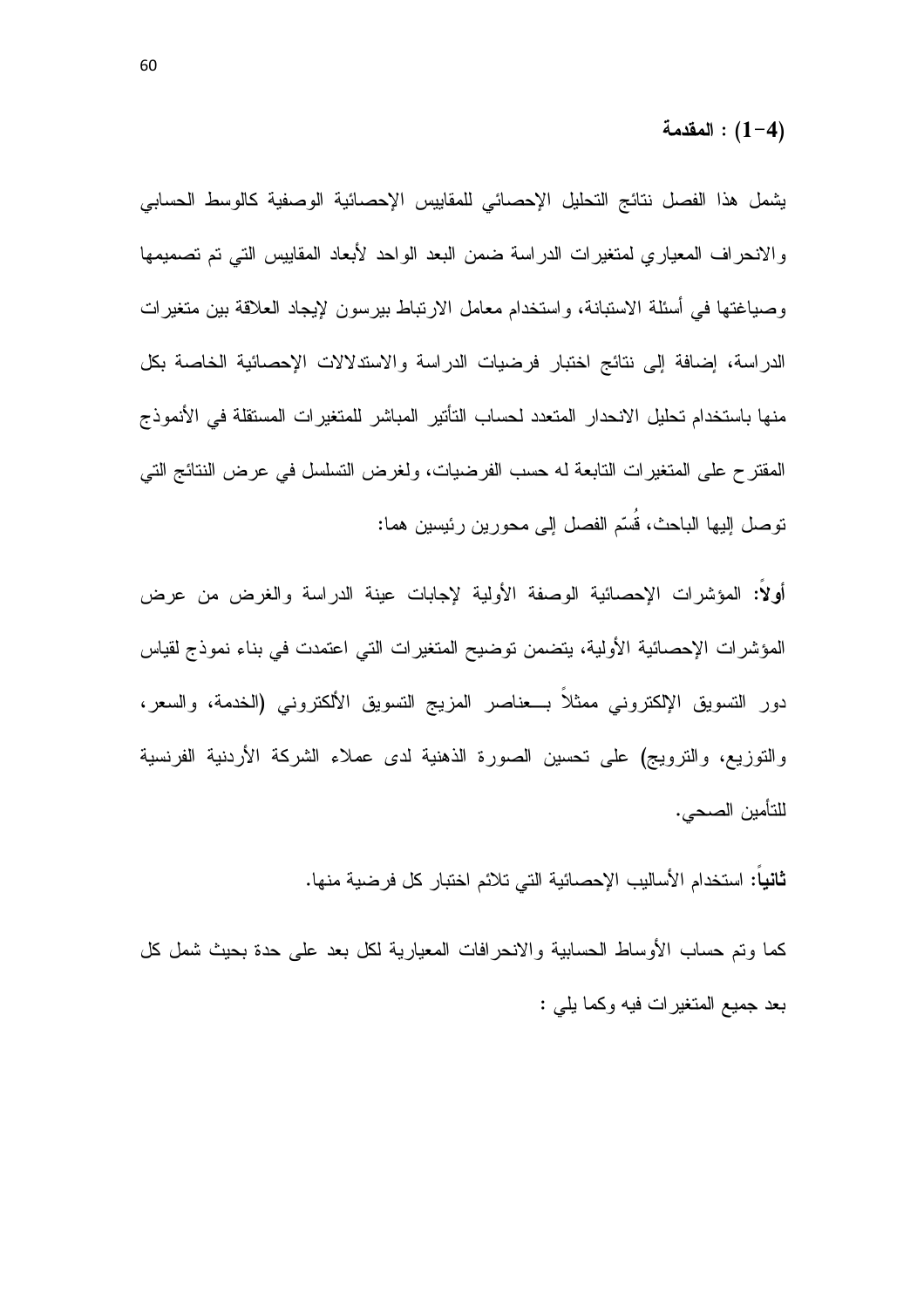وصف متغيرات الدراسة :

أولاً : التسويق الإلكتروني ممثلاً بعناصر المزيج التسويق الإلكتروني وهي (الخدمة، والسعر، والترويج، والتوزيع)، وذلك للإجابة عن تصورات المبحوثين لمدى تطبيق التسويق الإلكترونى.

الجدول (4–1) بظهر المقابيس الوصفية للتسويق الإلكتروني ممثلا بعناصر المزيج التسويق الإلكتروني وهي (الخدمة، والسعر، والنرويج، والنوزيع) وذلك اعتمادا على الدرجة الكلية لفقرات القياس الخاصة بأبعاده التي تمثلت في عنصر الخدمة (11) فقرة، وعنصر السعر ست فقرات، وعنصر النرويج تسع فقرات ، وعنصر النوزيع ست فقرات.

جدول (4-1) المتوسطات الحسابية والإنحرافات المعيارية لعناصر المزيج التسويقي الإلكتروني

| الإنحراف المعيار ي | المتوسط الحسابى | العفصر  | ت           |  |
|--------------------|-----------------|---------|-------------|--|
| 0.555              | 4.095           | الخدمة  |             |  |
| 0.632              | 4.141           | السعر   | $\mathbf 2$ |  |
| 0.557              | 4.013           | الترويج | 3           |  |
| 0.859              | 3.906           | التوزيع | 4           |  |

ومن الجدول (4–1) حيث أظهرت نتائج النحليل إن نقييم العملاء والمستفيدين للخدمات المقدمة من الشركة الأردنية الفرنسية للتأمين عينة الدراسة هو بشكل عام مرتفع وتراوحت المتوسطات على عبارات المقياس بين ( 3.906 - 4.149) .

ونشير النتائج بالجدول رقم (4–1) وفقًا لأراء عينة من عملاء الشركة الأردنية الفرنسية للتأمين إلى ما يلي: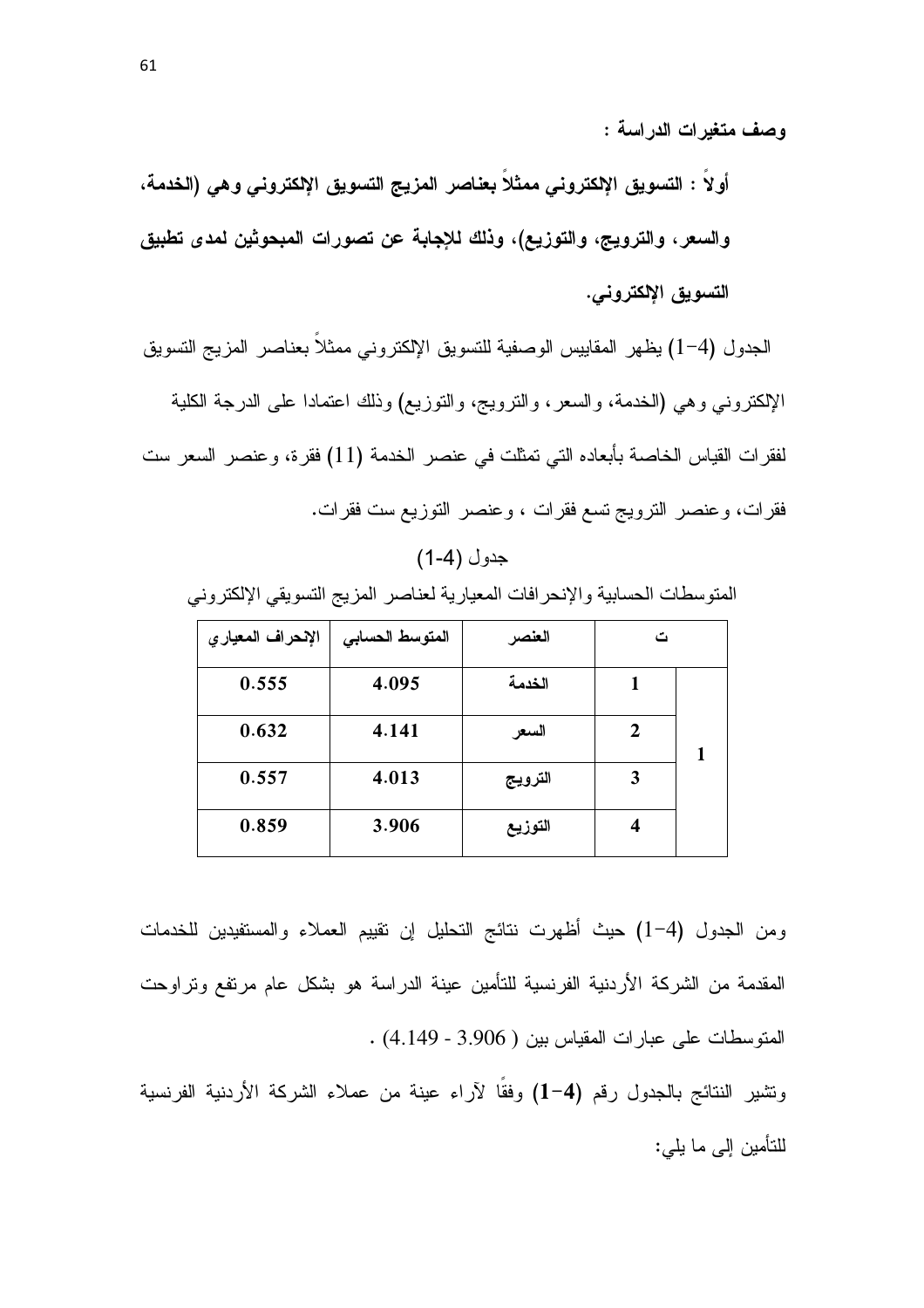- 1- تفاوتت تقديرات أراء العملاء لدى الشركة الأردنية الفرنسية للتأمين الصحى لتقييم عناصر التسويق الإلكتروني، حيث احتل عنصر السعر المرتبة الأولى من عناصر التسويق الإلكتروني بمتوسط حسابي بلغ (4.141) وانحراف معياري (0.632) في حين أن عنصر النوزيع بمنوسط حسابي بلغ (3.906) وانحراف معياري (0.859 ) حسب سلم تقدير الاستجابات الخماسي.
- 2- إن الانخفاض النسبي للانحرافات المعيارية يؤشر إلى وجود انساق في إجابات أو أراء الأفراد المشمولين في عينة الدراسة حول الفقرات المختلفة وذلك سواء على مستوى البعد الواحد أو على مستوى الأبعاد جميعها كوحدة واحدة.

وللنعرف على طبيعة المتغيرات لكل من عناصر المزيج النسويقي للنسويق الإلكتروني المشار إليها أعلاه، سيجرى عرضاً تفصيلياً لهذه العناصر ، كما يلي:

1- عنصر الخدمة الصحبة

وفقًا لأراء عملاء الشركة الأردنية الفرنسية للتأمين الصحي نشير النتائج بالجدول رقم (4–2) عينة الدر اسة إلى ما يلي:

- أ– إن مستوى الخدمة المقدمة من الشركة الأردنية الفرنسية للتأمين الـــصـحى عينــــة الدراسة هو بشكل عام مرتفع وذلك بوسط حسابي عام قدر ه(4.095) وانحــــراف معبار ي(0.555).
- ب– تفاوتت تقدير ات الخدمة المقدمة من الشركة، إذ كما يبدو من ترتيب هذه الفقرات على أساس المتوسطات الحسابية، فإن الفقرة الأولى وهي (وجود قسم للخدمات الإلكترونية ببرر نكاليف التأمين الصحى) كانت الأعلى بمتوسط حسابي (4.36) وانحراف معياري (0.961)، أما المربِّبة الأخيرة فكانت من نصيب الفقرة (11)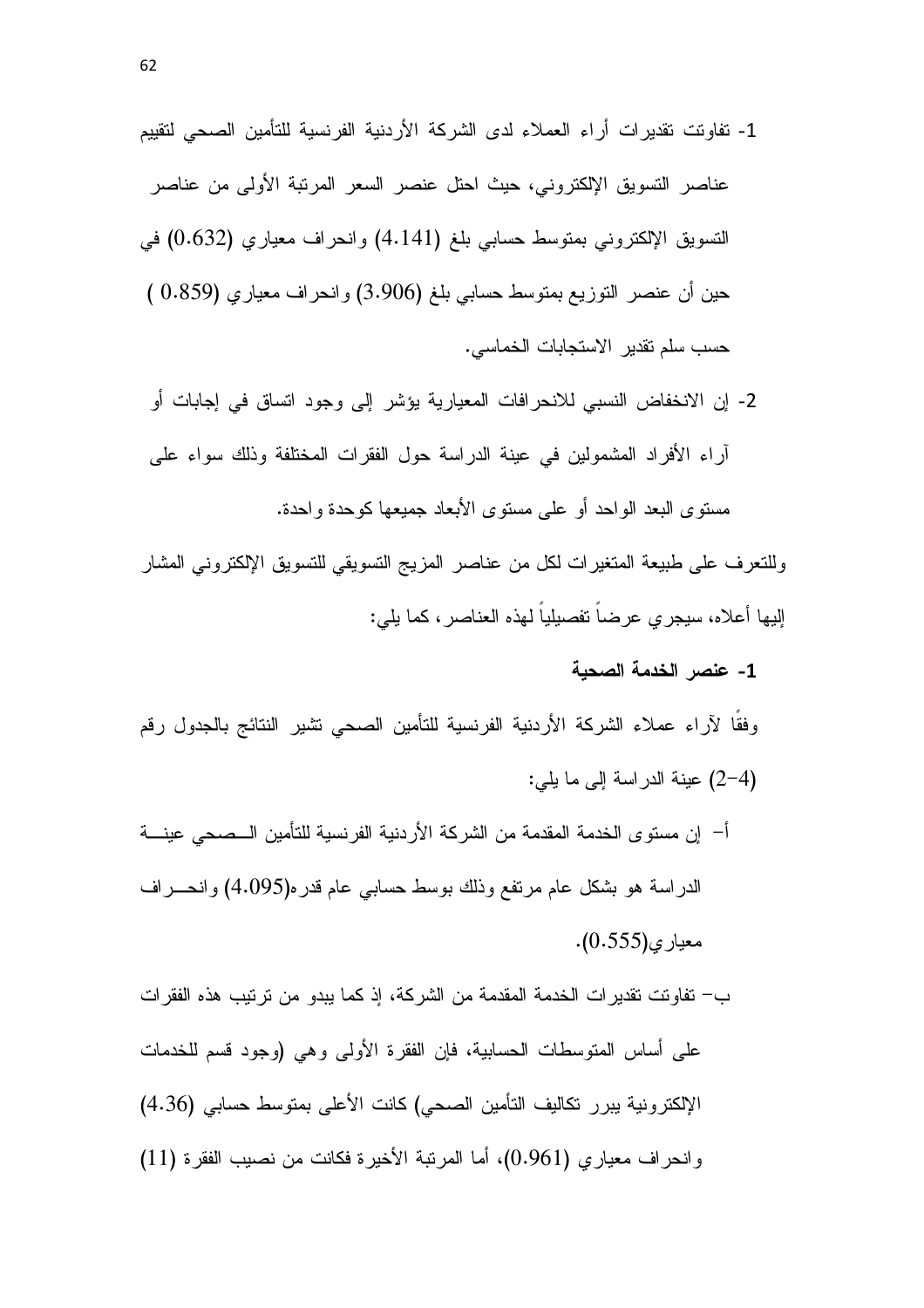## $(2-4)$  جدول

| الإنحراف المعيار ى | الوسط الحسابى | العبارة                                                             | الرقم                   |
|--------------------|---------------|---------------------------------------------------------------------|-------------------------|
| 0.961              | 4.36          | وجود قسم للخدمات الإلكترونية يبرر تكاليف التأمين الصحى              | $\mathbf{1}$            |
| 0.851              | 4.26          | تهتم إدارة الشركة بحل ومتابعة المشاكل التي تواجه عملائها بشكل مستمر | $\overline{2}$          |
| 0.798              | 4.17          | أحصل على الإجابات الفورية لأي استفسار لدي                           | $\overline{\mathbf{3}}$ |
| 0.918              | 4.08          | أشعر بنوع من الخصوصية عند التواصل الإلكتروني مع الشركة              | $\overline{\mathbf{4}}$ |
| 0.783              | 4.01          | الرسائل الالكترونية المستمرة من الشركة تزيد من الرضا لدى عن خدماتها | 5                       |
| 0.854              | 4.01          | الفائدة التي تجدها من الشركة وخدماتها متميزه عن الشركات الأخر ي     | 6                       |
| 0.804              | 4.15          | توفير الخدمات الصحية المتميزة، وغير الموجودة في بقية الشركات        | $\overline{7}$          |
| 0.865              | 4.19          | تقدم خدمات جيدة للعملائها والجمهور                                  | 8                       |
| 0.792              | 4.13          | تقوم الشركة بتوفير خدماتها في جميع الأوقات                          | 9                       |
| 1.032              | 3.93          | الخدمات الإلكترونية والتواصل مع العملاء                             | 10                      |
| 1.101              | 3.82          | وجود قسم للعلاقات العامة بالشركة الأردنية الفرنسية ذو أهمية كبيرة.  | 11                      |

الوسط الحسابي و الإنحراف المعياري لفقرات عنصر الخدمة الصحية

2) عنصر السعر

تشير النتائج بالجدول رقم ( 4–3) وفقًا لأراء عملاء الشركة الأردنية الفرنسية للتأمين الصحي عينة الدراسة إلى ما يلي:

1- إن مستوى السعر في الشركة عينة الدراسة هو بشكل عام مرتفع وذلك بمتوسط حسابي عام قدره (4.141) وانحراف معياري (0.632).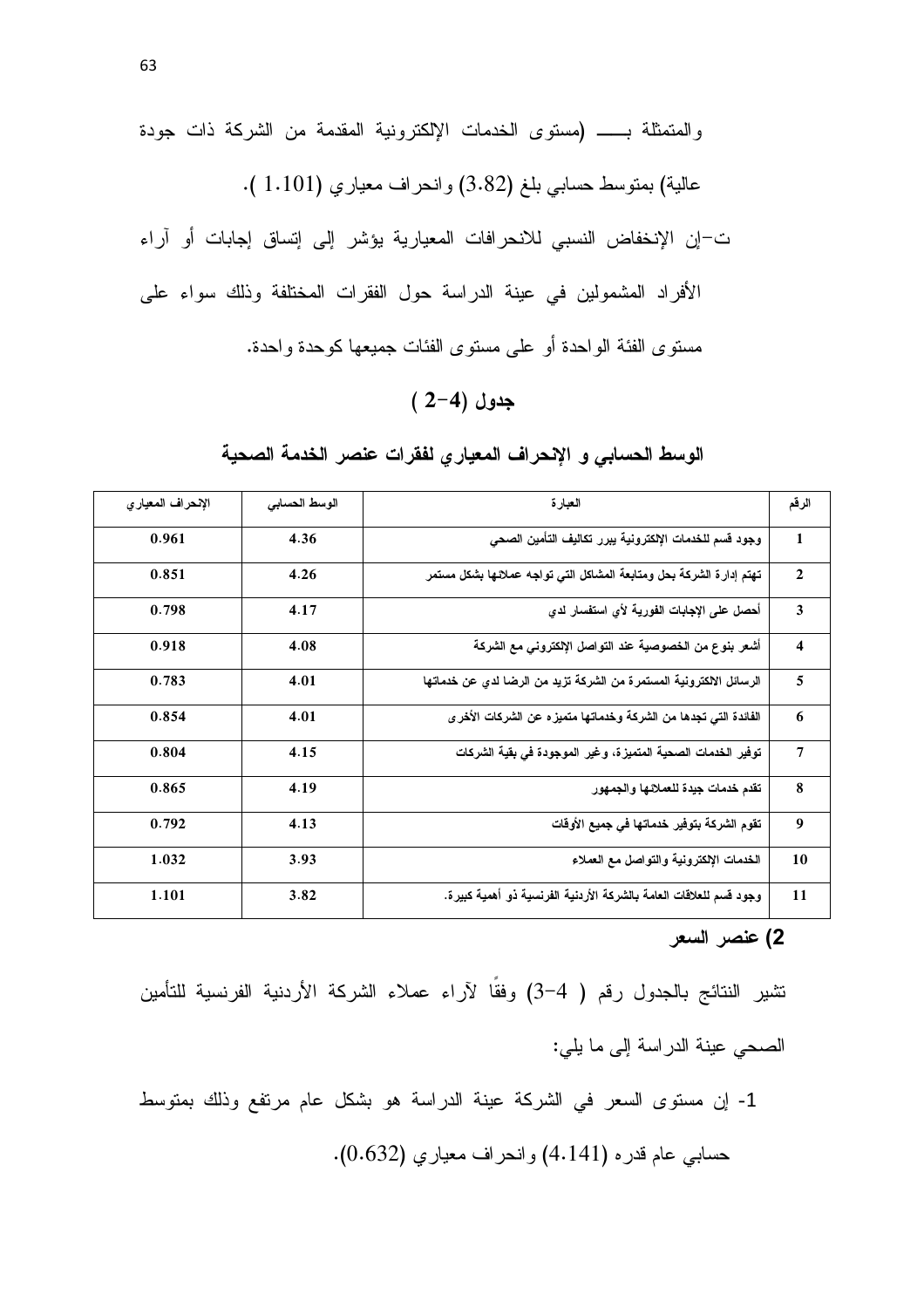- 2- تفاوتت تقديرات التسعير ، إذ كما يبدو من ترتيب هذه الفقرات على أساس المتوسطات الحسابية، فإن المرتبة الأولى فكانت للفقرة (17) وهي (يعطي التسوق الإلكترونسي الفرصة أمام المستهلكين لمقارنة أسعار المنتجات قبل شـــرائها بـــشكل أســـر ع مــــع المنتجات الأخرى التي تمتلك نفس المواصفات). بمتوسط حسابي (4.33) وانحراف معيار ي(0.881). أما المرتبة الأخير ة فكانت من نصيب الفقر ة (12) و المتمثلة بـــــــــــــــــــــــــ ( أعتقد أن استخدام التقنية الإلكترونية سينعكس إيجابا على تخفيض الرسوم الـــسنوية للاشتراك). بمتوسط حسابي بلغ (4.09) وانحراف معياري(0.880).
- 3- إن الانخفاض النسبي للانحرافات المعيارية عن الأوساط الحسابية يؤشر إلى اتساق إجابات أو آراء الأفراد المشمولين في عينة الدراسة حول الفقرات المختلفة وذلك سواء على مستوى الفئة الواحدة أو على مستوى الفئات جميعها كوحدة واحدة، والجدول النالي ببين ذلك.

### جدول (4–3)

| الإنحراف<br>المعياري | الوسط الحسابى | العبارة                                                                                                                                   | الرقم |
|----------------------|---------------|-------------------------------------------------------------------------------------------------------------------------------------------|-------|
| .880                 | 4.09          | أعتقد أن استخدام التقنية الإلكترونية سينعكس إيجاباً على تخفيض الرسوم السنوية للاشتراك .                                                   | 12    |
| .773                 | 4.19          | تخفيض أسعار الخدمات بين فترة وأخرى.                                                                                                       | 13    |
| .904                 | 4.07          | رسوم الاشتراك السنو ي تتوافق مع الخدمات التي تقدمها الشركة.                                                                               | 14    |
| .797                 | 4.20          | توفر المطالبات والخدمات بشكل إلكتروني في الشركات جعلني أُقْبل على الإشتراك فى التامين الصحى.                                              | 15    |
| .867                 | 4.18          | يوفر التسويق الإلكتروني منتجات بأسعار رخيصة مقارنة بتكليف التي يتم شرائها من المكاتب مباشرة.                                              | 16    |
| .881                 | 4.33          | يعطى التسوق الإلكتروني الفرصة أمام المستهلكين لمقارنة أسعار المنتجات قبل شراءها بشكل أسرع مع<br>المنتجات الأخرى التي تمتلك نفس المواصفات. | 17    |

الوسط الحسابي والإنحراف المعياري لفقرات عنصر السعر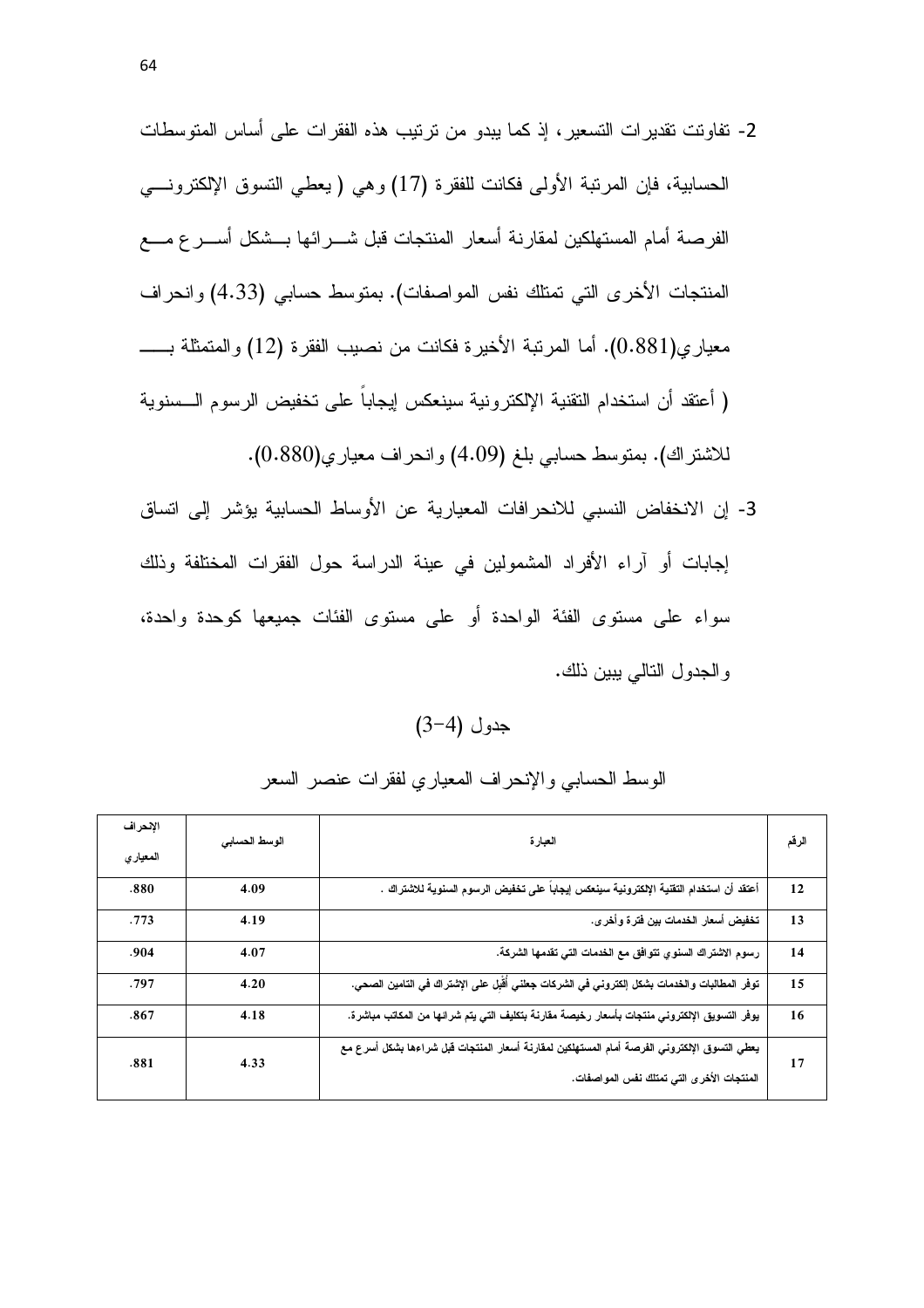#### 3) عنصر الترويج

تشير النتائج بالجدول رقم (4–4) وفقًا لآراء عملاء الشركة الأردنية الفرنسية للتأمين الصحي عينة الدراسة إلى ما يلي:

- 1- إن مستوى الترويج في الشركة عينة الدراسة هو بشكل عام مرتفع وذلك بوسط حسابي عام قدره (4.013) وإنحراف معياري(0.557).
- 2- تفاوتت نقديرات الترويج، إذ كما يبدو من ترتيب هذه الفقرات على أساس المتوسطات الحسابية، فإن المرتبة الأولى فكانت للفقرة (25) وهي (المعلومات المتوفرة على شبكة الإنترنت ساعدتني في اتخاذ قرارات صائبة بشأن التأمين الصحى). بمتوسط حسابي (4.23) وانحراف معياري (0.805)، أما المرنبة الأخيرة فكانت من نصيب حسابي بلغ (3.79) و انحر اف معياري (0.979)
- 3- إن الانخفاض النسبي للانحرافات المعيارية عن الأوساط الحسابية يؤشر إلى اتساق إجابات أو آراء الأفراد المشمولين في عينة الدراسة حول الفقرات المختلفة وذلك سواء على مستوى الفئة الواحدة أو على مستوى الفئات جميعها كوحدة واحدة.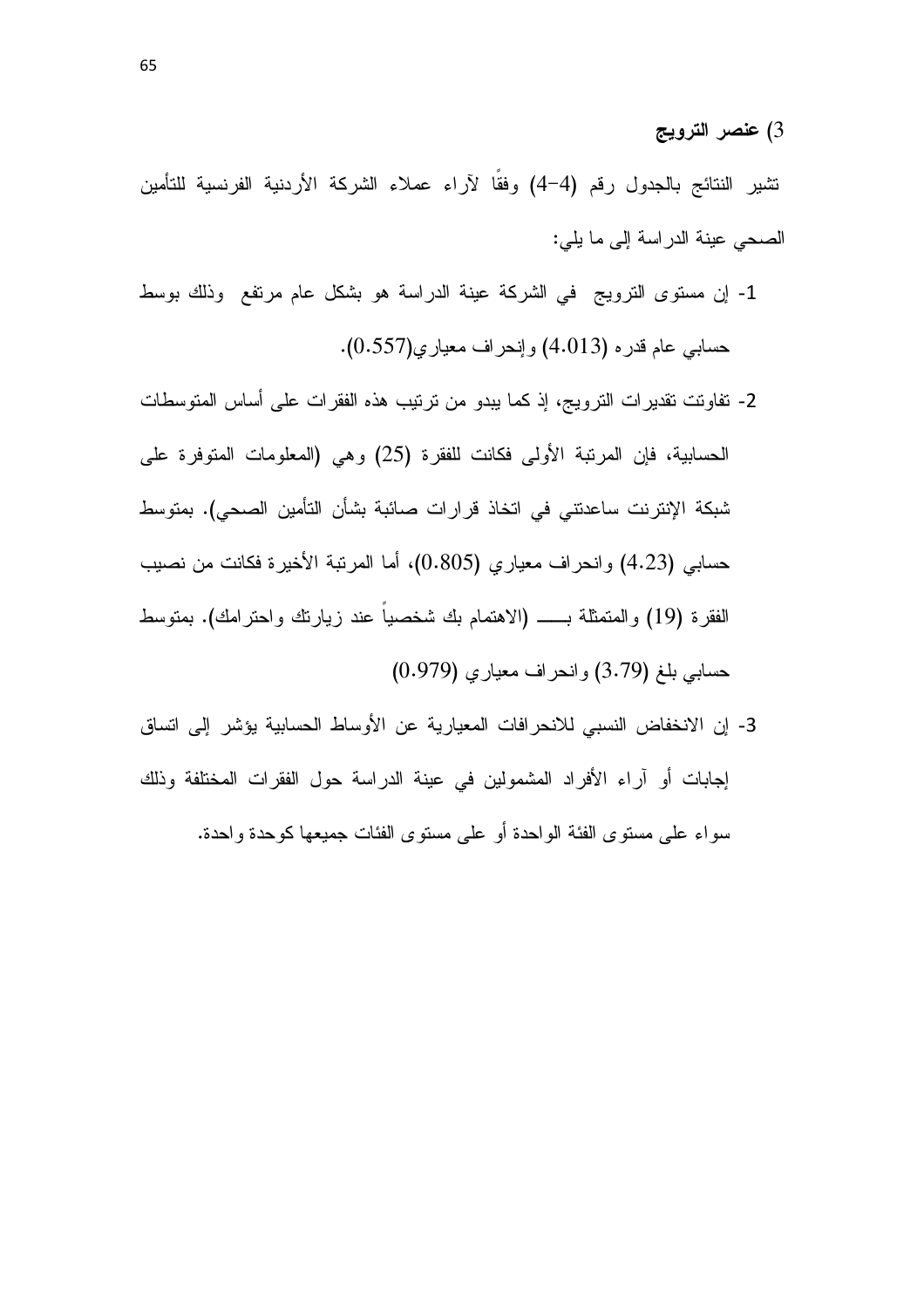## $(4-4)$  جدول

#### الوسط الحسابي والانحراف المعياري لفقرات عنصر الترويج

| الإنحراف المعيار ي | الوسط الحسابى | العبارة                                                                                                                           | الرقم |
|--------------------|---------------|-----------------------------------------------------------------------------------------------------------------------------------|-------|
| .817               | 4.02          | توَفُّرْ المعلومات بشكل إلكتروني يساعدني في التعرف على خدمات شركات التأمين.                                                       | 18    |
| .979               | 3.79          | الاهتمام بك شخصيا عند زيارتك واحترامك.                                                                                            | 19    |
| .914               | 3.95          | تقديم الهدايا المجانية والتذكارية لتعريف على الخدمات الجديدة في الشركة.                                                           | 20    |
| .834               | 4.07          | عند إصدار وثائق التأمين يتم التواصل معي الكترونيا أو عن طريق الرسائل النصيّة.                                                     | 21    |
| .833               | 4.01          | أحصل على المعلومات الخاصة بالتأمين الصحى من خلال موقع الشركة على الإنترنت                                                         | 22    |
| .835               | 4.01          | التواصل من خلال موقع الشركة على الانترنت أو البريد الالكتروني يمكنني من اتخاذ قرار بشأن<br>الاشتراك الجديد/ تجديد الاشتراك السنوي | 23    |
| .881               | 4.01          | تروج الشركة لنفسها بشكل مناسب ومن خلال موقعها الالكتروني                                                                          | 24    |
| .805               | 4.23          | المعلومات المتوفر ة على شبكة الإنترنت ساعدتني في اتخاذ قرارات صائبة بشأن التأمين الصحي                                            | 25    |
| .883               | 4.15          | من المهم بالنسبة لي أن يكون هناك موقع إلكتروني للشركة لتسهل على التواصل معها                                                      | 26    |

#### 4) عنصر التوزيع

تشير النتائج بالجدول رقم ( 4–5) وفقًا لأراء عملاء الشركة الأردنية الفرنسية للتأمين الصحى عينة الدراسة إلى ما يلي:

1- إن مستوى التوزيع في الشركة عينة الدراسة هو بشكل عام مرتفع وذلك بوسط حسابي عام قدره (3.906) وانحراف معياري (0,859). نفاوتت تقديرات التوزيع، إذ كما يبدو من ترتيب هذه الفقرات على أساس المتوسطات الحسابية، فإن المرتبة الأولى فكانت للفقرة (28) وهي (من السهل الاتصال بالشركة عبر موقعها الإلكتروني). بمنوسط حسابي (4.03) وانحراف معياري (0.961)، أما المرنبة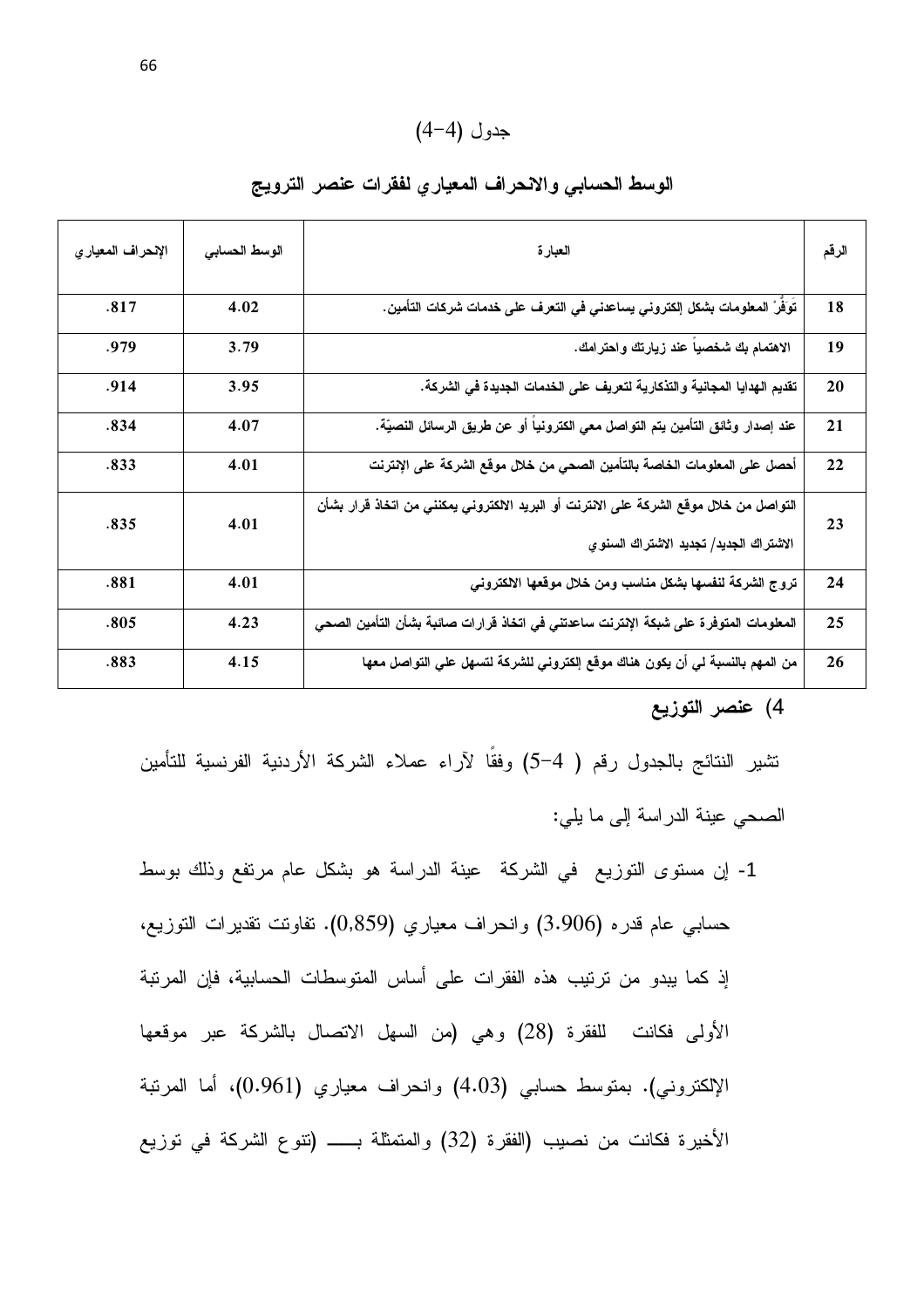$(5-4)$  جدول

| الإنحراف المعياري | الوسط الحسابي | العبارة                                                                             | الرقم |
|-------------------|---------------|-------------------------------------------------------------------------------------|-------|
| .977              | 4.00          | توفُّر الشَّركة معلومات كافية عن نفسها ومواقعها وخدماتها من خلال موقعها الإلكتروني. | 27    |
| .961              | 4.03          | من السهل الإتصال بالشركة عبر موقعها الإلكتروني                                      | 28    |
| 1.040             | 3.91          | أفضل التعامل مباشرة مع المكتب الرئيس لشركة التأمين أو أحد فروعها                    | 29    |
| 1.038             | 3.86          | تهتم الشركة بتوفير كل إحتياجات عملائها عبر فروعها المنتشرة في العاصمة والمحافظات.   | 30    |
| 1.080             | 3.92          | تولى الشركة إولوية قصوى للخدمات التى تقدم لزواها وضيوفها                            | 31    |
| 1.120             | 3.80          | تنوع الشركة في توزيع فروعها على مستوى المملكة وفي أماكن مختلفة                      | 32    |

الوسط الحسابي والإنحراف المعياري لفقرات عنصر التوزيع

ثانياً : تحسين الصورة الذهنية.

نتثمير النتائج بالجدول رقم (4–6) وفقاً لأراء عملاء الشركة الأردنية الفرنسية للتأمين الصحي عينة الدراسة إلى ما يلي:

1- إن تصورات المبحوثين للصورة الذهنية للشركة الأردنية الفرنسية للتأمين الصحي عينة الدراسة جاءت بمستوى مرتفع، وذلك بوسط حسابي عام قدره (4.057) وانحراف معياري (0.664).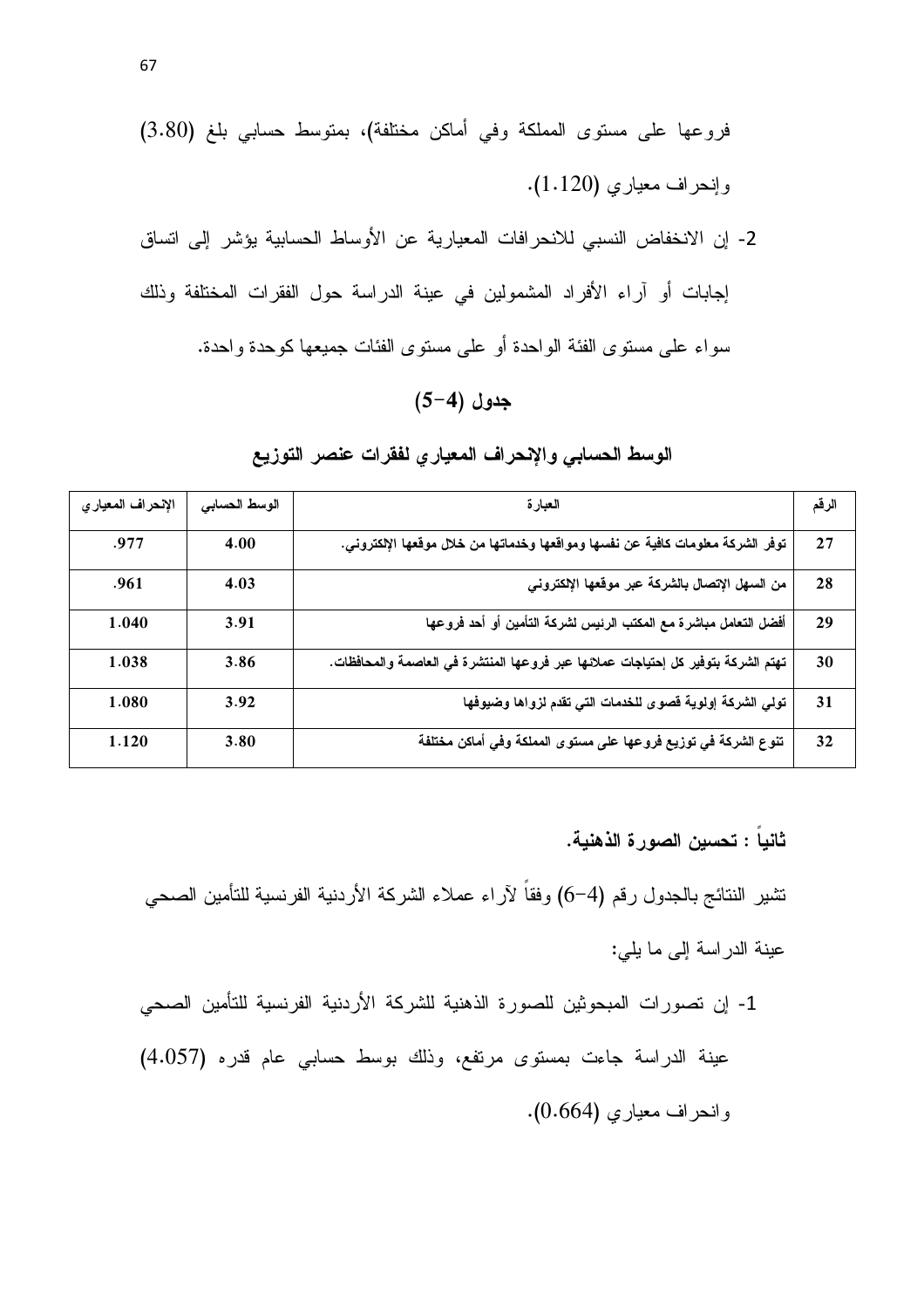- 2- تفاوتت تقديرات تحسين الصورة الذهنية، إذ كما يبدو من ترتيب هذه الفقرات على أساس المتوسطات الحسابية، فإن المرتبة الأولى كانت للفقرة رقم (43) وهي(بشكل عام، أشعر بالرضاعن الخدمات الإلكترونية المقدمة من الشركة) بمتوسط حسابي (4.25) وانحراف معياري (0.856). أما المرنبة الأخيرة فكانت من نصيب الفقرة خلال حملات النسويق الإلكتروني). بمنوسط حسابي بلغ (3.96) وإنحراف معياري  $(0.908)$
- 3- إن الانخفاض النسبي للانحرافات المعيارية عن الأوساط الحسابية يؤشر إلى اتساق إجابات أو آراء الأفراد المشمولين في عينة الدراسة حول الفقرات المختلفة وذلك سواء على مستوى الفئة الواحدة أو على مستوى الفئات جميعها كوحدة واحدة.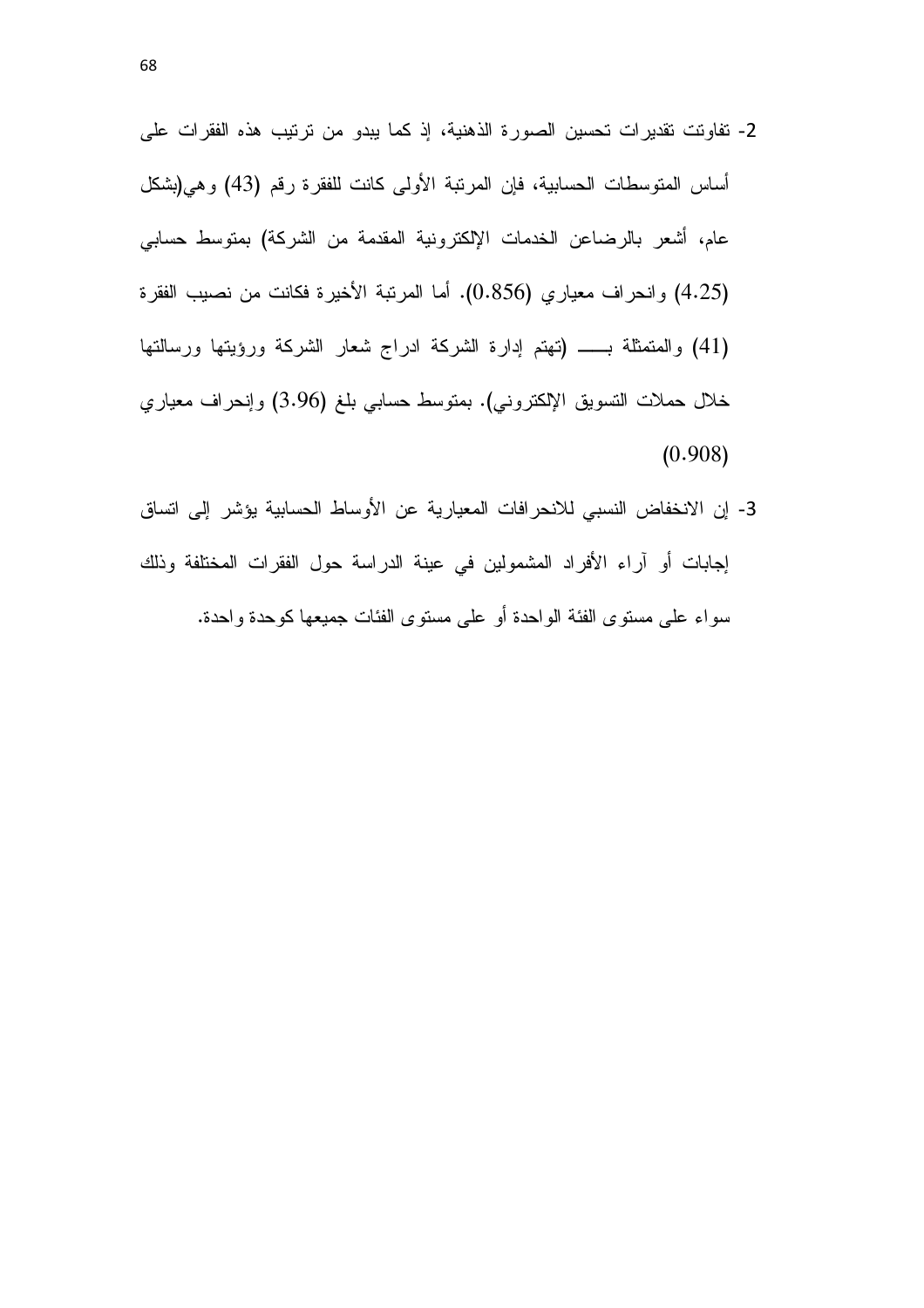## $(6-4)$  جدول

الوسط الحسابي والإنحراف المعياري لفقرات الصورة الذهنية لدى عملاء الشركة الأردنية

| الإنحراف المعيار ي | الوسط الحسابى | العبارات                                                                                      | الرقم |
|--------------------|---------------|-----------------------------------------------------------------------------------------------|-------|
| 1.060              | 3.97          | وجود قسم العلاقات العامة بالشركة يساهم في تميزها بتقديم الخدمات                               | 33    |
| 1.012              | 4.07          | تهتم إدارة الشركة بحل ومتابعة المشاكل التي تواجه عملائها بشكل دوري                            | 34    |
| .991               | 4.09          | ترحب الشركة بعملائها والمراجعين بطريقة حضارية                                                 | 35    |
| .874               | 4.13          | سرعة العاملين بالشركة في إنجاز ما تريد والصبر الطويل على إستفساراتك                           | 36    |
| .868               | 4.07          | تكون لدي انطباع جيد عن الشركة                                                                 | 37    |
| .928               | 4.07          | سعة صدر العاملين وتخفيض أسعار الخدمات وتقديم الهدايا المجانية يجعل إنطباعى عن<br>الشركة جيداً | 38    |
| .845               | 4.05          | تطور الشركة وبشكل مستمر المعلومات المقدمة عن خدماتها                                          | 39    |
| .867               | 4.02          | تهتم إدارة الشركة بإدراج شعارها ورؤيتها ورسالتها خلال حملات التسويق الإلكترونمي               | 40    |
| .908               | 3.96          | تصدر الشركة نشرات دورية عن إنجازاتها توزع عبر قنوات التسويق الإلكتروني.                       | 41    |
| .889               | 4.06          | تبرز إدارة الشركة مميزات خدماتها ومنتجاتها عبر حملات التسويق الإلكتروني                       | 42    |
| .856               | 4.25          | بشكل عام، أشعر بالرضا عن الخدمات الإلكترونية المقدمة من الشركة                                | 43    |

# الفرنسية للتأمين الصحى.

(4–3) : إختبار فرضيات الدراسة

عمل الباحث في هذا الجانب على اختبار فرضيات الدراسة ، حيث تركزت مهمة هذه الفقرة في فحص فرضيات الدراسة، من خلال استخدام تحليل الانحدار المتعدد، وبالاستناد إلى الاختبارات الإحصائية المقترنه به، لفحص فرضيات الأثر المباشر، وذلك كما يلي :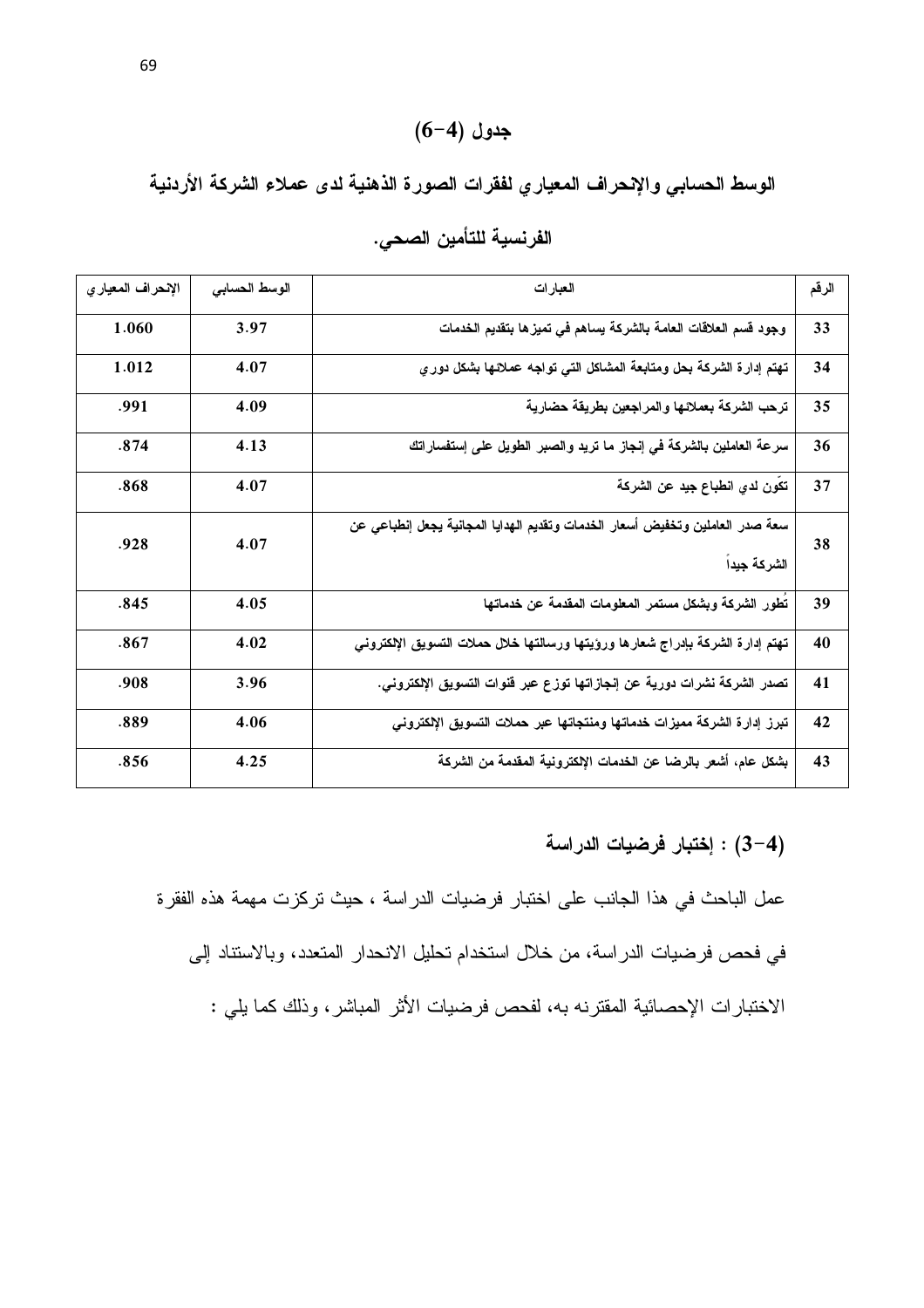# الفرضية الرئيسة الأولى :

لا توجد علاقة ذات دلالة إحصائية بين عناصر المزيج التسويقي الإلكتروني المن المحتروني الله لا ينه الم عملاء الشركة الأردنية الفرنسية للتأمين الصحى عند مستوى (&≤ 0.05). ولاختبار هذه الفرضية، تم تجزئتها إلى الفرضيات الفرعية التالية :

HO1−1 : لا توجد علاقة ذات دلالة إحصائية بين الخدمة وتحسين الصورة الذهنية لدى عملاء الشركة الأردنية الفرنسية للتأمين الصحى عند مستوى (0.05 ≥ 0.05).

ولفحص الفرضية الفرعية الأولى تم استخراج معامل الارتباط بيرسون لإيجاد العلاقة بين عنصر الخدمة والصورة الذهنية كما في الجدول (4–7).

 $(7-4)$  جدو ل

معامل ارتباط بيرسون بين عناصر المزيج التسويقي الإلكتروني والمتمثلة بــــــــــــــــــــــــــــــــ (الخدمة، والسعر ، والترويج، والتوزيع) والصورة الذهنية

| الصورة<br>الذهنية | التوزيع              | الترويج              | التسعير     | الخدمة    | عناصر المزيج<br>التسويقى |
|-------------------|----------------------|----------------------|-------------|-----------|--------------------------|
| $.557$ **         | $.444$ <sup>**</sup> | $.617$ **            | .718        |           | الخدمة                   |
| $.570^{**}$       | $.322$ **            | $.504$ **            |             | .718      | السعر                    |
| $.412$ **         | $.425$ **            |                      | $.504$ **   | $.617$ ** | الترويج                  |
| $.715$ **         |                      | $.425$ **            | $.322$ **   | $.444$ ** | التوزيع                  |
|                   | $.715$ **            | $.412$ <sup>**</sup> | $.570^{**}$ | $.557$ ** | الصورة الذهنية           |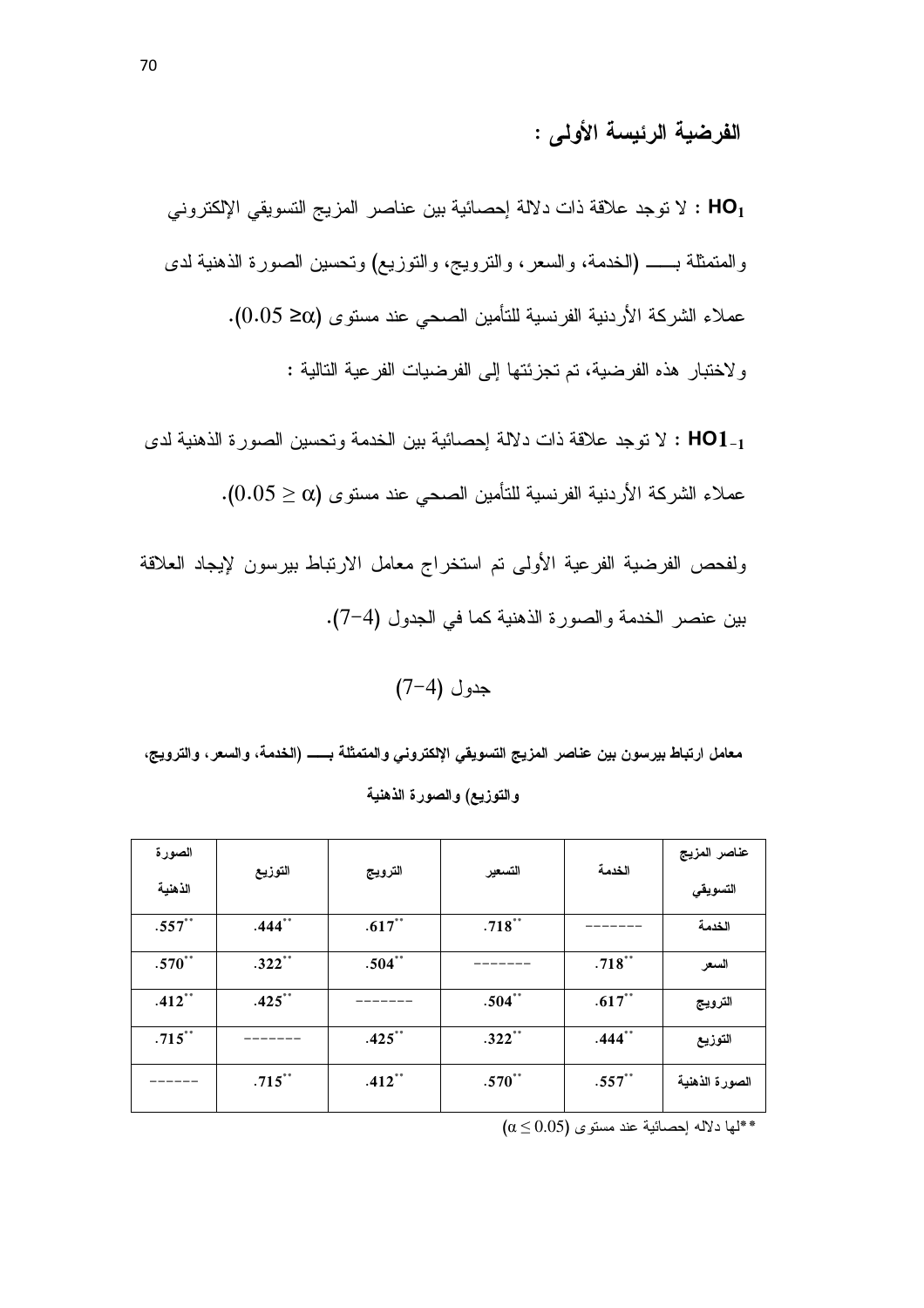يتبين من الجدول رقم(4–7) أن قيمة معامل ارتباط بيرسون بين الصورة الذهنية لدى العملاء وعنصر السعر من المزيج التسويقي دالة احصائيا (ر= 0.557)، مما يشير لوجود علاقة عكسية بين المتغيرين. وعليه ترفض الفرضية الصفرية الفرعية الأولى وتقبل البديلة والتي نتص على:

لتوجد علاقة ذات دلالة إحصائية بين الخدمة وتحسين الصورة الذهنية لدى عملاء الشركة الأردنية الفرنسية للتأمين الصحي عند مستوى  $\alpha) \geq 0.05$ ".

الفرضية الفرعية الثانية:

لا توجد علاقة ذات دلالة إحصائية بين التسعير وتحسين الصورة الذهنية عند ' $\mathsf{HO}_{1\text{-}2}$  $(0.05 \geq \alpha)$  مستوى

ولفحص الفرضية الفرعية الثانية تم استخراج معامل الارتباط بيرسون لإيجاد العلاقة بين عنصر السعر والصورة الذهنية كما في الجدول (4–7) وقد تبين أن قيمة الإرتباط (ر $0.57$ ) وهي دالة إحصائيا. وعليه نرفض الفرضية الصفرية الفرعية الثانية وتقبل البديلة والتبي نتص علمي:

"توجد علاقة ذات دلالة إحصائية بين السعر وتحسين الصورة الذهنية لدى عملاء الشركة  $\mathbb{R}^2$ الأردنية الفرنسية للتأمين الصحي عند مستوى  $\alpha) \geqslant 0.05$  .

الفرضية الفرعية الثالثة:

لا توجد علاقة ذات دلاله إحصائية بين الترويج وتحسين الصورة الذهنية عند : $\mathsf{HO}_{1\text{-}3}$  $(0.05 \geq \alpha)$  مستوى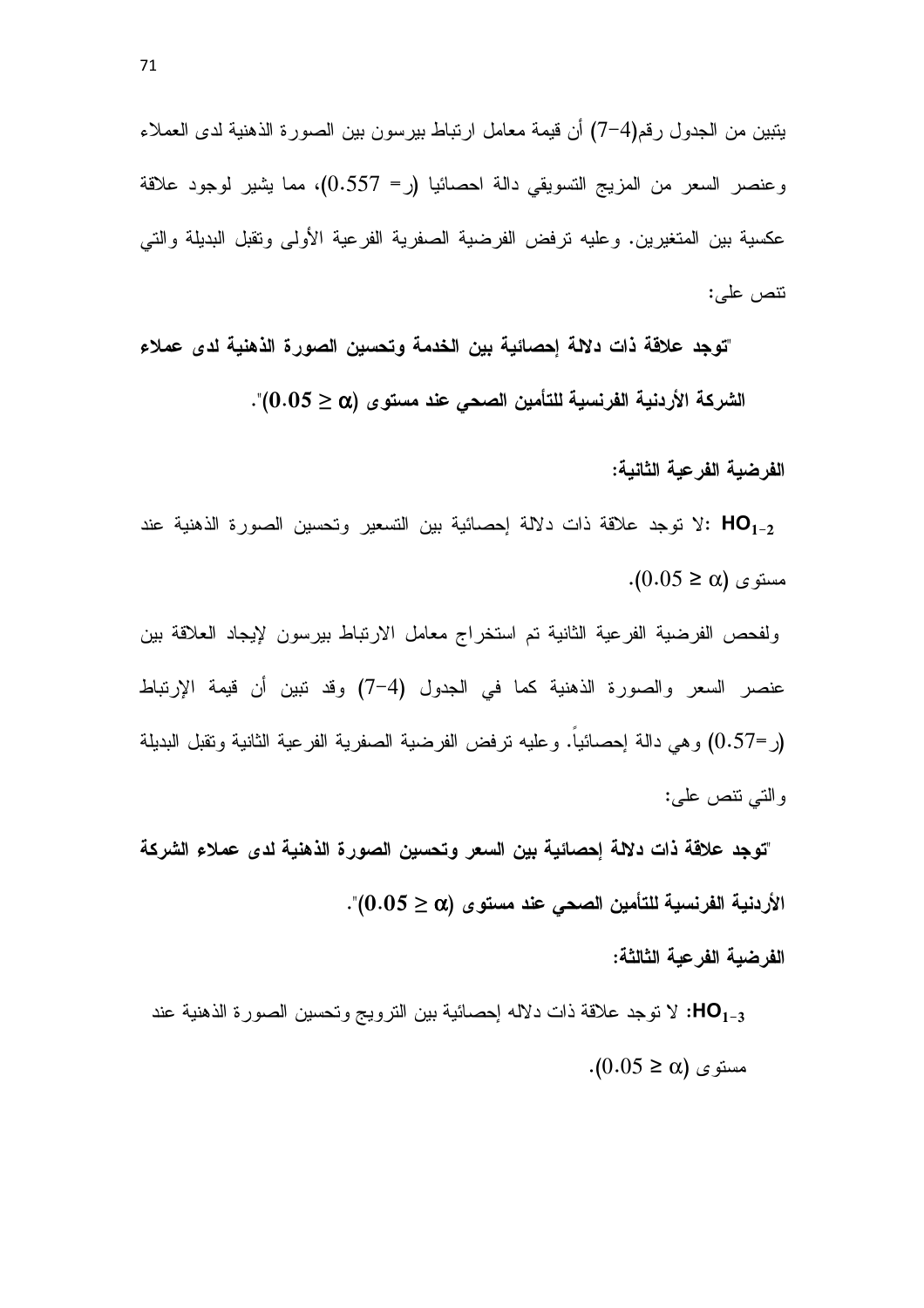ولفحص الفرضية الفرعية الثالثة تم استخراج معامل الارتباط بيرسون لإيجاد العلاقة بين عنصر الترويج والصورة الذهنية كما في الجدول (4–7) وقد نبين أن قيمة الارتباط (ر=0.412) وهي دالة إحصائيا. وعليه نرفض الفرضية الصفرية الفرعية الثالثة ونقبل البدبلة والتبي نتص على:

"توجد علاقة ذات دلالة إحصائية بين الترويج وتحسين الصورة الذهنية لدى عملاء الشركة الأردنية الفرنسية للتأمين الصحي عند مستوى  $\alpha) \geq 0.05$ ".

الفرضية الفرعية الرابعة:

Y: **HO<sub>1-4</sub> الله علاقة** ذات دلالة إحصائية بين توزيع الخدمات وتحسين الصورة »  $(0.05 \ge \alpha)$  الذهنية عند مستوى

ولفحص الفرضية الفرعية الرابعة تم استخراج معامل الإرتباط بيرسون لإيجاد العلاقة بين عنصر التوزيع والصورة الذهنية كما في الجدول (4–7) وقد نبين أن قيمة الإرتباط (ر=0.715) وهي دالة إحصائيا. وعليه نرفض الفرضية الصفرية الفرعية الرابعة ونقبل البدبلة والتبي نتص على:

"توجد علاقة ذات دلالة إحصائية بين التوزيع وتحسين الصورة الذهنية لدى عملاء الشركة الأردنية الفرنسية للتأمين الصحي عند مستوى  $\alpha) \geqslant 0.05$ ".

وبشكل عام فقد تم رفض الفرضيات الصفرية الفرعية المشتقة من الفرضية الصفرية الرئيسة الأولى وقبول الفرضيات البديلة عليها جميعا مما يشير " لوجود علاقة بين جميع عناصر المزيج التسويقي الإلكتروني كل على حده مع الصورة الذهنية لدى عملاء الشركة الأردنية الفرنسية".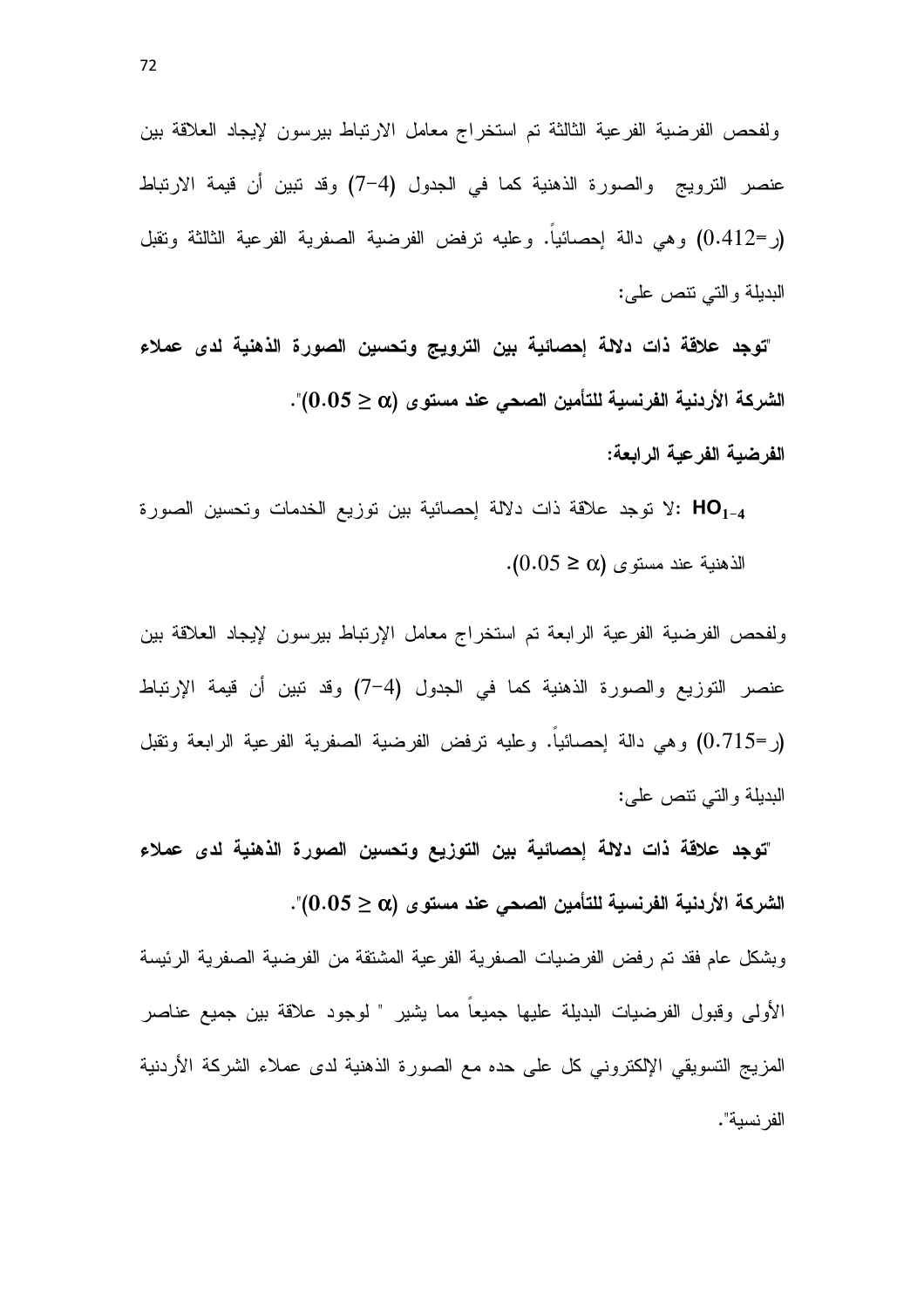الفرضبة الرئبسة الثانبة

HO2: لا يوجد هناك أثر ذو دلالة إحصائية بين عناصر المزيج التسويقي الإلكتروني متمثلاً بـــ (الخدمة، والسعر ، والنزويج، والنوزيع) لدى عملاء الشركة الأردنية الفرنسية للتأمين الصحى ونحسين الصورة الذهنية عند مستوى (0.05  $\alpha$ ).

حيث تم إدخال المتغيرات المستقلة للتسويق الإلكتروني والمتمثلة في عناصر المزيج التسويقي لمعرفة تأثَّرها على الصورة الذهنية كمتغير تابع في تحليل الانحدار المتعدد، وجد أن قيمة مربع معامل ارتباط بيرسون (ر=0.644)، مما يشير لأن القوة التفسيرية للمتغيرات المستقلة معا نمثل (64%) من النباين الكلي في الصورة الذهنية لدى المستفيدين من خدمات الشركة ويبين الجدول (4–8) النالي دلالة نموذج الانحدار .

#### الجدول (4- 8)

تحليل الانحدار المتعدد للمتغيرات المستقلة

| الإحتمال | قيمة ف  | متوسط<br>المربعات | درجات الحرية | مجموع<br>المربعات | مصدر التباين  |
|----------|---------|-------------------|--------------|-------------------|---------------|
| .000     | 213.142 | 33.798            | 4            | 135.191           | الانحدار      |
|          |         | .159              | 472          | 74.844            | الخطأ         |
|          |         |                   | 476          | 210.035           | المجموع الكلي |

 $(\alpha \leq 0.05)$ لها دلاله إحصائية عند مستوى (

يلاحظ من الجدول السابق أن تحليل الانحدار دال إحصائياً، حيث كانت فيمة ف المحسوبة تساوى (4، 472)، (213.142، ح< 0.05)، مما يشير لإمكانية استخدام تحليل الانحدار في معرفة تأثير عناصر التسويق الإلكتروني متمثلة في (الخدمة، والسعر، والترويج، والتوزيع) على الصور ة الذهنية لدى عملاء الشركة الأردنية الفرنسية للتأمين الصحى.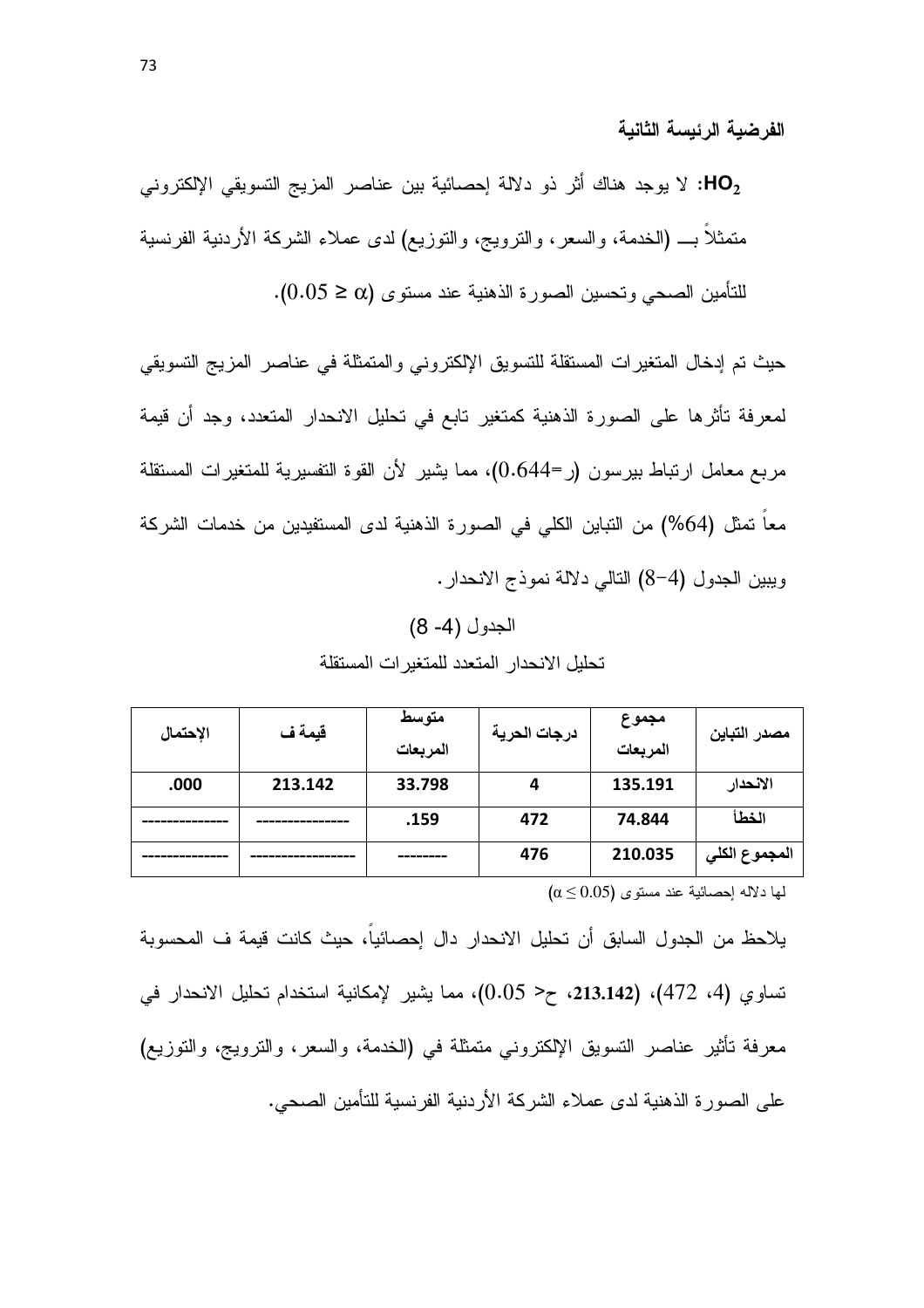ولمعرفة تأثير المتغيرات الداخلة في تحليل الانحدار المتعدد على الصورة الذهنية لدى العملاء فقد استخر جت دلالة الفر وق كما بلي:

#### جدول (9-4 )

معامل الإنحدار لعناصر المزيج التسويقي الإلكتروني والصورة الذهنية

| الاحتمال | قيمة ت |                 | معامل الانحدار |                                  | ت (t)                   |
|----------|--------|-----------------|----------------|----------------------------------|-------------------------|
|          |        | الخطأ المعيار ي | القيمة         | النموذج                          |                         |
| .000     | 4.297  | .152            | .653           | الثابث                           |                         |
| .070     | 1.817  | .053            | .097           | الخدمة                           | $\mathbf{1}$            |
| .000     | 8.929  | .042            | .373           | السعر                            | $\overline{2}$          |
| .056     | 1.915  | .043            | .082           | الترويج                          | 3                       |
| .000     | 18.914 | .024            | .459           | التوزيع                          | $\overline{\mathbf{4}}$ |
|          |        |                 |                | المتغير التابع هو الصورة الذهنية | $***$                   |

يلاحظ من الجدول (4–9) أن عنصري السعر والنوزيع كانا دالين إحصائياً ويؤثران على الصورة الذهنية لدى العملاء، حيث كانت قيمة t لمعامل الإنحدار  $\beta_2$  الخاص بعنصر السعر ل 8.929، ح< 0.05)، كما أن قيمة t لمعامل الإنحدار  $\beta_4$  الخاص ( يساو ي بعنصر التوزيع يساوي (18.914، ح<0.05).

في حين أن قيمة t للعنصر بن الخدمة والتوزيع لم تكن دالة احصائياً.

ومن خلال النتائج المعروضة في الجدول (4–9) فإن الصورة الذهنية لدى عملاء الشركة الأردنية الفرنسية للتأمين الصحى نتأثر بعنصري السعر والتوزيع من عناصر المزيج التسويق الإلكتروني، وكما يظهر بأن معاملات عنصري الخدمة والنرويج لم نكن دالة إحصائياً رغم أن قيمة الاحتمال تقترب كثير اً من مستو ي الدلالة المعتمد في هذه الدر اسة.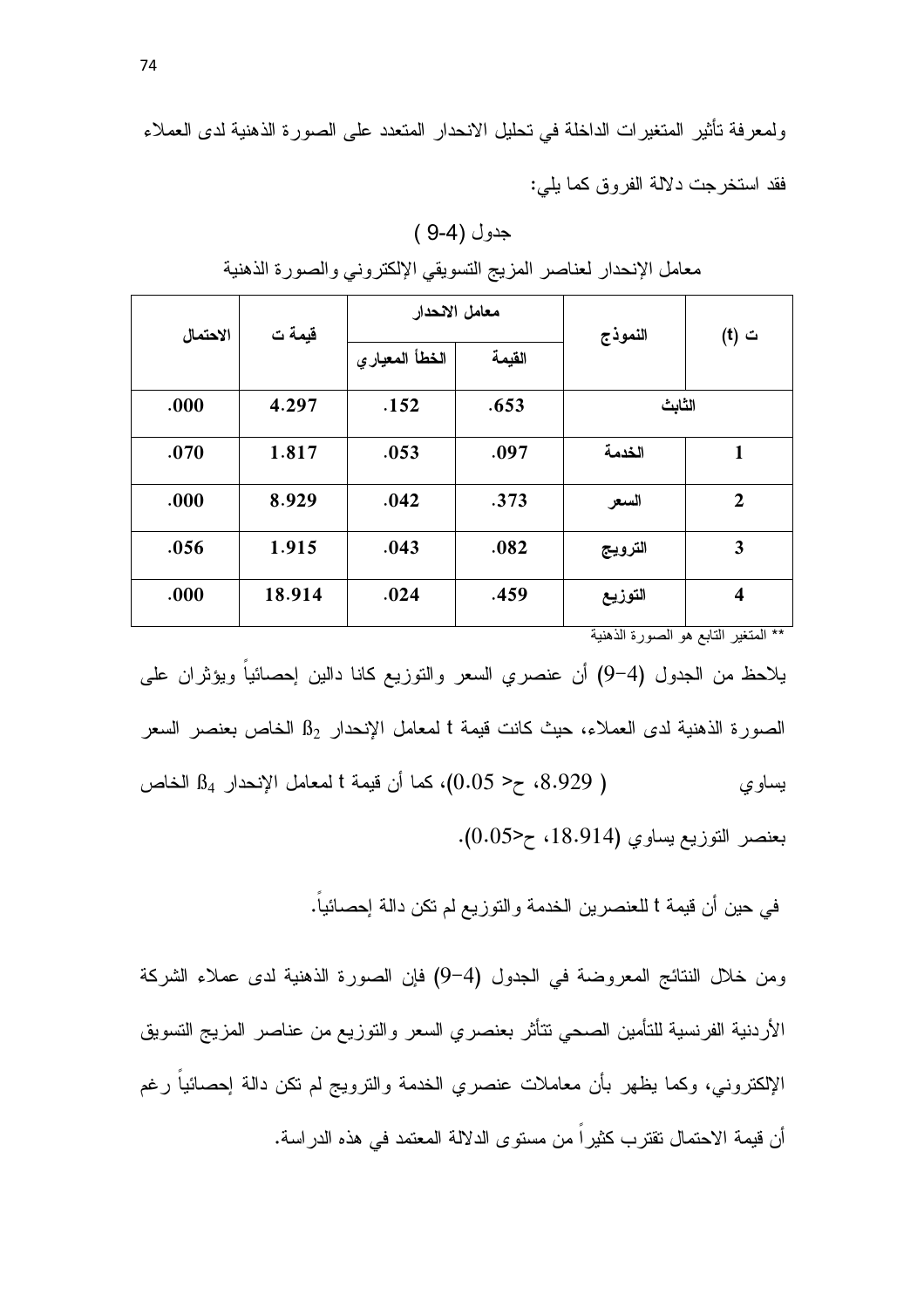وبشكل عام فقد تم رفض الفرضية الصفرية الرئيسة الثانية وقبول الفرضية البديلة والتي نتص على: "يوجد هناك أثر ذو دلالة إحصائية لعناصر المزيج التسويقي الإلكتروني متمثلاً بــــ(السعر، والتوزيع) لدى عملاء الشركة الأردنية الفرنسية للتأمين الصحي وتحسين الصورة الذهنية عند مستوى  $(\alpha, 0.05 \geq 0.05)$ ".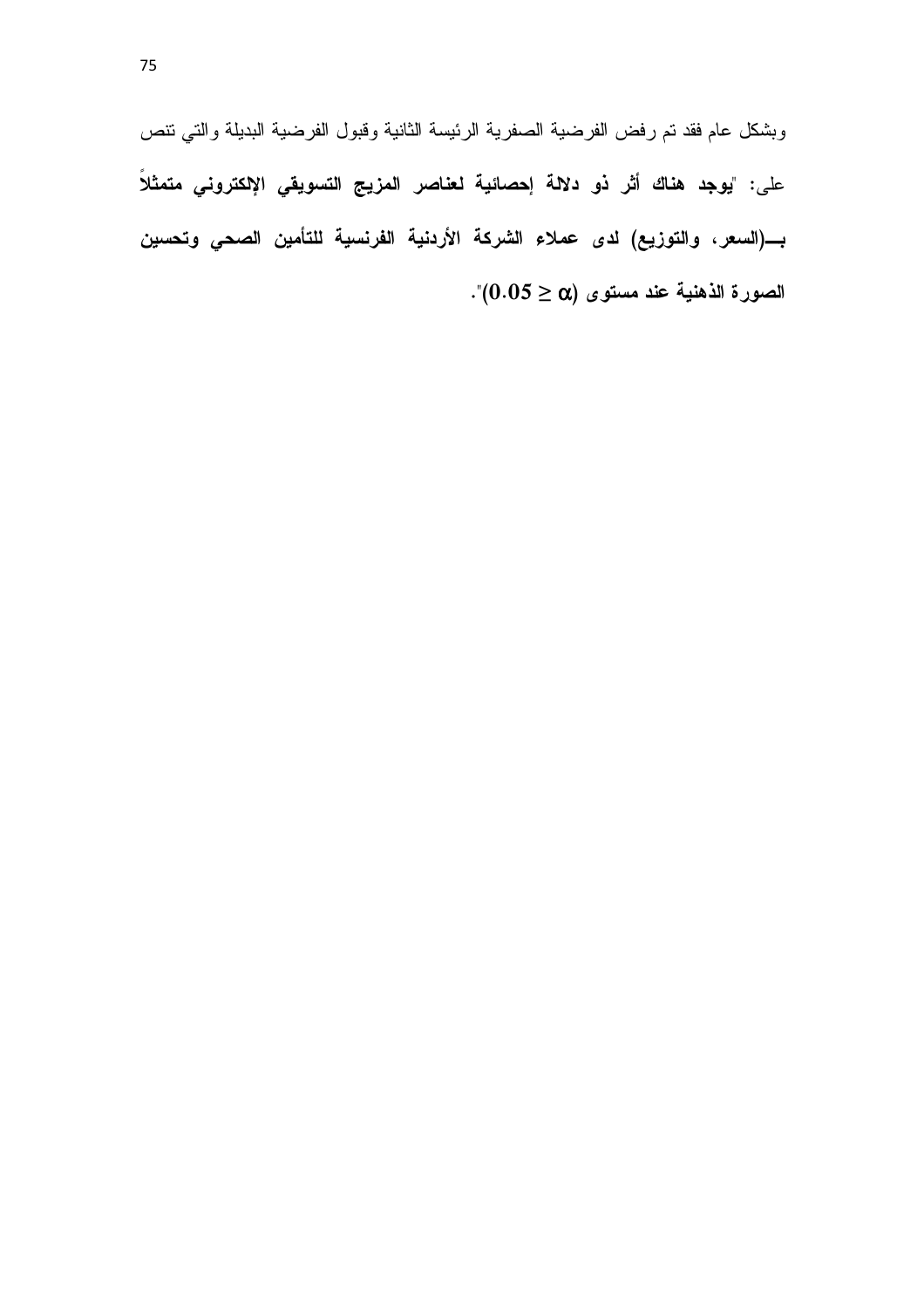# الفصل الخامس

# مناقشة النتائج والاستنتاجات

- المقدمة :  $(1-5)$
- الاستنتاجات  $(2-5)$ 
	- التوصيات :  $(3-5)$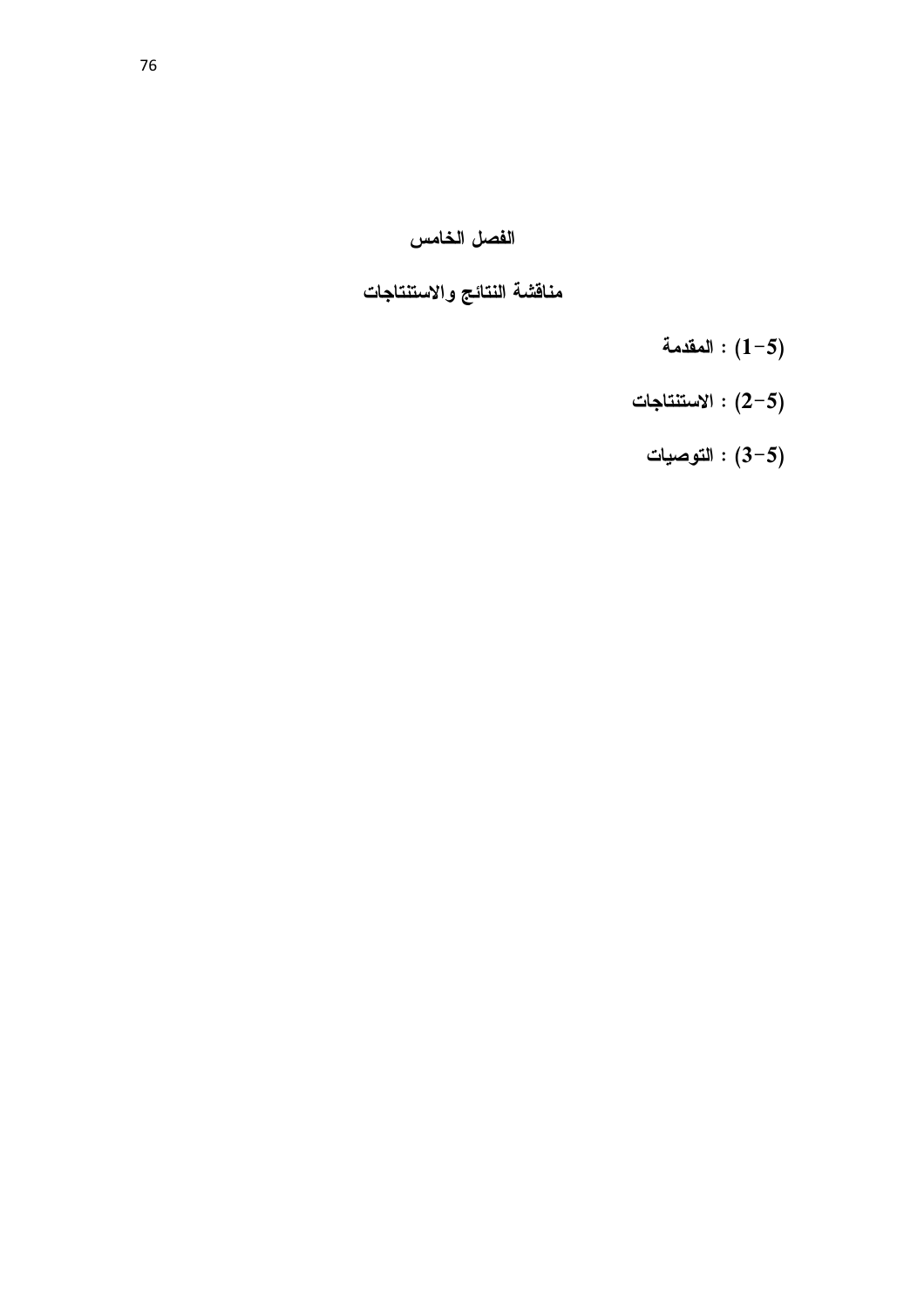المقدمة:  $(1-5)$ 

يختص الفصل الخامس من هذه الدراسة بمناقشة أهم النتائج والاستنتاجات التبي نوصل إليها الباحث، والتي في ضوئها يقترح مجموعة من التوصيات لتعمق من النهج العلمي لها، وبناءً عليه، يتضمن الفصل فقرنين هما :

#### مناقشة النتائج:  $-1$

أثارت الدر اسة العديد من النساؤ لات المتعلقة بدور النسويق الإلكتروني في تحسين الــصور ة الذهنية لدى العملاء وتحديداً لدى عملاء الشركة الأردنية الفرنسية للتأمين الصحى، وعرضت فرضيات نتعلق بطبيعة العلاقة والأثر بين متغيراتها كالعلاقة بين عناصر المزيج التــسويقي نوصلت إلى عدة نتائج ساهمت في حل مشكلة الدراسة والإجابة عـــن تـــساؤلاتها واختبـــار فرضياتها، وكانت أهم نتائج الدراسة كما يلي:

- أظهرت النتائج أن دور التسويق الإلكتروني لعملاء الشركة الأردنية  $-1$ الفرنسية للتأمين الصحى عال نسبياً.
- بينت النتائج أن عنصر الخدمة في الشركة الأردنية الفرنسية للتـــأمين  $-2$ الصحى عال نسبياً.
- أشارت الدر اسة أن التوجه لعنصر السعر في الشركة الأردنية الفرنسية  $-3$ للتأمين الصحي عال نسبياً.
- أظهرت النتائج ان التوجه لعنصر الترويج عال نسبياً، حيث النتيجـــة  $-4$ هي أقرب للحد الأدنى مقارنة مع التوجهين (لعنصر السعر وعنصر التوزيع) وفق مقياس ليكرت الخماسي.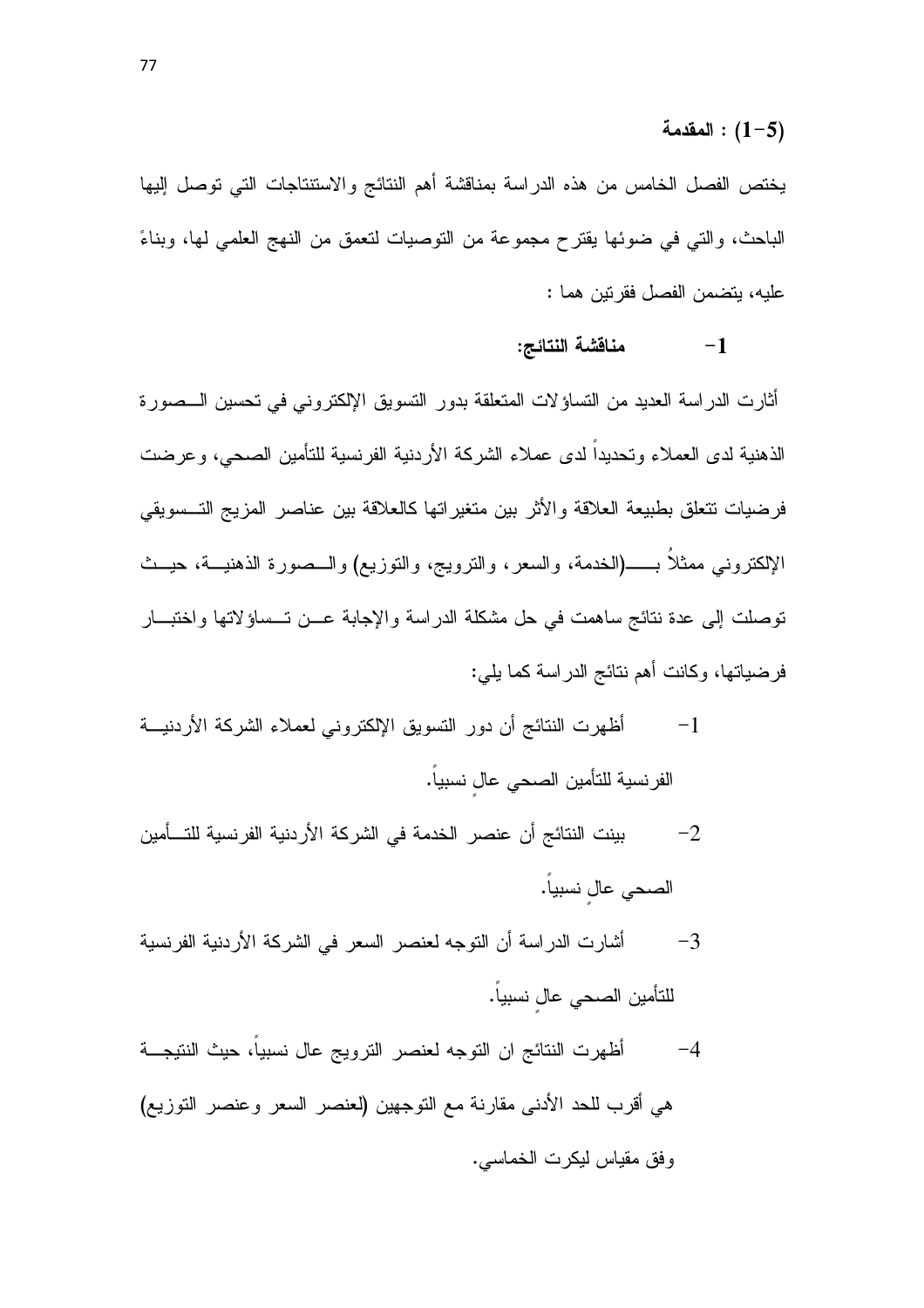- أشارت النتائج أيضاً إلى أن الصورة الذهنية المكونة لــدى عمـــلاء  $-5$ الشر كة الأر دنية الفر نسبة عالية نسبباً و فق مقباس لبكر ت الخماسي.
- أشارت النتائج بوجود علاقة دالة إحصائيا بين التـــسويق الإلكترونــــي  $-6$ والصورة الذهنية لدى عملاء الشركة.
- أظهرت نتائج الدراسة وجود علاقة ذات دلالة إحصائية بين الخدمـــة  $-7$ المقدمة والصور ة الذهنية لدى عملاء الشركة الأردنيـــة الفرنـــسية للتــــأمين الصحى.
- أظهرت نتائج الدراسة وجود علاقة ذات دلالة إحصائية بسين السسعر  $-8$ والصورة الذهنية لدى عملاء الشركة الأردنية الفرنسية للتأمين الصحى.
- أظهرت نتائج الدراسة وجود علاقة ذات دلالة إحصائية ببن التسرويج -9 و الصور ة الذهنية لدى عملاء الشركة الأر دنية الفر نسبة للتأمين الصحى.
- أظهرت نتائج الدراسة وجود علاقة ذات دلالة إحصائية بين التوزيع  $-10$ و الصور ة الذهنية لدى عملاء الشركة الأردنية الفرنسية للتأمين الصحى.
- أظهرت نتائج الدراسة وجود أثر ذو دلالة إحصائية بسين عناصسر  $-11$ و التوزيع) لدى الشركة الأردنية الفرنسية للتأمين الصحى والصورة الذهنيـــة لدى عملائها.

وبناء على ما نقدم، يمكن أدراج أهم الاستنتاجات بما يلي :

1– أن علاقة بعد عنصري المزيج التسويقي الإلكتروني (عنـــصر الـــسعر، وعنـــصر النَّوزيع) أعلى من علاقة البعدين( عنصر الخدمة، وعنصر النَّرويج) فـــى تحـــسين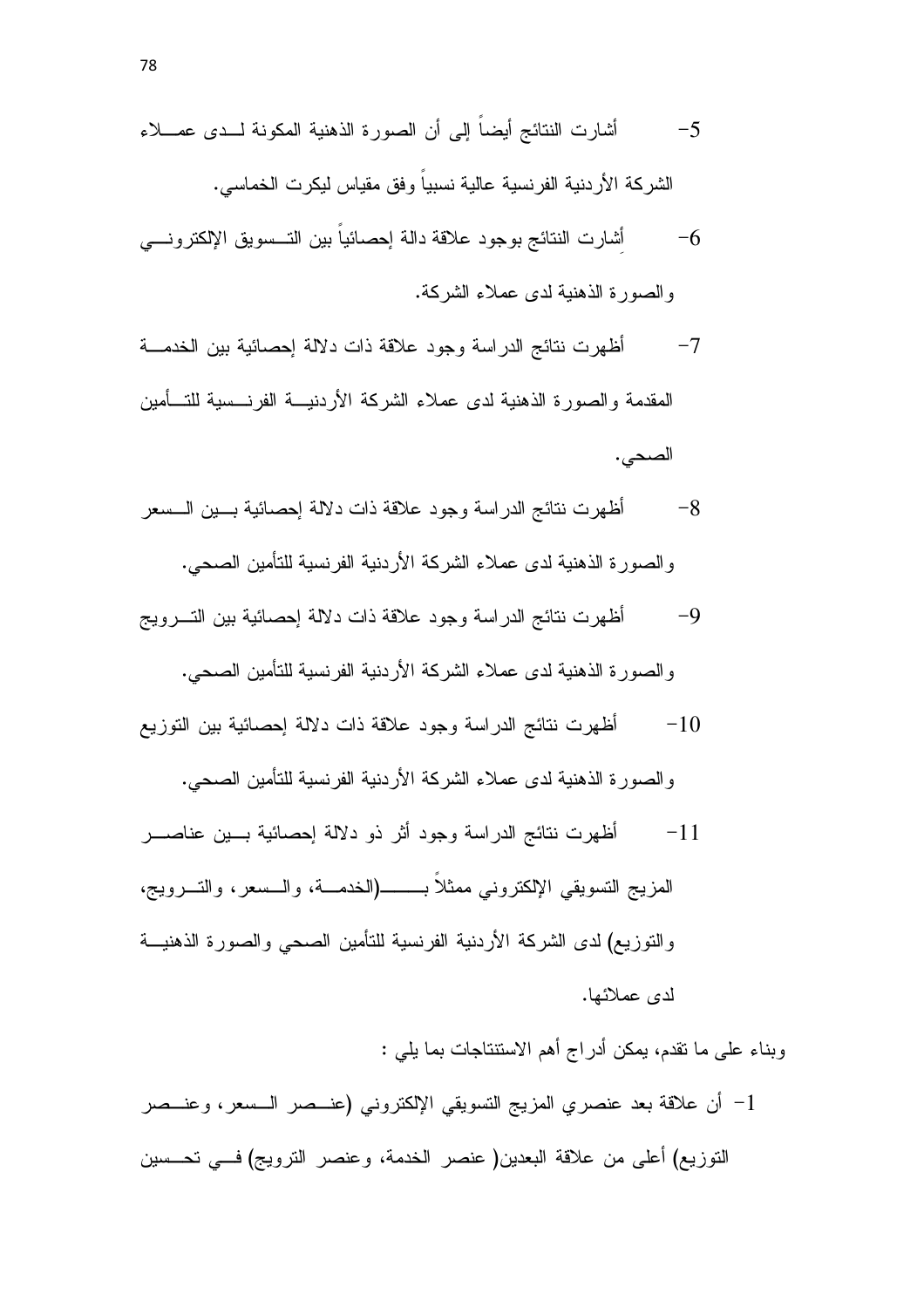الصورة الذهنية لدى عملاء الشركة الأردنية الفرنسية للتأمين الصحي، حيث اتفقــت نتيجة الدراسة الخاصة بوجود علاقة بين عناصر المسزيج التسسويقي مسع دراسسة (أَبُوفَارة، 2003) ودراسة (مُحْمُود،2003 )، كما واتفقت النتــائج مـــع دراســـة ( مسعود، 2005) في أن السعر، والخدمات المصاحبة لخدمة التأمين نؤثر على نوجه العميل مع الشركة وأن الخدمة المقدمة تؤثر على توجه العميل لبناء علاقة مع شركة التأمين و التحدث عن خدماتها و مز اباها للاخر بن.

- تقارب نتيجة العلاقة المباشرة بين بعدى عناصر المزيج التسويقي الإلكتروني(عنصر  $-2$ السعر، وعنصر التوزيع) في تحسين الصورة الذهنية لدى عملاء الــشركة الأردنيـــة الفرنسية للتأمين الصحي، حيث اتفقت مع دراسة( السقا، 2000) في التعرف علـــي البنبي التحتية التسويقية والمعلوماتية بما يتعلق في التسويق الإلكتروني ومعرفة أثـــر ذلك على تكاليف الخدمات المقدمة ودر اسة(ا**لزبيبـــي، 2005)** في أن التأمين الصحي من أحد أهم فروع التأمين سواء من حيث ما نقدمه شركة التأمين من مجـــال عمـــل يحتوي إمكانات واسعة ومهمة الإنتشار والنتوع وما نقدمه من خدمة وفائدة نعود على الفر د و المجتمع.
- 3- على الرغم من انخفاض علاقة بعدي عناصر المزيج التسويقي الإلكتروني ( عنصر الخدمة، وعنصر النرويج)، إلا أن القراءة الدقيقة للنتائج تحليل الإنحدار إلى وجـود علاقة إيجابية في في تحسين الصورة الذهنية لدى عملاء الشركة الأردنية الفرنسسية للتأمين الصحي، كما وانفقت الدراسة مع دراسة (عبـــدالرحمن،1999) فـــي أهميـــة النزويج والإعلان عن الخدمات التي نقدمها الشركات وتحسسين الــصورة الذهنيـــة للخدمات المقدمة والمعلن عنها.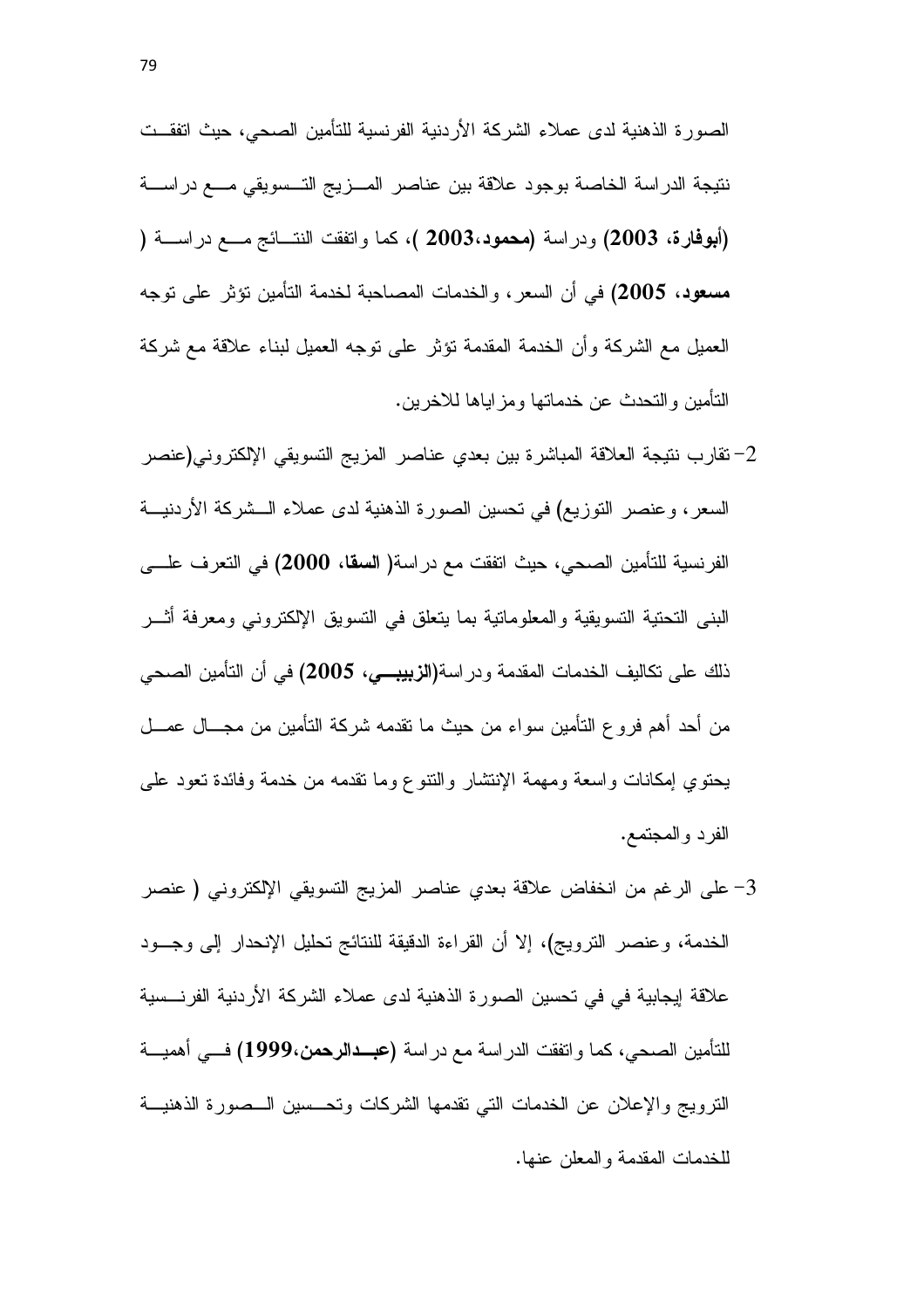- 4–تبين من النتائج المعروضة أن هناك أثراً ذا دالة إحصائية بين عناصر المزيج التسويقي الإلكتروني والصورة الذهنية لدى عملاء الشركة الأردنية الفرنسية للتأمين الصحي، حيث اتفقت الدراسة مع دراسة (ا**لخضر**، 2002) في أسباب نجاح أو فشل عناصر المزيج التسويقي في الخدمات وخاصة الطبية منها.
- بينت الدراسة اتفاقها مع (محمد، 2010) في تحديد الوسائل الأساسية للعلاقات العامة التي تستخدمها الشركة في تحسين الصورة الذهنية لدى عملائها والمستفيدين من خدماتها.
- وسنت الدراسة أن معرفة الأشخاص للمعلومات الطبية والصحية التي يحتاجونها وسلم الله معرفة وسلم الله تساعد في اتخاذ القرار بشأن الاشتراك في التأمين الصحي، حيث اتفقت الدراسة مع Vahabi , 2007; proctor & wright, 1998; Fowdar, 2008; john, 2008 ) ادراسة ) في معرفة العوامل المؤثرة على فهم الأفراد للمعلومات الصحية المعروضة والمنبثقة من الشركة على موقعها الإلكتروني كنوع من التثقيف الصحى والتوعية الصحية .
- 7–كان نقييم العملاء المستفيدين من خدمات الشركة الفرنسية للتامين مرتفعا، وظهر فرق في ناثير عنصري (السعر والنوزيع) على نحسين الصورة الذهنية لدى العملاء.
- وفقا للنتائج التي توصلت إليها الدراسة، فإن الباحث يتقدم بمجموعة من التوصيات وهي على النحو الآتي:

التوصيات : (2–5)

3–ضرورة التأكيد على أهمية دور التسويق الإلكتروني ممثلاً بعناصر المزيج التسويقي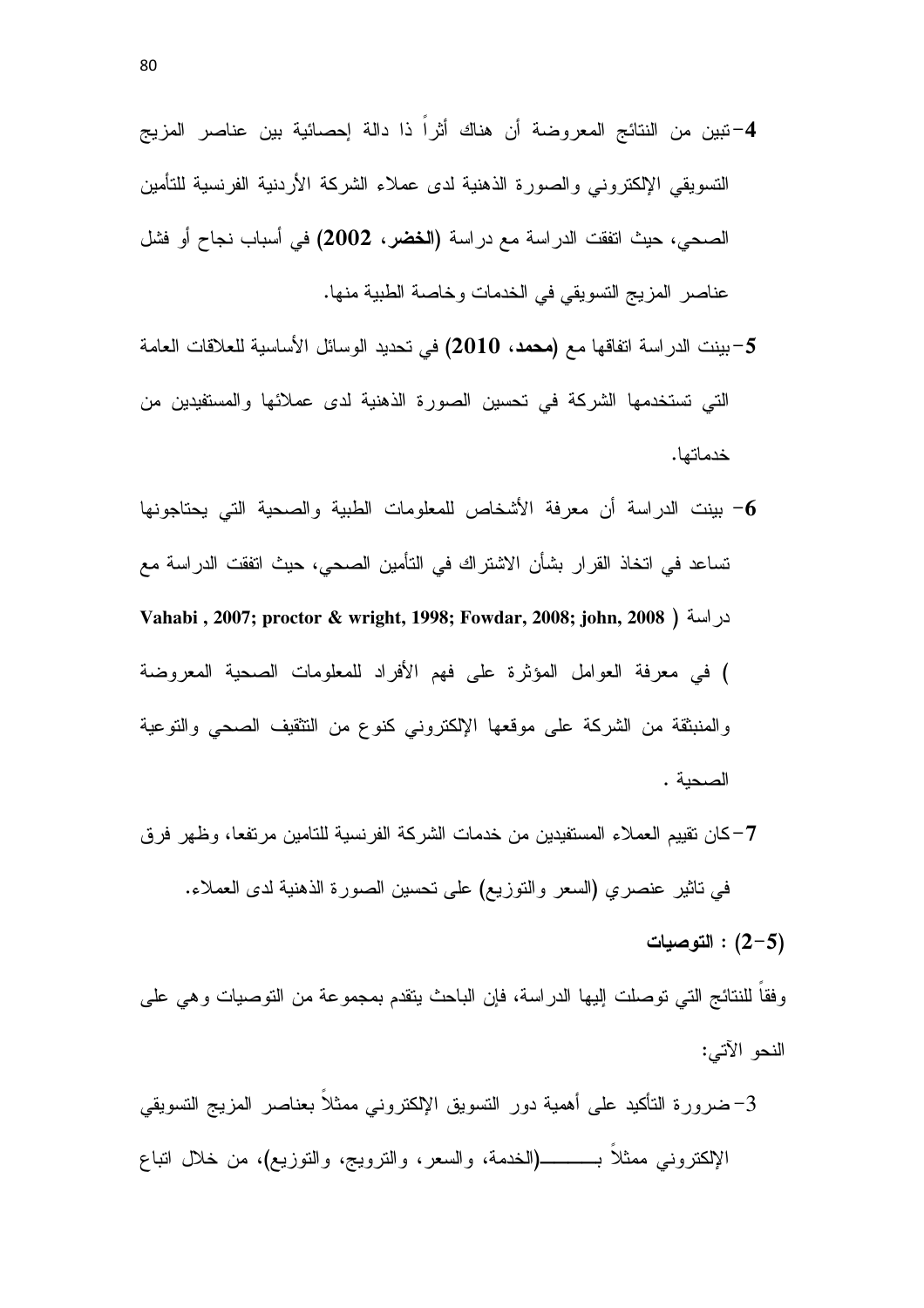استراتيجيات تسويقية فعالة تعمل على رفع مستوى تقديم الخدمات الصحية لمختلف شر ائح المستفيدين.

- 4– ضرورة إيلاء التسويق الإلكتروني اهتماما أكبر في توفير خدمات الرعاية الصحية وذلك للدور المميز الذي يقوم به في تخفيض الأسعار وغيرها بالإضافة إلى توفير الوقت والجهد للحصول على المعلومات التي يحتاجها العملاء نحو الخدمات الصحية المختلفة.
- ضرورة المحافظة على العميل من خلال نطبيق برامج خاصة بتوطيد العلاقة مع $-5$ العميل والذي بدوره يعزز ويحسن من الصورة الذهنية لديه وبالنالي استمرارة ولمدة أطول في فترة الاشتر اك.
- ضرورة الاهتمام الكامل بمفهوم التسويق الشامل والتنويع في تقديم خدمات الصحية  $\hbox{ }$ وزیادتها ومراعاة وضوح معانیها وغایاتها لما لها دور مهم وفعال فی تحسین الصورة الذهنية عند عملاء الشركة وزيادة انتمائه وولائه للشركة.
- 7–ضرورة الاهتمام بتطوير أداء العاملين وبصفة خاصة ما يتعلق بأسلوب التعامل مع العملاء ومستوى الاستجابة لحاجاتهم وإشعارهم بالتعاطف والأمان وذلك للدور الكبير الذي بلعبونه في نحقيق ونعزيز الصورة الذهنية لعملاء الشركة.
- 8–ضرورة انباع الشركة لأساليب نرويجية جديدة وحديثة نلائم منطلبات وحاجيات العميل وذلك باستخدام طرق النواصل الشخصية لاشعار ه بالخدمات الجديدة للشركة والنواصل معه أو لاَ بأول.
- 9-ضرورة التركيز على عناصر المزيج التسويق الإلكتروني (عنصر السعر، وعنصر النَّوزيع) كونها جاءت من أهم أسباب نفضيل العملاء والَّتي لها أثَّر واضح على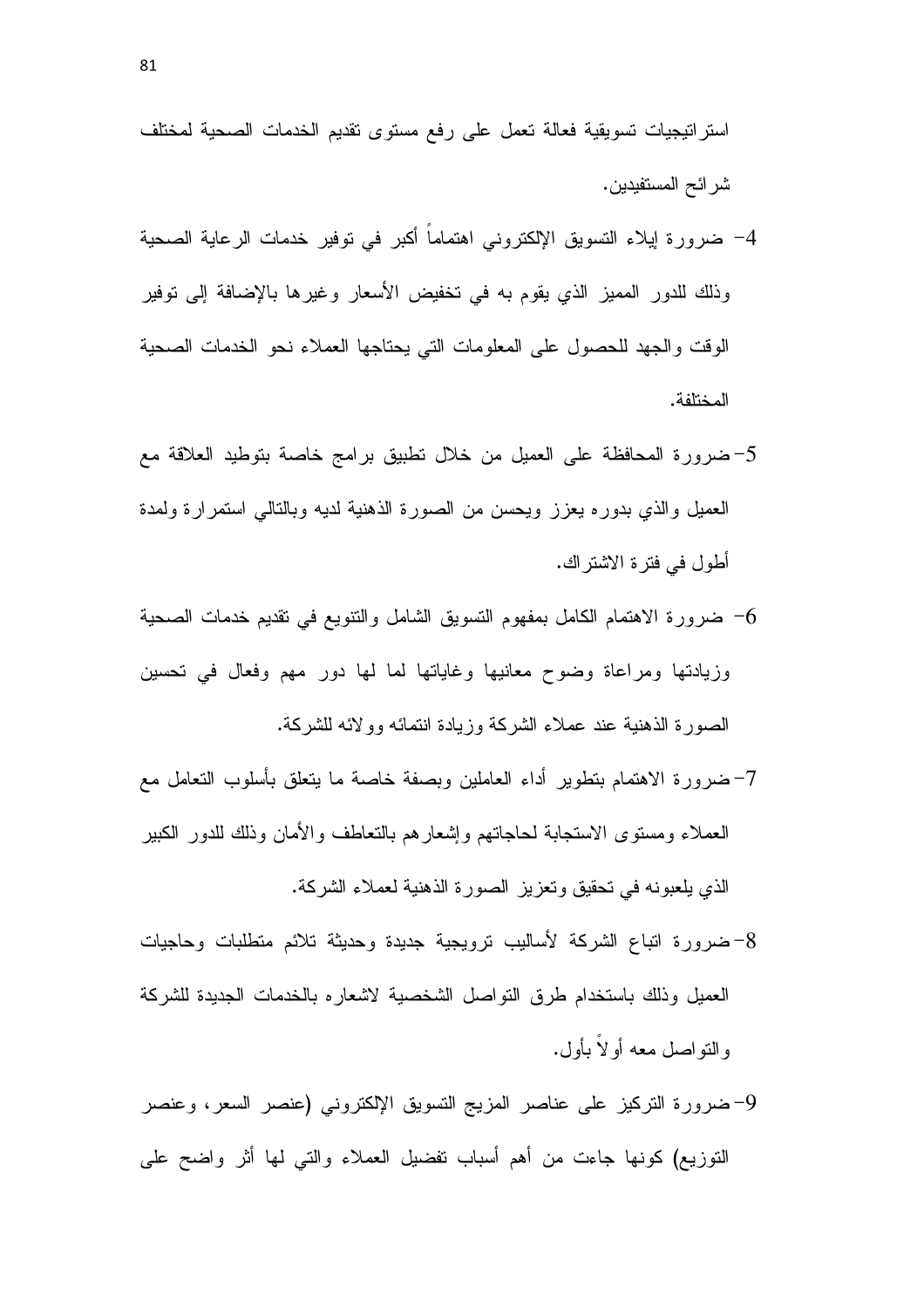قرارات العملاء تجاه الحدمات المقدمة لدى الشركة الأردنية الفرنسية للتأمين المحي  
بال
$$
\textrm{-} |  \hspace{1.5mm} |  \hspace{1.5mm}  \hspace{1.5mm} |  \hspace{1.5mm}  \hspace{1.5mm} |  \hspace{1.5mm}  \hspace{1.5mm} |  \hspace{1.5mm}  \hspace{1.5mm}  \hspace{1.5mm}  \hspace{1.5mm}  \hspace{1.5mm}  \hspace{1.5mm}  \hspace{1.5mm}  \hspace{1.5mm}  \hspace{1.5mm}  \hspace{1.5mm}  \hspace{1.5mm}  \hspace{1.5mm}  \hspace{1.5mm}  \hspace{1.5mm}  \hspace{1.5mm}  \hspace{1.5mm}  \hspace{1.5mm}  \hspace{1.5mm}  \hspace{1.5mm}  \hspace{1.5mm}  \hspace{1.5mm}  \hspace{1.5mm}  \hspace{1.5mm}  \hspace{1.5mm}  \hspace{1.5mm}  \hspace{1.5mm}  \hspace{1.5mm}  \hspace{1.5mm}  \hspace{1.5mm}  \hspace{1.5mm}  \hspace{1.5mm}  \hspace{1.5mm}  \hspace{1.5mm}  \hspace{1.5mm}  \hspace{1.5mm}  \hspace{1.5mm}  \hspace{1.5mm}  \hspace{1.5mm}  \hspace{1.5mm}  \hspace{1.5mm}  \hspace{1.5mm}  \hspace{1.5mm}  \hspace{1.5mm}  \hspace{1.5mm}  \hspace{1.5mm}  \hspace{1.5mm}  \hspace{1.5mm}  \hspace{1.5mm}  \hspace{1.5mm}  \hspace{1.5mm}  \hspace{1.5mm}  \hspace{1.5mm}  \hspace{1.5mm}  \hspace{1.5mm}  \hspace{1.5mm}  \hspace{1.5mm}  \hspace{1.5mm}  \hspace{1.
$$

- ضرورة النركيز على نكامل عناصر المزيج التسويقي الإلكتروني لما لها من  $-10$ دور بارز في تحسين وتطوير خدمات الرعاية الصحية.
- 11- إجراء دراسات مشابهة على الشركات الأخرى التي تعمل في قطاع التامين الصحي ومقارنة أداء الشركات مع بعضها بعضاً وفحص مقدار تأثير الخدمات

الإلكترونية المقدمة منها في تحسين الصورة الذهنية لدى عملائها.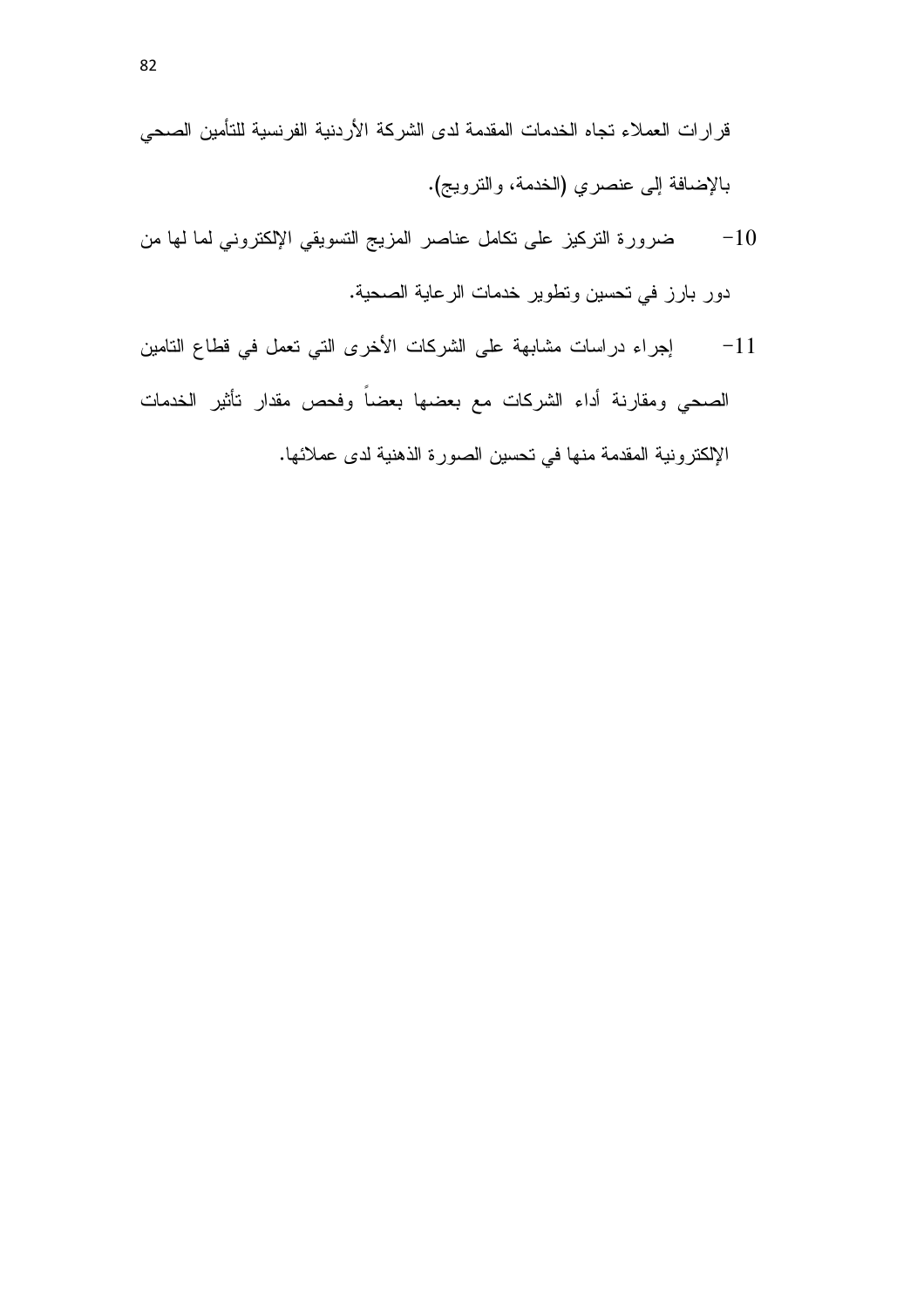أولاً: المراجع العربية

ثانياً: المراجع الأجنبية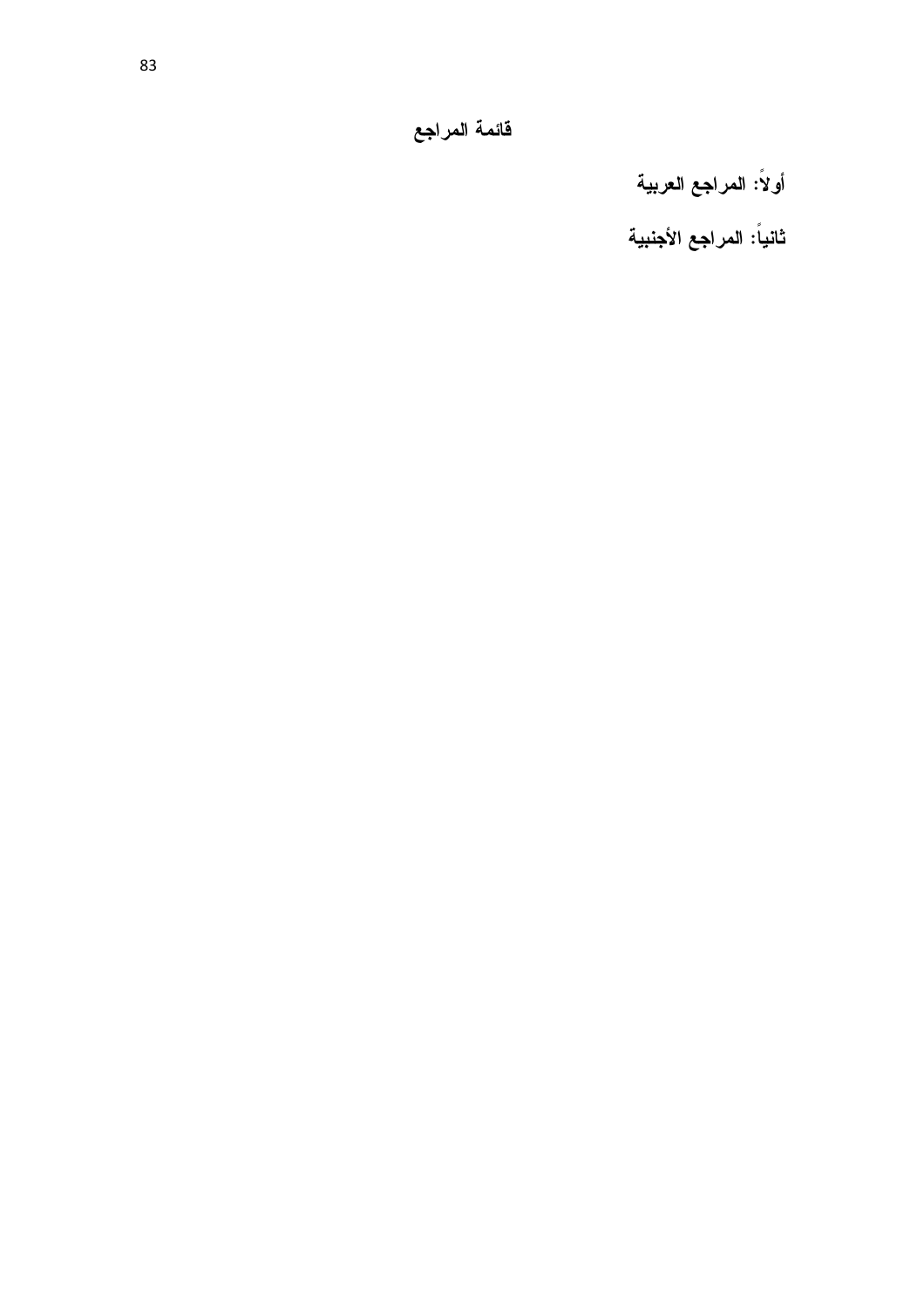المراجع العربية:

- باكير ، احمد (2009). الت**سويق الالكتروني وعناصر المزيج التسويقي**. الرياض:  $-1$ دار الرياض للنشر .
- بدر ان، عمر (1999). **تجارب عالمية مختارة في التأمين الصحي** بحث مقدم لندوة  $-2$ تقديم الخدمات الصحية بين مسؤوليات الدولة ودور القطاع الخاص، الرياض.
	- بدران، عمر (2001). م**نجزات القطاع الصحي** .الرياض: تجارة الرياض.  $-3$ 
		- البكري، ثامر (1999) . إدارة التسويق. بغداد: مطبعة جامعة بغداد.  $-4$
	- أبو فار ه, يوسف (2004). التسويق الالكتروني وعناصر المزيج التسويقي عبر  $-5$ الانترنت. عمان: دار وائل للنشر .
	- أبو قحف، عبد السلام (2006)، التسويق. الإسكندرية: المكتب الجامعي الحديث.  $-6$
	- الحميضي، حمد (2002). ا**لتأمين الصحي أحد ركائز اقتصاديات الصحة.** تجار ة  $-7$ الرباض العدد 478:ص 50-52.
- حداد، شفيق وحمد راشد، (2008). مدى رضا منظمات الأعمال عن خدمات شركات  $-8$ التأمين في منطقة عمان الكبرى.المجلة الأردنية للعلوم التطبيقية، المجلة الحادية عشر ، العدد الأول.
- الخضر ، محمد (2000) .المزيج التسويقي للخدمات الصحية في المؤسسات الطبية -9 الخاصة.(رسالة ماجستير غير مشنورة)، جامعة المسلة، الجزائر .
	- الخطيب، فهد والحسيني، فلاح (2002). التجارة الإلكترونية وأثرها في المركز  $-10$ الإ**ستراتيجي للشركات**. در اسة تطبيقية على عينة من الشركات الصناعية الإردنية: در اسات العلوم الإدارية، المجلد 29، العدد 1.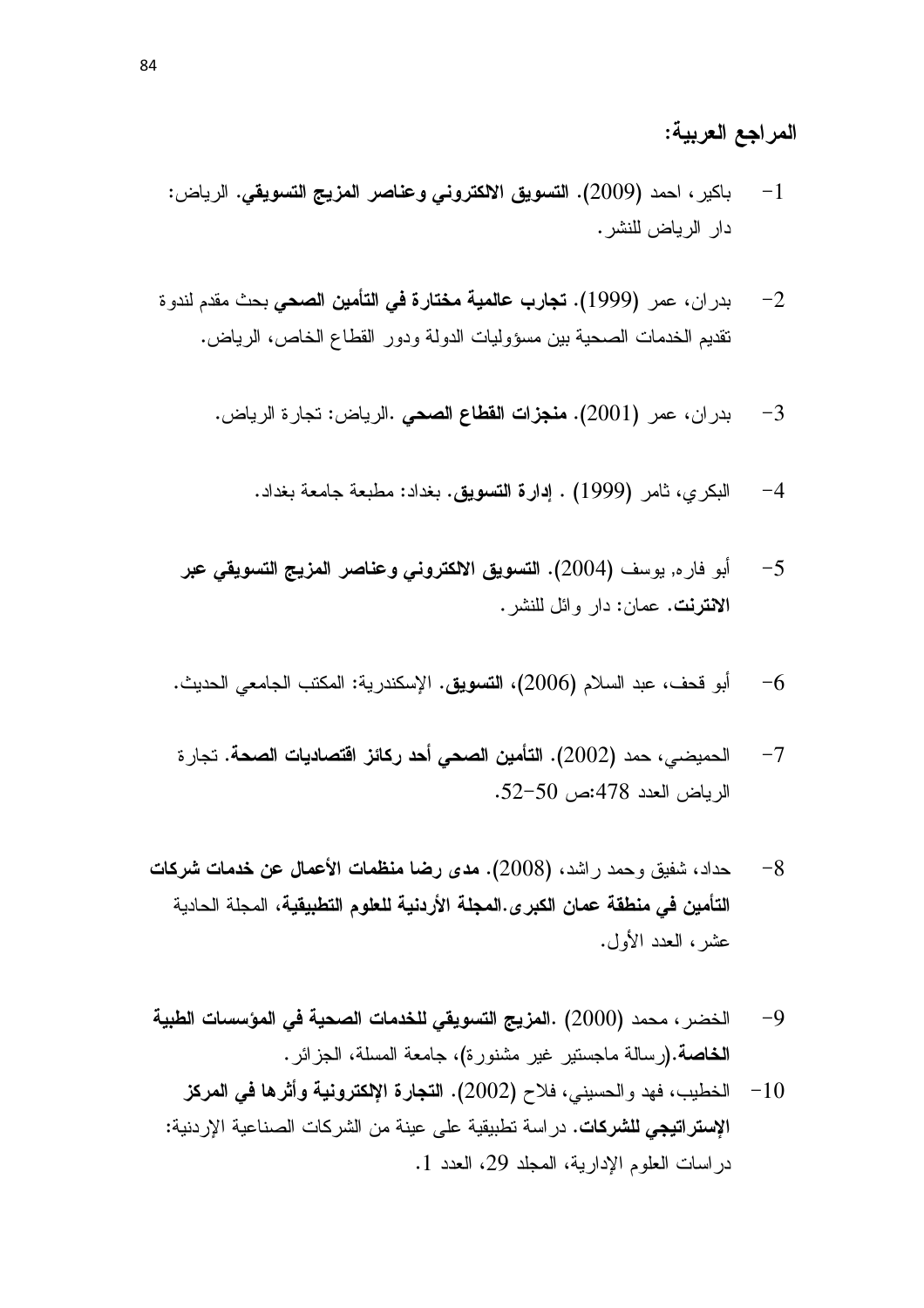- 11 خليل، هالة (2004).الصورة الذهنية لمهنة العلاقات العامة لدى ممارسيها وعلاقتها بعستوى أدائـهم لـها.(رسالـة ماجستير غير مشنورة)، جامعة القاهرة، القاهرة، جمهورية مصر العربية.
- سليمان، صـالح (2005). وسائل الاعلام وصناعة الصور الذهنية. ط2، عمان: مكتبة  $-12$ الفلاح.
	- 13 السيدعلي، محمد أمين (2000).أ**سس التسويق.** عمّان: مؤسسة الوراق للنشر والتوزيع.
	- 14 الشيخ، محمود ( 2003) .دور شبكة الإنترنت في تفعيل التسويق الجامعي. (رسالة ماجستبر غير مشنورة)، جامعة دمشق، الجمهورية العربية السورية .
		- 15 الصحن, محمد (1999). ا**لتسويق: المفاهيم والإستراتيجيات**. القاهرة :الدار الجامعية، جمهورية مصر العربية.
			- 16 الضمور، هاني (2003) تسويق الخدمات. عمان: دار وا ئل للنشر.
	- 17 الطائي، حميد (2006). الأ**سس العلمية للتسويق الحديث−مدخل شامل**. عمان: دار الباز ورى العلمية للنشر والنوزيع.
- 18 طايل، مجدي (2006). توظيف التسويق الإلكتروني كأداة للتميز بمنظمات الأعمال". ورِقة عمل مقدمة إلى ندوة النجارة الالكترونية، جامعة الملك خالد: السعودية.
- 19 العبد، عاطف (2000). صورة المعلم في وسائل الاعلام. القاهرة: دار الفكر العربي.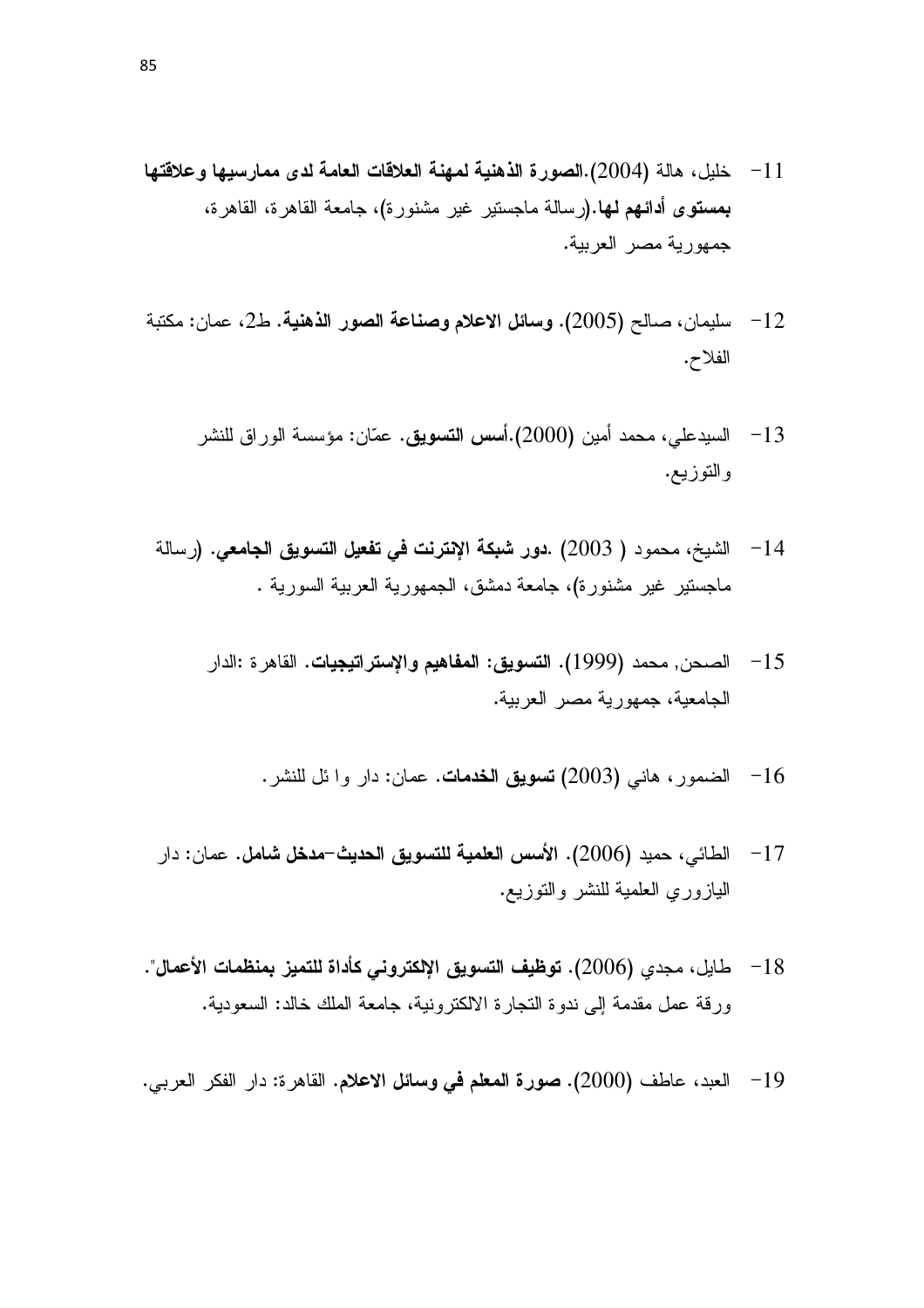- لعتوم، عدنان (2004). علم النفس المعرفي في النظرية والتطبيق. البرموك: المبسرة للنشر والتوزيع.
- 21 عجوة، على (2003). العلاقات العامة والصورة الذهنية. ط2، القاهرة: عالم الكتب.
	- 22– العلاق، بشير (2002) .التسويق عبر الانترنت. عمان: مؤسسة الوراق للنشر والتوزيع.
		- 23− عبدالرحيم، محمد (2006). ا**لعلاقات العامة**.القاهرة: مطبعة جامعة القاهرة.
	- عليوة، السيد (2002). تنمية مهارات العلاقات العامة في ظروف المنافسة. ط2،  $-24$ القاهرة :إنراك للنشر والنوزيع.
- 25 − عطية، هنادي (2005).إدارة تسويق الخدمات الطبّية بالتطبيق على مستشفى الأسد الجامعي باللافقية ومشفى الباسل بطرطوس. (رسالة ماجستير غير مشنورة)، جامعة اللاذقية، الجمهور بية العربية السورية .
- 26− عكروش، مأمون ( 2005). أثر عناصر المزيج التسويقي الخدمي على رضا العملاء لخدمات التأمين الشامل للسيارات. (رسالة ماجستير غير مشنورة)، جامعة عمان العربية للدر اسات العلبا، عمان، الأردن.
	- عبدالله، مها الطيب (2007). **فاعلية العلاقات العامة في تكوين الصورة الذهنية:**  $-27$ دراسة حالة على الشركة السودانىة للمناطق والأسواق الحرة. (رسالة ماجستير غير مشنورة)، جامعة أمدر مان، الخر طوم، السودان.
- 28 − عبد الحليم، مرعى (2007).مستوى الخدمة الصحية المقدمة في المستشفيات **الحكومية الأردنية. (**رسالة ماجستير غير مشنورة)، الجامعة الأردنية، عمان، الأردن.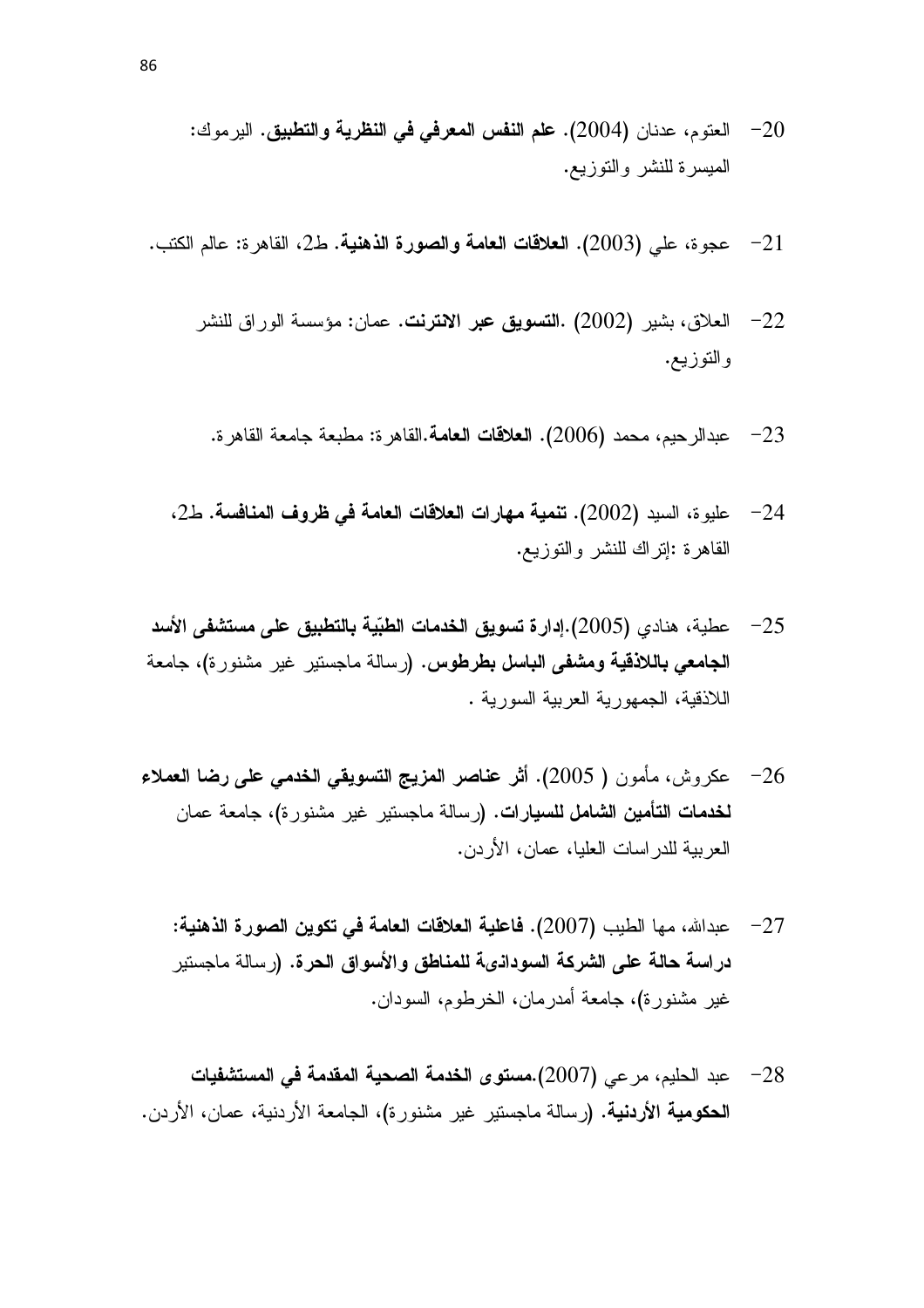- 29 غنام، سوسن (1995). واقع السياسات التسويقية لشركات التأمين العاملة في الأردن. (رسالة ماجستير غير مشنورة)، الجامعة الأردنية، عمان، الأردن.
- القطان، عبير جاسم. ( 2002 ) تقويم أثر التسويق بالعلاقات على ولاء طالبي  $-30$ **خدمات النقل الجو ي**، بالتطبيق على مؤسسة الخطوط الجوية الكويتية .رسالة ماجستير غير منشور ة، جامعة عين شمس، مصر .
	- 31 القطان، هشام (2000). التجارة الإلكترونية إستثمار مضمون. إقتصاديات، الحدد (37)، الرياض.
		- لكيلاني، هشام (2009). العلاقات العامة وتكوين الصورة الذهنية للمنظمة.  $-32$ الرباض: دار الرباض للنشر والتوزبع.
	- 33 محمد، عبدالله (2010). دور العلاقات العامة في بناء الصورة الذهنية للشركات: دراسة لإثنتان من الشركات اليمنية. (رسالة ماجستير غير مشنورة)، جامعة العلوم و التكنو لو جبا، عدن، البمن.
- 34 مسعود، معتصم عباس(2005). تطبيق مفهوم التسويق بالعلاقات على قطاع التأمين في الأردن وفلسطين.جامعة عمان العربية للدراسات العليا، عمان، الأردن.
	- 35 معلا، ناجي (2007).الأصول العلمية للتسويق. عمان:دائر ة المكتبة الوطنية.
	- ناجي، منصور (2006). دور العلاقات العامة في بناء الصورة الذهنية للشركات: " دراسة لإثنتان من الشركات اليمنية. (اطروحه دكتوراه غيرمنشورة)، جامعة مبسور :عدن، البمن.
		- 37 نجم, عبود نجم (2004). الإدارة الإلكترونية والإدارة الإستراتيجية والوظائف والمشكلات. الرياض: دار المريخ للنشر.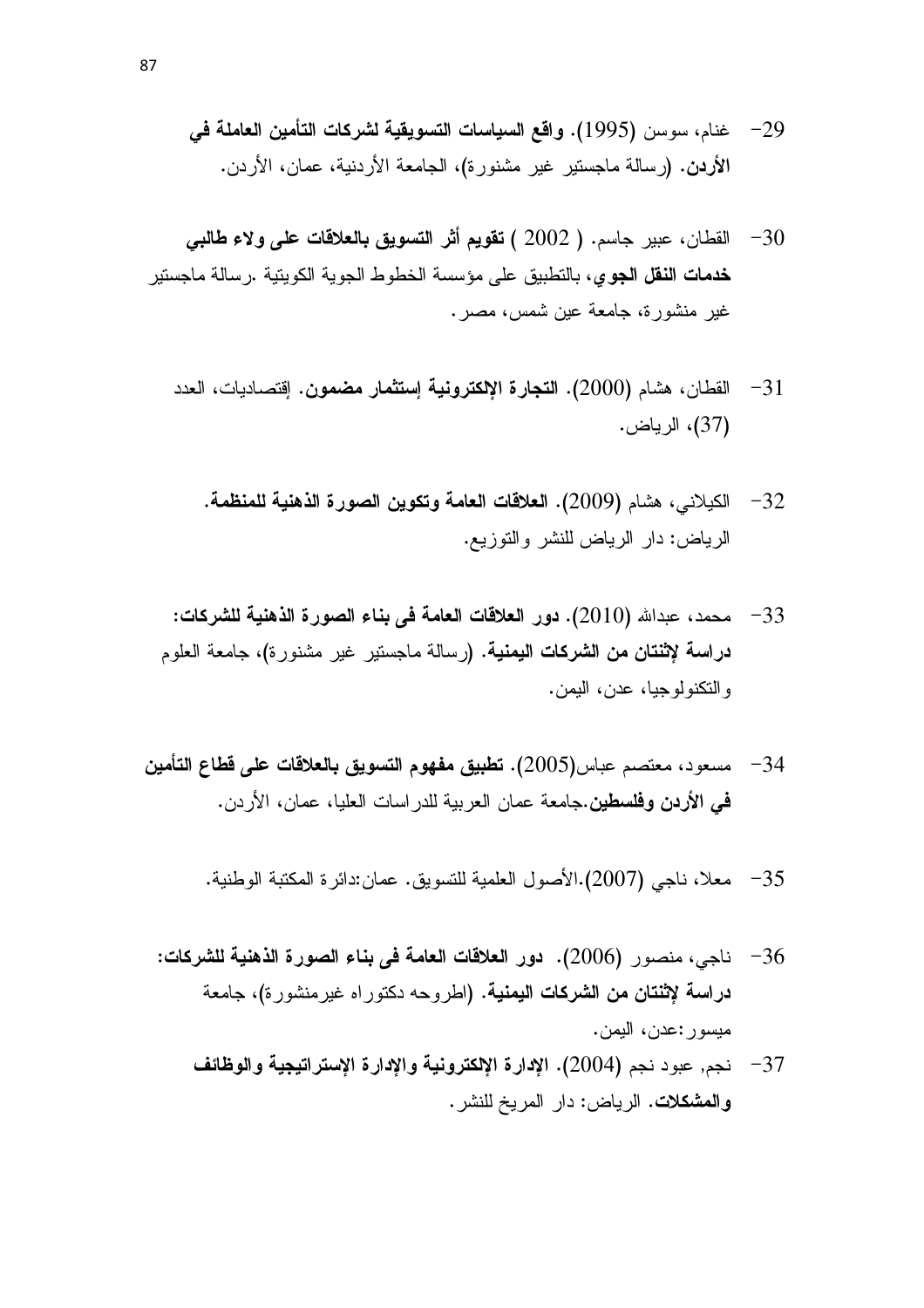# 38<sup>—</sup> الزبيبي, مروان (2005)."**نظام المعلومات الصحي الإلكتروني ودوره في التنظيم وخفض النفقات الصحية"**مجلة رسالة النامين, الاتحاد الاردني لشركات النامين, عمان, العدد الرابع.

المراجع الأجنبية:

- 1- Briys, E. & Varenne, F. (1994). **Life Insurance in Contingent Claim Framework: Pricing and Regulatory Implication**. The Geneva Paper of Risk And Insurance Theory 19,35 - 72
- 2- Fowdar, R. (2008). **The Relative Importance Of Service Dimensions In A Health Care Setting**. International Journal of Health Care Quality Assurance, Vol. 21, No. 1: 104-124.
- 3- Gilligan, C., & Lowe, R. (1995). **Marketing and Health Care Organizations**,(2<sup>nd</sup> ed) Oxford, Radicliffe Medical press.
- 4- John , L. (2008). **Increasing Frequency on The Internet by Health Care Communities for The Exercise of Health Communication by Opening The Way for The Use of Interactive Health Communication Tools**. Journal of Medical Marketing, Vol. 15, No 172-200
- 5- Kotler, P., & Armstrong, J. (2006). **Principle of Marketing**. New jersey : person Education Inc.,233-234
- 6- Kotler, P., & Keller, K. (2006). **Principles of marketing**, (4th ed,) Pearson, Prentice-Hall, p670-p. 676).
- 7- Kotler, P. (2001). **Marketing Management: Analysis planning, implement and Control**", prentice Hall, Inc., India, p45.
- 8- Kotler, P., & Armstrong, G. (2010). **Principles of Marketing**, (5<sup>th</sup> ed), Prentice-Hall, Englewood Cliffs, NJ, p67.
- 9- LoveLock, C., & Wirtz, J. (2004). **Services Marketing: People, Technology, Strategy**, 5th ed. New Jersey: Person Education International.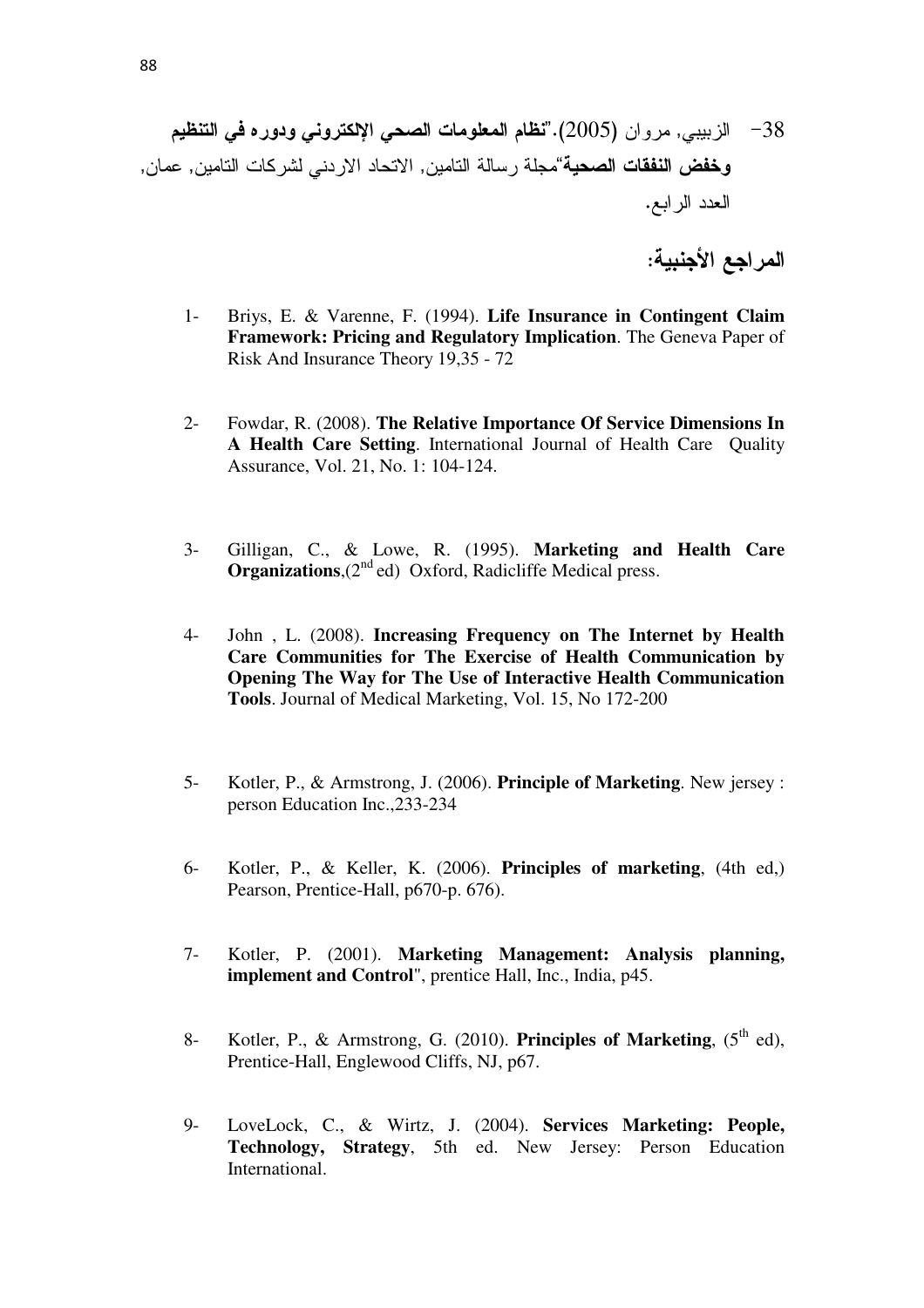- 10- Mike, Zeitraum, Betreuer. (2006)**. The Structure of the E-Marketing Mix**, University Of ST Gallen.
- 11- Mack, T. (2002). **The Growth of Electronic Marketing**, USA Today (Magazine), p86.
- 12- Patrica R. & Jantzen, R. (1999). The Effect of Managed Care on Hospital Marketing Orientation, **Journal of Health Care Management, 43**(3), 229-238.
- 13- Pride, M., & Ferrell, O. (2003). **Marketing: Concepts and Strategys**, Tenth Ed, Boston: Houghton Mifflin Company.
- 14- Ramsaran, F. & Roshnee, R. (2008). The relative importance of service dimensions in a healthcare setting, **International Journal of Health Care Quality Assurance, 21**(1), 104-124**.**
- 15- Sekaran, U. (2003). **Business Research Methods for Managers: A Skill-Building Approach**, 4th edition. NY: John Wiley & Sons, Inc.
- 16- Soft, L. (2004). **CRM for The Rest Of Us, Insurance Relationship Management**. Available http://www.ascendantone.com/
- 17- Vahabi, M. (2007). **The impact of health communication on healthrelated decision making: A review of evidence**, **Health Education, 107**(1), 27-41

المواقع الإلكترونية

1- AICPA. (2008). **what are Web Trust Services and Why Should I Get Involved?** Available: https://aicpa.org/assurance/webtrust/what.htm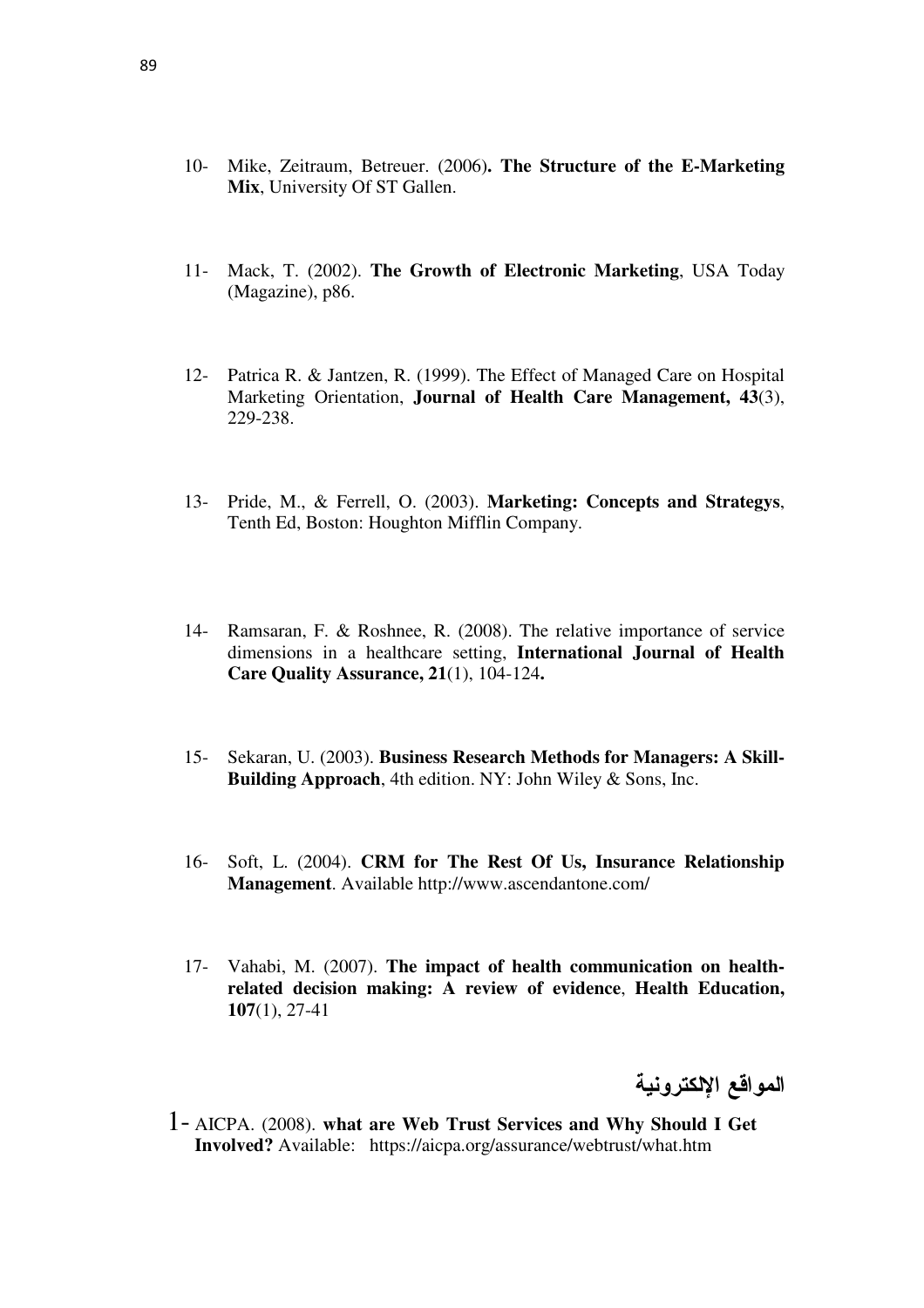- 2- Yu, j. (1998). **Privacy: a Burning Issue for E-Commerce.** Available: http://www.theiia.org
- 3- Maria T. (2000). SEC Eyes E-Commerce Books. Computer world, 34(10), 6. Available: http:// www.ebscohost.com
- 4- Standing, C. & Benson S. (2000). An Effective Framework for Evaluating Policy and Infrastructure, **Issues for E-Commerce, Information Infrastructure & Policy, 6 (4),** 227. Available: http: **Infrastructure & Policy, 6 (4),** 227. Available: http: //www.ebscohost.com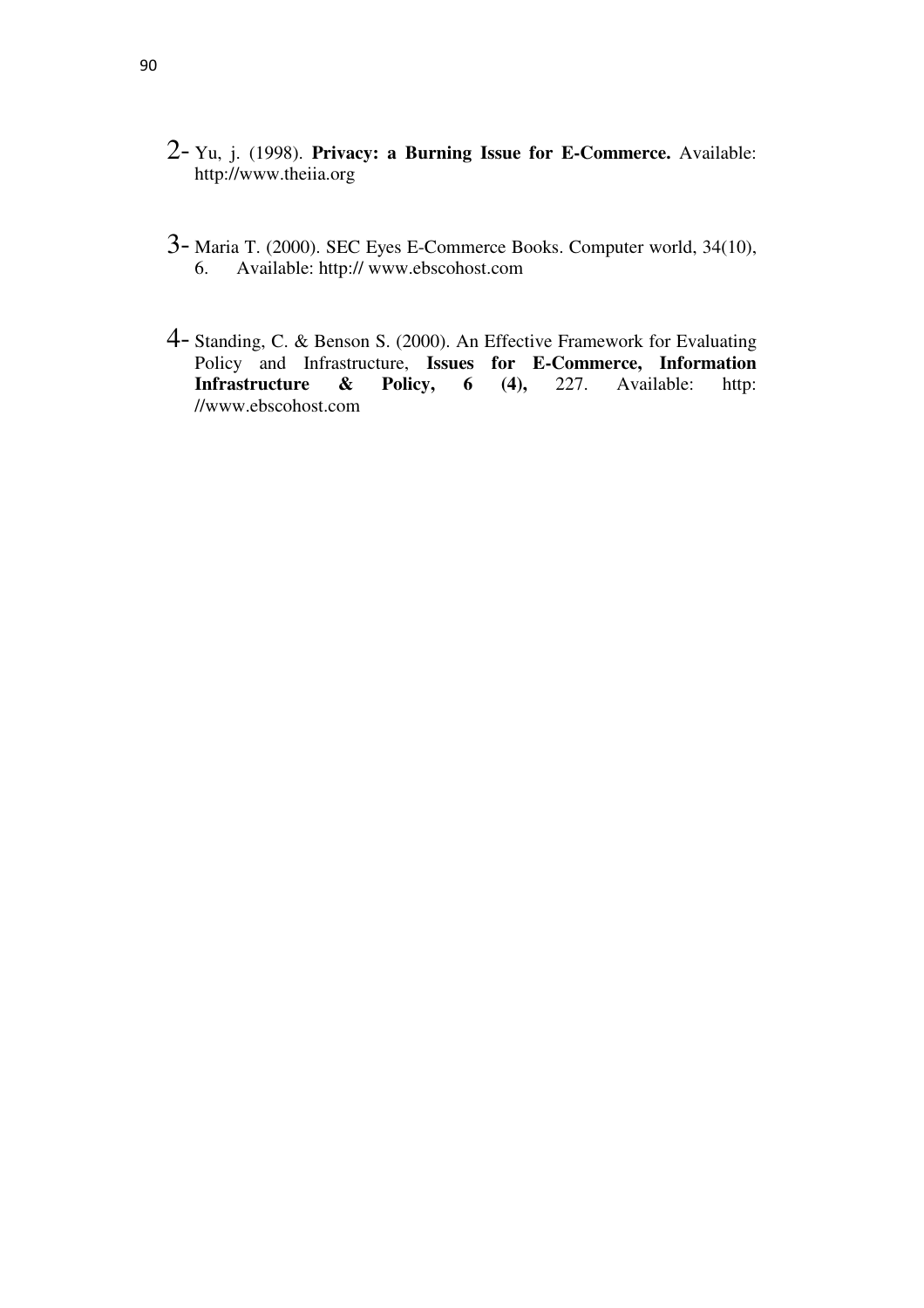أولاً: قائمة بأسماء المحكمين

ثانيًا: أداة الدراسة (الاستبانة)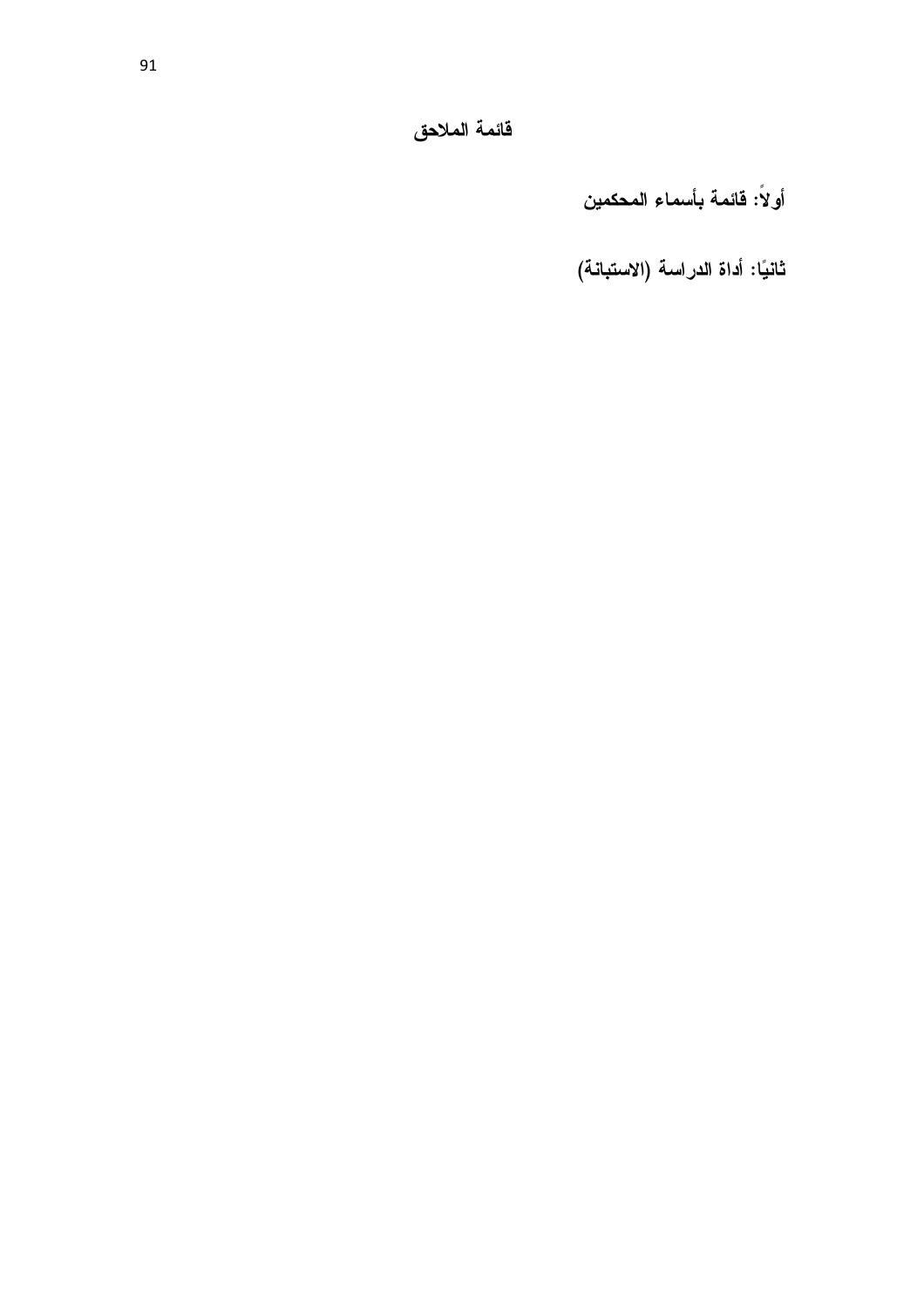ملحق (1)

| مكان العمل/ الجامعة    | التخصص      | اللقب العلمي والإسم         | ت              |
|------------------------|-------------|-----------------------------|----------------|
| جامعة الشرق الأوسط     | إدارة أعمال | الأستاذ الدكتور نجم العزاوي | 1              |
| جامعة الشرق الأوسط     | إدارة أعمال | الدكتور علي عباس            | $\overline{2}$ |
| جامعة الشرق الأوسط     | إدارة أعمال | الدكتور حمزة خريم           | 3              |
| جامعة العلوم التطبيقية | تسويق       | الدكتور ممدوح الزيادات      | $\overline{4}$ |
| جامعة العلوم التطبيقية | تسويق       | الدكتور أيمن خريم           | 5              |
| جامعة العلوم التطبيقية | تسويق       | الدكتور أسعد أبورمان        | 6              |
| جامعة العلوم التطبيقية | تسويق       | الدكتور شاكر جابر           | $\overline{7}$ |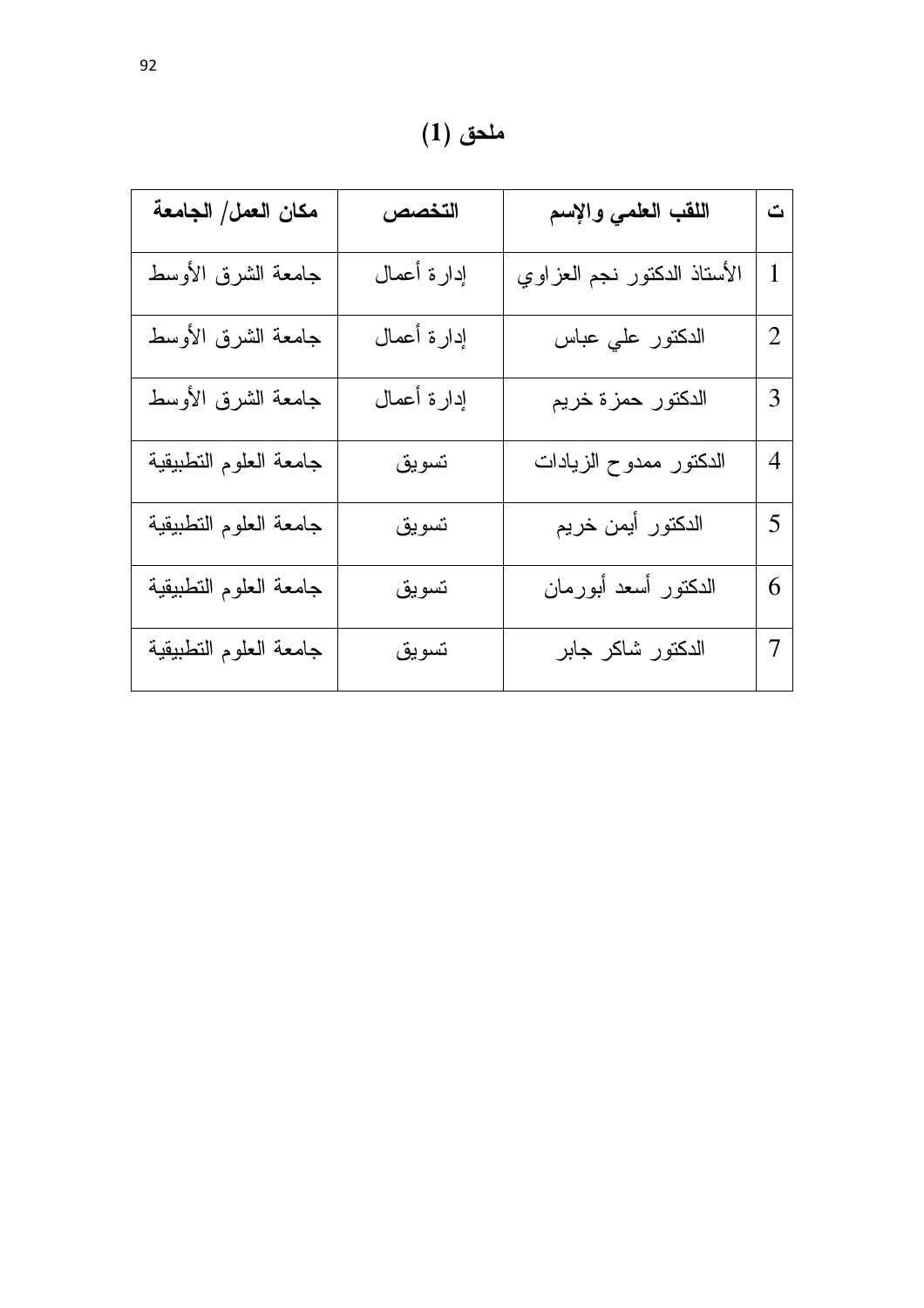## ملحق(2)

#### أداة الدراسة (الإستبانة)

أخي الفاضل / أختى الفاضلة

تحيه طيبه و بعد ،،،،،

يقوم الباحث بإجراء دراسة حول "**دور التسويق الإلكتروني في تحسين الصورة الذهنية** للخدمات الصحية: من وجهة نظر عملاء الشركة الأردنية الفرنسية للتأمين – دراسة حالة" وذلك استكمالاً لمنطلبات النخرج للحصول على درجة الماجستير في إدارة الأعمال.

وذلك بهدف النعرف على دور النسويق الإلكتروني في نوفير المعلومات الكافية لدى عملاء الشركة الأردنية الفرنسية لتأمين الصحى وانطباعاتهم نحوها. إضافة لتوضيح أثر التسويق الإلكتروني على عناصر المزيج التسويقي ونقديم الخدمات الصحية المنشودة وبتكاليف أقل، وصولا إلى العملاء المستهدفين والعملاء الحاليين وقنوات نوزيع الخدمات الصحية الإلكترونية، والترويج إلى تلك الخدمات الصحية، وتأثيره على مقدمى الخدمة (مزودي الخدمات الصحية) وعمليات إيصالها إلى العملاء والمستفيدين، وعلاقة ذلك بالسياسات التي نتتعها الشركة.

ويتطلع الباحث لمساهمتكم في تحقيق الأهداف المرجوة من الدراسة؛ وذلك بالإجابة عن الأسئلة المطروحة بكل صراحة وموضوعية علماً بأن المعلومات التبي ستقدمونها ستعامل بسرية وستسخدم لأغراض البحث العلمي فقط .

شاكراً لكم حسن تعاونكم .

الباحث

فادى عبد المنعم عبدالفتاح.

\*ملحوظة : للاستفسار عن أي معلومة في الاستبانة

يرجى الاتصال بالباحث على الرقم التالي :− (12 99 00 88 −07)، أو البريد الالكتروني: fadi\_fattah@yahoo.com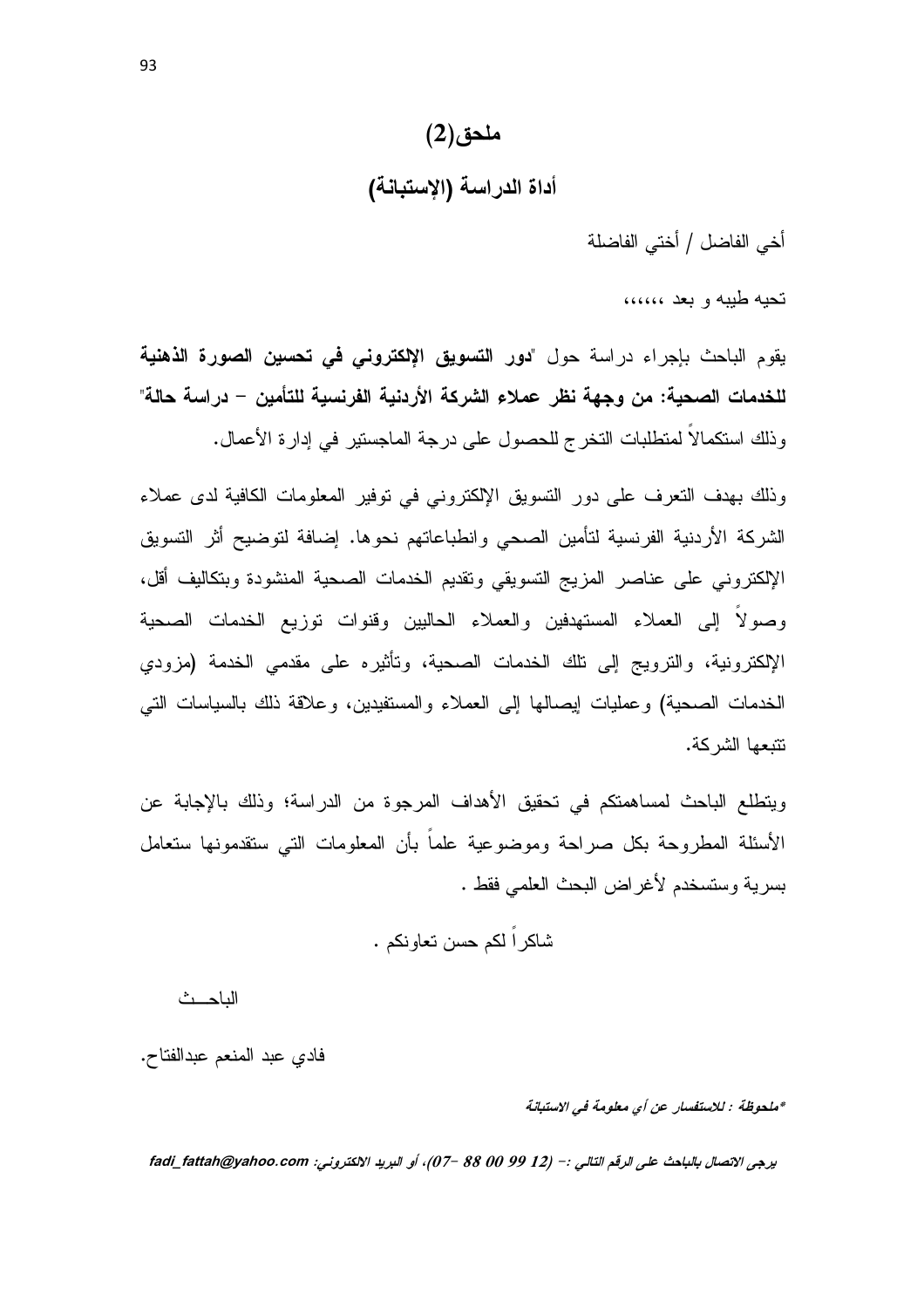## إرشادات عامه يرجى قراءتها قبل الإجابة على أسئلة الاستبانة:

من فضلك، إقرأ العبارات النالية وأجب عنها بوضع إشارة (√) في المكان الذي يعبّر عن رأيك وذلك حسب التقديرات المقابلة لها. المعلومات العامة (الخصائص الديمغر افية):—

- أنثى □ ا **الجنس:** ذكر  $-1$  $\Box$  18 → 18 → 14  $\Box$  18 → 19 → 39 → 30 → 39 → 30 → 50 → أكبر من 60  $\Box$ 3− العوؤهل العلمي: ثانوية عامة فأقل□ دبلوم (كلية مجتمع)□ بكالوريوس□ ماجستيل  $\Box$ دكتوراه
	- 4– عدد سنوات الاشتراك في الشركة الأردنية الفرنسية:

أقل من سنة واحدة □ من 1 − 5 سنوات □ من 6− 10 سنوات□ أكثر من 10 سنوات□

| צ<br>أو افق<br>بشدة                                                                                     | צ<br>أوافق | محايد | موافق | مو افق<br>بشدة | العبارات                                                             | الرقم          |  |  |
|---------------------------------------------------------------------------------------------------------|------------|-------|-------|----------------|----------------------------------------------------------------------|----------------|--|--|
| أولاً: التسويق الإلكتروني، ممثلاً بعناصر المزيج التسويقي الإلكتروني(الخدمة، والسعر، والترويج، والتوزيع) |            |       |       |                |                                                                      |                |  |  |
| أ– الخدمة المقدمة                                                                                       |            |       |       |                |                                                                      |                |  |  |
|                                                                                                         |            |       |       |                | وجود قسم للخدمات الإلكترونية يبرر نكاليف التأمين الصحى               | $\mathbf{1}$   |  |  |
|                                                                                                         |            |       |       |                | نهتم إدارة الشركة بحل ومنابعة المشاكل التبي نواجه عملائها بشكل مستمر | $\overline{2}$ |  |  |
|                                                                                                         |            |       |       |                | أحصل على الإجابات الفورية لأي استفسار لدي                            | $\overline{3}$ |  |  |
|                                                                                                         |            |       |       |                | أشعر بنوع من الخصوصية عند النواصل الإلكتروني مع الشركة               | $\overline{4}$ |  |  |
|                                                                                                         |            |       |       |                | الرسائل الإلكترونية المستمرة من الشركة نزيد من الرضا لدي عن خدماتها  | 5              |  |  |
|                                                                                                         |            |       |       |                | الفائدة النبي أجدها من الشركة وخدماتها نتميز عن الشركات الأخرى       | 6              |  |  |
|                                                                                                         |            |       |       |                | توفر الشركة خدمات صحية متميزة وغير موجودة  في بقية الشركات           | $\overline{7}$ |  |  |
|                                                                                                         |            |       |       |                | نقدم خدمات منطورة لعملائها وجمهور المستفيدين                         |                |  |  |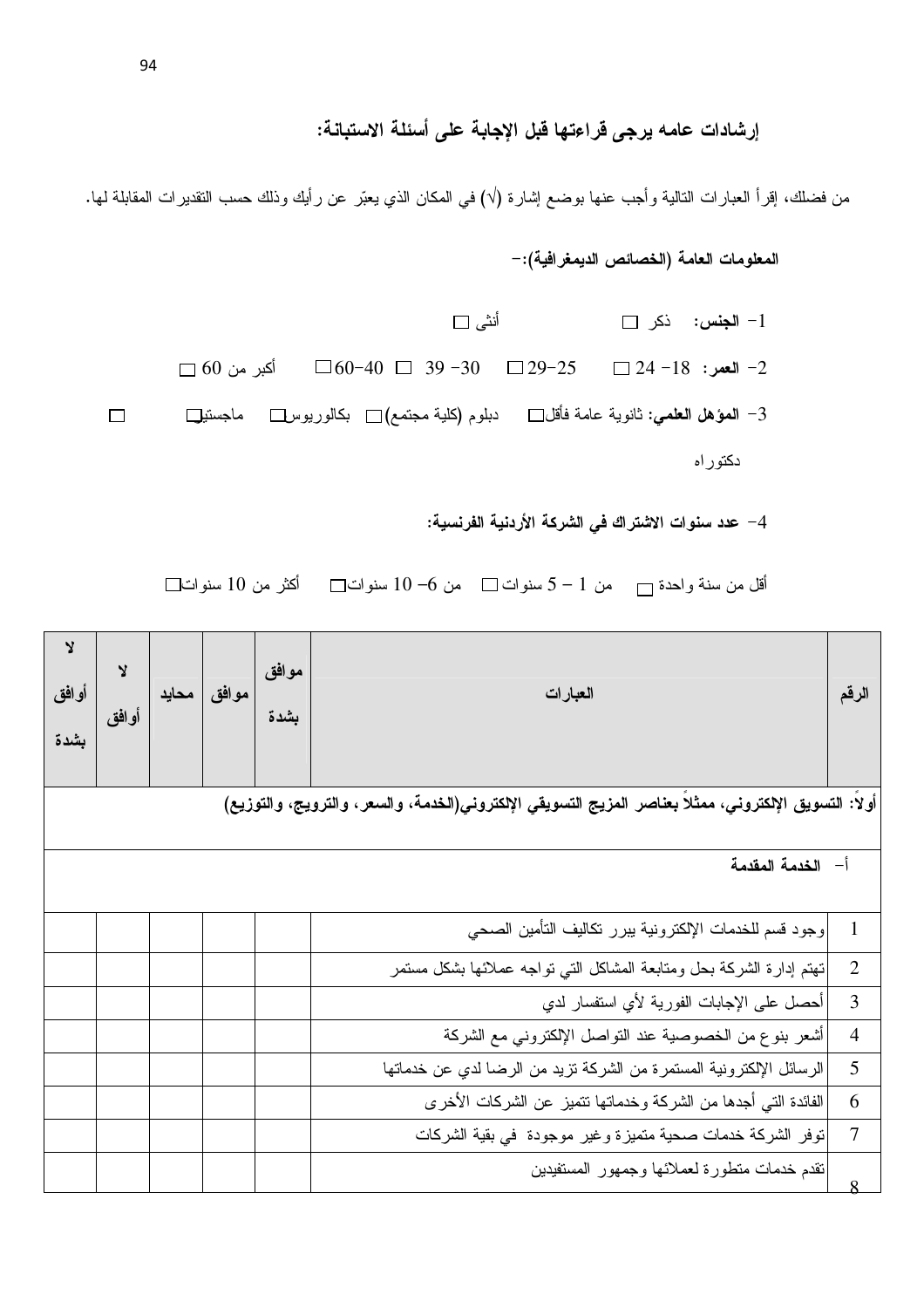| צ<br>أوافق<br>شدة | أوافق |  | موافق   محايد | موافق<br>بشدة | العبارات                                                                                                                             | الرقم |
|-------------------|-------|--|---------------|---------------|--------------------------------------------------------------------------------------------------------------------------------------|-------|
|                   |       |  |               |               | مستوى الخدمات الإلكترونية المقدمة من الشركة ذات جودة عالية                                                                           | 9     |
|                   |       |  |               |               | أعتقد أن إستخدام التقنية الإلكترونية سينعكس إيجاباً على تخفيض الرسوم السنوية                                                         | 10    |
|                   |       |  |               |               | نتميز الشركة بتخفيض أسعار الخدمات بين فنرة وأخرى                                                                                     | 11    |
| ب– السعر          |       |  |               |               |                                                                                                                                      |       |
|                   |       |  |               |               | رسوم الإشتراك السنوي نتوافق مع الخدمات التي تقدمها الشركة                                                                            | 12    |
|                   |       |  |               |               | نوفر المطالبات والخدمات بشكل الكتروني في الشركات جعلني أُقْبِل على الإشتراك مع<br>الشركة                                             | 13    |
|                   |       |  |               |               | بوفر التسويق الإلكتروني منتجات بأسعار رخيصة مقارنة مع التي يتم شرائها من<br>المكاتب مباشرة                                           | 14    |
|                   |       |  |               |               | يعطي التسويق الإلكتروني الفرصة للعملاء لمقارنة أسعار المنتجات قبل شراءها بشكل                                                        | 15    |
|                   |       |  |               |               | أسرع مع المنتجات الأخرى التي تمتلك نفس المواصفات                                                                                     |       |
|                   |       |  |               |               | نوفر الشركة فرصة التقسيط لتكاليف الإشتراك لعملائها                                                                                   | 16    |
|                   |       |  |               |               | نوَفرْ المعلومات بشكل الكتروني بساعد في النعرف على خدمات شركات النأمين                                                               | 17    |
|                   |       |  |               |               | ت– الترويج                                                                                                                           |       |
|                   |       |  |               |               | نظهر الشركة إهتماما شخصيا ببي عند زيارتبي وتحترمنبي                                                                                  | 18    |
|                   |       |  |               |               | تقدم الشركة هدايا مجانية وتذكارية للتعريف بالخدمات الجديدة في الشركة                                                                 | 19    |
|                   |       |  |               |               | عند إصدار وثائق النأمين بنم النواصل معي الكترونيا أو عن طريق الرسائل النصيّة                                                         | 20    |
|                   |       |  |               |               | أحصل على المعلومات الخاصة بالتأمين الصحي من خلال موقع الشركة على                                                                     | 21    |
|                   |       |  |               |               | النواصل من خلال موقع الشركة على الإنترنت أو البريد الإلكتروني بمكنني من إنخاذ<br>قر ار بشأن الإشتر اك الجديد/ تجديد الإشتر اك السنوي | 22    |
|                   |       |  |               |               | نروج الشركة لنفسها بمصداقية ومن خلال موقعها الإلكتروني                                                                               | 23    |
|                   |       |  |               |               | المعلومات المتوفرة على شبكة الإنترنت ساعدتني في إتخاذ قرارات صائبة بشأن                                                              | 24    |
|                   |       |  |               |               | من المهم بالنسبة لمي أن يكون هناك موقع إلكتروني للشركة لتسهل علي التواصل معها                                                        | 25    |